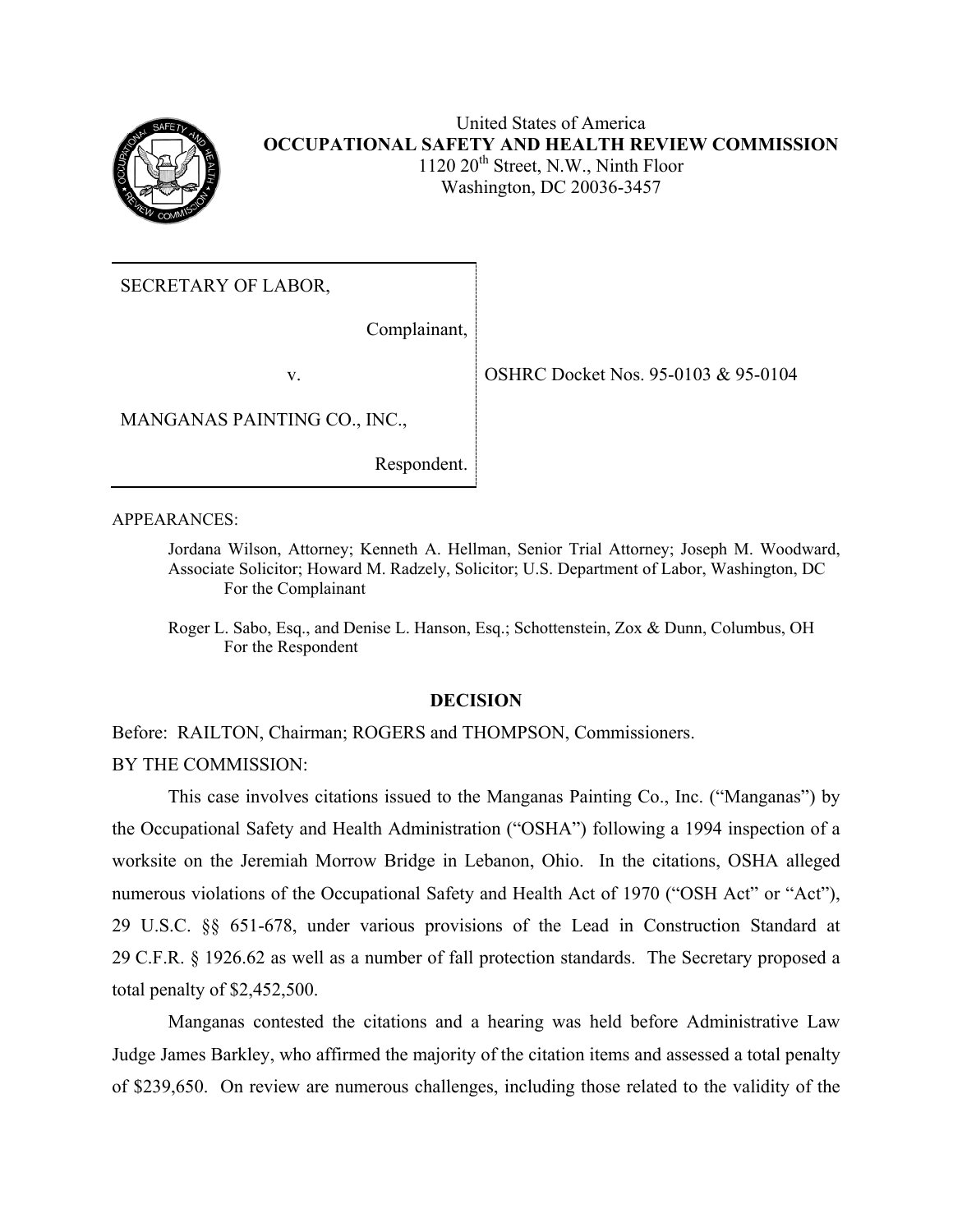inspection, OSHA's lead sampling results, the willful characterization of various citations items, and the propriety of per-employee citations.

For the following reasons, we affirm the judge's decision in part and reverse it in part.<sup>[1](#page-1-0)</sup>

#### **BACKGROUND**

Manganas' work at this site began in 1993 when it entered into a contract with the Ohio Department of Transportation ("ODOT") to remove lead-based paint from two parallel bridges in preparation for repainting. Sections of the bridge were encapsulated in large canvas containments inside which Manganas' employees blasted steel grit against the bridge surface to remove the paint. Another group of employees then vacuumed up the grit for re-use as the work progressed. OSHA inspected the bridge worksite on two occasions that predate the inspections at issue here, and the resulting citations are the subject of two prior Commission decisions. *See Manganas Painting Co*., OSHRC No. 94-588 (Comm'n March 23, 2007); *Manganas Painting Co*., 19 BNA OSHC 1102, 2000 CCH OSHD ¶ 32,202 (No. 93-1612, 2000) (consolidated), *aff'd per curiam*, 273 F.3d 1131 (D.C. Cir. 2001).

In March and April of 1994, after Manganas had resumed work on the bridge following a hiatus during the winter months, OSHA contacted Manganas and also issued subpoenas to gather information, as well as documentary evidence, about working conditions for the 1994 painting season. On June 17, 1994, OSHA initiated concurrent safety and health inspections of the bridge worksite, which were conducted pursuant to a warrant and continued through July 1994. In addition to observing conditions while on the worksite, two compliance officers observed the worksite from a nearby wooded area for a period of at least three days in July. The subject citations were issued to Manganas on December 14, 1994. $2$ 

# **DISCUSSION**

# **I. Inspection Challenges**

In a pre-hearing order, the judge denied Manganas' motion to suppress evidence, in which it argued, *inter alia*, that OSHA's inspection of the bridge worksite was barred by section

<span id="page-1-0"></span><sup>&</sup>lt;sup>1</sup> We deny Manganas' July 31, 1996 motion for oral argument, as we find that the record and briefs provide a sufficient basis upon which to decide this matter. *See AAA Delivery Servs., Inc*., 21 BNA OSHC 1219, 1221 n.4, 2005 CCH OSHD ¶ 32,796, p. 52,449 n.4 (No. 02-0923, 2005).

<span id="page-1-1"></span> $2$  Upon contest, these citations were assigned separate docket numbers, Docket No. 95-0103 for the safety inspection and OSHRC Docket No. 95-0104 for the health inspection. On April 12, 1995, the matter was consolidated for disposition purposes.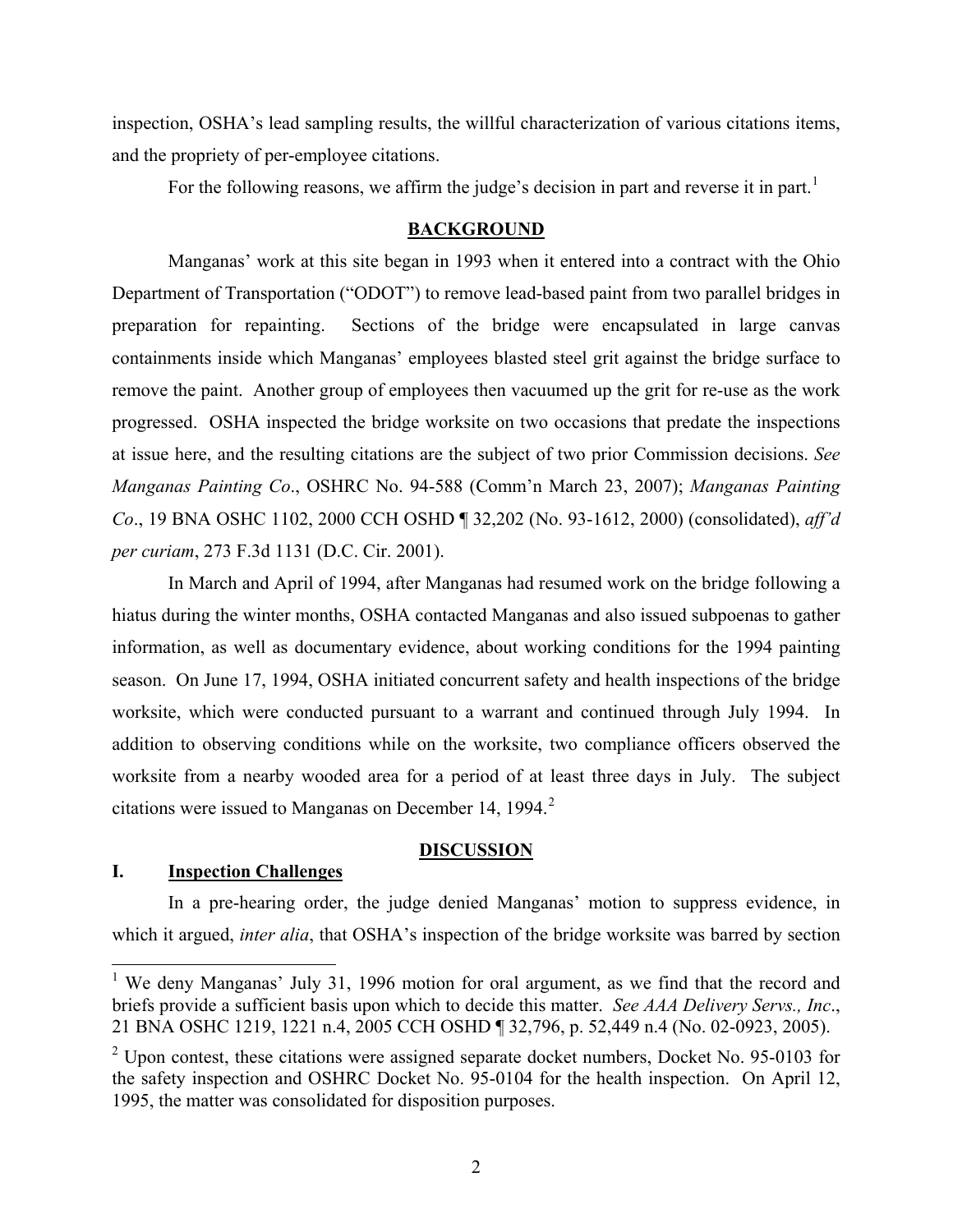10(b) of the Act, 29 U.S.C. § 659(b), and also violated the Fourth Amendment. On review, Manganas contends that the judge erred in denying its motion and maintains its claims that the inspection was invalid.<sup>[3](#page-2-0)</sup> For the following reasons, we agree with the judge that Manganas' contentions lack merit.<sup>[4](#page-2-1)</sup>

# **A. Section 10(b) of the Act**

Under section 10(b) of the Act, an employer who has contested a violation is not required to take corrective action until the entry of a final order by the Review Commission.<sup>[5](#page-2-2)</sup> In its pre-hearing motion, Manganas argued that under section 10(b), the 1994 inspection was an unauthorized reinspection of fall protection and lead hazards previously cited in 1993, which were still under contest when OSHA initiated the 1994 inspection. The judge rejected Manganas' claim, finding that the 1994 inspection was neither a reinspection nor a follow-up inspection, but was a separate or new "inspection of the same worksite for additional violations of standards previously cited and under contest."

Manganas' claim is without merit. Section 10(b) does not preclude the Secretary from performing an inspection under section 8(a) of the Act. Section 10(b) merely tolls the beginning

<span id="page-2-2"></span> $<sup>5</sup>$  Section 10(b) provides, in pertinent part:</sup>

29 U.S.C. § 659(b).

<span id="page-2-0"></span><sup>&</sup>lt;sup>3</sup> The judge also issued a pre-hearing order denying Manganas' motion for partial summary judgment, in which it claimed that the Lead in Construction Standard was invalidly promulgated. We affirm that denial for the reasons stated in our decision in *Manganas Painting Co.*, OSHRC No. 94-588, slip op. at 3-8 (Comm'n March 23, 2007).

<span id="page-2-1"></span><sup>&</sup>lt;sup>4</sup> Manganas also argues on review that the part of OSHA's inspection conducted from an off-site location was "unreasonable" under both the Fourth Amendment and section 8 of the OSH Act, 29 U.S.C. § 657, and, therefore, the five fall protection citation items on review that are based on this part of the inspection should be vacated. For reasons discussed below with regard to the fall protection citations, Chairman Railton and Commissioner Thompson agree to vacate these five citation items on other grounds and, therefore, find it unnecessary to reach the issue of whether OSHA's off-site inspection was unreasonable. For the reasons stated in her partial concurrence and dissent with respect to the fall protection items in Docket No. 95-0103, Commissioner Rogers would reject Manganas' challenge to the off-site inspection.

If the Secretary has reason to believe that an employer has failed to correct a violation for which a citation has been issued within the period permitted for its correction (which period shall not begin to run until the entry of a final order by the Commission in the case of any review proceedings under this section initiated by the employer in good faith and not solely for delay or avoidance of penalties), the Secretary shall notify the employer by certified mail of such failure and of the penalty proposed to be assessed under section 17 by reason of such failure . . . .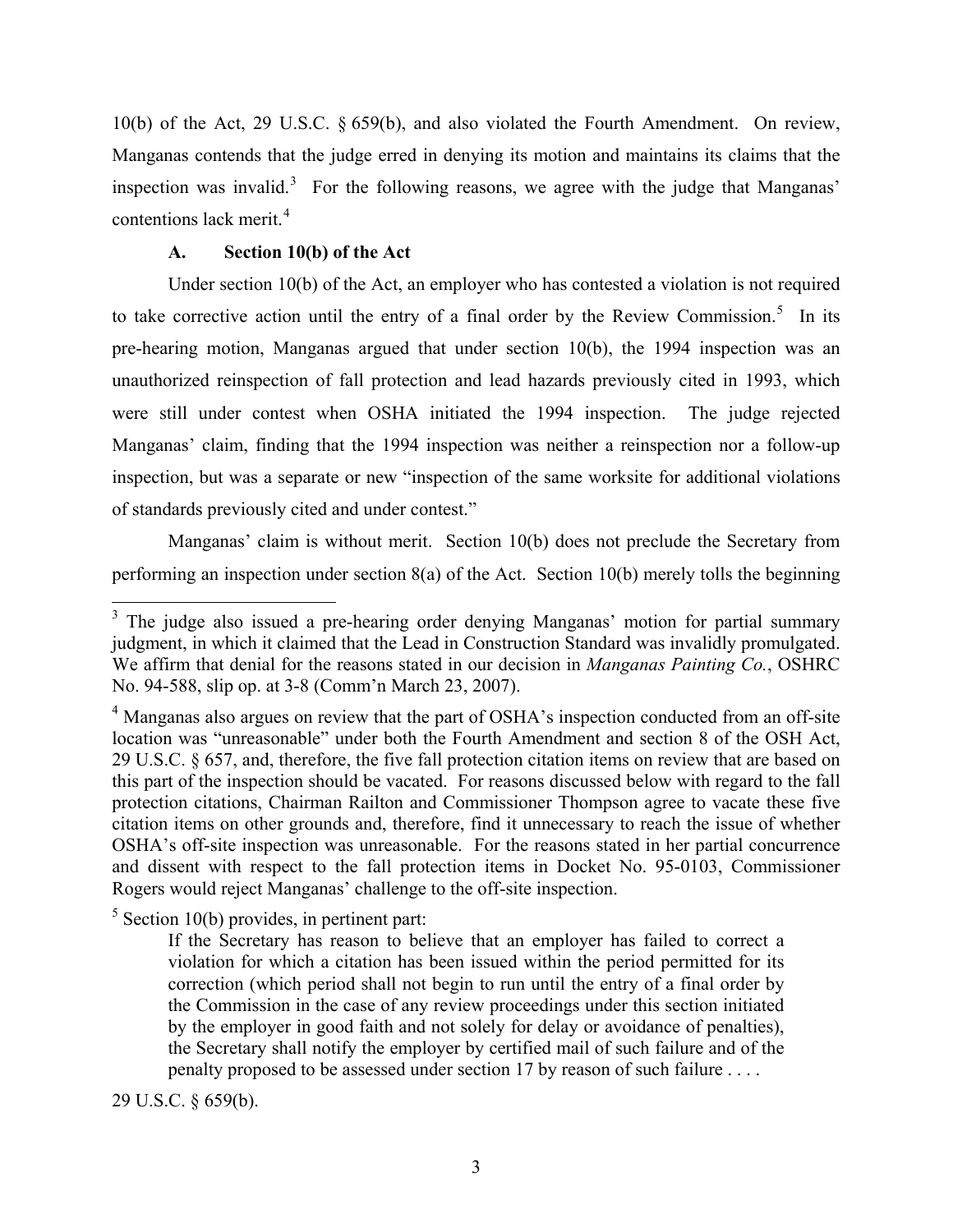of the abatement period for a contested violation until the entry of a final order. 29 U.S.C § 659(b). "Manganas erroneously equates the statutory moratorium on requiring corrective action with a ban on inspections. . . ." *See Reich v. Manganas*, 70 F.3d 434, 437 (6th Cir. 1995). Accordingly, we reject Manganas' contention that section 10(b) of the Act barred the Secretary from conducting the 1994 inspection, although we will consider whether section 10(b) bars citation pursuant to the 1994 inspection of specific conditions that had been cited in the 1993 inspections and remained under contest. Manganas' claim that this prohibition specifically requires the Commission to vacate items at issue under the fall protection citations is addressed in our discussion of those individual citations below.

### **B. Fourth Amendment**

Prior to commencing the subject inspection, the Secretary obtained a warrant, under section 8(a) of the Act, which was presented by OSHA Assistant Area Director ("AAD") Richard Gilgrist to the ODOT project engineer assigned to the bridge project upon their arrival at the worksite. In the affidavit that AAD Gilgrist filed in support of the warrant application, he outlined Manganas' prior inspection history at the bridge worksite and also identified the documentary evidence OSHA had obtained by subpoena from Manganas' contractors—Helix Environmental ("Helix") and Bethesda Share Occupational Health ("Bethesda Share") regarding air sampling and blood monitoring conducted in 1994. On review, Manganas renews the arguments it raised before the judge in its suppression motion, *i.e.*, that the inspection violated the Fourth Amendment because the warrant lacked probable cause and that OSHA obtained evidence outside the scope of the warrant. In his pre-hearing order denying Manganas' motion, the judge rejected both of these claims and upheld the validity of the warrant. For the following reasons, we agree the warrant was properly obtained and executed.<sup>[6](#page-3-0)</sup>

In reviewing a magistrate's determination that a warrant application was supported by probable cause, the Commission will "undertake a *de novo* inquiry to ascertain whether the Secretary's inspection conformed with the [F]ourth [A]mendment standards of probable cause and reasonableness." *Sarasota Concrete Co.*, 9 BNA OSHC 1608, 1611, 1981 CCH OSHD ¶ 25,360, p. 31,534 (No. 78-5264, 1981), *aff'd*, 693 F.2d 1061 (11th Cir. 1982) (citation

<span id="page-3-0"></span><sup>&</sup>lt;sup>6</sup> Because we find the warrant to be valid, we need not reach the Secretary's arguments on review that Manganas lacked a reasonable expectation of privacy in the bridge worksite or that she had obtained valid consent to conduct the inspection from the ODOT project engineer.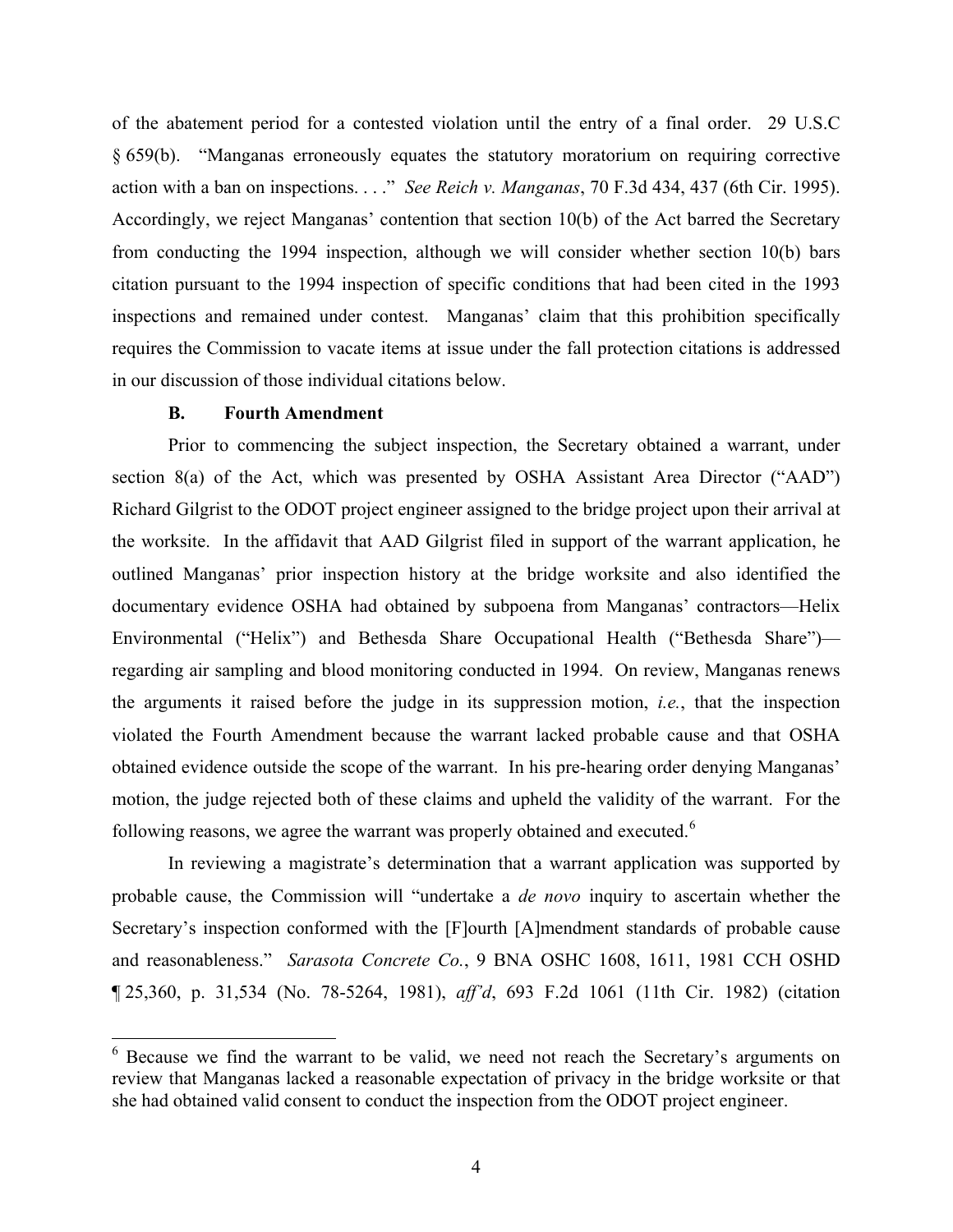omitted). *Cf. Sterling Plumbing Group Inc.*, 17 BNA OSHC 1914, 1916-17, 1995-97 CCH OSHD ¶ 31,214, p. 43,943 (No. 95-580, 1997) (relying on circuit court cases which give "great deference" to magistrate's determination of probable cause unless arbitrary or clearly erroneous). $<sup>7</sup>$ </sup>

We find no basis on which to question the magistrate's determination that OSHA had established sufficient probable cause for the issuance of the 1994 inspection warrant. According to AAD Gilgrist's affidavit, the documents OSHA obtained from Bethesda Share pursuant to the Secretary's subpoena showed "dramatic increases in blood lead concentration levels" for fourteen Manganas employees working at the bridge worksite in June 1994, all of whom had blood levels above 50 μg/dl. The veracity of this evidence, obtained from Manganas' own contractor, is not disputed by Manganas on review. Thus, we find that the increased blood lead levels reliably documented by Bethesda Share constituted sufficiently specific evidence to support "a reasonable belief that a violation ha<sup>[d]</sup> been or [was] being committed" at the bridge worksite. *Id.*; *see also Sterling Plumbing*, 17 BNA OSHC at 1916-17, 1995-97 CCH OSHD at p. 43,943 (finding proof of elevated blood lead levels from state health department to be reliable, as well as "sufficiently specific to identify the nature of the violation and the evidence of its existence").

We also reject Manganas' contention that the warrant authorized the Secretary to conduct only a health inspection relating to lead exposure at the bridge worksite and, therefore, any evidence OSHA gathered with regard to fall hazards exceeded the scope of the warrant.<sup>[8](#page-4-1)</sup> The

<span id="page-4-0"></span><sup>7</sup> We reject Manganas' contention that under *Marshall v. Barlow's Inc.*, 436 U.S. 307 (1978), the Secretary was limited to establishing probable cause with proof of a general administrative plan when she relied on section 8(a) of the Act as the source of her inspection authority. As the Third Circuit—a circuit to which this case could be appealed—has held, "[n]othing in *Barlow's* . . . supports the district court's conclusion that the only means for the Secretary to establish probable cause for an administrative warrant to search under section 8(a) is by an administrative plan containing specific criteria. Rather, . . . this means of establishing probable cause is available to the Secretary in addition to the conventional means of establishing probable cause, that is, by specific evidence of a violation." *Martin v. Int'l Matex Tank Terminals—Bayonne*, 928 F.2d 614, 621-22 (3d Cir. 1991), and cases cited therein.

<span id="page-4-1"></span><sup>&</sup>lt;sup>8</sup> We also find no merit to Manganas' assertion that any violations alleged to have occurred after the date of the warrant's return to the magistrate exceeded the scope of the warrant. Manganas cites no authority to support this claim, and the information on which the citation items in question are based was obtained from a third party pursuant to a subpoena, the issuance of which Manganas never challenged.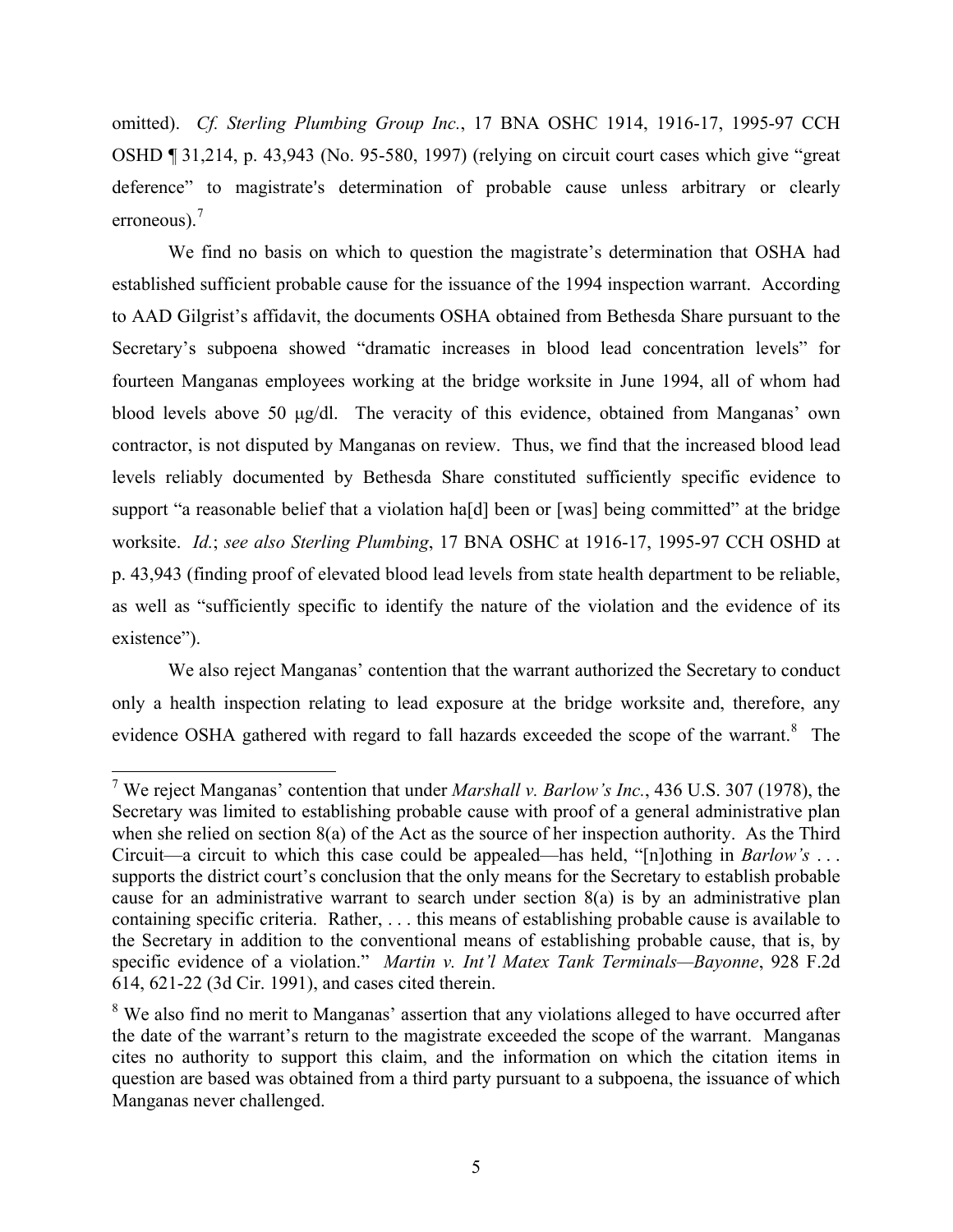warrant obtained by the Secretary not only authorized OSHA to investigate lead exposure, but also "any hazardous work areas, procedures and/or working conditions *in plain view* of the compliance officer." (Emphasis added.) The record establishes that all of the fall protection conditions observed by OSHA were in plain view. Thus, we find that the Secretary's observations of fall hazards at the bridge worksite were well within the scope of the warrant.

Accordingly, we reject Manganas' challenges to the validity of the warrant.

# **II. Lead Citation (Docket No. 95-0104)**

Under Willful Citation 2, eighteen items involving alleged violations of various provisions of  $\S 1926.62$  $\S 1926.62$  $\S 1926.62$  are at issue on review.<sup>9</sup> The judge affirmed all of these citation items, but recharacterized six of them as serious. For the following reasons, we affirm all but one of the eighteen items and find that all of these items are properly characterized as willful.

#### **A. Threshold Issues**

#### *Section 9(c) of the Act*

Manganas claims that section 9(c) of the Act, 29 U.S.C. § 658(c), bars "certain violations . . . including [Willful] Lead Citation 2, Items 1 through 14" because they are based on information which predates the six months prior to the issuance of the citations. Section 9(c) of the Act provides that "[n]o citation may be issued under this section after the expiration of six months following the occurrence of any violation." According to Manganas, it was unreasonable for the Secretary to have waited until June 1994 to obtain information about air sampling procedures at the bridge worksite when OSHA was aware in April 1994 that such sampling had been conducted. Thus, Manganas contends that any citation items which rely upon the April sampling fall outside the six-month period preceding December 14, 1994, the date on which OSHA issued the citations. The judge rejected this argument, finding that the citations were "issued six months from the time the Secretary discovered the continuing condition[s.]" With the exception of one item, we agree with the judge.

We see no basis on which to conclude that the Secretary acted unreasonably in obtaining the air sampling information in June 1994. On the contrary, the record shows the Secretary first attempted to obtain the sampling information through an administrative subpoena served in May 1994 to Andrew Manganas, the company vice-president and co-owner who was in charge of the

<span id="page-5-0"></span> $9$  Item 1 of Serious Citation 1 is also on review, but only with regard to the penalty assessed. We address this item below in our penalty discussion.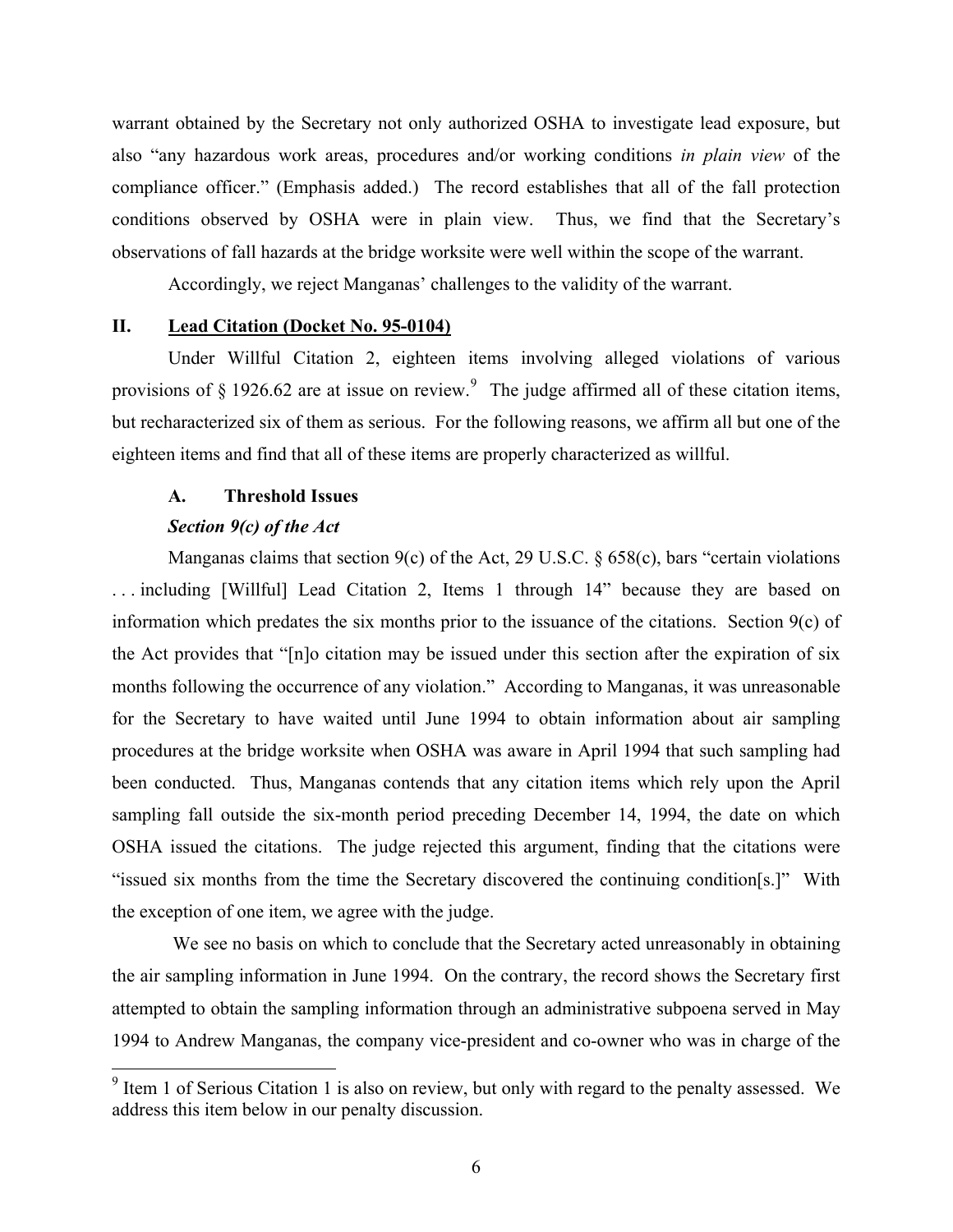bridge project. Only after this attempt proved to be unsuccessful did the Secretary request the information by subpoena in June from Manganas' contractor, Helix. In this respect, we find the Secretary acted with "reasonable diligence once the facts pertaining to the conduct in question [came] to her attention. . . ." *Safeway Store No. 914*, 16 BNA OSHC 1504, 1509, 1993 CCH OSHD ¶ 30,300, p. 41,742 (No. 91-373, 1993). Moreover, all but one of the violations in question remained uncorrected when OSHA first learned of the violative conditions upon receipt of the air sampling data from Helix on June 16, 1994, less than six months before the citations issued. *See Gen. Dynamics Corp., Elec. Boat Div.*, 15 BNA OSHC 2122, 2128-29, 1991-93 CCH OSHD ¶ 29,952, p. 40,957-59 (No. 97-1195, 1993) (finding a violative condition that remains unabated within six months of citation's issuance not barred by section 9(c) regardless of when condition first occurred).

One citation item arising under 29 C.F.R. § 1926.62(d)(4)(i), however, was in fact abated prior to the six-month issuance period. Under Item 1 of Willful Citation 2, the Secretary alleged that Manganas failed to conduct initial monitoring "which was representative of the exposure" for employees performing blasting work at the bridge worksite. Section  $1926.62(d)(1)(ii)$ defines employee exposure as that "which would occur if the employee were not using a respirator." In conducting air sampling at the worksite in April 1994, Helix representative Jeff Cooper attached the sampling cassettes to the lapels of employees before they entered the containment area and placed blasting hoods over their heads, covering the sampling cassette. After a failed attempt to convince Andrew Manganas that sampling should be conducted from outside the blasting hoods, it is undisputed by the Secretary that Cooper was finally permitted for the first time to monitor the lead exposure of two blasting employees from both inside and outside their blasting hoods on June 9, 1994. Thus, the initial monitoring performed by Cooper in June served to abate Manganas' failure to have performed the required monitoring up until then and, therefore, that failure no longer constituted a continuing violation. Further, the initial monitoring performed on June 9, 1994 occurred more than six months before the citation was issued on December 14, 1994. Accordingly, we find that Item 1 of Willful Citation 2 is barred by section 9(c) of the Act and vacate the item. *Gunite Corp.*, 20 BNA OSHC 1983, 1992, 2005 CCH OSHD ¶ 32,762, p. 52,130 (No. 98-1986, 2004) (consolidated), *rev'd & remanded on other grounds*, 442 F.3d 550 (7th Cir. 2006).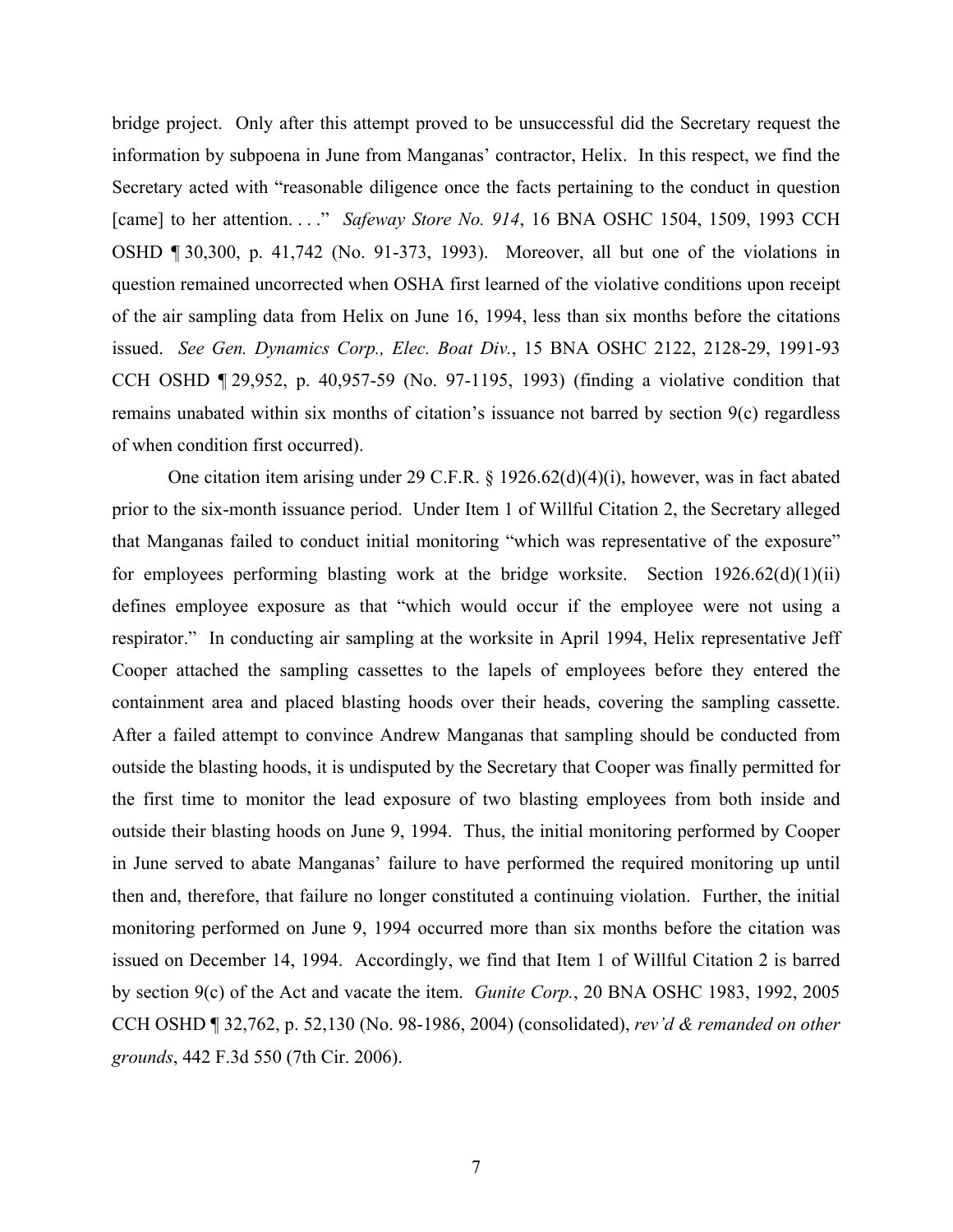### *Validity of OSHA's Air Sampling*

Manganas argues that the air sampling conducted at the bridge worksite by OSHA during the 1994 inspection was inaccurate because AAD Gilgrist and the OSHA industrial hygienist failed to follow a number of procedures and protocol for conducting personal sampling of air contaminants. These alleged shortcomings raise the question of whether OSHA established that lead levels at the worksite exceeded both the action level of 30  $\mu$ g/m<sup>3</sup> and the permissible exposure level (PEL) of 50  $\mu$ g/m<sup>3</sup>, each of which are prerequisites for the requirements of the provisions cited under Items 3 through 14 of Willful Citation 2 to apply.<sup>10</sup>

We do not find it necessary in this case to resolve the dispute over alleged shortcomings in OSHA's sampling. Manganas concedes that its blasting operations at the bridge worksite generated lead levels in excess of both the action level and the PEL, thereby triggering application of the Lead in Construction Standard's requirements. As the judge observed, Manganas' own expert, industrial hygienist Daniel Adley, testified that the amount of lead generated by abrasive blasting inside a containment would clearly exceed the assigned protection factor of the blasting hoods worn by Manganas' employees. According to Adley, there is "no question" the exposure levels for employees doing blasting work inside the containment would exceed the PEL.

Moreover, Manganas does not dispute the validity of personal sampling conducted by Helix representative Cooper on June 9, 1994—the only date on which sampling cassettes were placed both inside and outside each employee's blasting hood, which establishes that both the action level and the PEL were exceeded. Indeed, two personal samples taken on that day from outside the blasting hood showed airborne levels of 1412  $\mu$ g/m<sup>3</sup> (28 times the PEL) and 9486  $\mu$ g/m<sup>3</sup> (nearly 190 times the PEL). Under these circumstances, we find that credible evidence in the record establishes that both the action level and the PEL were exceeded during blasting operations at the bridge worksite in 1994. Accordingly, we need not determine whether OSHA's sampling methods were deficient or whether its sampling results were valid.

<span id="page-7-0"></span><sup>&</sup>lt;sup>10</sup> Item 3 of Willful Citation 2 alleges a violation of § 1926.62(i)(3)(ii), which requires an employer to assure that employees whose airborne lead exposure is above the PEL shower at the end of their shift. Items 4 through 14 allege per-employee violations of  $\S$  1926.62(j)(2)(i)(A), (B), and (C), which requires an employer to make biological monitoring available at varying intervals to employees who are exposed to lead at or above the action level for more than 30 days in any consecutive twelve months.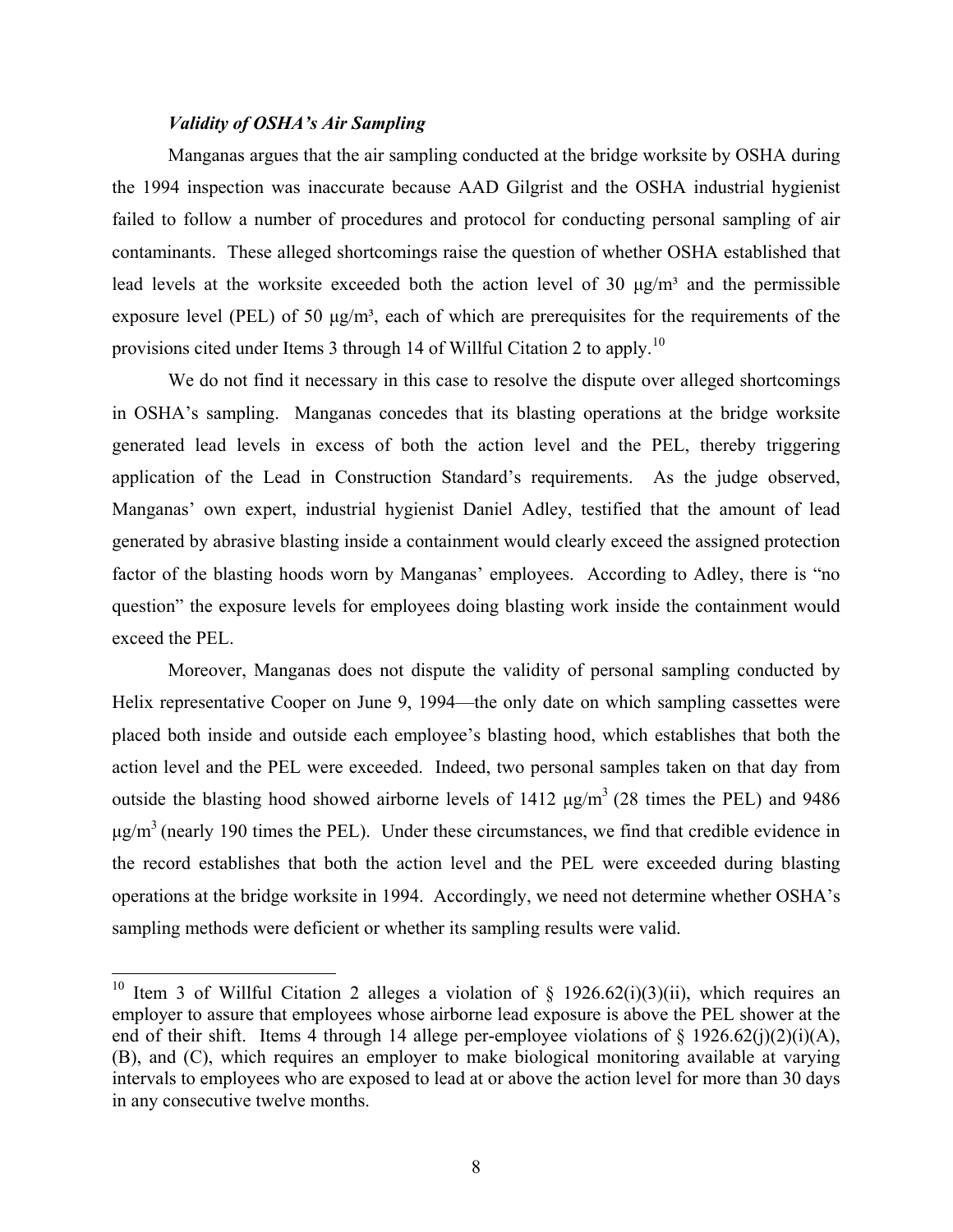#### **B. Merits of Willful Citation Items**

### *Item 2: 29 C.F.R. § 1926.62(d)(4)(i) (initial monitoring for grit vacuumers)*

Under this item, the Secretary alleges that Manganas failed to conduct initial monitoring "which was representative of the exposure" of employees performing grit vacuuming work at the JMB worksite.<sup>[11](#page-8-0)</sup> The record establishes that, when Helix representative Cooper sampled the lead exposure of two grit vacuuming employees on two dates in April 1994, the sampling cassettes were placed on employees prior to their entry into the containment where blasting hoods were placed over the cassettes. The judge affirmed this item, based on the specific language of  $§$  1926.62(d)(1)(ii) that defines employee exposure as that "which would occur if the employee were not using a respirator[.]"

Manganas contends that it was appropriate to sample inside the blasting hoods because its employees essentially wore two respirators—the half mask respirator and the blasting hood. According to Manganas, the Lead in Construction Standard simply does not contemplate a two-respirator scenario.<sup>[12](#page-8-1)</sup> Manganas also relies on testimony from its expert, industrial hygienist Adley, that sampling inside the blasting hood but outside the half mask respirator was the "generally accepted method" of testing lead exposure in June 1994 on projects where employees wore a combination of respirators.

We disagree. Not only does  $\S 1926.62(d)(1)(ii)$  plainly define employee exposure as that which occurs without use of a respirator, but the definition of action level also includes the phrase "without regard to the use of respirators" to qualify what is meant by employee exposure. 29 C.F.R. § 1926.62(b). Further support for this requirement is found in the preamble to

# <span id="page-8-0"></span><sup>11</sup> Section 1926.62(d)(4)(i) provides:

<sup>(4)</sup> *Positive initial determination and initial monitoring*. (i) Where a determination conducted under paragraphs  $(d)(1)$ ,  $(2)$  and  $(3)$  of this section shows the possibility of any employee exposure at or above the action level the employee shall conduct monitoring which is representative of the exposure for each employee in the workplace who is exposed to lead.

<span id="page-8-1"></span> $12$  In support of its position, Manganas contends that it was forced to use two levels of respiratory protection when "NIOSH erroneously reduced the protective factor of the [blasting] hood." *See Manganas Painting Co.*, OSHRC No. 94-588, slip op. at 9 (Comm'n March 23, 2007). However, Manganas provides no explanation of how the hood's lower protective factor overrides the standard's express requirement that sampling be conducted without regard to respiratory protection, nor does the record show that this protective factor played any part in the company's decision to sample from inside the blasting hood.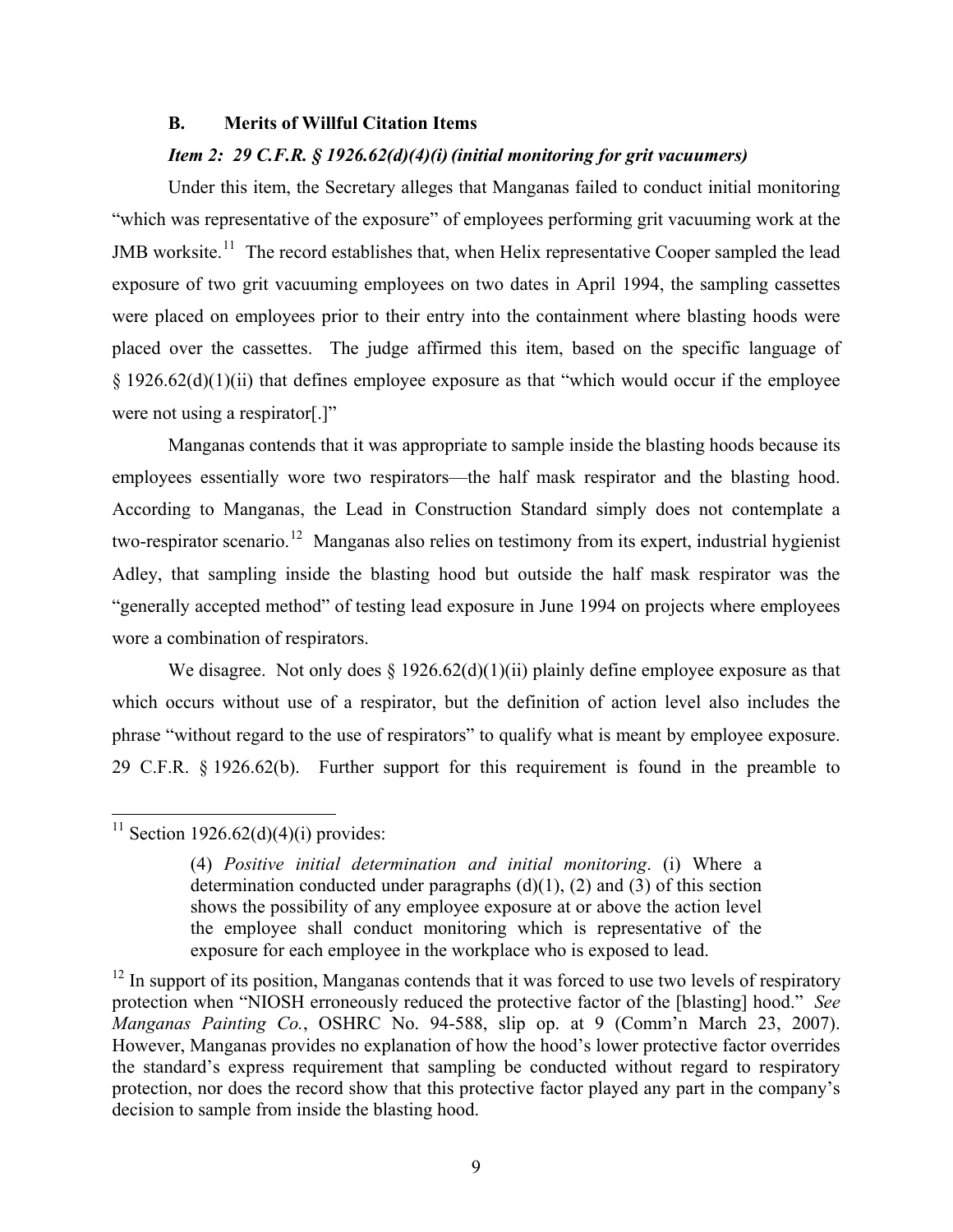§ 1926.62, which states that exposure monitoring "must be taken within the employee's breathing zone . . . and must reflect the employee's exposure, without regard to the use of respirators. . . ." 58 Fed. Reg. 26,590, 26,599 (May 4, 1993). The requirement is also expressly set out in a 1993 OSHA compliance directive addressing the Lead in Construction Standard: "Air samples collected **inside** of a respirator (i.e., Type CE, abrasive blast respirator with hood/helmet) do **not** meet the requirement of (d)(1)(ii) and shall **not be used** for determining compliance to the PEL, although such samples may be useful in evaluating the respiratory protection program."[13](#page-9-0) *29 CFR 1926.62, Lead Exposure In Construction; Interim Final Rule— Inspection and Compliance Procedures CPL 2.258*, App. A, "Exposure Assessment" (Dec. 13, 1993) (emphasis in original). *See also Dec-Tam Corp.*, 15 BNA OSHC 2072, 2077-78, 1993 CCH OSHD ¶ 29,942, p. 40,919 (No. 88-523, 1993) (measuring exposure to asbestos based on asbestos standard's definition of exposure as that which would occur if the employee were not using respiratory protective equipment) (citing 29 C.F.R. § 1910.1001(b)). *Cf. Equitable Shipyards, Inc.*, 13 BNA OSHC 1177, 1179-80, 1986-87 CCH OSHD ¶ 27,859, p. 34,466 (Nos. 81-1685, 81-1762 & 81-2089, 1987) (finding sampling outside welding hood inappropriate where OSHA and industry practice expressly requires sampling cassette to be placed *under*  welding hood). Accordingly, we find the sampling conducted for Manganas' grit vacuuming employees to be inadequate under the cited provision and therefore, affirm this citation item.

### *Item 3: 29 C.F.R. § 1926.62(i)(3)(ii) (showers)*

Under this item, the Secretary alleges that Manganas failed to "require and enforce employees who were exposed significantly above the permissible exposure limit to take showers

<span id="page-9-0"></span> $13$  Manganas points out that in 1993 both OSHA and Rust Environmental ("Rust"), the first air monitoring contractor Manganas hired, conducted personal sampling at the bridge worksite from inside the blasting hood. The OSHA compliance officer who conducted the 1993 sampling testified that he sampled inside the hood only at the request of Andrew Manganas, but he also sampled outside the hood because "sampling outside the protective clothing and equipment being worn by employees is mandatory." Contrary to Manganas' claims, Rust's sampling report does not identify where it placed sampling cassettes. Some of the employees who were sampled at this time by both Rust and OSHA testified that they recall sampling cassettes being placed both inside and outside of their blasting hoods but were unable to differentiate who had tested where. Under these circumstances, we attach no significance to the fact that sampling was previously conducted at the worksite inside the blasting hood.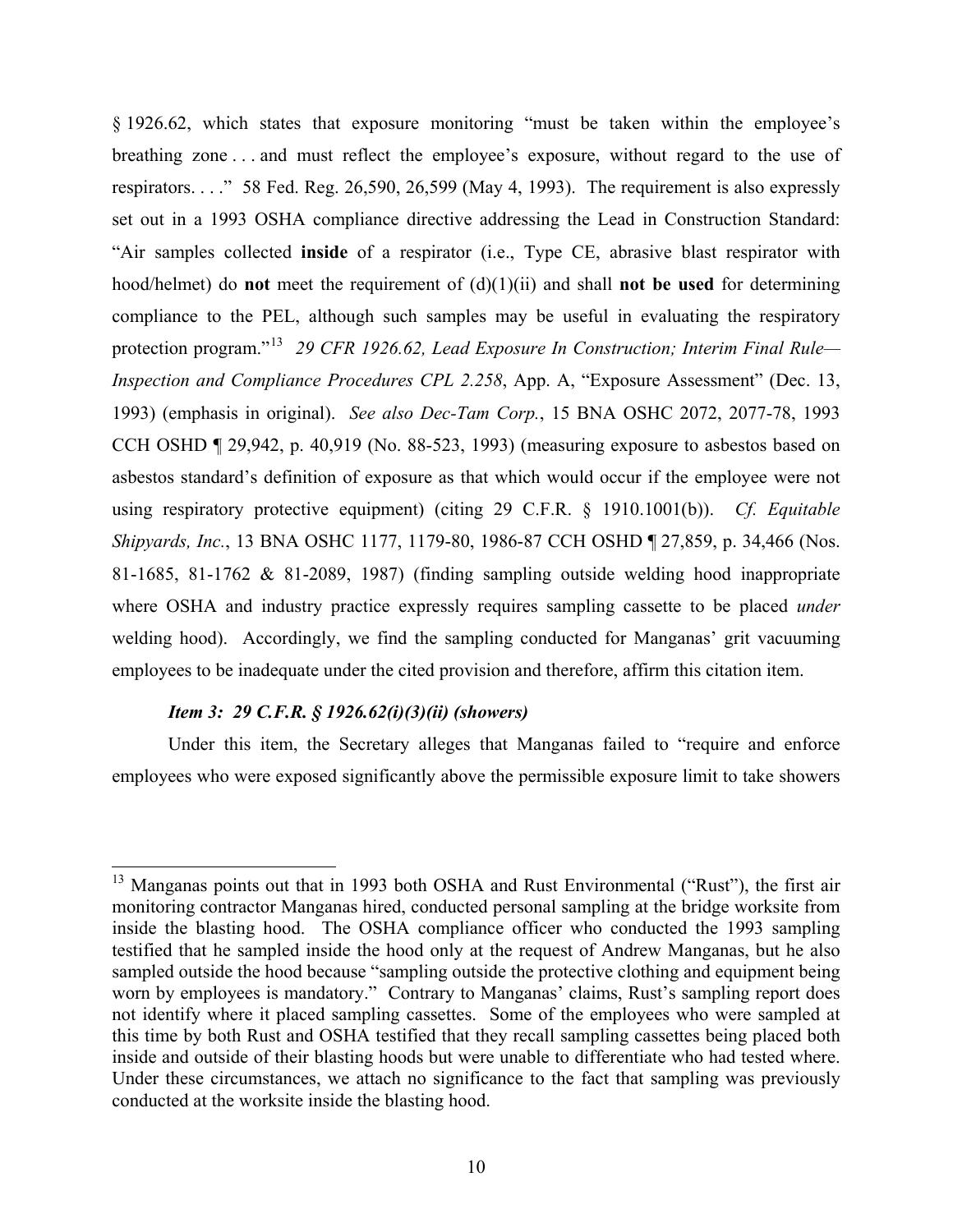at the end of the work shift."[14](#page-10-0) The judge affirmed this citation item based on testimony from various witnesses who had observed employees leaving the worksite without showering. He also rejected Manganas' claim of unpreventable employee misconduct, concluding that even though Manganas "knew employees were not showering and at least on some occasions attempted to police the employees to ensure compliance[,] [t]here is no evidence that any employee was ever disciplined for breaking the rule . . . and the infractions continued."

Although the record suggests that Manganas' lead program contained a "policy" that required employees to shower, the company concedes on review that its employees were not in practice required to do so. As the judge found, the evidence shows that employees were observed by OSHA on the first day of the inspection leaving the shower trailer provided by Manganas without having showered at the end of their shift. Indeed, three Manganas employees testified that while they themselves usually showered at the end of each day, some containment employees would leave the worksite without doing so. Moreover, testimony from Manganas job superintendent Joe Lang and vice president Andrew Manganas establishes that the company was aware that not all of its exposed employees were showering.

Manganas argues that it made reasonable efforts to ensure employees did shower and, therefore, any violation of its shower "policy" was due to unpreventable employee misconduct. We disagree. According to Andrew Manganas, either he or superintendent Lang would stand at the end of the bridge and watch as employees exited the shower trailer to see if they had showered; if not, the employee would be told to go back to shower. Three Manganas employees who worked on the bridge project in 1994 confirmed that both Andrew Manganas and Lang made an effort to catch those who did not shower. As the judge found, however, there is nothing in the record to show that Manganas actually disciplined the employees who failed to shower pursuant to its own enforcement program for safety infractions, despite its awareness of continuing violations of the company's policy. The only mention of discipline for failing to

# <span id="page-10-0"></span><sup>14</sup> Section 1926.62(i)(3)(ii) provides:

(i) *Hygiene facilities and practices*.

<sup>(3)</sup> *Showers*. . . . .

<sup>(</sup>ii) The employer shall assure, where shower facilities are available, that employees shower at the end of the work shift and shall provide an adequate supply of cleansing agents and towels for use by affected employees.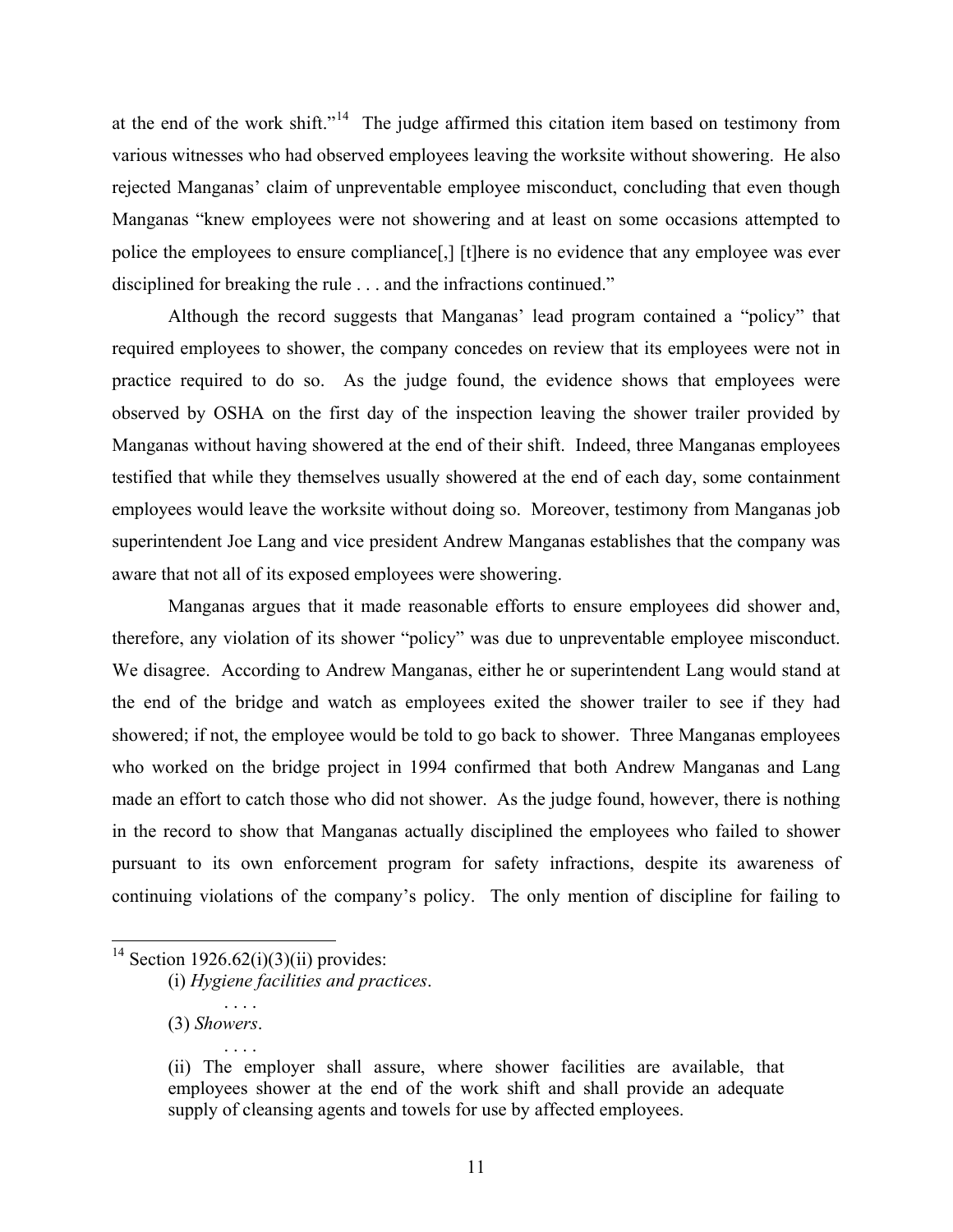shower appears in the testimony of a blasting employee who stated that a grit vacuumer who "was told a couple times about taking a shower" was given an "oral reprimand" by either Andrew Manganas or superintendent Lang. Based on Manganas' lack of enforcement, we agree with the judge that Manganas failed to make out the affirmative defense. *See, e.g.*, *Centex Rooney Constr. Co.*, 16 BNA OSHC 2127, 2130, 1993-95 CCH OSHD ¶ 30,621, p. 42,410 (No. 92-0851, 1994) (unpreventable employee misconduct not established where employer failed to "take effective measures to enforce the rules when they were violated"). Accordingly, we affirm this citation item.

# *Items 4 through 18: 29 C.F.R. § 1926.62(j)(2)(i)(A)-(C) (medical surveillance)*

Under these items, the Secretary alleges that Manganas violated provisions of § 1926.62(i)<sup>[15](#page-11-0)</sup> by failing to make follow-up biological monitoring available to fifteen of its employees.<sup>[16](#page-11-1)</sup> These items fall into the following three groups:

- Items 4 through 9 allege per-employee violations of  $§$  1926.62(j)(2)(j)(A), which requires an employer to make biological monitoring available "at least every 2 months for the first 6 months and every 6 months thereafter" for an employee covered by a medical surveillance program.
- Items 10 through 14 allege per-employee violations of  $§$  1926.62(j)(2)(i)(B), which requires an employer to make biological monitoring available "at least every two months . . . until two consecutive blood samples and analyses indicate a blood lead level below 40  $\mu$ g/dl[.]"

<span id="page-11-0"></span><sup>&</sup>lt;sup>15</sup> Section 1926.62(j)(2)(i) provides: (j) *Medical surveillance*

<sup>. . . .</sup>  (2) *Biological monitoring*—(i) *Blood lead and ZPP level sampling and analysis*. The employer shall make available biological monitoring in the form of blood sampling and analysis for lead and zinc protoporphyrin levels to each employee covered under paragraphs  $(i)(1)(i)$  and  $(ii)$  of this section on the following schedule: . . . .

<span id="page-11-1"></span><sup>&</sup>lt;sup>16</sup> Section 1926.62(j)(1)(ii) requires an employer to "institute a medical surveillance program in accordance with paragraphs  $(j)(2)$  and  $(j)(3)$ ... for all employees who are or may be exposed by the employer at or above the action level for more than 30 days in any consecutive 12 months[.]" Manganas does not dispute that the cited requirements were triggered for all fifteen employees identified under these citation items based upon their actual or potential exposure to lead above the action level during the 66 days between April 9, 1994, and July 23, 1994, that abrasive blasting took place at the bridge worksite.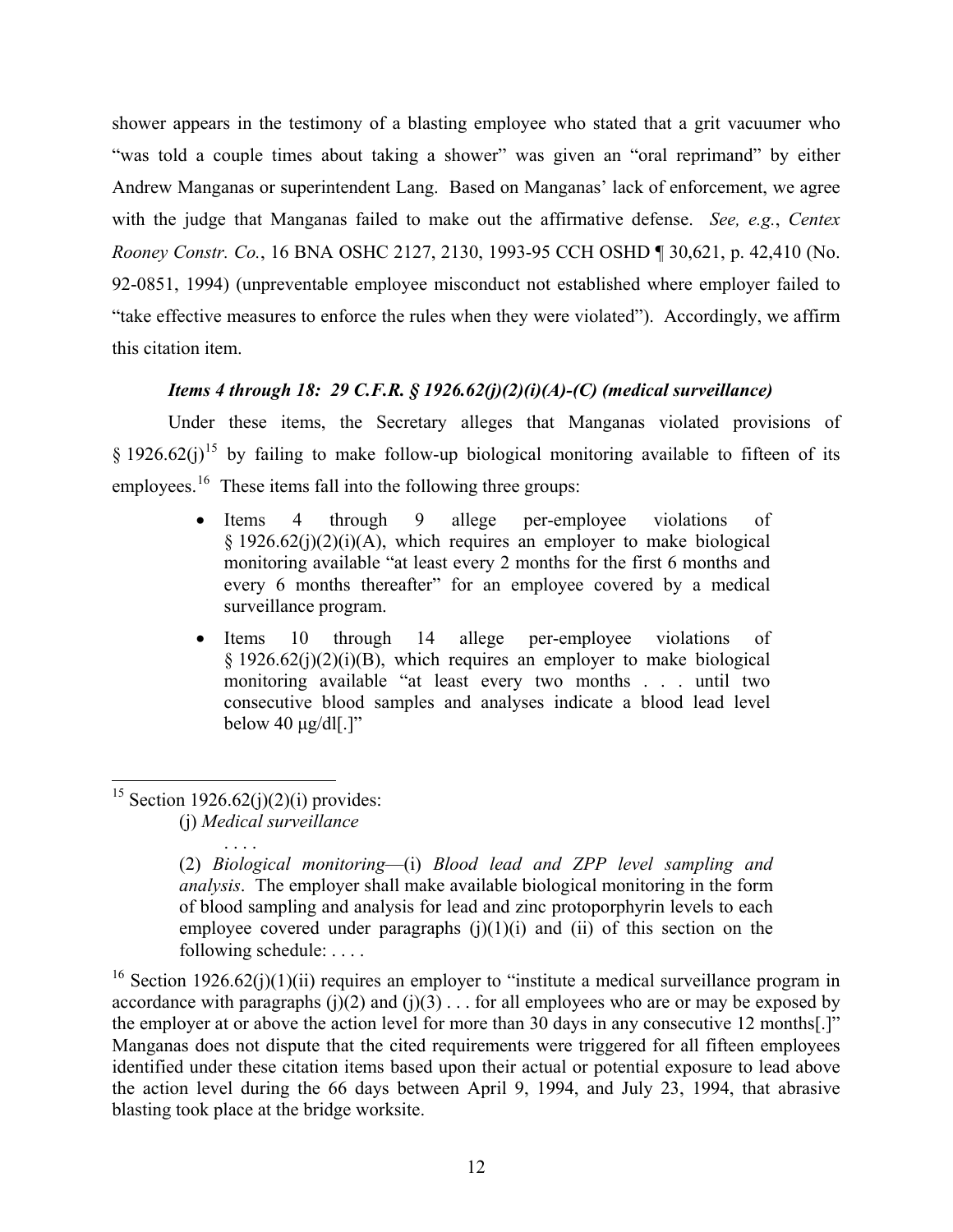• Items 15 through 18 allege per-employee violations of § 1926.62(j)(2)(i)(C), which requires an employer to temporarily remove an employee from work involving lead exposure at or above the action level each time the employee's blood sampling shows a blood lead level at or above 50 μg/dl. An employer must make biological monitoring available "at least monthly during the removal period."

Each of the fifteen employees identified under these items was last tested by Bethesda Share in either June or July 1994. In a July 22, 1994 letter to Manganas, Bethesda Share's occupational health program director, Linda Ford, informed the company that eight of these fifteen employees were scheduled to have repeat blood tests drawn on August 12, 1994, and three additional employees of the fifteen were due for repeat testing the week of August 19, 1994. The remaining four employees were identified in Ford's letter as requiring only "Respiratory Clearance and Lead Exams as soon as possible[,]" but other records in evidence show that these employees were covered by Manganas' medical surveillance program and, based upon their last test dates and blood lead levels, were in fact due for follow-up testing in mid-August 1994.

It is undisputed that Bethesda Share performed no biological monitoring for any Manganas employees in August 1994. According to director Ford, Andrew Manganas cancelled the August testing and was "very, very angry" at her insistence that the employees in question be retested. Ford testified that Nick Manganas also contacted her about the matter, and he too was "very angry and wanted to make it very clear that [Bethesda] stop insisting that they do testing; they were finished with our company, wanted no more to do with us." Nick Manganas denied ever speaking with Ford, and Andrew Manganas testified that Ford had in fact agreed with him that no further monitoring of these employees was necessary as long as they did not return to abrasive blasting work.

In affirming each of these citation items, we note that the judge credited the testimony of director Ford over that of Andrew Manganas: "I resolve the contradictory testimony in favor of Ms. Ford. Based on my observation of both Ms. Ford's and Andrew Manganas' demeanor and character during the hearing, I find her testimony more credible." The Commission generally gives great deference to the judge's credibility findings. *C. Kaufman, Inc.*[, 6 BNA OSHC 1295,](http://web2.westlaw.com/find/default.wl?tf=-1&rs=WLW7.02&referencepositiontype=S&serialnum=1978169081&fn=_top&sv=Split&tc=-1&findtype=Y&referenceposition=1297&db=0003227&utid=%7b036FB79A-0179-427E-9560-1C13110AEC66%7d&vr=2.0&rp=%2ffind%2fdefault.wl&mt=LaborAndEmployment)  [1297, 1977-78](http://web2.westlaw.com/find/default.wl?tf=-1&rs=WLW7.02&referencepositiontype=S&serialnum=1978169081&fn=_top&sv=Split&tc=-1&findtype=Y&referenceposition=1297&db=0003227&utid=%7b036FB79A-0179-427E-9560-1C13110AEC66%7d&vr=2.0&rp=%2ffind%2fdefault.wl&mt=LaborAndEmployment) CCH OSHD ¶ 22,481, p. 27,099 (No. 14249, 1978). On review, Manganas has provided us with no reason to disturb the judge's credibility findings and our review of the record has not revealed any basis for doing so. *See Hamilton Fixture*, 16 BNA OSHC 1073,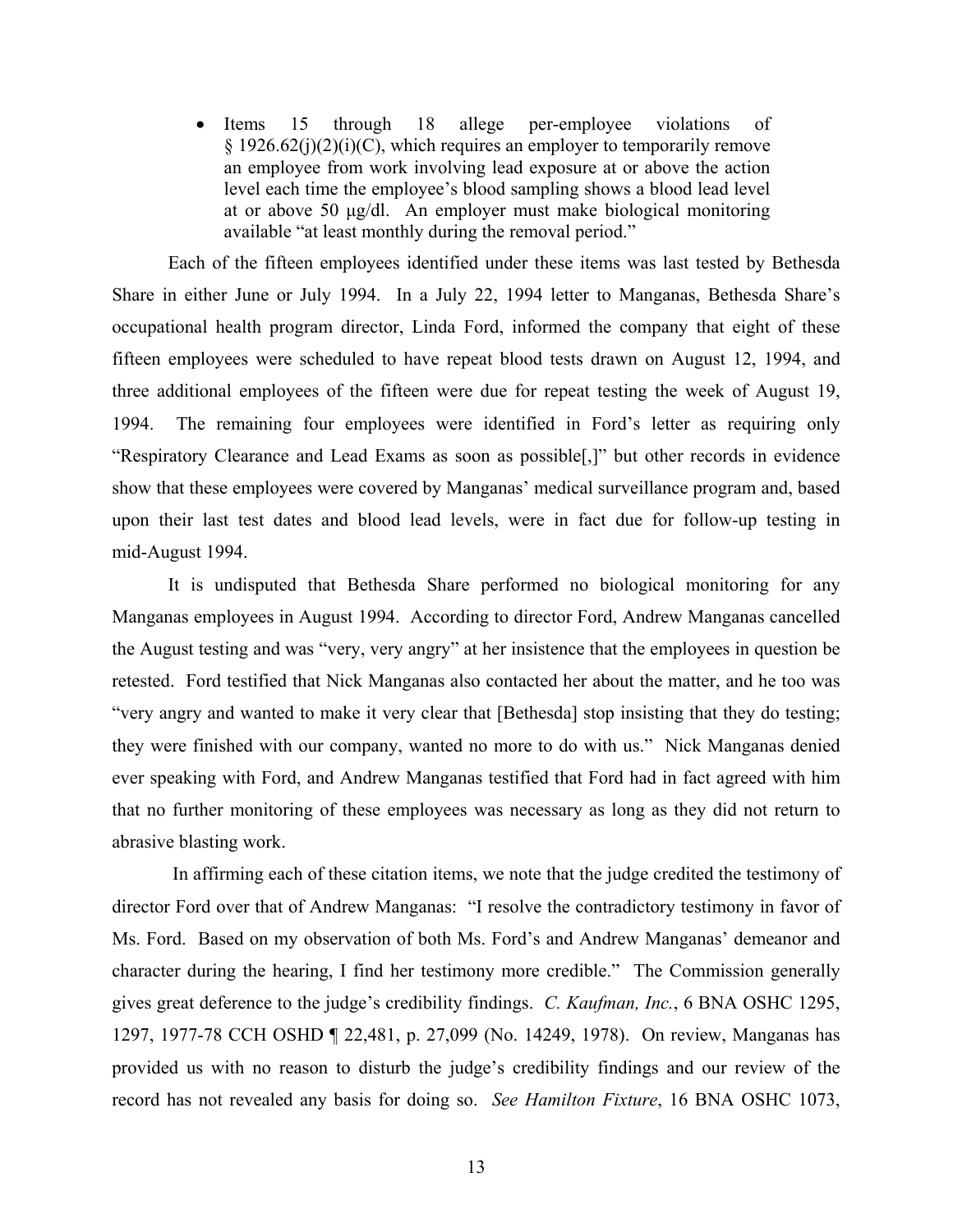1085, 1993-95 CCH OSHD ¶ 30,034, pp. 41,180-81 (No. 88-1720, 1993), *aff'd without published opinion*, [28 F.3d 1213 \(6th Cir. 1994\)](http://web2.westlaw.com/find/default.wl?tf=-1&rs=WLW7.02&fn=_top&sv=Split&tc=-1&findtype=Y&docname=28FE3D1213&db=506&utid=%7b036FB79A-0179-427E-9560-1C13110AEC66%7d&vr=2.0&rp=%2ffind%2fdefault.wl&mt=LaborAndEmployment) (Commission will defer to judge's credibility determinations where they are properly explained and based on witness' demeanor or other factors peculiarly observable by judge in presiding over hearing). Accordingly, we reject Manganas' contention that its decision to cancel the follow-up testing was made with Ford's blessing.<sup>17</sup>

The judge also rejected Manganas' argument that its monitoring obligation to the employees in question ended when blasting operations at the bridge worksite ceased on July 23, 1994. Specifically, the judge considered the language of  $\S$  1926.62(j)(2)(i)(A) to be "unclear as to when the employer's obligation to conduct blood monitoring ends" but he found the Secretary's interpretation of this provision to be reasonable—i.e., that "the surveillance requirements, once triggered, do not cease until the covered employee has completed a full monitoring cycle without a single full shift exposure above the action level or that employee leaves that employer." In contrast, the judge found the language of cited paragraphs (B) and (C) of  $\S$  1926.62(j)(2)(i) to be "clear and unambiguous" in identifying when an employer's monitoring obligation comes to an end—e.g., only once the employee's blood lead level falls below 40 μg/dl for the purposes of paragraph (B), and only once the employer has two consecutive tests showing blood levels for the purposes of paragraph (C).

On review, Manganas claims that the judge's interpretation of the cited provisions will require employers "to follow-up with any employee who quits" and "perform another blood test at the employee's next job." We disagree. Unlike the judge, we find it unnecessary to determine as a general matter the point at which an employer's monitoring obligation ends under the cited provisions. The only question at issue with regard to these citation items is whether Manganas was specifically required to make follow-up testing available for fifteen employees who, Manganas does not dispute, remained in the company's employ in August 1994 when their next testing dates came due. Thus, to resolve this inquiry, we need only determine whether the cessation of action-level exposure during an employee's current monitoring cycle serves to

<span id="page-13-0"></span><sup>&</sup>lt;sup>17</sup> Manganas also claims on review that Bethesda Share provided the company with incomplete documentation regarding the tests it conducted. We find no support in the record for such a claim. In fact, Manganas' counsel specifically stipulated to the fact that the company had received all of the results for the blood sampling conducted by Bethesda Share, though he could not precisely identify when.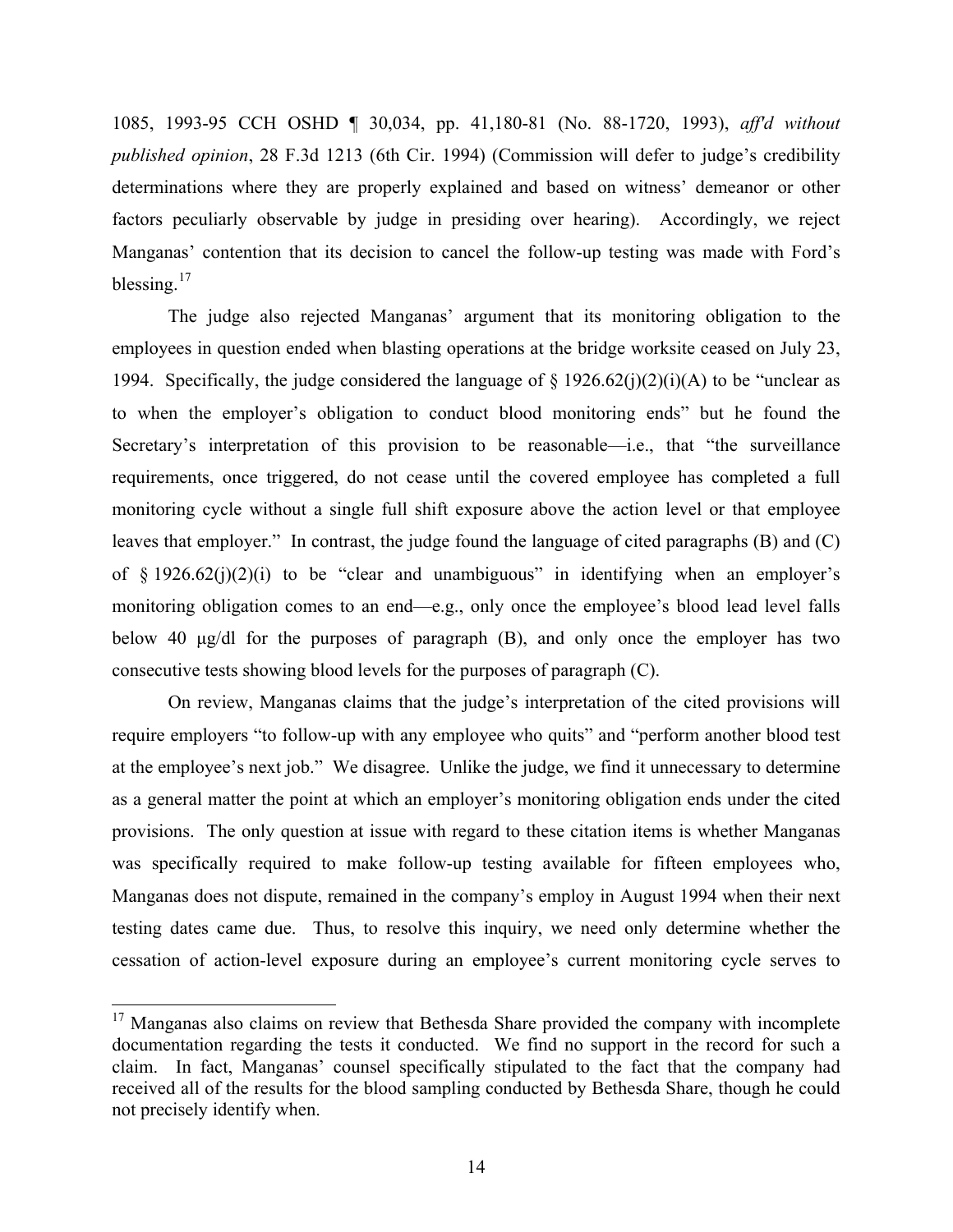terminate the employer's obligation to make the next round of follow-up testing available pursuant to the cited provisions.

In determining the meaning of a standard, the Commission and the courts consider the language of the standard, the legislative history, and if the drafter's intent remains unclear, the reasonableness of the agency's interpretation. *See Oberdorfer Indus., Inc.*, 20 BNA OSHC 1321, 1328-29, 2002 CCH OSHD ¶ 32,697, pp. 51,637-45 (Nos. 97-0469 & 97-0470, 2003) (citing *Arcadian Corp.*, 17 BNA OSHC 1345, 1346, 1995-97 CCH OSHD ¶ 30,856, p. 42,916 (No. 93 3270, 1995)), *aff'd*, 110 F.3d 1192 (5th Cir. 1997). There is nothing in the language of § 1926.62(j) that provides an answer to the narrow inquiry before us. However, the Lead in Construction Standard's preamble makes clear that the purpose of the medical surveillance provisions is to prevent lead-related diseases. "[T]he measurement of blood lead levels provides a true indicator of health risk and, in the case of high blood lead levels, a course of action to address the risk." 58 Fed. Reg. at 26,596. To accomplish this, "it is important to keep track of the [blood lead] levels . . . because [a] worker exposed at high levels for only a few days can still incur a large lead burden." *Id.* 

The record here establishes that all eleven of the employees identified under Items 4 through 14 were exposed to lead at the bridge worksite at levels above the action level for more than two weeks past their last monitoring dates. Specifically, eight employees were exposed above the action level for a period of 19 days past June 10, 1994, the date of their last blood test. The remaining three employees were exposed above the action level for a period of 24 days past June 15, 1994, the date of their last blood test. Under these circumstances and the specific facts of this case, we find that the purpose of the medical surveillance provisions is served by finding Manganas responsible for making follow-up tests available to all eleven employees in August 1994 because they had experienced more than two weeks of exposure above the action level beyond their last monitoring date. That this exposure ended before the employees' next round of testing came due does not mean an employer can simply disregard exposures above the action level that occur after an employee's last monitoring date and terminate further medical surveillance under the Lead in Construction Standard. Such an interpretation, as the judge himself concluded, is "a result the drafters cannot have intended." Accordingly, we affirm Items 4 through 14.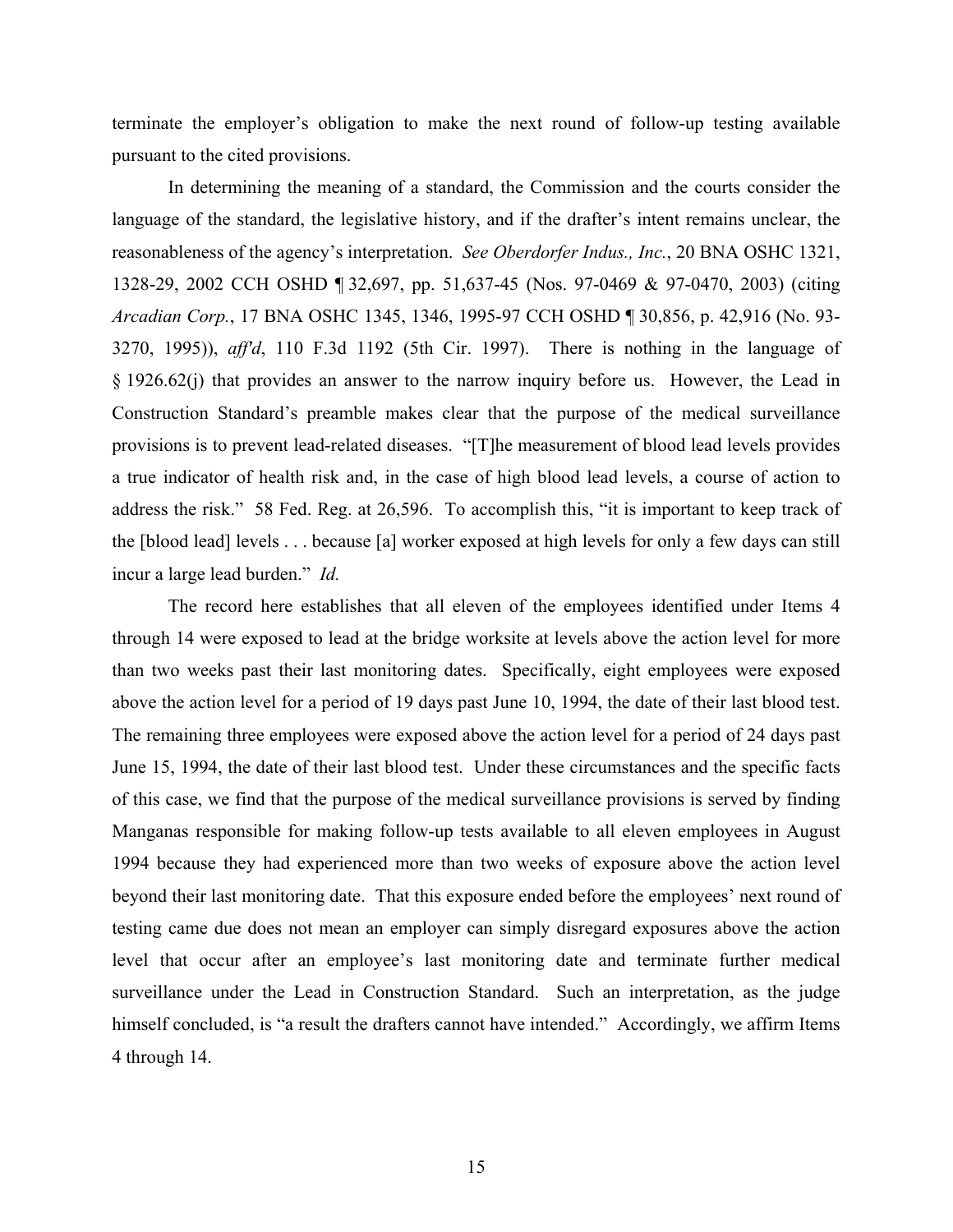We also affirm Items 15 through 18, but on slightly different grounds than the judge. Based on monitoring results from June and July 1994, Manganas had placed the four employees at issue under these items on medical removal as required by  $\S 1926.62(j)(2)(i)(C)$ . Therefore, unlike the group of employees identified under Items 4 through 14, none of these employees had experienced lead exposure above the action level since being removed from abrasive blasting work, let alone since their last monitoring dates. Manganas contends with regard to this group of employees that "[i]f blasting ceased there can be no requirements for retesting to determine if the employee can return to lead exposure. There is no lead [exposure job] to return to."

We note that cited paragraph (C) of  $\S$  1926.62(j)(2)(i) requires an employer to make monitoring available on a monthly basis "during the removal period." Here, abrasive blasting at the bridge worksite continued for four days past the last monitoring dates of three of the removed employees and twelve days past the last monitoring date of the fourth employee. In this regard, without deciding the outer limits on the duration of the removal period, the removal periods for all four employees at least extended into their next monitoring cycle. Just as continued exposure above the action level for the employees identified under Items 4 through 14 required Manganas to complete their respective monitoring cycles by making the next series of monitoring available, the continuation of the removal periods for each of these four employees at least into their next monitoring cycles, coupled with the language of paragraph (C), likewise required Manganas to make the next series of monitoring available to the removed employees. Accordingly, we affirm Items 15 through 18.

#### **C. Willful Characterization**

Of the lead citation items on review, the judge affirmed all but Items 4 through 9 as willful. In the briefing notice, the Commission specifically asked the parties to address the willful characterization of these items, but Manganas made no arguments in response despite having raised the issue in its petition for discretionary review. We have treated similar failures to address willfulness raised by a party as an abandonment of the issue. *See Bay State Refining Co.*, 15 BNA OSHC 1471, 1475-76, 1992 CCH OSHD ¶ 29,579, pp. 40,024-25 (No. 88-1731, 1992) (finding employer who raised willful characterization in petition abandoned issue by failing to address it in brief to Commission). Notwithstanding the fact that Manganas has apparently abandoned its argument regarding the characterization of the lead citation items on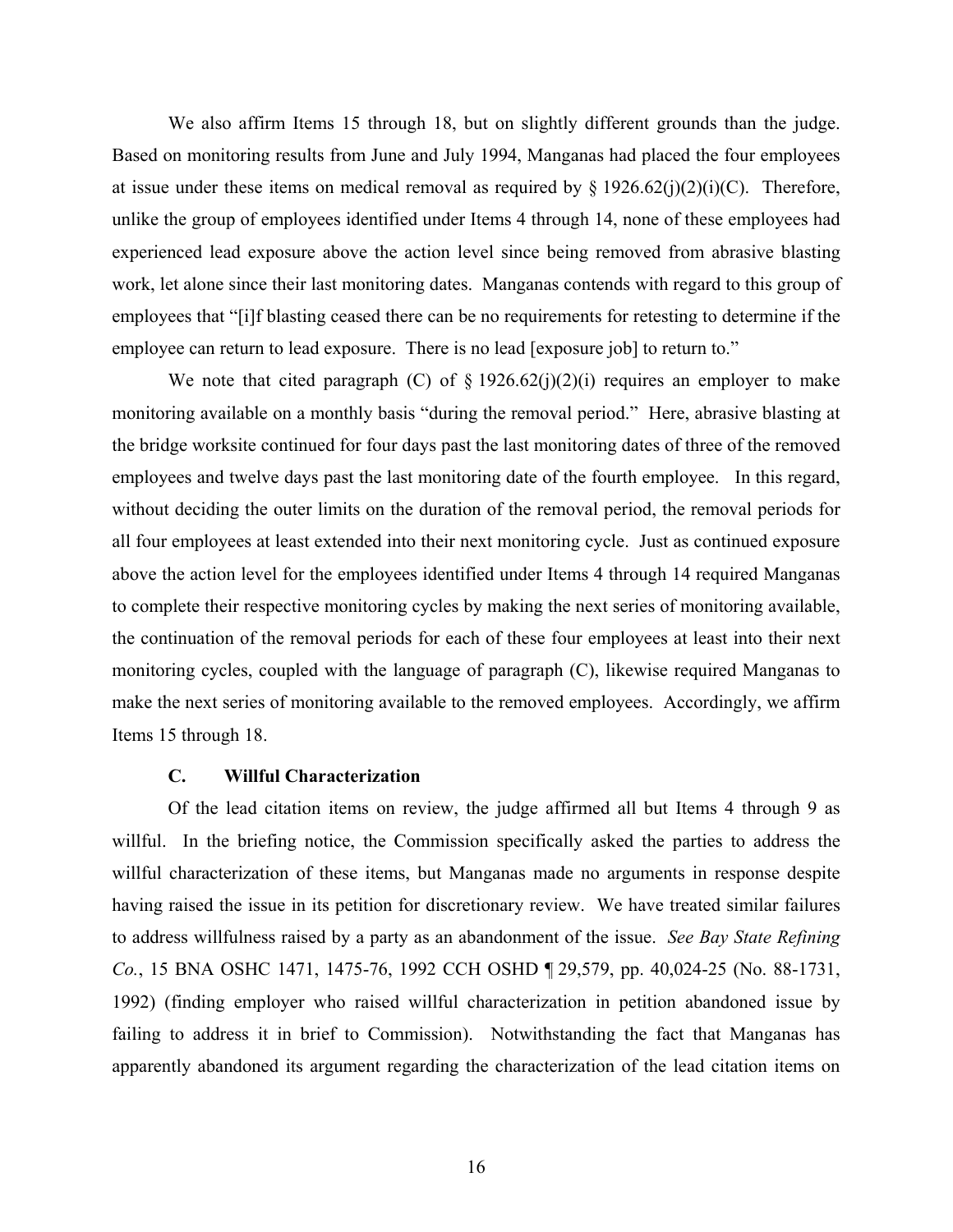review, we conclude that the record evidence establishes all of the violations of the Lead in Construction Standard affirmed herein are properly characterized as willful.

Willfulness is characterized by an intentional, knowing failure to comply with a legal duty. *See Am. Wrecking v. Sec'y of Labor*, 351 F.3d 1254, 1264 (D.C. Cir. 2003) (a showing of willfulness requires "an intentional or conscious disregard for the applicable safety standard or for employee safety"). "[T]o sustain a willful violation, '[t]he Secretary must show that the employer was actually aware, at the time of the violative act, that the act was unlawful, or that it possessed a state of mind such that if it were informed of the standard, it would not care.'" *AJP Constr. Inc. v. Sec'y*, 357 F.3d 70, 75 (D.C. Cir. 2004) (emphasis and citations omitted). The courts and the Commission recognize that willfulness "will be obviated by a good faith, albeit mistaken, belief that particular conduct is permissible." *Froedtert Mem'l Lutheran Hosp., Inc*., 20 BNA OSHC 1500, 1510, 2002-2004 CCH OSHD ¶ 32,730, p. 51,911 (No. 97-1839, 2004) (citations omitted) (affirming violations as non-willful where facts established employer's good faith belief that it owed no legal duty to temporary workers).

 At the outset, we note that by the start of the 1994 painting season, Manganas was, or should have been, fully aware of its compliance obligations under the Lead in Construction Standard. Indeed, before resuming operations in 1994, Manganas took positive steps towards meeting those obligations by hiring two contractors—Helix and Bethesda Share—to conduct both the air sampling and medical surveillance required by § 1926.62. Both companies worked closely with Manganas to monitor lead exposure levels, measure the blood lead levels of exposed employees and recommend further action when necessary. Manganas also purchased portable shower facilities for exposed employees to use before leaving the worksite at the end of their shift. Despite these initial promising steps at compliance, Manganas engaged in a pattern of deliberate disregard of the specific requirements for which it was cited, consciously ignoring not only its compliance obligations, of which it was aware, but also the recommendations of the very companies it had hired to assist its compliance efforts. Equally troubling is that Manganas' conduct occurred against the backdrop of the company's awareness, based on its experiences during the 1993 painting season, of the serious consequences associated with the high lead levels generated by its abrasive blasting work.

With regard to Item 2, the cited standard requires initial monitoring representative of exposure, which includes paragraph  $(d)(1)(ii)$ , that is exposure which would occur without regard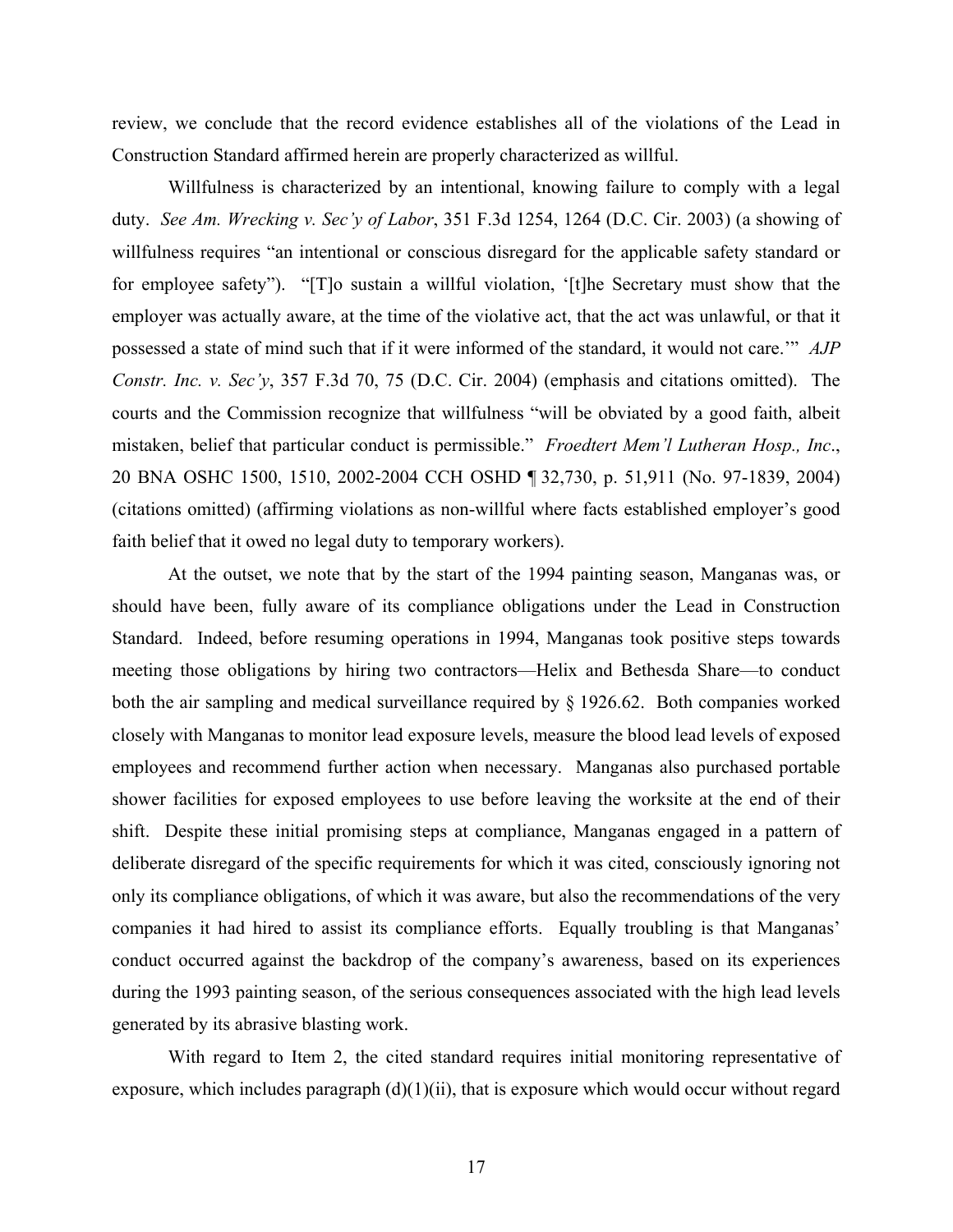to the use of respirators. As the judge found in affirming this violation as willful, Manganas "knew what was required, through its prior contact with OSHA and from conversations with Helix, ... [yet] deliberately chose to ignore the requirements of the standard, and to use its own monitoring methods." Indeed, when Helix representative Cooper attempted to take samples outside the blasting hood in accordance with the standard, Andrew Manganas specifically ordered him to sample only from inside the hood.

With regard to Item 3, the cited standard clearly places the burden of seeing that employees shower at the end of their work shift on the employer: "[t]he employer shall assure, where shower facilities are available, that employees shower at the end of each work shift . . . ." 29 C.F.R. § 1926.62(i)(3)(ii). Manganas purchased shower facilities and also had a company policy requiring that showers be taken at the end of the work shift, but failed to take steps to "assure" that showers were taken by disciplining those employees it knew were not showering. In fact, Manganas concedes that use of its shower facilities was "not mandatory."[18](#page-17-0) 

Manganas took a similar approach in its compliance with the medical surveillance required by  $\S$  1926.62(j)(2)(i). The three provisions at issue under Items 4 through 18 all require that the employer make biological monitoring available to: (1)employees exposed at or above the action level; (2) employees who are covered by a medical surveillance plan; and (3) employees who are under a removal order. Manganas knew its employees were exposed to lead above the action level for up to three weeks after they were last tested for blood lead levels. Nonetheless, and contrary to the expert advice of its own consultant, Manganas made a deliberate decision not to provide further blood tests because it deemed such testing unnecessary.

With regard to Items 4 through 9, we disagree with the judge and discern no basis for finding these items not willful. Contrary to the judge's analysis, the fact that the language of cited paragraphs (B) and (C) may more clearly identify the outer bounds of an employer's obligation than cited paragraph (A) is of no moment for the purposes of deciding the narrow issue presented in this case. More importantly, Manganas' state of mind with respect to medical surveillance for these six employees was the same as it was for those at issue under the remaining citation items, which we agree with the judge, are properly characterized as willful.

<span id="page-17-0"></span><sup>&</sup>lt;sup>18</sup> Commissioner Thompson believes the willful characterization of this citation item presents a close question on the record. However, he concurs in finding willfulness based on Manganas' failure to address the characterization of the lead citation items on review. Chairman Railton concurs.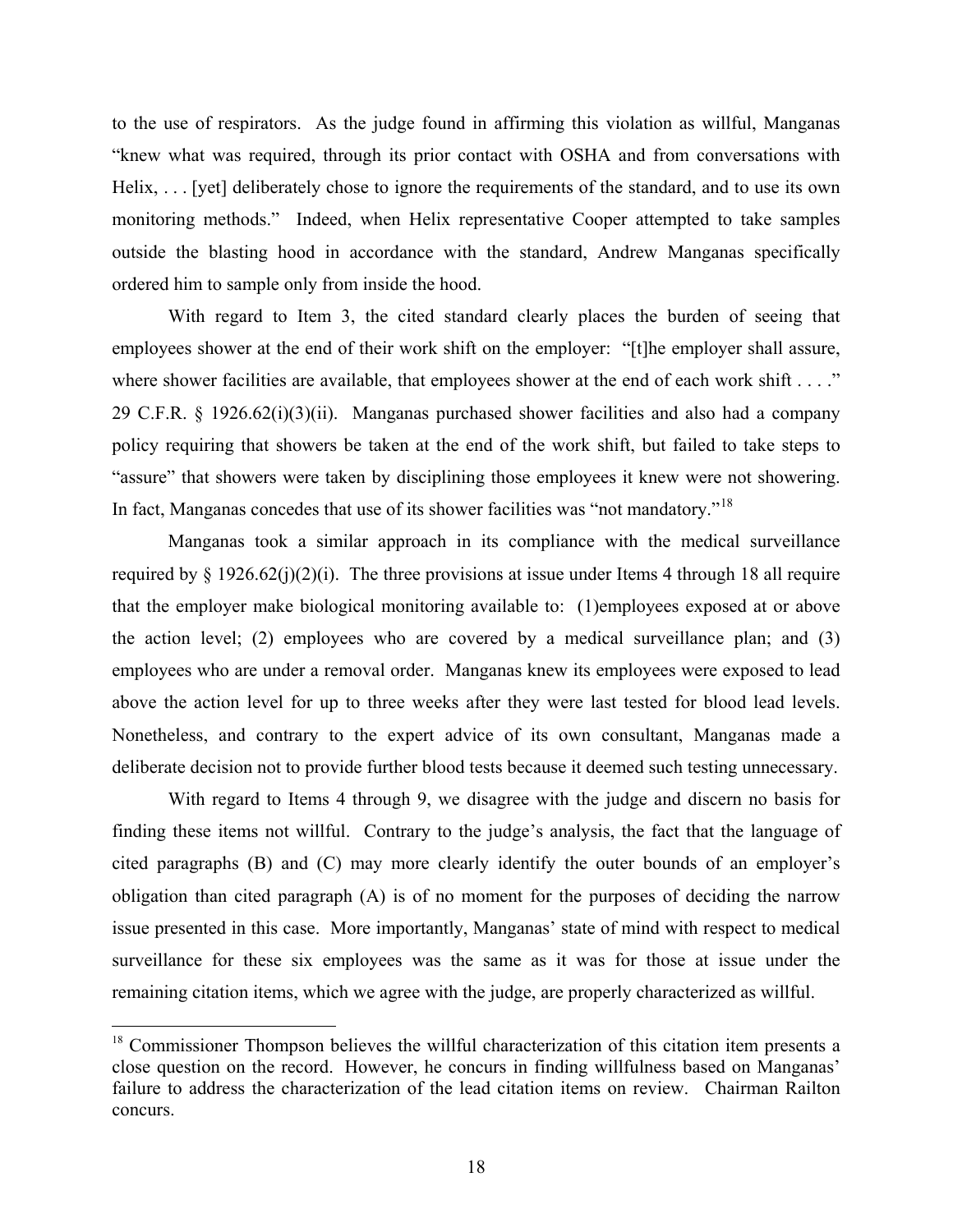Accordingly, we affirm the judge's characterization of Items 2, 3, and 10 through 18 as willful, but reverse his characterization of Items 4 through 9 as serious and affirm those items as willful.

# **D. Penalties**

The Secretary proposed the maximum penalties of \$7,000 for each serious citation item and \$70,000 for each willful citation item. After an initial discussion of the events surrounding the 1994 inspection of the bridge worksite, the judge set aside each of the Secretary's proposed penalties as follows:

Based on the testimony and demeanor of the witnesses at [the] hearing, it is clear that the [proposed] penalty assessments were driven by personalities rather than<br>by the statutory criteria. Manganas took a highly aggressive, sometimes Manganas took a highly aggressive, sometimes questionable, approach to the 1994 inspection. OSHA responded with what appears to be vindictive assessments, assessing the maximum penalty without any real regard for the gravity of the underlying violations, or Manganas' history, size and good faith. Accordingly, all proposed penalties are set aside, and new penalties assessed according to the statutory criteria.

The judge then made findings regarding all four statutory penalty factors—size, gravity, good faith, and history. Section 17(j) of the Act, 29 U.S.C. § 666(j). With regard to size, he gave Manganas credit for being a small employer, with approximately 40 employees. With regard to history, the judge correctly concluded that the 1993 citations stemming from OSHA's first lead inspection of the bridge worksite could not be considered for purposes of establishing a prior citation history of prior OSHA violations because those citations were still pending before another Commission judge and, therefore, were not yet final orders of the Commission. Accordingly, the judge gave some credit for history. With regard to gravity, the judge made specific findings, which we discuss below as relevant, with regard to the citation items in question. Finally, in giving Manganas credit for good faith with regard to those items he characterized as serious, the judge stated as follows:

Complainant ignores positive steps taken by Manganas prior to the inspection which show a significant level of acceptance of the Act's purposes. Manganas had provided employees with respirators, air supplied hoods, and air vacuums with filtration systems for the containment area. It purchased a lead safety program, and contracted for biological and air monitoring services to comply with the lead standard, and conducted the required monitoring for all but two of the job classifications cited here. While Manganas at times exhibited less than wholehearted good faith, its positive steps were significant and should be credited.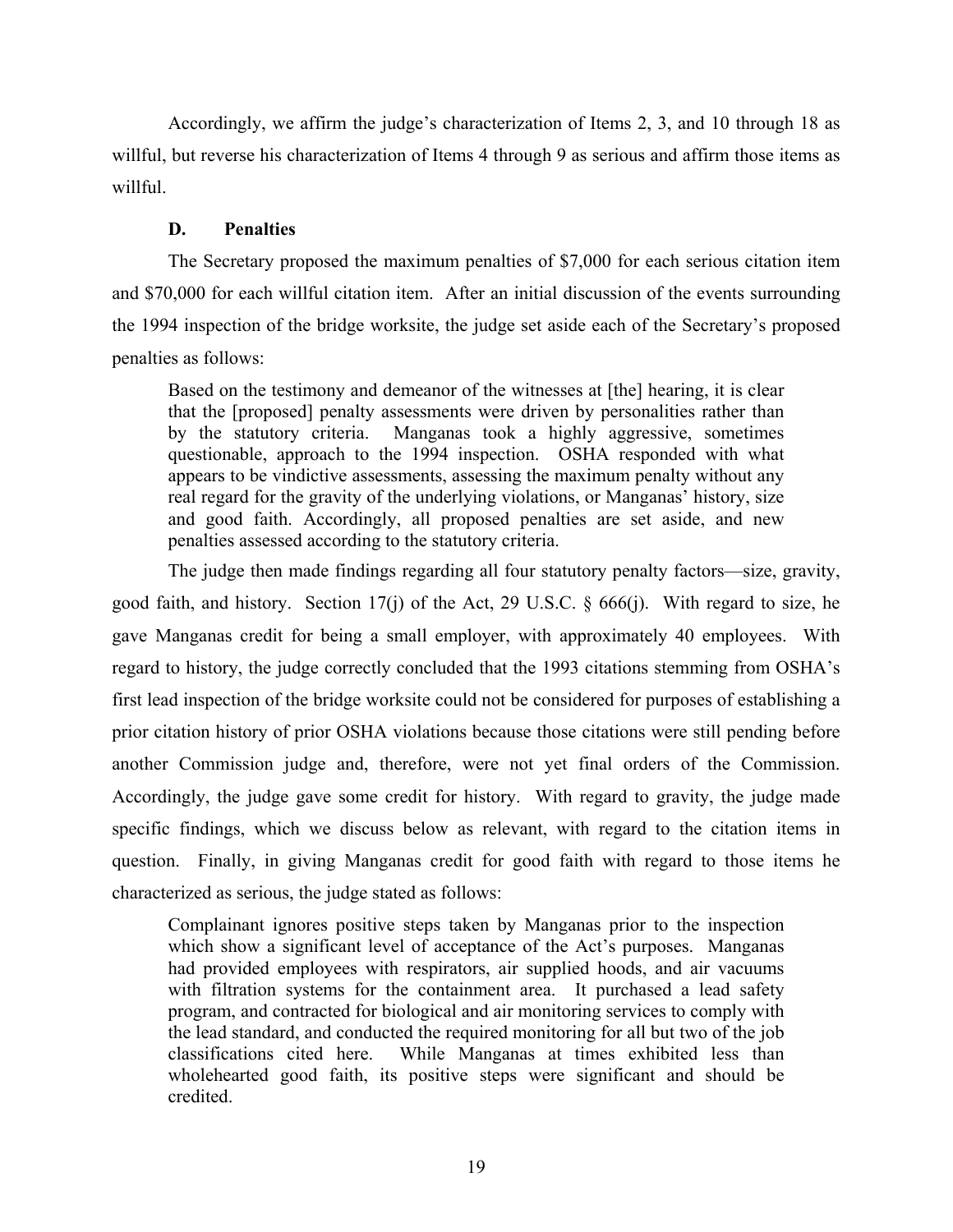Contrary to the judge, we find that Manganas' prior citation history warrants no reduction in penalty. Specifically, the judge failed to take into account evidence in the record showing that the company had a prior history of uncontested fall protection citations in December 1991 and September 1992. *See Orion Constr. Co. Inc.*, 18 BNA OSHC 1867, 1868, 1999 CCH OSHD ¶ 31,896, p. 47,222 (No. 98-2014, 1999) (finding "[history] penalty factor encompasses all of an employer's prior violations, not just those of the same standard.") (emphasis in original). We also disagree with his decision to apply, without explanation, his findings regarding Manganas' good faith only to those items he affirmed as non-willful. Good faith can be a mitigating factor in determining the penalty to assess a willful violation. *See Aviation Constructors Inc.*, 18 BNA OSHC 1917, 1922, 1999 CCH OSHD ¶ 31,933, p. 47,378 (No. 96-0593, 1999). On review, the Secretary claims only that Manganas was not entitled to a good faith credit for a willful violation where "abatement is prompted . . . by the threat of a citation after the inspection has begun." This argument, however, focuses on Manganas' conduct after the 1994 inspection began, while the judge specifically relied upon the global compliance efforts Manganas made before the inspection. *Cf. Superior Elec. Co.*, 17 BNA OSHC 1635, 1638, 1995-97 CCH OSHD ¶ 31,060, pp. 43,323-24 (No. 91-1597, 1996), *rev'd on other grounds*, 124 F.3d 199 (6th Cir. 1997) (unpublished) (finding good faith credit inappropriate where employer aware of hazard but made no efforts to correct it). While Manganas' specific conduct as to the cited provisions at issue on review supports a finding of willfulness in this case, we conclude that the company's overall efforts at compliance—as identified by the judge—warrant giving consideration for good faith credit in assessing the penalties for all of the affirmed citation items.

We turn first to Serious Citation 1, Item 1, at issue on review only as to penalty. The judge assessed a penalty of \$1,050 for this item, which he affirmed based on Manganas' failure to conduct full shift personal samples for two job classifications. He reduced the penalty from the \$7,000 proposed by the Secretary based on size, lack of prior history, good faith and lower gravity. While we disagree with the judge's finding that the violation is of a lower gravity simply because one of the employees who was not sampled wore a respirator, we also—for the reasons discussed above—find a credit for prior history to be inappropriate under the circumstances. Because these two conclusions offset each other for the purposes of assessing a penalty, we find that the \$1,050 penalty assessed by the judge to be appropriate, albeit on different grounds.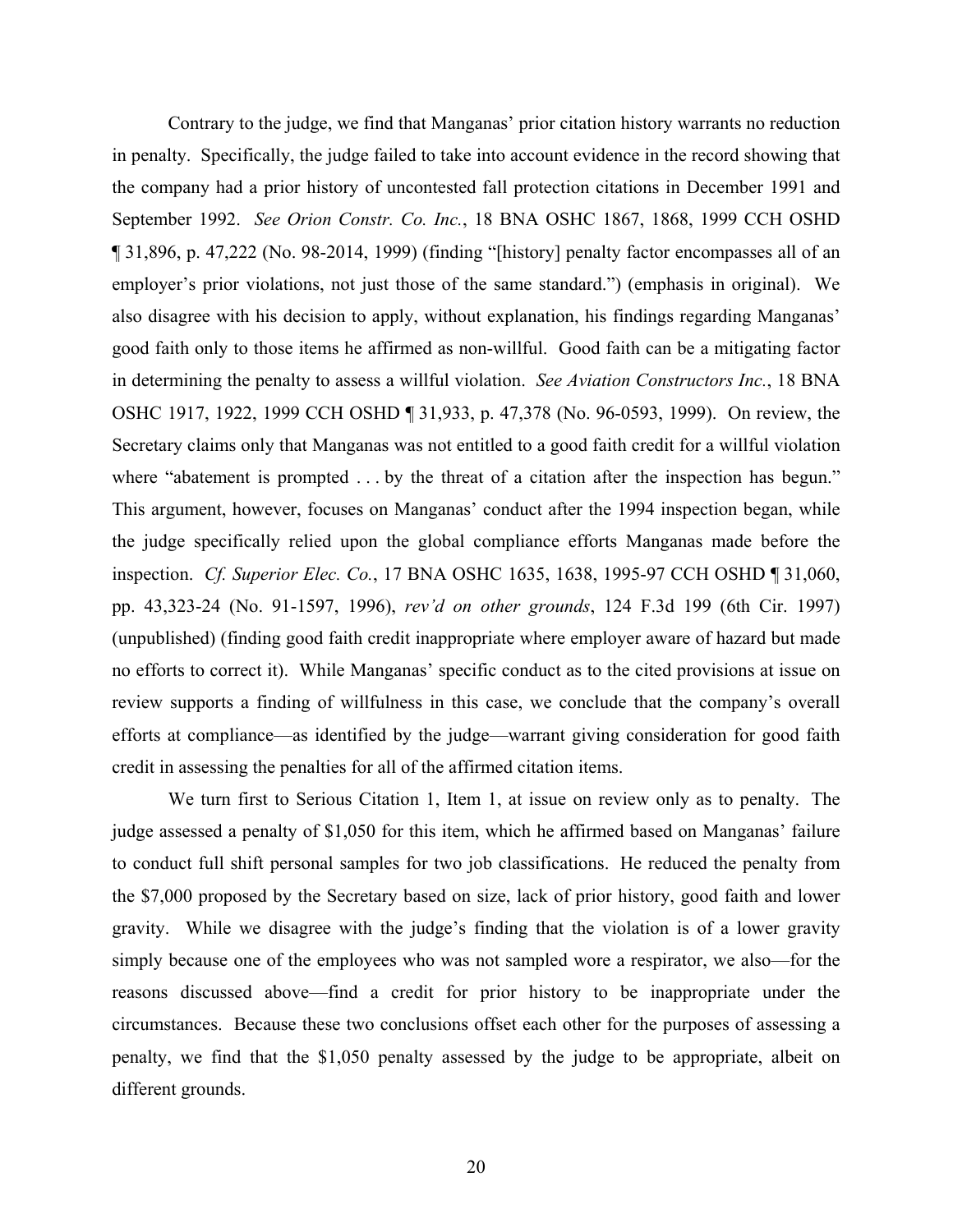With regard to Willful Citation 2, Item 2, based on Manganas' failure to conduct representative monitoring for grit vacuuming employees, the judge assessed a single penalty of \$5,000 for this item and Willful Citation 2, Item 1, which alleged a violation of the same provision with regard to blasting employees. We have already vacated Item 1 as time-barred under section 9(c) of the Act. Accordingly, we find \$5,000, the statutory minimum for a willful violation, to be an appropriate penalty for Item 2. *See Chao v. Saw Pipes USA, Inc.*, Nos. 05-61089 & 05-61087, 2007 WL 519865 (5th Cir. Feb. 21, 2007) (rejecting single penalty for multiple willful violations where total amount failed to satisfy statutory minimum penalty for each violation). Because the judge assessed the statutory minimum, consideration of a further reduction for good faith is not appropriate.

With regard to Willful Citation 2, Item 3, based on Manganas' failure to ensure that exposed employees showered, the judge assessed a penalty of \$20,000 based on high gravity and credits for size and history. Because the record reflects that Manganas made some efforts to comply with this requirement, we find the gravity of this violation to be moderate. For the reasons discussed above, we also find a credit for good faith, but not history, to be appropriate under the circumstances. Accordingly, we find a penalty of \$10,000 to be appropriate for Item 3.

With regard to Willful Citation 2, Items 4 through 18, we must first determine whether these items were properly cited on a per-employee basis. The judge affirmed each item and assessed separate penalties for each, without any discussion of whether per-employee citations were appropriate here. As with the characterization issue, the Commission's briefing notice specifically asked the parties to address the propriety of per-employee citation, but Manganas provided little discussion of the issue in its brief to the Commission, stating only that "Items 4 through 18 all involve one condition; a failure to test employees after blasting had stopped."

It is well-settled that the Commission has the authority to assess separate penalties for separate violations of a single standard. *Sanders Lead Co.*, 17 BNA OSHC 1197, 1993-95 CCH OSHD ¶ 30,740 (No. 87-260, 1995) (citing *Caterpillar, Inc.*, 15 BNA OSHC 2153, 2172-73, 1991-93 CCH OSHD ¶ 29,962, p. 41,005 (No. 87-922, 1993)). The Commission has emphasized that, "[t]he test under *Caterpillar* for the appropriateness of instance-by-instance penalties is whether the language of the standard prohibits individual acts or a single course of action." *Sanders Lead Co.*, 17 BNA OSHC at 1203, 1993-95 CCH OSHD at p. 42,695. In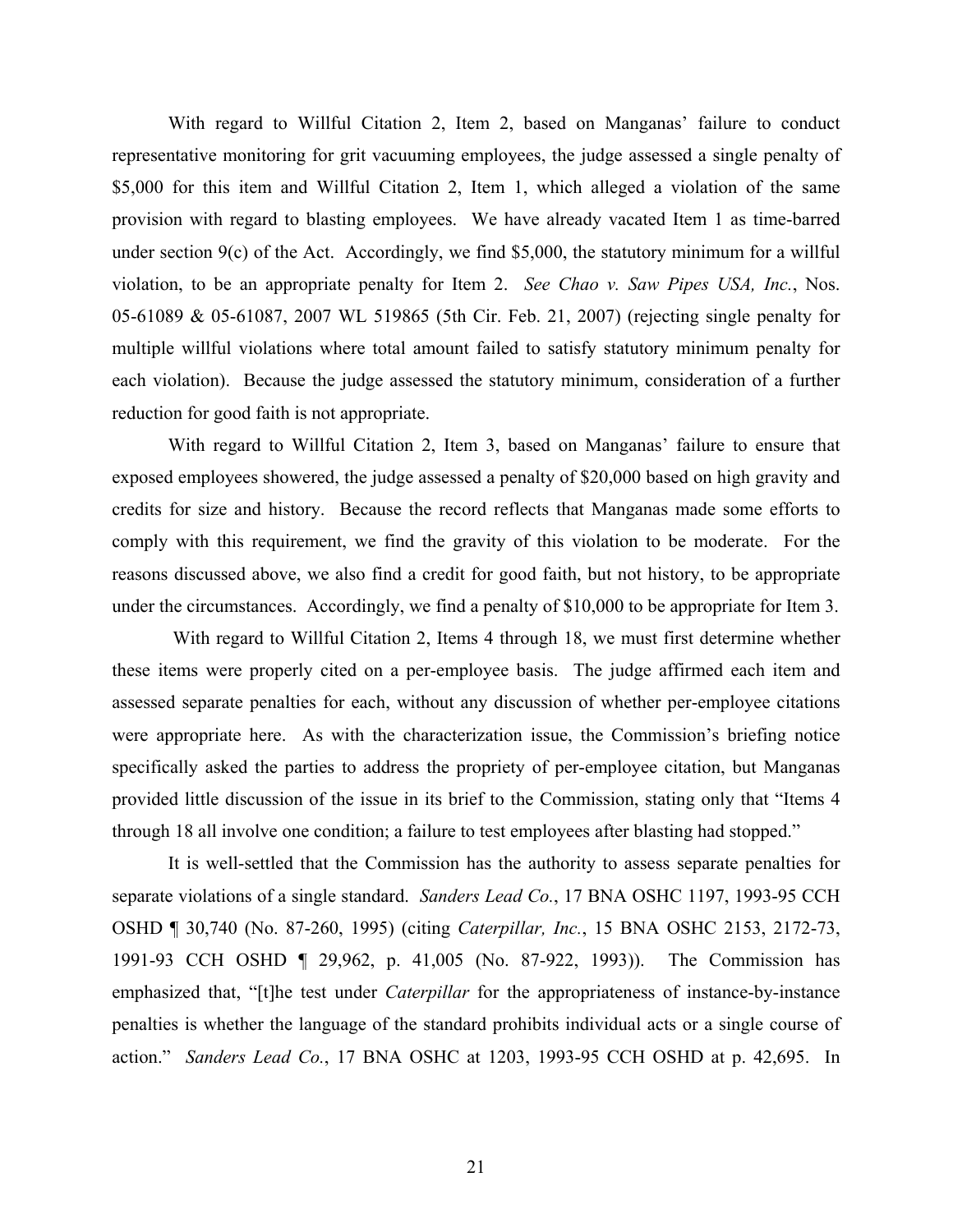differentiating between those standards that permit multiple units of prosecution, and those that do not, the Commission has stated:

Some standards implicate the protection, etc. of individual employees to such an extent that the failure to have the protection in place for each employee permits the Secretary to cite on a per-instance basis. However, where a single practice, method or condition affects multiple employees, there can be only one violation of the standard.

*Hartford Roofing Co.*, 17 BNA OSHC 1361, 1365, 1995-97 CCH OSHD ¶ 30,857, p. 42,935 (No. 92-3855, 1995). *See Eric K. Ho*, 20 BNA OSHC 1361, 1370-71, 2002-04 CCH OSHD ¶ 32,692, pp. 51,580-81 (No 98-1645, 2003) (consolidated) (Commission noting it was "not persuaded . . . to depart from [per-employee] precedent[]" and that "[t]he key to all these decisions was the language of the statute or the specific standard or regulation cited."), *aff'd in relevant part sub. nom.*, *Chao v. OSHRC*, 401 F.3d 355 (5th Cir. 2005).

Based on this precedent, we find that the Secretary properly cited the medical surveillance provisions of  $\S$  1926.62(j)(2)(i) on a per-employee basis. This provision states that biological monitoring is to be made available to "each employee covered under paragraphs  $(i)(1)(i)$  and  $(ii)$ ." These two triggering provisions require an employer to determine whether an employee is or may be exposed to action-level lead and if so, the duration of that employee's exposure. Furthermore, all three of the cited paragraphs set forth the frequency for biological monitoring on the basis of each employee's individual exposure and blood lead level—paragraph (A) for "each employee" covered by a medical surveillance program based on the employee's 30-day exposure to action-level lead; paragraph (B) for "each employee" whose BLL is at or above 40 μg/dl; and paragraph (C) for "each employee" removed from lead exposure due to a BLL at or above 50 μg/dl.

Because this language requires an employer to act "under certain unique circumstances peculiar to each employee[,]" we reject Manganas' claim that its decision to cancel the follow-up testing can be viewed as a single managerial act, not an individual act as to each of the fifteen employees. *See Eric K. Ho*, 20 BNA OSHC at 1372, 2002-04 CCH OSHD at p. 51,582 (noting that "some standards must of necessity be individualized—such as recording an entry in an OSHA log, fitting a respirator to an employee, and *determining an employee's blood lead level*") (emphasis added); *Sanders Lead Co.*, 17 BNA OSHC at 1200, 1993-95 CCH OSHD at p. 42,692 (footnote omitted) ("It is not the single decision by an employer not to remove employees, but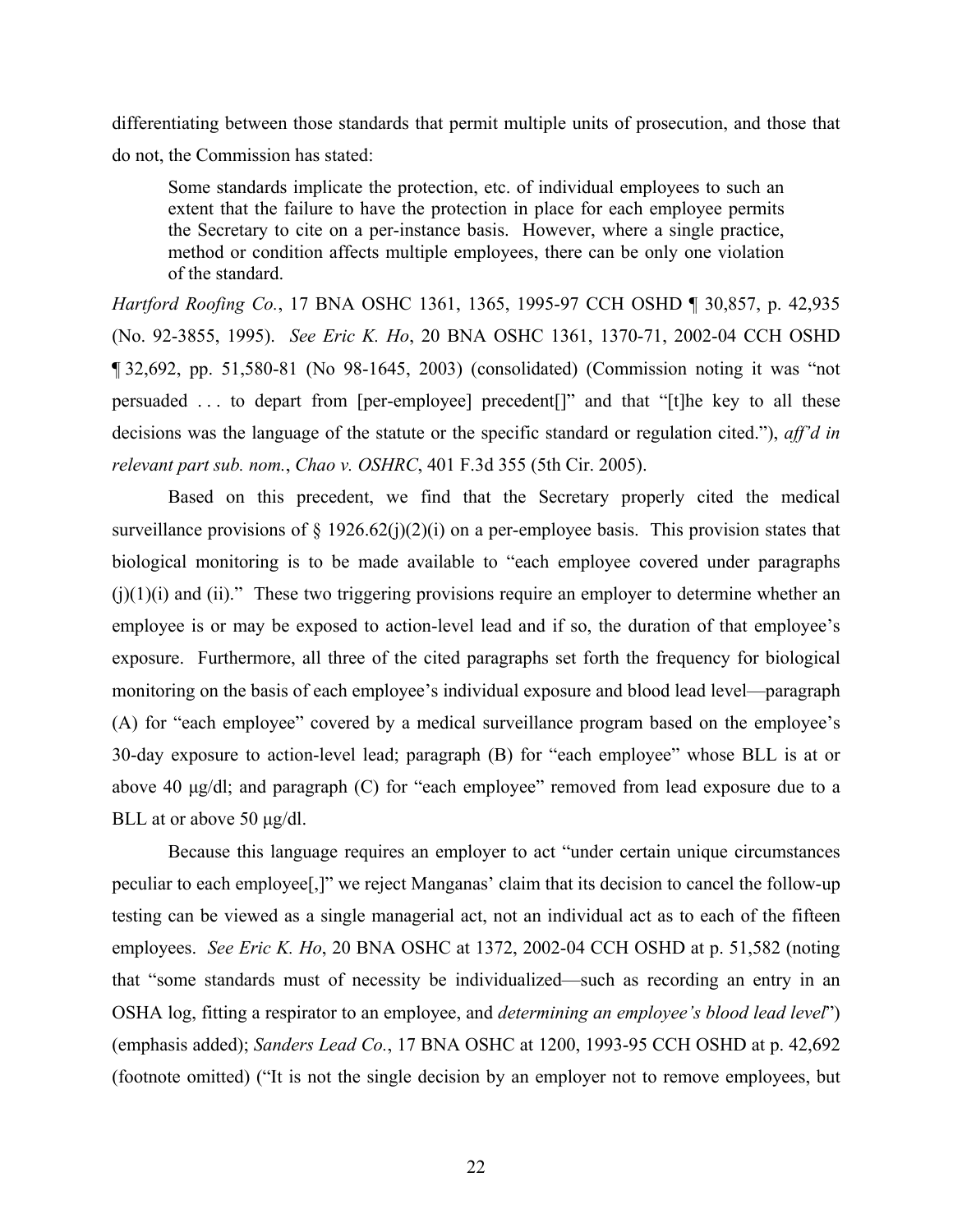the language of the standard that is determinative."). Accordingly, we find that the cited provisions permit per-employee citation.

With regard to penalty, the judge ranked the gravity of the three groups of medical surveillance items as follows: "those without elevated blood lead [items 4 through 9], those with elevated blood lead [items 10-14], and those whose blood lead was so elevated that they were placed on medical removal [items 15-18]." For Items 4 through 9, which he affirmed as serious, the judge assessed a penalty of \$1,200 for each violation. For Items 10 through 14, which he affirmed as willful, the judge assessed a penalty of \$15,000 for each violation. For Items 15 through 18, which he also affirmed as willful, the judge assessed a penalty of \$20,000 for each violation.

We agree with the judge's findings regarding the overall gravity of these items. As he noted, "Manganas' failure to provide the required testing could have prevented the early detection of anemia, and damage to the kidney and/or peripheral and central nervous systems." In addition, for the reasons discussed above, we find a credit for good faith, but not history, to be appropriate under the circumstances. Because we affirm Items 4 through 9 as willful, we find that a penalty of \$10,000 for each violation is appropriate given their lower gravity, and a credit for good faith. For these reasons and those discussed above, we also find that the \$15,000 penalty assessed by the judge for each violation under Items 10 through 14, and the \$20,000 penalty assessed by the judge for each violation under Items 15 through 18, to be appropriate.

### **III. Fall Protection Citations (Docket No. 95-0103)**

Under these citations, the Secretary alleged both serious and willful violations of various provisions regarding fall protection hazards observed at the bridge worksite. At issue on review are two serious citation items and fifteen willful citation items. The judge affirmed eleven of these items, and vacated six items. For the following reasons, we affirm the judge in part, but reverse in part.

#### **A. Serious Citation Items**

#### *Item 1: 29 C.F.R. § 1926.500(d)(1) (1994) (unguarded pier cap)*

Under this item, the Secretary alleges that Manganas failed to guard an open-sided pier cap exposing three of its employees to a 60-foot fall.<sup>[19](#page-22-0)</sup> These employees, who were wearing

<span id="page-22-0"></span> $19<sup>19</sup>$  At the time of the inspection in 1994, this standard provided as follows: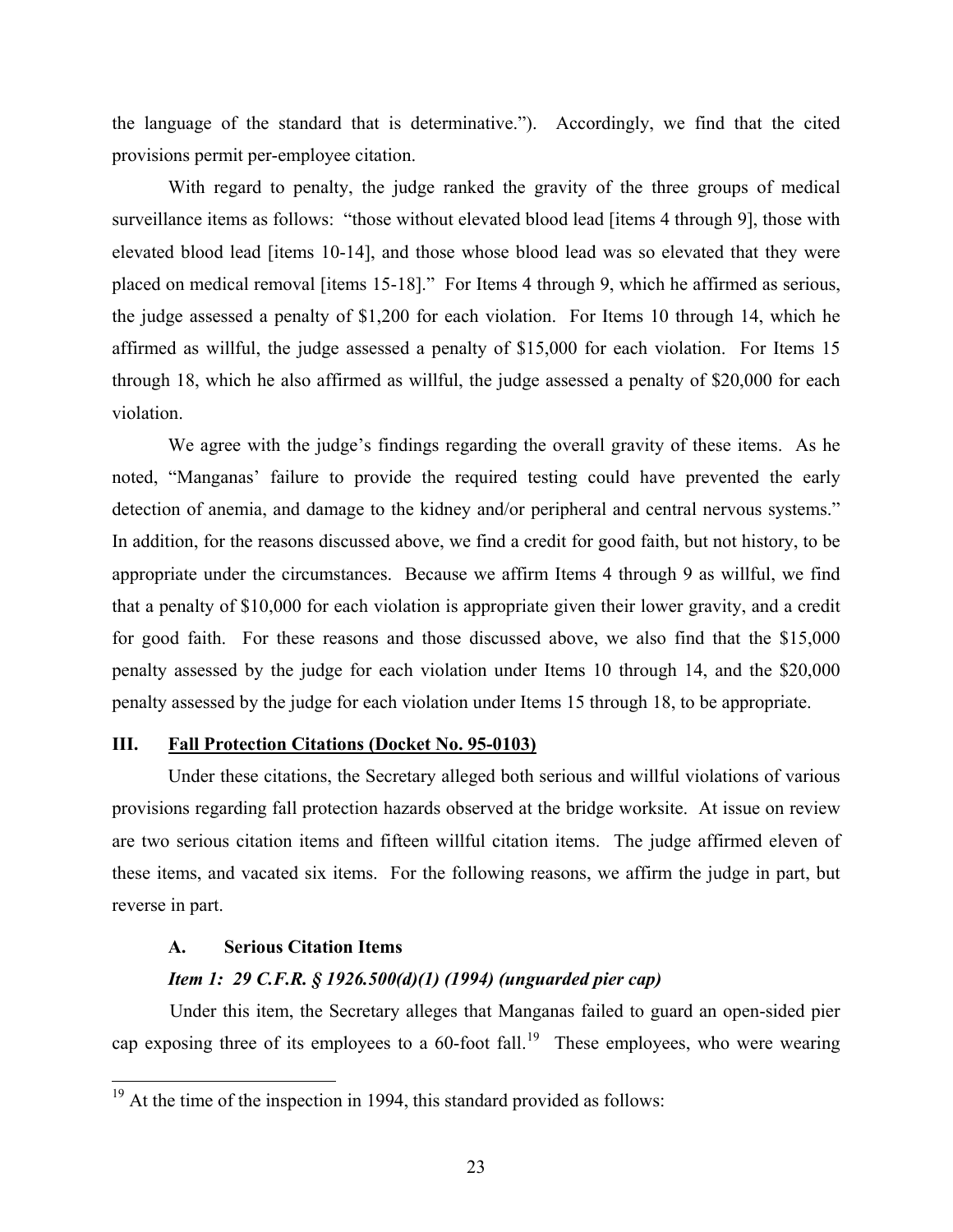safety belts and lanyards, were observed stepping onto the pier cap from a ladder and then unhooking their lanyards in order to access the structural steel of the bridge. The judge vacated this item based on his finding that the pier cap was not used as a working space and, therefore, did not constitute a "platform" as defined in 1994 under 29 C.F.R. § 1926.502(e): "a working space for persons, elevated above the surrounding floor or ground, such as a balcony or platform for the operation of machinery and equipment. $^{220}$  $^{220}$  $^{220}$ 

We affirm the judge. As the Sixth Circuit, a relevant circuit here, has held, "[t]he mere fact that an employee momentarily stepped onto an elevated open sided surface while discharging his employment duties does not necessarily transmute that surface into a 'working space' under OSHA regulations. . . ." *Superior Elec. Co. v. OSHRC*, 18 BNA OSHC 1001, 1003 (6th Cir. 1997) (unpublished). *See also* OSHA Instruction, STD 1-1.13 (Apr. 16, 1984) (under general industry standards, a platform is "any elevated surface designed or used primarily as a walking or working surface, and any other elevated surfaces upon which employees are required to walk or work while performing assigned tasks on a predictable and regular basis"). The record here supports the judge's finding that Manganas' employees performed no work on the unguarded pier cap but merely stood on it "briefly" before stepping over onto the structural steel of the bridge. Under these circumstances, we find that the pier cap cannot be considered a "working space" under the definition of a "platform" set forth in 1994 at § 1926.502(e). *See* 

# **§ 1926.500 Guardrails, handrails, and covers.**

. . . . (d) *Guarding of open-sided floors, platforms, and runways.* (1) Every open-sided floor or platform 6 feet or more above adjacent floor or ground level shall be guarded by a standard railing, or the equivalent, as specified in paragraphs  $(f)(1)(i)$  of this section, on all open sides, except where there is entrance to a ramp, stairway, or fixed ladder. The railing shall be provided with standard toeboard wherever, beneath the open sides, persons can pass, or there is moving machinery, or there is equipment with which falling materials could create a hazard.

On August 9, 1994, the Secretary substantially revised the fall protection standards governing the construction industry (29 C.F.R. Part 1926, Subpart M). *See* 59 Fed. Reg. 40,672 (Aug. 9, 1994). The revised standards became effective on February 6, 1995. Therefore, at the time the subject citation was issued (December 14, 1994) and the notice of contest was filed (January 5, 1995), the cited provision remained in effect.

<span id="page-23-0"></span><sup>20</sup> We note the definition set forth at  $\S$  1926.502(e) was eliminated when the fall protection standards were revised and a definition of "walking/working surface" was added. *See* 59 Fed. Reg. 40,672 (Aug. 9, 1994) (new definition to be codified at 29 C.F.R. § 1926.500(b)).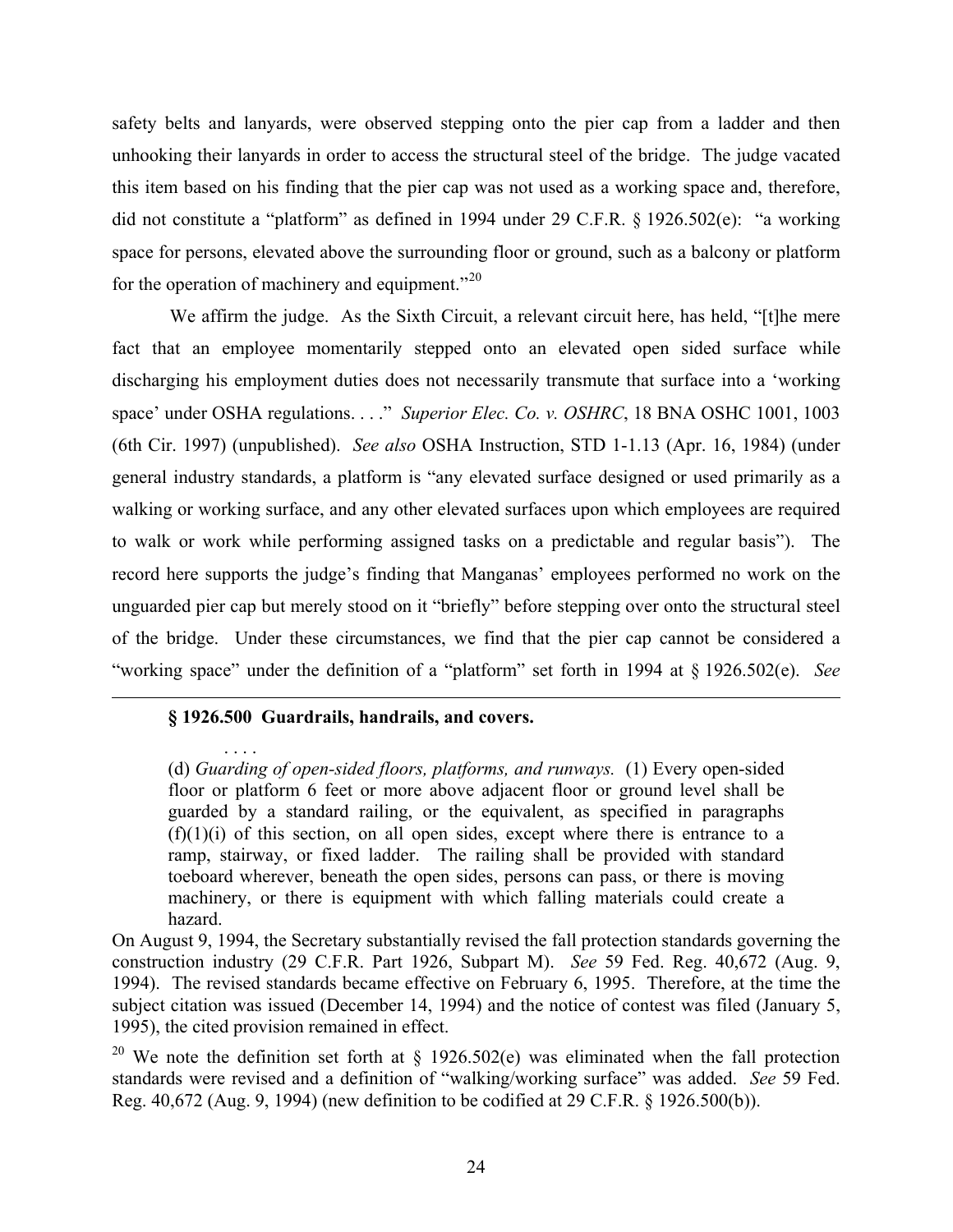*Donovan v. Williams Enter., Inc.*, 744 F.2d 170 (D.C. Cir. 1984) (finding interlocking sheets of decking used as makeshift bridge to move material not a "working space" and therefore not a "platform" under § 1926.500(d)(1)). *Cf. Armstrong Steel Erectors*, 17 BNA OSHC 1385, 1390, 1995-99 CCH OSHD ¶ 30,909 (No. 92-262, 1995) (affirming violation of § 1926.500(d)(1) based on finding that unguarded concrete piers were used as working surfaces because employees were required to "squat, kneel, or even lie on the piers, sometime with their bodies extended over the edge" while performing welding work). Accordingly, we vacate this item.

#### *Item 2: 29 C.F.R. § 1926.1053(b)(1) (extending portable ladder)*

Under this item, the Secretary alleges that Manganas failed to extend a portable ladder at least three feet above the upper landing surface.<sup>[21](#page-24-0)</sup> Two Manganas employees who were not tied off were observed climbing down a portable ladder from the bridge deck to a catwalk located below. The ladder hung from a sky hook attached to the bridge's "parapet"—the concrete barrier or wall lining the bridge deck. It is undisputed that the distance from the top of the ladder to the top of the parapet was 22 ½ inches. The judge affirmed this item based on his finding that Manganas employees utilized the top of the parapet as a landing surface, yet the ladder did not extend 36 inches above that surface as required by the standard. On review, Manganas contends that the bridge deck, not the parapet, served as the "upper landing surface" for employees using the ladder. In addition, Manganas maintains that the ladder was otherwise secured as permitted by the cited standard in that a "grasping device and lifelines were provided."

We disagree on both counts. First, several photographs in the record support the Secretary's contention on review that "the regular practice of employees was to use the [parapet]

<span id="page-24-0"></span><sup>21</sup> The standard provides:

# **§ 1926.1053 Ladders.**  . . . .

<sup>(</sup>b) *Use.* The following requirements apply to the use of all ladders, including jobmade ladders, except as otherwise indicated:

<sup>(1)</sup> When portable ladders are used for access to an upper landing surface, the ladder side rails shall extend at least 3 feet (.9 m) above the upper landing surface to which the ladder is used to gain access; or, when such an extension is not possible because of the ladder's length, then the ladder shall be secured at its top to a rigid support that will not deflect, and a grasping device, such as a grabrail, shall be provided to assist employees in mounting and dismounting the ladder. In no case shall the extension be such that ladder deflection under a load would, by itself, cause the ladder to slip off its support.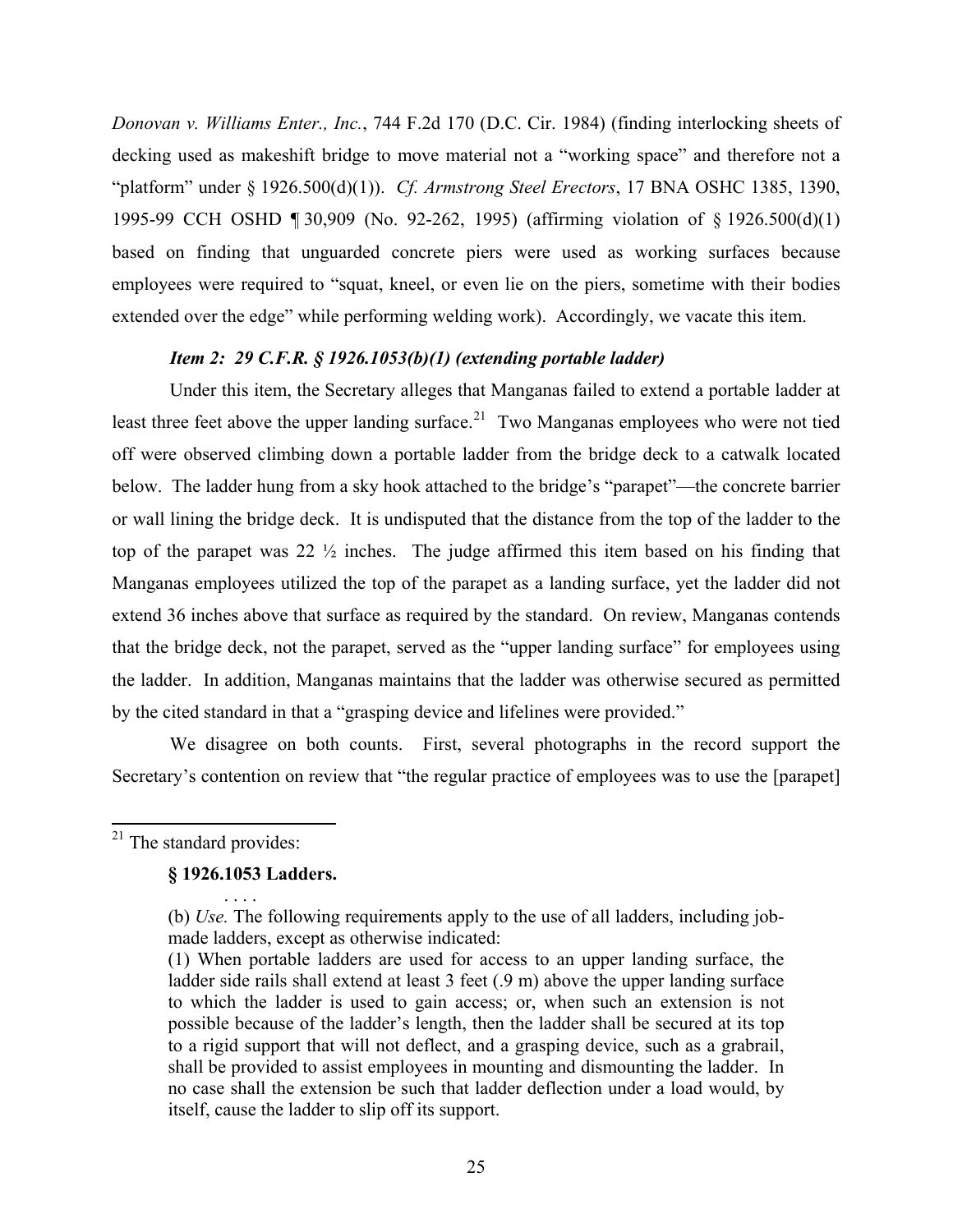wall as the upper landing surface by either sitting or standing on it when stepping on or off the ladder." Although these photographs do not appear to depict the ladder in question, we find this evidence sufficient to undermine Manganas' claim that employees "don't stand on the parapet" but simply "stand on the deck and . . . put [their] foot over" to access any of the ladders hung from the bridge. Indeed, Andrew Manganas himself acknowledged that sitting on the parapet was "the proper procedure" for employees to access a ladder.

Second, Manganas does not dispute the judge's finding that even if a grab rail or "grasping device" was present, "it was inadequate to assist employees mounting and dismounting the ladder, in that it was mounted at the level of employees' feet while standing on the parapet." Moreover, the cited standard expressly provides that securing the ladder and providing a grasping device is a means of alternative compliance permitted only when a three-foot extension is not possible due to the ladder's length. Manganas does not claim that the ladder in question could not have been extended the required distance and in fact, it appears that the ladder was eventually "reset" to the proper height. Accordingly, we affirm this item as serious. $22$ 

# **C. Willful Citation Items**

# *Items 1, 2, & 4 through 12: 29 C.F.R. § 1926.95(a) (personal fall protection)*

Under each of these items, the Secretary alleges that Manganas' employees failed to use adequate fall protection while engaged in various activities such as climbing portable ladders to access work areas and working from scaffolds. The employees in question were exposed to fall hazards that ranged from 30 to 140 feet. Based on these conditions, the Secretary claims that § 1926.95(a), the personal protective equipment standard for the construction industry, required

<span id="page-25-0"></span><sup>&</sup>lt;sup>22</sup> Manganas does not dispute the serious characterization of this citation item on review and we see no basis in the record to reverse the judge in affirming the item as serious. With regard to penalty, the judge assessed a penalty of \$500, finding the violation to be low-gravity and giving credit for good faith, size, and prior history. We agree with the judge's finding of low gravity based on the fact that the portable ladder did extend almost two feet above the parapet and also that personal fall protection equipment was available for use by employees. However, for the reasons discussed above with regard to the lead citation items, we find that credits for size and good faith, but not prior history, are appropriate here and therefore, assess a penalty of \$600 for this violation.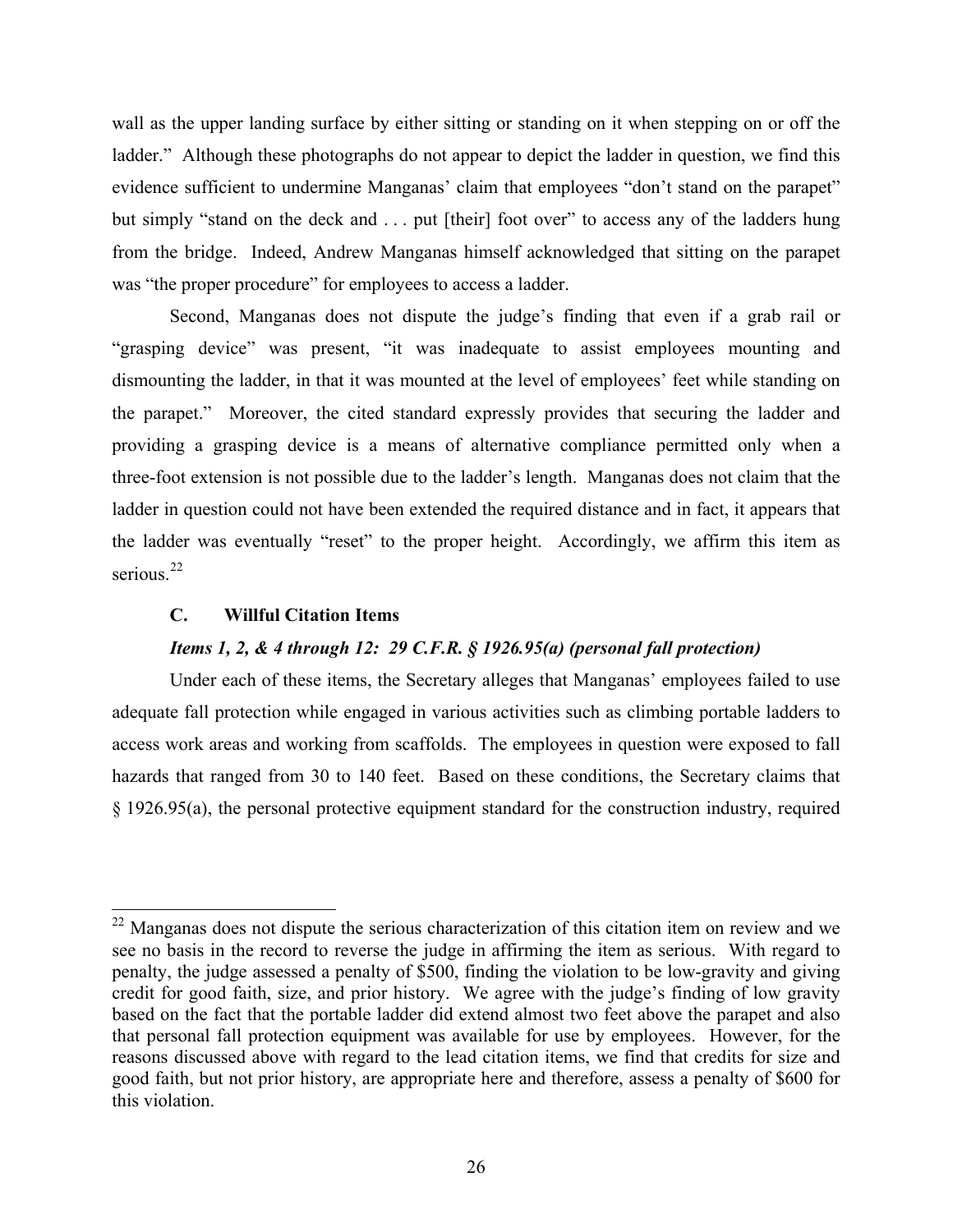the use of personal fall protection.<sup>[23](#page-26-0)</sup> For various reasons, the judge vacated two of these citation items (Items 2 and 6), and affirmed nine (Items 1, 4, 5 and 7 through 12).

On review, Manganas contends as a threshold matter that all of these citation items should be vacated because § 1926.95(a) "does not apply to fall protection, nor does it require fall protection equipment." According to Manganas, § 1926.95(a) is preempted by the application of 29 C.F.R.  $\S$  1926.105(a) to the cited conditions.<sup>[24](#page-26-1)</sup> In his pre-hearing order denying Manganas' motion for partial summary judgment, the judge concluded that  $\S$  1926.95(a) applied to the cited fall hazards, but he never directly addressed Manganas' preemption claims regarding § 1926.105(a). For the following reasons, Chairman Railton and Commissioner Thompson agree with Manganas that  $\S$  1926.105(a) is more specifically applicable to the cited conditions and, therefore, vacate all of these items.

The specific issue of whether  $\S$  1926.95(a) applies to fall hazards has never been decided by the Commission. In fact, the provision has been previously cited for fall hazards in only three cases before the Commission and its judges, and its applicability was apparently never raised or in dispute. *See Danis Shook Joint Venture XXV*, 19 BNA OSHC 1497, 1501 n.4, 2001 CCH OSHD ¶ 32,397, pp. 49,863-64 n.4 (No. 98-1192, 2001), *aff'd*, 319 F.3d 805 (6th Cir. 2003) (§ 1926.95(a) cited for failure to use safety harnesses and lifelines to protect employees from engulfment hazard); *Meridian Contractors, Inc.*, 17 BNA OSHC 2105, 2106 n.2, 1995-97 CCH OSHD ¶ 31,347, p. 44,222 (No. 94-1305, 1997) (violation of § 1926.95(a) alleged in alternative

<span id="page-26-0"></span> $23$  The standard provides:

# **§ 1926.95 Criteria for personal protective equipment.**

<span id="page-26-1"></span><sup>24</sup> That standard provides:

# **§ 1926.105 Safety nets.**

<sup>(</sup>a) *Application*. Protective equipment, including personal protective equipment for eyes, face, head, and extremities, protective clothing, respiratory devices, and protective shields and barriers, shall be provided, used, and maintained in a sanitary and reliable condition wherever it is necessary by reason of hazards of processes or environment, chemical hazards, radiological hazards, or mechanical irritants encountered in a manner capable of causing injury or impairment in the function of any part of the body through absorption, inhalation or physical contact.

<sup>(</sup>a) Safety nets shall be provided when workplaces are more than 25 feet above the ground or water surface, or other surfaces where the use of ladders, scaffolds, catch platforms, temporary floors, safety lines, or safety belts is impractical.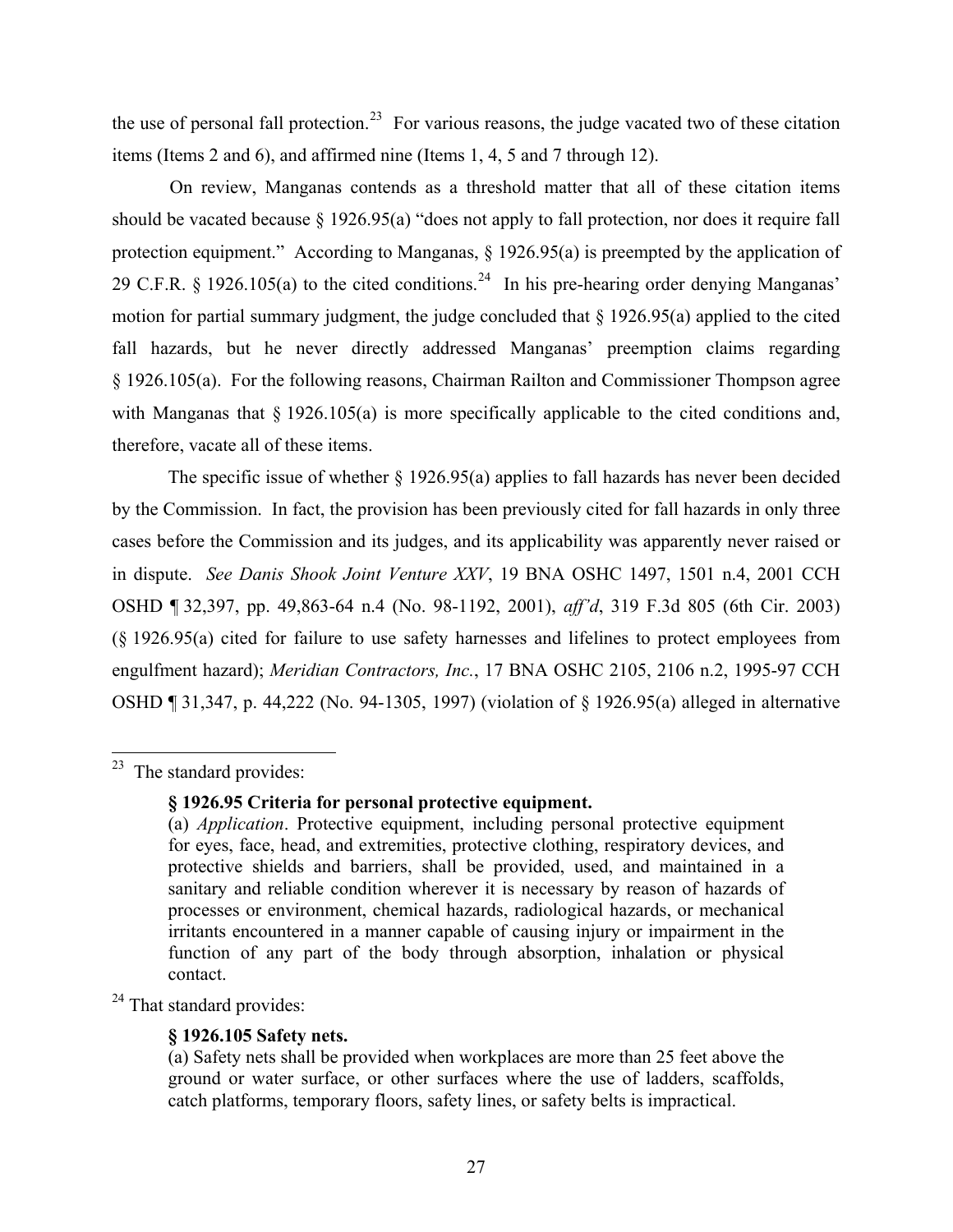to general duty clause for failure to use safety equipment such as safety belts); *A.J. McNulty & Co, Inc.*, 1996 WL 735955 (94-1758, Dec. 30, 1996) (ALJ), *aff'd in part, vacated in part*, 19 BNA OSHC 1121, 2000 CCH OSHD ¶ 32,209, p. 48,807 (94-1758, 2000) (judge affirmed fall protection violations involving lack of safety nets arising under § 1926.95(a) and § 1926.105(a); Commission referred to, but did not address, items as violations of  $§$  1926.105(a)).

As the judge noted, the Commission has specifically held that 29 C.F.R. § 1910.132(a), the general industry counterpart to § 1926.95(a), is applicable to fall hazards. *See, e.g.*, *Cleveland Elec. Illuminating Co.*, 16 BNA OSHC 2091, 2094 n.8, 1993-95 CCH OSHD ¶ 30,590, pp. 42,362-63 (No. 91-2198, 1994) (rejecting Secretary's alternative allegation of general duty clause violation as inappropriate due to availability of § 1910.132(a)). *See also Bethlehem Steel Corp.*, 10 BNA OSHC 1470, 1471-73, 1982 CCH OSHD ¶ 25,982, p. 32,591 (No. 79-310, 1982) (finding phrase "hazards of processes or environment" in § 1926.95(a) covers fall hazards); *Hackney Inc.*, 16 BNA OSHC 1806, 1807-09, 1993-95 CCH OSHD ¶ 30,486, p. 42,111 (No. 91-2490, 1994) (reaffirming *Bethlehem* and finding Secretary's interpretation of § 1910.132(a) as applicable to fall hazards to be reasonable). However, Chairman Railton and Commissioner Thompson find it unnecessary to resolve whether § 1926.95(a)—like its general industry counterpart—applies to fall hazards because, even if such an application was assumed,  $\S$  1926.95(a) is preempted by  $\S$  1926.105(a).

Under 29 C.F.R. § 1910.5(c)(1), a general standard "which otherwise might be applicable" will be preempted by a particular standard that is more specifically applicable.[25](#page-27-0) *See L.R. Willson & Sons, Inc. v. Donovan*, 685 F.2d 664, 669 (D.C. Cir. 1982) (specific standard preempts a general one only if condition, means, method, operation or process is already dealt with by a specific standard). In this case, both of the relevant provisions were available for citation by the Secretary at the time the conditions were cited, but only § 1926.105(a) had a history of application to fall hazards. Indeed, there is a long line of decisions by both the courts and the Commission interpreting  $\S$  1926.105(a) as requiring the use of one of the listed types of

<span id="page-27-0"></span><sup>&</sup>lt;sup>25</sup> Section 1910.5(c)(1) states in relevant part:

If a particular standard is specifically applicable to a condition, practice, means, method, operation, or process, it shall prevail over any different general standard which might otherwise be applicable to the same condition, practice, means, method, operation or process.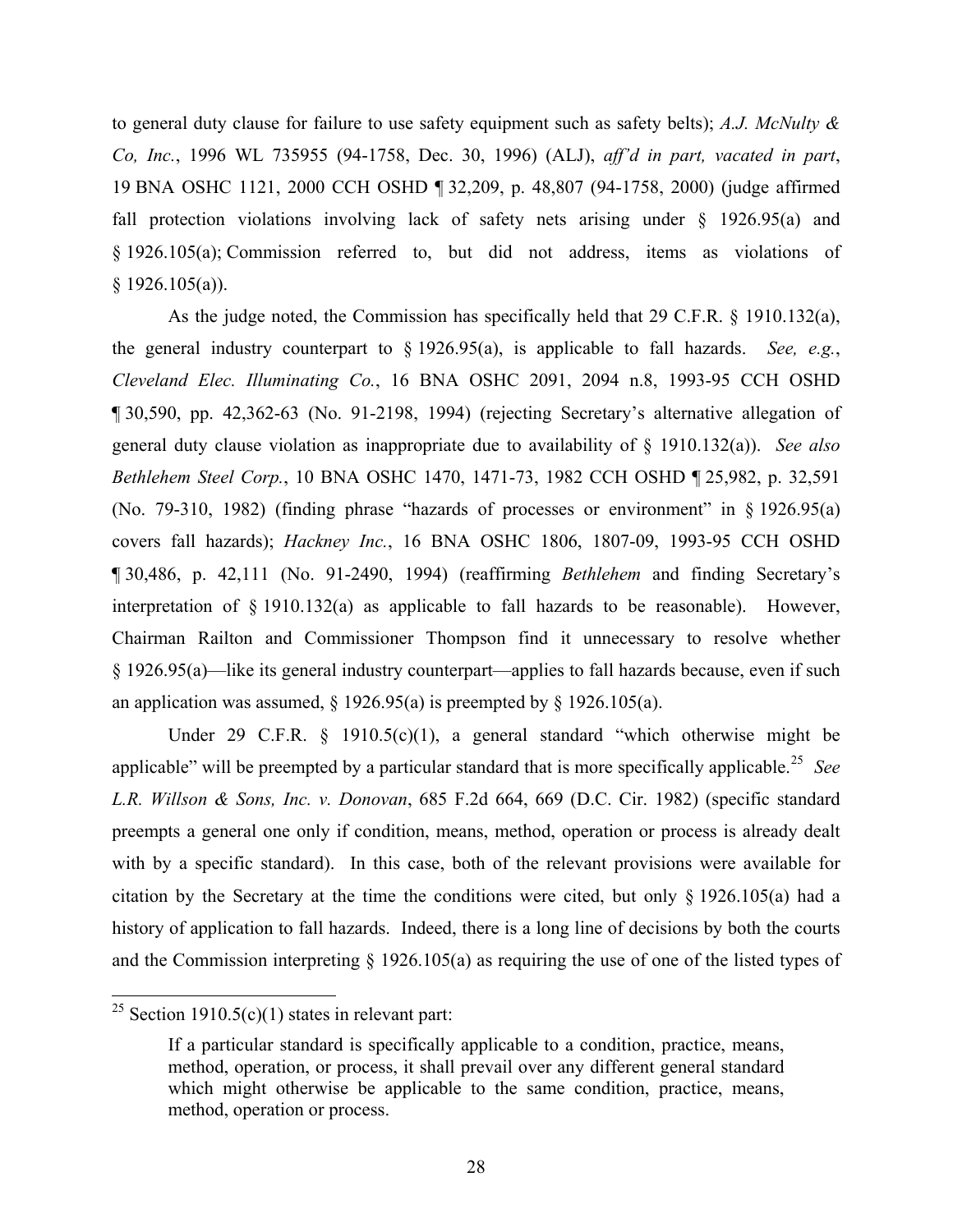personal fall protection when employees are exposed to a fall hazard in excess of twenty-five feet. *See, e.g.*, *Brock v. L.R. Willson & Sons, Inc.*, 773 F.2d 1377, 1383-84 (D.C. Cir. 1985) (discussing history of interpretation); *Nat'l Indus. Constructors, Inc.*, 9 BNA OSHC 1871, 1973 (Nos. 76-891 & 76-1535, 1981) (citing cases). Not surprisingly, therefore, the Secretary cited Manganas under § 1926.105(a) for the alleged personal fall protection violations observed during the first OSHA inspection of the bridge worksite in April 1993. In fact, one such condition cited under  $\S$  1926.105(a) in the 1993 case is identical to one cited here under  $\S$  1926.95(a), specifically Manganas' practice of allowing its employees to attach their lanyards to the round openings or "portholes" of the bridge such that the lanyard clip did not fully close. *See Manganas Painting Co.*, 19 BNA OSHC at 1105-06 (affirming violation of § 1926.105(a) for failure to use adequate fall protection by allowing employees to attach lanyard clips to bridge openings).

Under these circumstances and based upon the specific conditions alleged in this case, Chairman Railton and Commissioner Thompson conclude that  $\S 1926.105(a)$  is more specifically applicable to the fall hazards cited here than the general personal protective standard set forth at § 1926.95(a). Section 1926.105(a) identifies a discrete hazard—falls of over 25 feet—and provides specific examples of the type of equipment an employer can use to eliminate that hazard.<sup>[26](#page-28-0)</sup> As noted, the fall distances at issue here ranged from 30 to 140 feet and Manganas did, in fact, use safety nets at the bridge worksite. Section 1926.95(a), on the other hand, does not specifically identify fall hazards, and while it references a range of personal protective equipment for eyes, head, and extremities, none refer specifically fall protection.

<span id="page-28-0"></span><sup>&</sup>lt;sup>26</sup> According to OSHA interpretive documents, relevant at that time, addressing steel erection, where a fall is over twenty-five feet, the condition should be cited under § 1926.105(a). Section 1926.95(a) should only be cited for falls of less than twenty-five feet. OSHA Interim Enforcement Policy for Steel Erection Standards, Feb. 22, 1994, *reprinted in* New Developments 1994-95 CCH OSHD ¶ 11,972, pp. 16,795-94 ("[t]he safety net requirement under [§] 1926.105(a) also will be used in other steel erection situations where the fall hazard is 25 feet or more," "§ 1926.95(a) should be cited "where it would be appropriate to issue citations for fall hazards from 10 to 25 feet."); Memorandum from Patricia K. Clark, Director, to Harvey E. Harris, Director, regarding Construction Interpretation Issues (May 21, 1992), *at* 1992 WL 12146526 (in steel erection context, if a hazard is addressed by another standard, such as § 1926.105(a) for a fall greater than 25 feet, the other standard should be cited instead of § 1926.28(a), a general personal protective equipment standard). We note that since the time those interpretative documents were written in 1994, the Secretary has revised the steel erection standard (Subpart R). 66 Fed. Reg. 5196 (Jan. 18, 2001).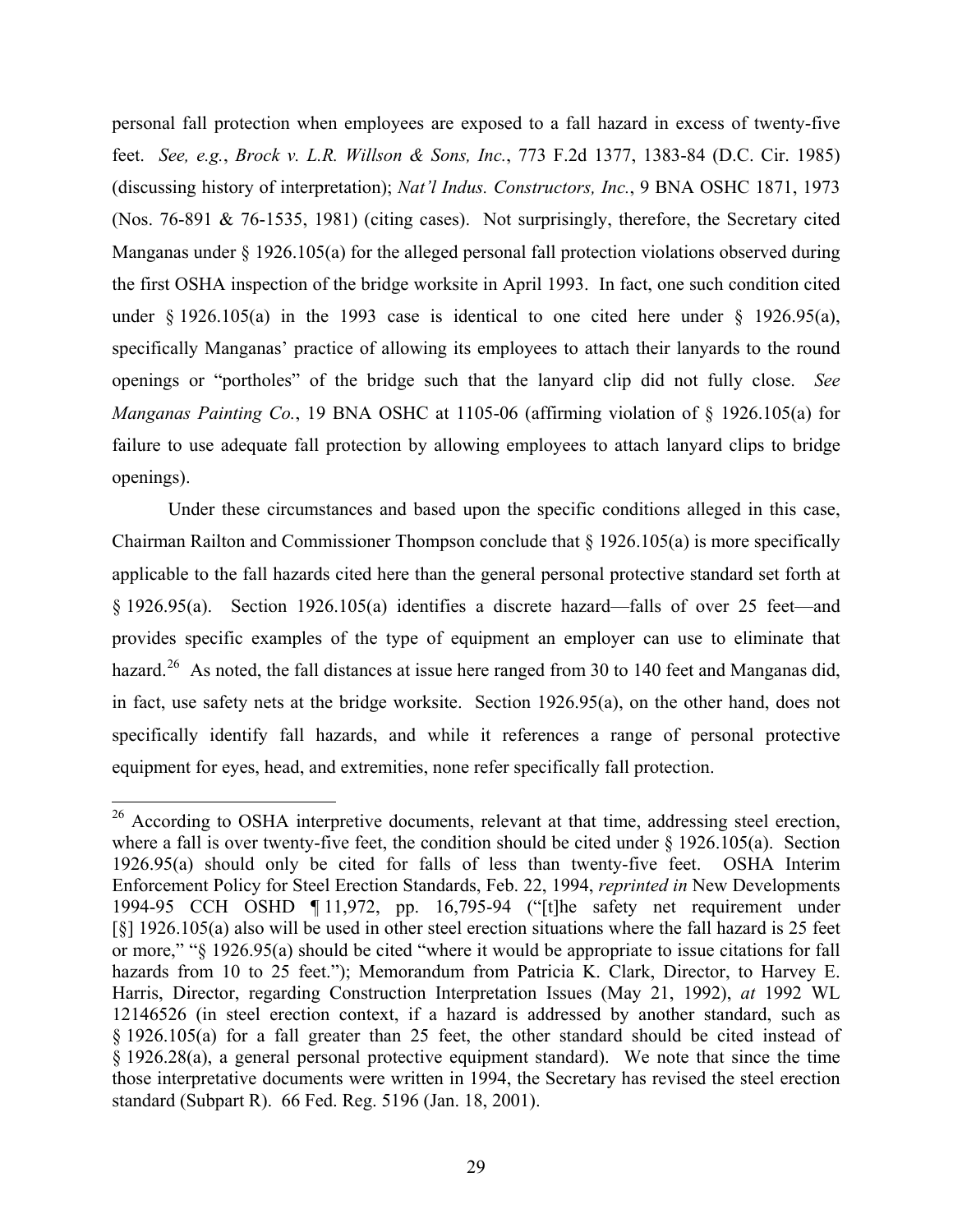For all of these reasons, Chairman Railton and Commissioner Thompson conclude that  $\S$  1926.105(a) preempts  $\S$  1926.95(a) and, accordingly, vacate Items 1, 2, and 4 through 12.

# *Items 13a, 13b, & 13c: 29 C.F.R. § 1926.451(a)(4) (1994) (unguarded scaffolds)*

Under these grouped items, the Secretary alleges that Manganas failed to provide guardrails on painters' pick scaffolds in three locations at the bridge worksite.<sup>[27](#page-29-0)</sup> For various reasons, the judge vacated all three items. Chairman Railton and Commissioner Thompson also vacate these items but do so on different grounds than the judge. Specifically, they agree that section 10(b) of the Act prohibited the Secretary from citing Manganas for failing to guard pick scaffolds at the bridge worksite because a citation for the same condition was still pending before the Commission at the time these alleged violations were cited in December 1994.

Under section 10(b) of the Act, an employer who has filed a notice of contest in good faith is not required to abate a cited condition in the absence of a final Commission order. *See, e.g.*, *Power Fuels Inc.*, 14 BNA OSHC 2209, 2214 n.7, 1991 CCH OSHD ¶ 29,304, p. 39,348 n.7 (No. 85-166, 1991); *Seattle Crescent Container Serv.*, 7 BNA OSHC 1895, 1899, 1979 CCH OSHD ¶ 24,002, p. 29,132 (No. 15242, 1979). Thus, in *Hamilton Die Cast*, 12 BNA OSHC 1797, 1986-87 CCH OSHD ¶ 27,576 (No. 83-308, 1986) ("*Hamilton*"), the Commission concluded that section 10(b) prohibited the Secretary from issuing an employer a second citation for a violation that was identical to one that was still pending on review before the Commission. Hamilton had previously been cited for failing to require its employees to wear "eye and face gear to protect against molten aluminum" as required by § 1910.133(a)(1). *Id.* at 1798, CCH OSHD at p. 35,820. The alleged violation was ultimately affirmed by a Commission judge, and

#### **§ 1926.451 Scaffolding.**

(a) *General requirements*.

On August 30, 1996, the Secretary revised the scaffolding standards (29 C.F.R. Part 1926, Subpart L). *See* 61 Fed. Reg. 46,026 (Aug. 30, 1996).

<span id="page-29-0"></span> $27$  At the time of the inspection in 1994, this standard provided as follows:

<sup>(4)</sup> Guardrails and toeboards shall be installed on all open sides and ends of platforms more than 10 feet above the ground or floor, except needle beam scaffolds and floats (see paragraphs (p) and (w) of this section). Scaffolds 4 feet to 10 feet in height, having a minimum horizontal dimension in either direction of less than 45 inches, shall have standard guardrails installed on all open sides and ends of the platform.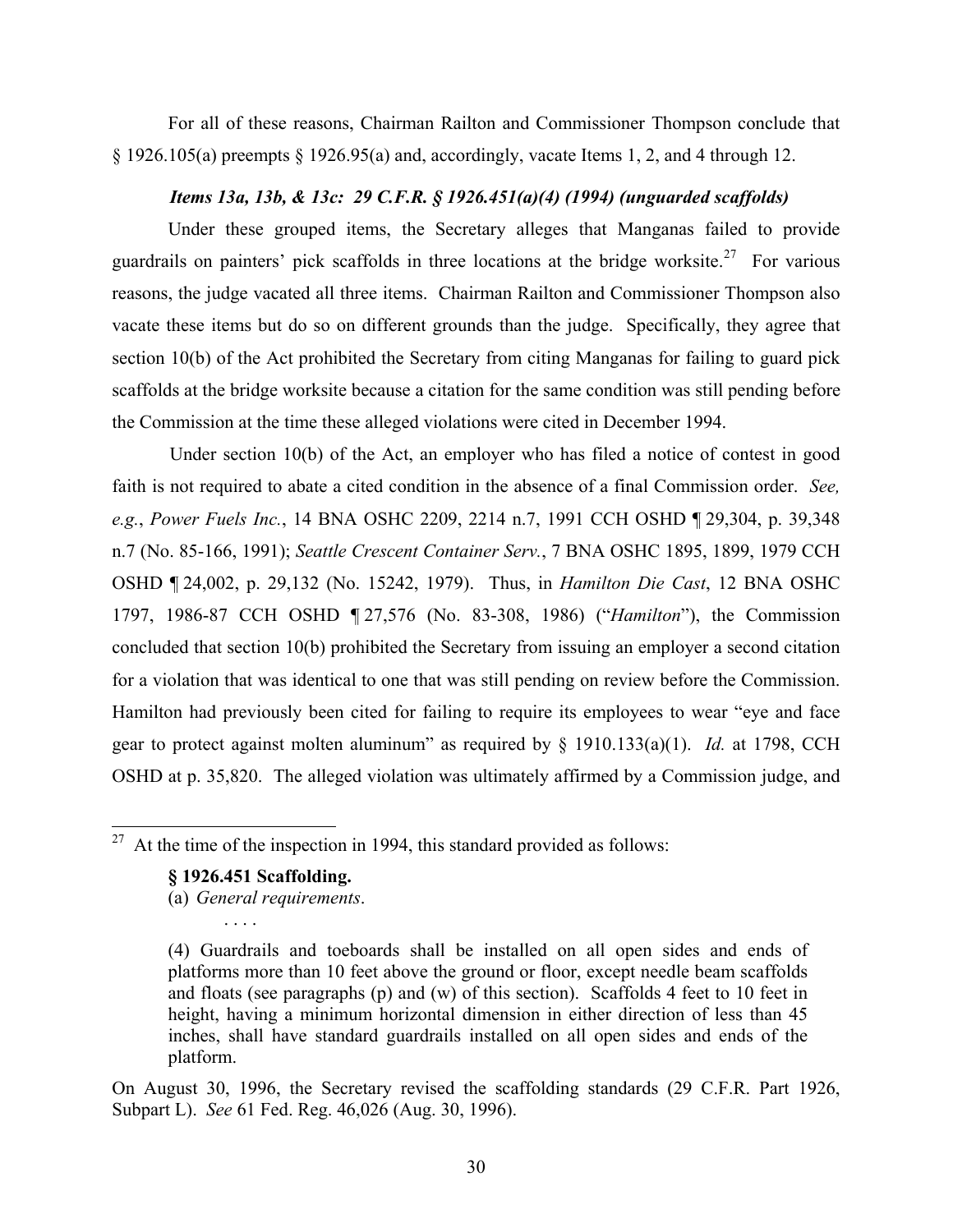the case was directed for review by the Commission after Hamilton petitioned. *Id.* Almost three years later, while that case was still pending before the Commission, the Secretary inspected Hamilton's plant again and issued another citation to the company for a violation of § 1910.133(a)(1), again based on the employer's failure to require the use of eye and face equipment to protect against the same hazard. *Id.* The Commission concluded that "the item in *Hamilton I* covered the same condition as the face protection item" in the second case and, therefore, vacated the second citation. *Id.* 

Chairman Railton and Commissioner Thompson find this precise situation to be present here. As a result of the April 1993 inspection of the bridge worksite, OSHA cited Manganas for a violation of  $\S$  1926.451(a)(4), the same scaffolding standard cited here. The 1993 citation was based on Manganas' failure "to install guardrails on a painter's pick." *Manganas Painting Co*., 19 BNA OSHC at 1103, 2000 CCH OSHD at p. 48,767. It is undisputed that at the time OSHA initiated the 1994 inspection and issued the resulting citations, the 1993 citation had been timely contested by Manganas and a hearing in the matter had yet to commence. In fact, the judge who presided over the 1993 matter did not issue his decision until after a decision was issued in the current cases, and his decision did not become a final order of the Commission until 2000.

While the alleged scaffolding violations cited in 1993 and 1994 were observed at what we find to be essentially two different worksites, the citations "covered the same condition" in that each item was based on Manganas' failure to guard the same type of pick scaffold used throughout the bridge worksite during both painting seasons. *Hamilton*, 12 BNA OSHC at 1798, 1986-87 CCH OSHD at p. 35,820. As a result, Manganas' defense to these allegations did not vary from 1993 to 1994, but continued to be that the scaffolds in question were in fact "catenary" scaffolds as defined at 29 C.F.R. § 1926.450(b) and, therefore, the guarding requirements of the cited provision did not apply. *Cf. Andrew Catapano Enter. Inc.*, 17 BNA OSHC 1776, 1778-79, 1995-97 CCH OSHD ¶ 31,180, p. 43,604 (No. 90-0050, 1996) (consolidated) (affirming multiple violations occurring at nine different trench worksites where "[t]he facts cited in support of these allegations are peculiar to the worksite where they were observed . . . [and] [t]he employer's defense to each allegation also would vary with the worksite."); *Simmons, Inc.*, 6 BNA OSHC 1157, 1977-78 CCH OSHD ¶ 22,387, p. 26,987 (No. 12862, 1977) (finding second citation received during eight-day abatement period for first citation to be different violations because the citations contained specifications of different compressed air hazards in two different areas of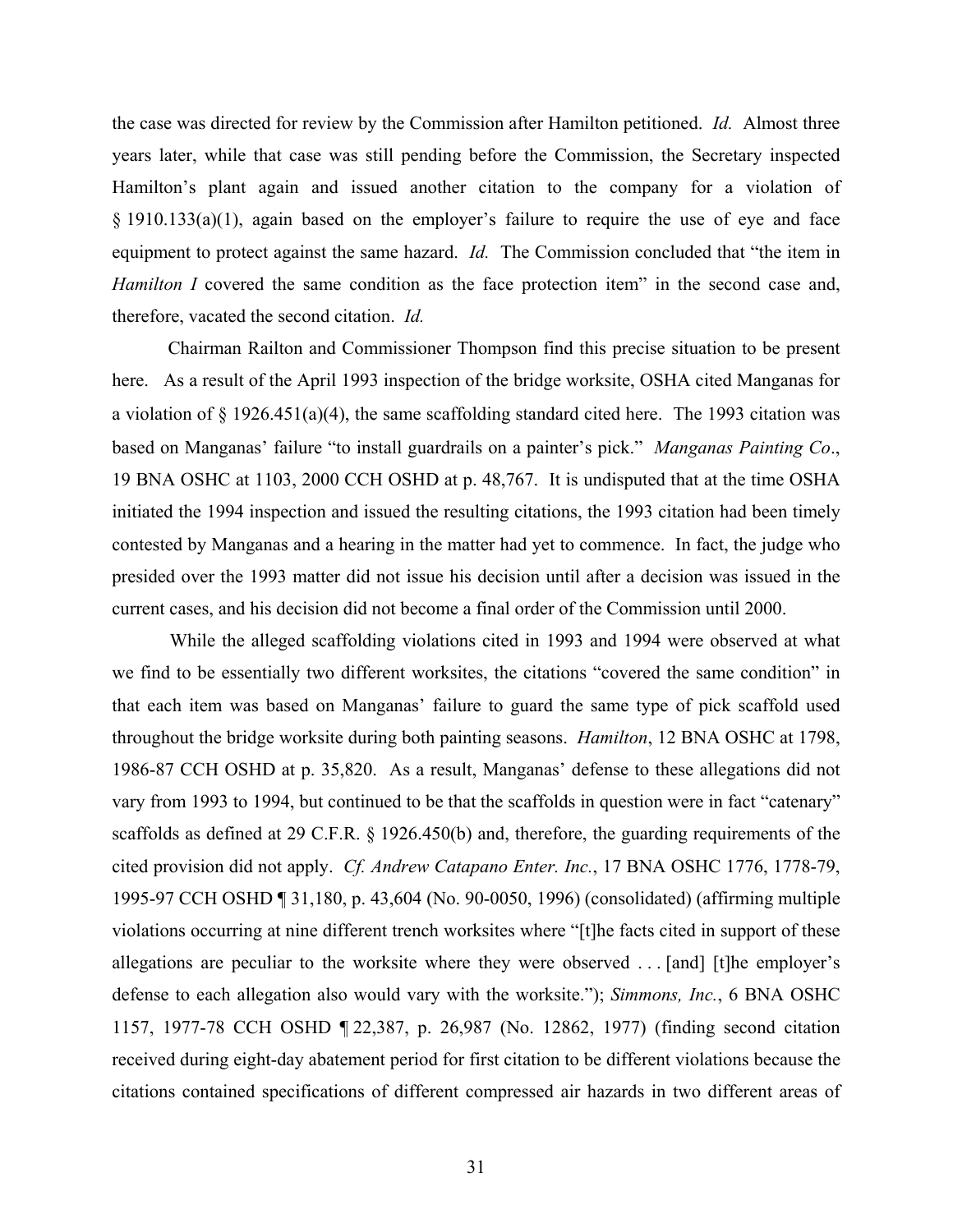plant); *Northern Metal Co.*, 3 BNA OSHC 1646, 1649, 1975-76 CCH OSHD ¶ 20,105, p. 23,918 (No. 3821, 1975) (finding employer "citable" for additional hard hat violations even though final order not yet entered for prior hard hat violation because allegations rested on specific failure of individual employees to wear hard hats).

Under these circumstances, Chairman Railton and Commissioner Thompson conclude that in the absence of a final order in the 1993 case at the time the 1994 citation was issued, the Secretary was prohibited under section 10(b) of the Act from citing Manganas for a violation of the same condition still pending before the Commission. Accordingly, Items 13a, 13b, and 13c are vacated.

#### *Items 14, 15, & 16: 29 C.F.R. § 1926.500(d)(2) (1994) (unguarded catwalk)*

Under these items, the Secretary alleges that Manganas failed to adequately guard the bridge's permanent catwalk (Items 14 and 16), as well as a pick scaffold used as a runway to access the catwalk (Item  $15$ ).<sup>[28](#page-31-0)</sup> Items 14 and 16 are based on separate incidents in which Manganas employees were observed walking over two different sets of three or four pick scaffolds stacked on the bridge's catwalk without using personal fall protection. The permanent catwalk was equipped with guardrails but the top rail was only about 20 inches above the top of the stack on which the employees were walking, thus exposing them to a 30-foot fall to the structural steel. Item 15 is based on the observation of several Manganas employees walking up a "runway" pick scaffold that lacked guardrails on one side and had a 41-inch gap in the guardrails installed on the other side.

The judge vacated Items 14 and 16 based on his finding that  $\S$  1926.500(d)(2), the guardrail provision in effect at the time of the 1994 inspection, did not apply because "Manganas was cited not for a violation of the guardrail requirements but for storing material on the catwalk

<span id="page-31-0"></span> $28$  At the time of the inspection in 1994, this standard provided as follows:

#### **§ 1926.500 Guardrails, handrails, and covers.**

. . . .

. . . .

(d) *Guarding of open-sided floors, platforms, and runways*.

(2) Runways shall be guarded by a standard railing, or the equivalent, as specified in paragraph (f) of this section, on all open sides, 4 feet or more above floor or ground level. Wherever tools, machine parts, or materials are likely to be used on the runway, a toeboard shall also be provided on each exposed side.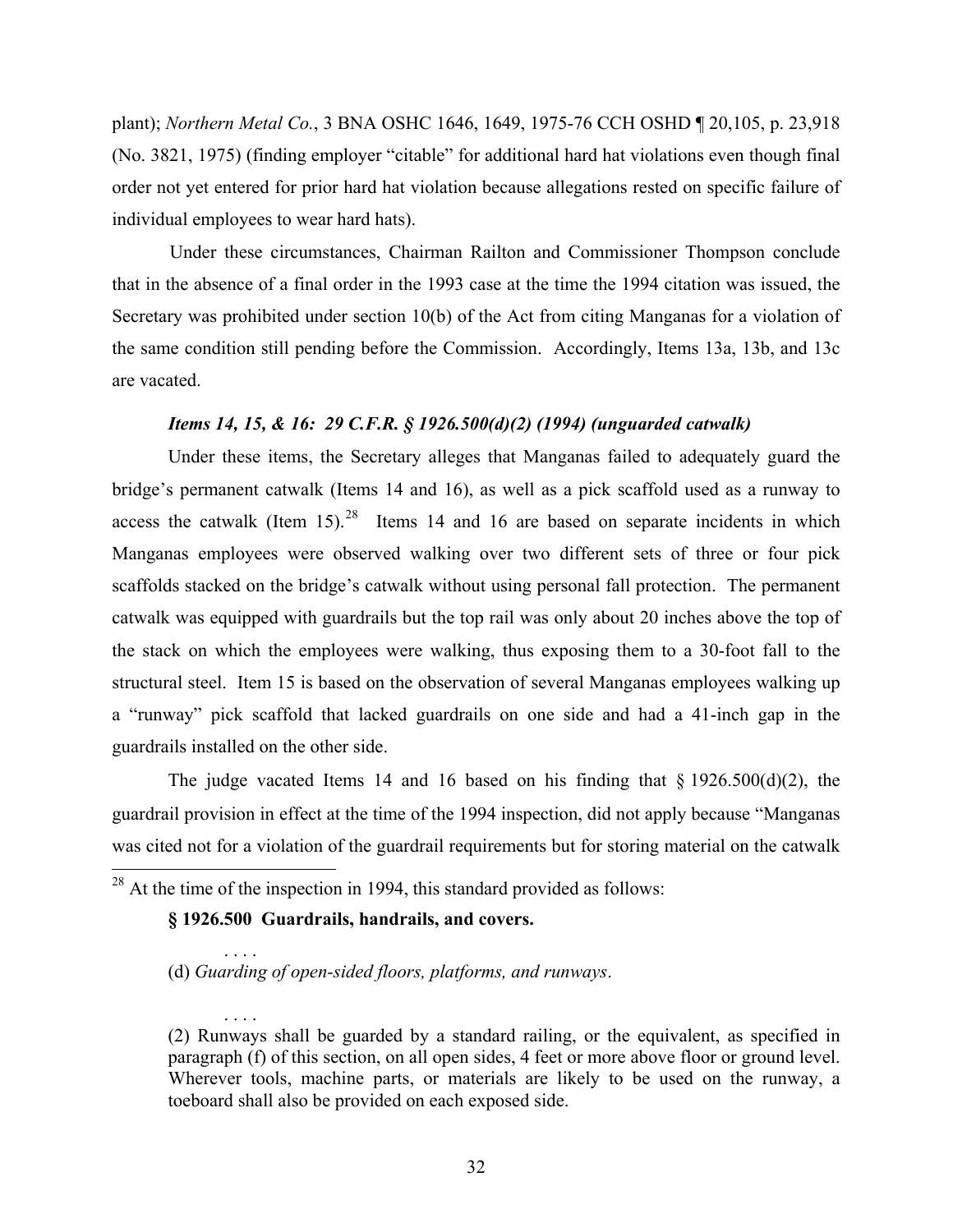which made the guardrails ineffective." However, he affirmed Item 15 based on his finding that Manganas had failed to establish an exception to the standard's guardrail requirements for runways. For the following reasons, we reverse the judge as to Items 14 and 16, but affirm as to Item 15.

Regarding Items 14 and 16, the Secretary cited Manganas for the failure to have guardrails on open sides of a runway. Under the provision cited at the time,  $\S$  1926.500(d)(2), runways were required to have guardrails 48 inches (four feet) above the floor or ground level. Although the catwalk itself was equipped with standard guardrails as required by that provision, the stack of picks on the catwalk used by Manganas employees as a runway to access the containment area, effectively raised, albeit unevenly, the "floor" of the catwalk. Thus, the picks which were used as the runway floor level had inadequate guardrails because they were not 48 inches above the stacked picks. For Item 14, the guardrails were only 22 inches above the picks and for Item 16, the guardrails were 18 to 20 inches above the picks. Although, as the judge concluded, Manganas' practice of storing picks on the catwalk seems to implicate the general storage provisions, e.g., 29 C.F.R. § 1926.250(b)(5) ("Materials shall not be stored on scaffolds or runways in excess of supplies needed for immediate operations."), we agree with the Secretary that the storage provision is directed at preventing stored materials from moving unexpectedly, not protecting employees from the type of fall hazard cited here. Accordingly, we reverse the judge, and affirm Items 14 and 16.

With regard to Item 15, Manganas does not dispute that the runway used to access the bridge's catwalk lacked adequate guardrails. Manganas contends only that it qualified for the exception set forth at that time under 29 C.F.R. § 1926.500(d)(3), which allowed an employer to remove the railing on one side of a runway "used exclusively for special purposes . . . where operating conditions necessitate such omission, provided the falling hazard is minimized by using a runway not less than 18 inches wide." In rejecting Manganas' claims regarding this exception, the judge found the company had "failed to make any showing that the cited runway was used exclusively for special purposes [and] ... [t]he evidence establishes ... that the runway was routinely used for employee access."

We agree with the judge. On review, Manganas' arguments focus solely on testimony from various employees, including Andrew Manganas, that the guardrails had to be removed from the 20-inch wide runway in order to allow equipment to be carried up to the catwalk.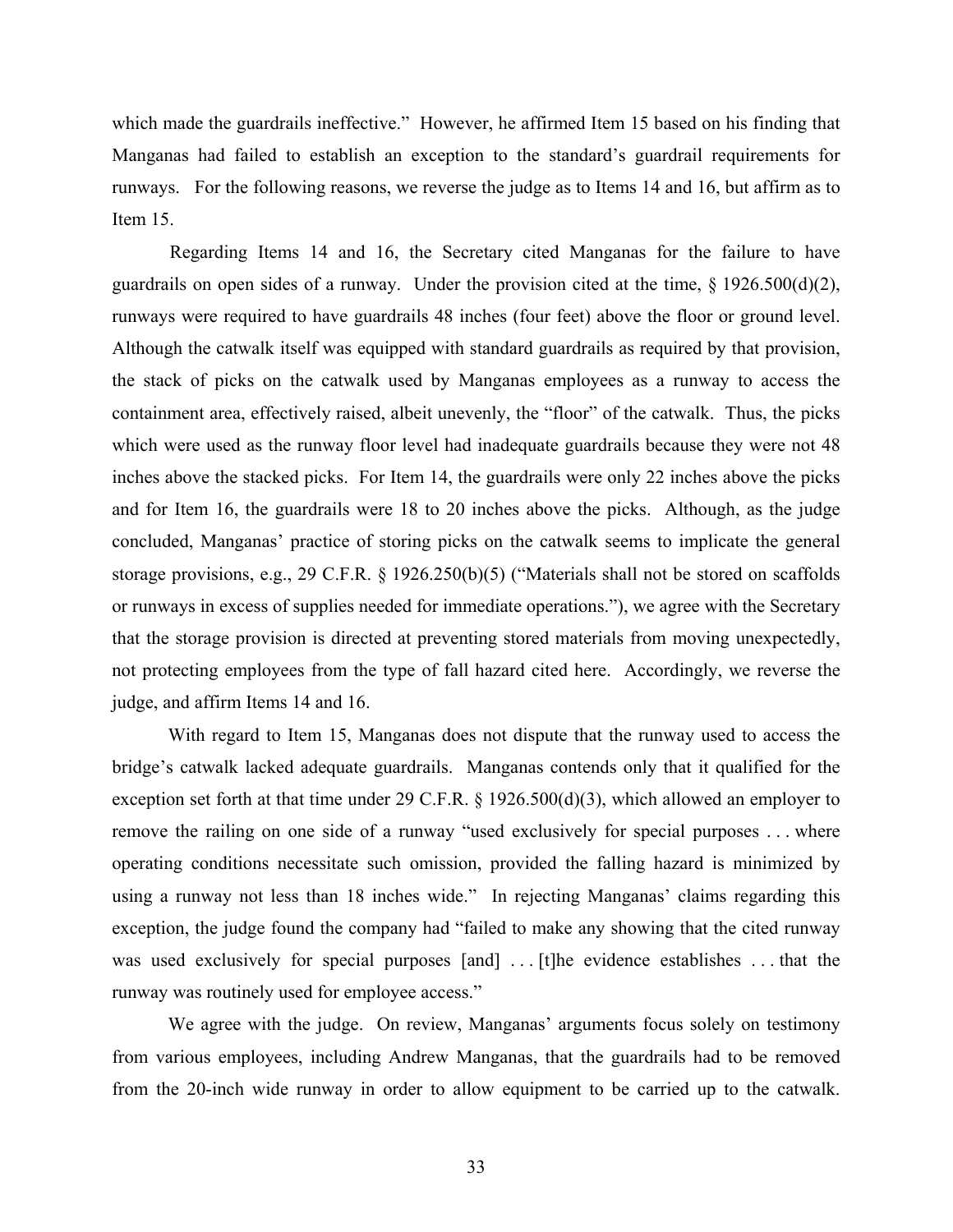However, according to undisputed testimony from one of the compliance officers, the runway was also used by employees as a primary means of accessing the containment. According to the compliance officer, he observed six to eight employees walking on the unguarded runway during the inspection. Thus, the record supports the judge's finding that Manganas failed to prove the runway was "used exclusively for special purposes" as required by the terms of the claimed exception. Accordingly, we affirm Item 15.

Turning to characterization, Commissioner Rogers and Commissioner Thompson find two of these violations are properly characterized as willful. For Items 14 and 16, the Secretary based willfulness on what she considered to be Manganas' conscious disregard for the requirements of the cited standard despite repeated warnings from OSHA during the inspection about the fall hazard the stack of picks on the catwalk posed to employees. Indeed, the record shows that between June 18 and 22, 1994, AAD Gilgrist and the two compliance officers assigned to the inspection each spoke at various times—and with increased urgency—to Andrew Manganas, superintendent Lang, and/or Nick Manganas about removing the stack of picks observed on the catwalk. Specifically, one of the compliance officers testified that on June 18, the second day of the inspection, he told Andrew Manganas and superintendent Lang that "they needed to remove the pick stack because of the potential hazard involved here of someone falling over the guardrailing." On the same day, AAD Gilgrist told Andrew Manganas that the condition was a "potential violation[,]" and he "became more insistent" about the issue on June 20, when Manganas employees were again observed walking over the stack without fall protection. The second compliance officer also testified that he spoke to both Andrew and Nick Manganas about the fact that "people were going over [the stack of picks] not protected."

At the hearing, Andrew Manganas acknowledged that on the first or second day of the inspection, OSHA brought the stack of picks on the catwalk to his attention. Although he claims the two compliance officers led him to believe the condition was not a violation—a claim both men denied on rebuttal—his testimony shows he was aware AAD Gilgrist believed otherwise: "It got a little worse and worse as the days went on. [OSHA] got more excited about the picks being on the walkway. And Mr. Gilgrist said it was going to be a violation." Despite these clearly repeated admonitions, Manganas did not remove the stack until June 21, only after OSHA Area Director William Murphy intervened and contacted Nick Manganas directly about the problem. Four days after removing the stack, Manganas placed a second stack of picks on the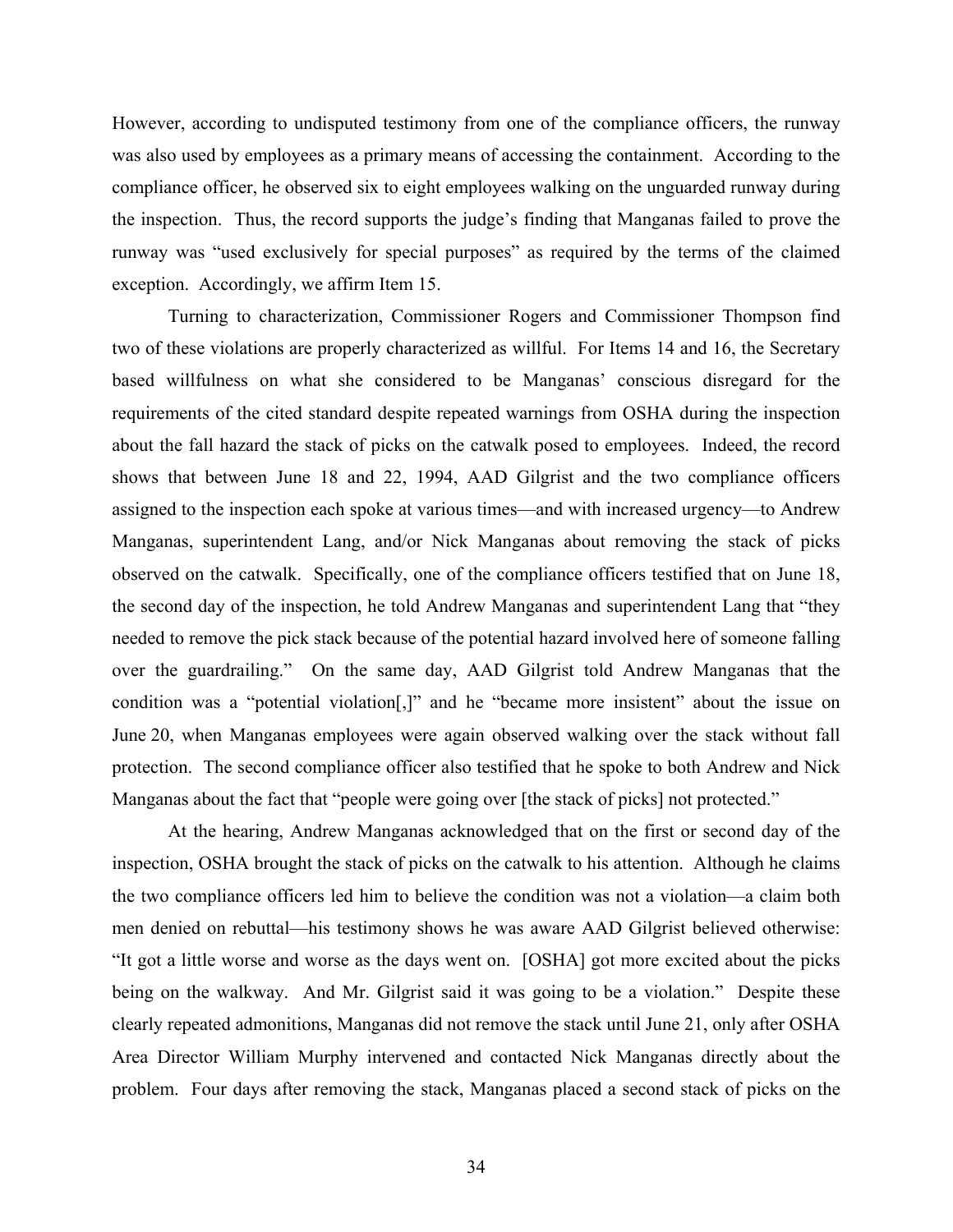catwalk over which Manganas employees were again observed walking without personal fall protection.

Taken as a whole, Commissioner Rogers and Commissioner Thompson agree with the Secretary that Manganas' actions demonstrate a conscious disregard for the guarding requirements of the standard.[29](#page-34-0) *See Williams Enter.*, 744 F.2d at 180 (finding willful violation where employer's failure to heed Secretary's repeated warnings and compliance advice sufficient to establish intentional disregard); *Calang Corp.*, 14 BNA OSHC 1789, 1791-92, 1990 CCH OSHD ¶ 29,080, p. 38,870 (No. 85-319, 1990) (finding willful violation where company consciously disregarded OSHA requirements after compliance officer had correctly explained trenching standard's requirements). *See also Am. Wrecking*, 351 F.3d at 1264 (finding willfulness requires showing of "intentional or conscious disregard for the applicable safety standard or for employee safety").

For the same reasons discussed above with regard to the lead citations, Commissioner Rogers and Commissioner Thompson find the Secretary's proposed penalty of \$70,000 for each of these willful violations to be inconsistent with the section 17(j) factors. In terms of gravity, the evidence shows that multiple employees were exposed to 30-foot falls over a period of several days, which Commissioner Rogers and Commissioner Thompson agree supports a

<span id="page-34-0"></span> $29$  Chairman Railton would characterize Items 14 and 16 as serious rather than willful. While Manganas' placement of the pick stacks on the catwalk rendered its guardrails ineffective, this failure did not constitute a conscious disregard for the cited provision's fall protection requirements or the safety of its employees. *See Am. Wrecking*, 351 F.3d at 1264 (a showing of willfulness requires "an intentional or conscious disregard for the applicable safety standard or for employee safety"). On the contrary, the record establishes Manganas had an extensive fall protection program at the bridge worksite that included the installation of safety nets, approximately 50,000 feet of cable for use as lifelines when tying off, and rope grabs at every portable ladder. Manganas not only provided employees with safety belts and lanyards, but also had a specific work rule requiring the use of this personal fall protection equipment. In addition, testimony from several employees establishes they received fall protection training and understood if they violated fall protection rules, they would be subject to Manganas' progressive disciplinary program. Indeed, the record shows employees caught violating these rules were given verbal reprimands, and in some instances, written warnings. Under these circumstances, Manganas' failure to promptly heed the advice of OSHA personnel regarding the removal of the pick stacks from a catwalk already equipped with guardrails establishes nothing more than negligence and therefore, cannot support a finding of willfulness. *Id.* ("Mere negligence or lack of diligence is not sufficient to establish an employer's intentional disregard for or heightened awareness of a violation.").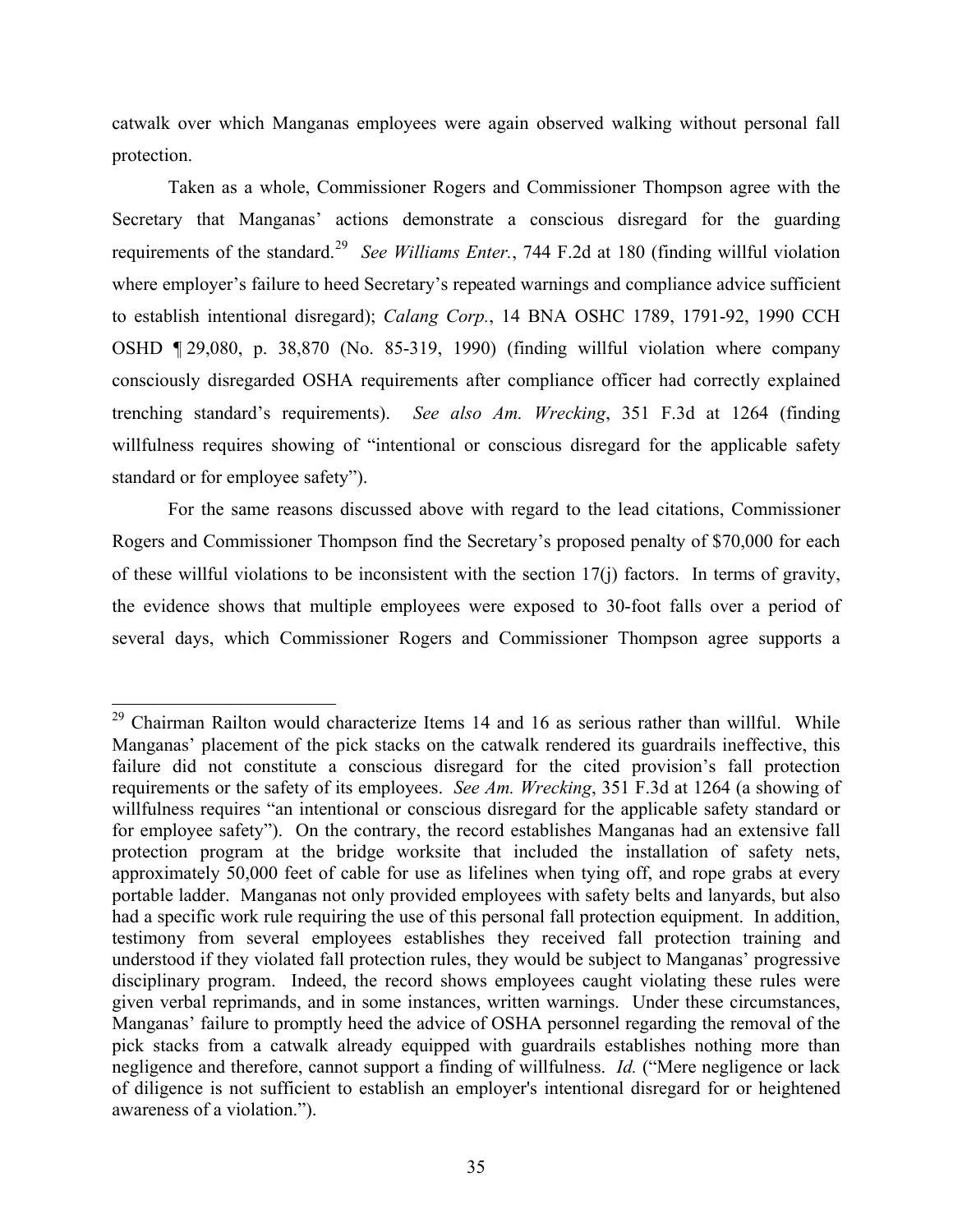finding of moderate to high gravity. Therefore, giving credit for both size and good faith, but not prior history, a penalty of \$10,000 is assessed for each citation item.

With regard to Item 15, we affirm the judge's characterization of the violation as serious. In rejecting the Secretary's willful characterization, the judge found that Manganas "cannot be characterized as indifferent to its employee's safety, where guardrails were originally provided [on the scaffold] and then removed for a specific purpose." On review, the Secretary disputes this finding, claiming Manganas was informed by Helix prior to the OSHA inspection that fall protection was a problem at the bridge worksite and also informed by OSHA that the unguarded runway posed a hazard, yet the company "intentionally ignored [these] warnings and guidance."

We disagree. Although Helix representative Cooper confirmed that he had observed the runway's lack of guardrails when he visited the worksite in May 1994, he also stated that he never spoke to Manganas about the condition and guardrails were eventually installed on the runway. One of the compliance officers testified that he spoke to Andrew Manganas about the runway's inadequate guardrails on June 18, 1994, and on June 20, Manganas installed the missing guardrails, but did not correct the gap on the other side of the runway. Moreover, as the judge noted, Manganas removed the guardrails on one side of the runway for what it believed in good faith was an acceptable reason under the terms of the standard's exception. *See Froedtert Mem'l Lutheran Hosp.*, 20 BNA OSHC at 1510, 2002-2004 CCH OSHD at pp. 51,911 (Commission majority found willfulness "obviated by a good faith, albeit mistaken, belief that particular conduct is permissible").

Finally, we find the \$500 penalty assessed by the judge for this violation to be appropriate. We agree with the judge's finding that this violation is of low gravity given that employees were exposed to falls of only four to ten feet. For the reasons discussed above, we also find it appropriate to give credit for size and good faith, but not prior history.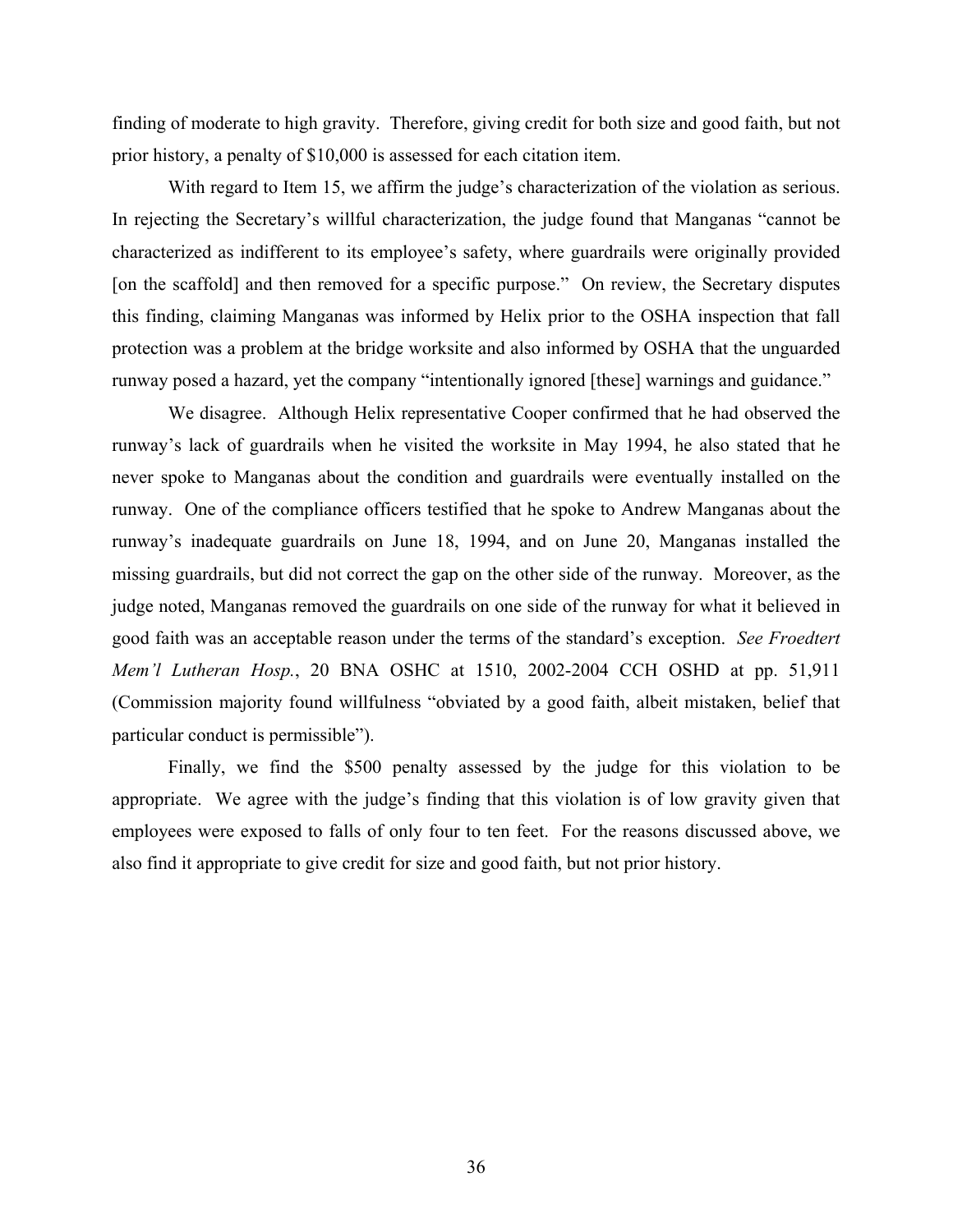#### **ORDER**

In the lead case (Docket No. 95-0104), we vacate Willful Citation 2, Item 1, and affirm Willful Citation 2, Items 2, 3, and 4 through 18, as willful. We assess the following penalties: Serious Citation 1, Item  $1 - $1,050$ ; Willful Citation 2, Item  $2 - $5,000$ ; Willful Citation 2, Item 3 –  $$10,000$ ; Willful Citation 2, Items 4 through 9 –  $$10,000$  for each item; Willful Citation 2, Items 10 through 14 – \$15,000 for each item; Willful Citation 2, Items 15 through  $18 - $20,000$ .

In the fall protection case (Docket No. 95-0103), we vacate Serious Citation 1, Item 1, and Willful Citation 2, Items 1, 2, 4 through 12, 13a, 13b, and 13c. We affirm Serious Citation 1, Item 2, and Willful Citation 2, Item 15, as serious, and also affirm Willful Citation 2, Items 14 and 16 as willful. We assess the following penalties: Serious Citation 1, Item  $2 - $600$ ; Willful Citation 2, Item 14 – \$10,000; Willful Citation 2, Item 15 – \$500; Willful Citation 2, Item 16 – \$10,000.

SO ORDERED.

 $\mathsf{/s}/\mathsf{...}$ W. Scott Railton Chairman

 $\sqrt{s}$ /

Thomasina V. Rogers **Commissioner** 

 $\sqrt{s}$ /

Horace A. Thompson III

Dated: April 25, 2007 Commissioner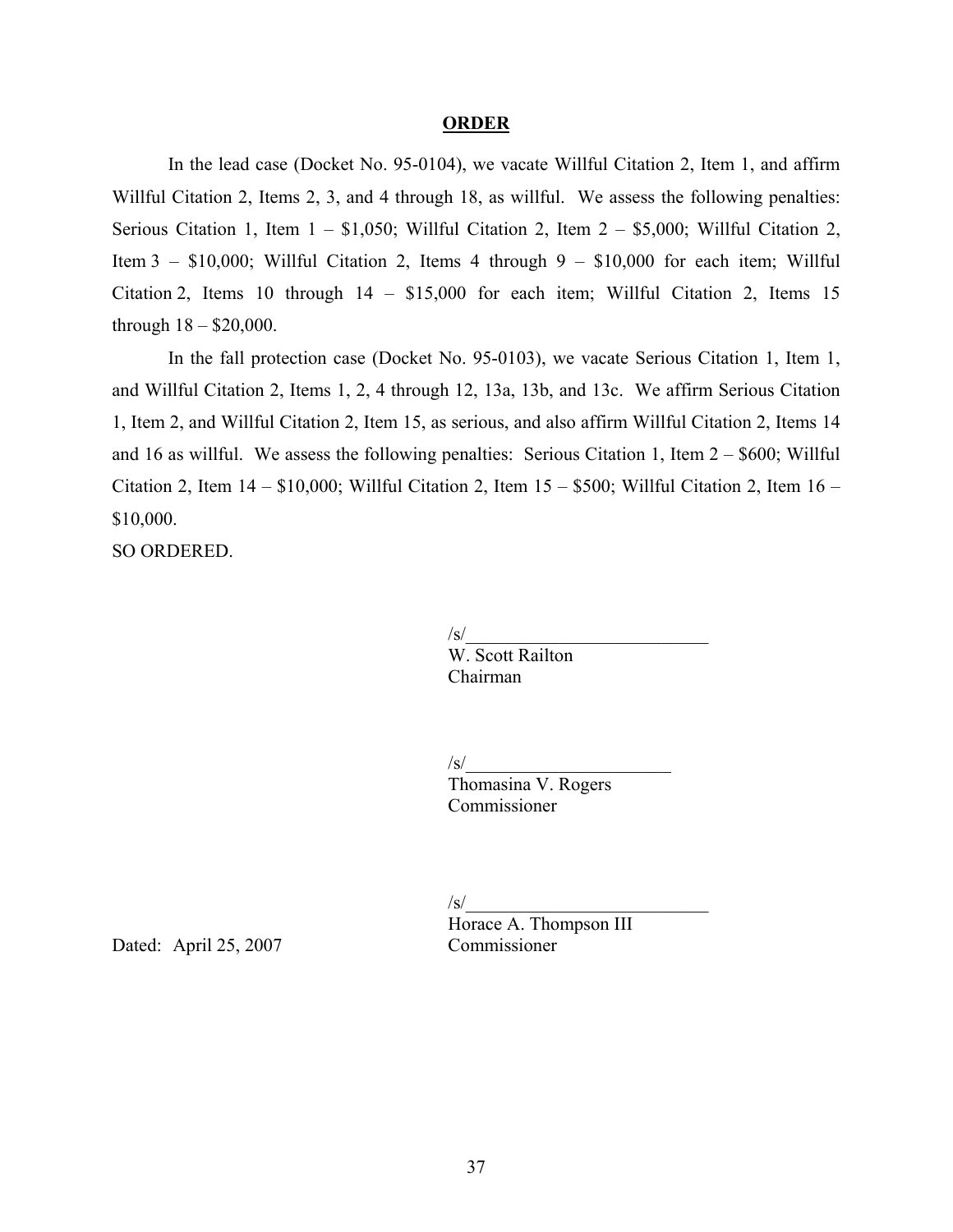ROGERS, Commissioner, concurring in part and dissenting in part:

With respect to Docket Number 95-0103 (the fall protection items), I concur in the vacation of Serious citation 1, Item 1. I also concur in affirming Serious Citation 1, Item 2 as serious, with a penalty of \$600; Willful Citation 2, Items 14 and 16 as willful, with penalties of \$10,000 each; and Item 15 as serious, with a penalty of \$500.

With respect to the other items, I would first reject Manganas' argument that the off-site inspection that led to Willful Citation 2, Items 1, 2, 11, 13a, and 13b, was unreasonable. Furthermore, I dissent from my colleagues' decision to vacate Willful Citation 2, Items 1, 2, and 4 though 12 on a technicality and not even attempt to reach the underlying merits of the Secretary's allegations. I also must dissent from my colleagues' misapplication of section 10(b) of the Act that avoids reaching the merits of Willful Citation 2, Items 13a, 13b, and 13c. Indeed, their misuse of section 10(b) serves only as an inappropriate restraint on the Secretary's ability to enforce the Act and a free pass to bad actors to continue to violate the Act—and endanger their employees.

# A. The Off-Site Inspection is Valid

Manganas claims that certain off-site observations by OSHA compliance officers were unreasonable and thus proscribed by both the Fourth Amendment and section  $8(a)$  of the Act.<sup>30</sup>

During their off-site inspection, the compliance officers saw what was only in public view. Manganas had no reasonable expectation of privacy in the areas of its worksite open to public observation. *See L.R. Willson & Sons Inc.*, 17 BNA OSHC 2059, 2060, 1995-97 CCH OSHD ¶ 31,262, p. 43,887, (No. 94-1546, 1997), *rev'd & remanded on other grounds*, 134 F.3d 1235 (4th Cir. 1998) *cert. denied*, 525 U.S. 962 (1998) ("*L.R. Willson*"). Accordingly, there is no Fourth Amendment bar to the off-site inspection.

<span id="page-37-0"></span> $30$  Section 8(a) of the Act provides as follows:

<sup>(</sup>a) In order to carry out the purposes of this Act, the Secretary, upon presenting appropriate credentials to the owner, operator, or agent in charge, is authorized –

<sup>(1)</sup> to enter without delay and at reasonable times any factory, plant, establishment, construction site, or other area, workplace or environment where work is performed by an employee of an employer; and (2) to inspect and investigate during regular working hours and at other reasonable times, and within reasonable limits and in a reasonable manner, any such place of employment and all pertinent conditions, structures, machines, apparatus, devices, equipment, and materials therein, and to question privately any such employer, owner, operator, agent or employee.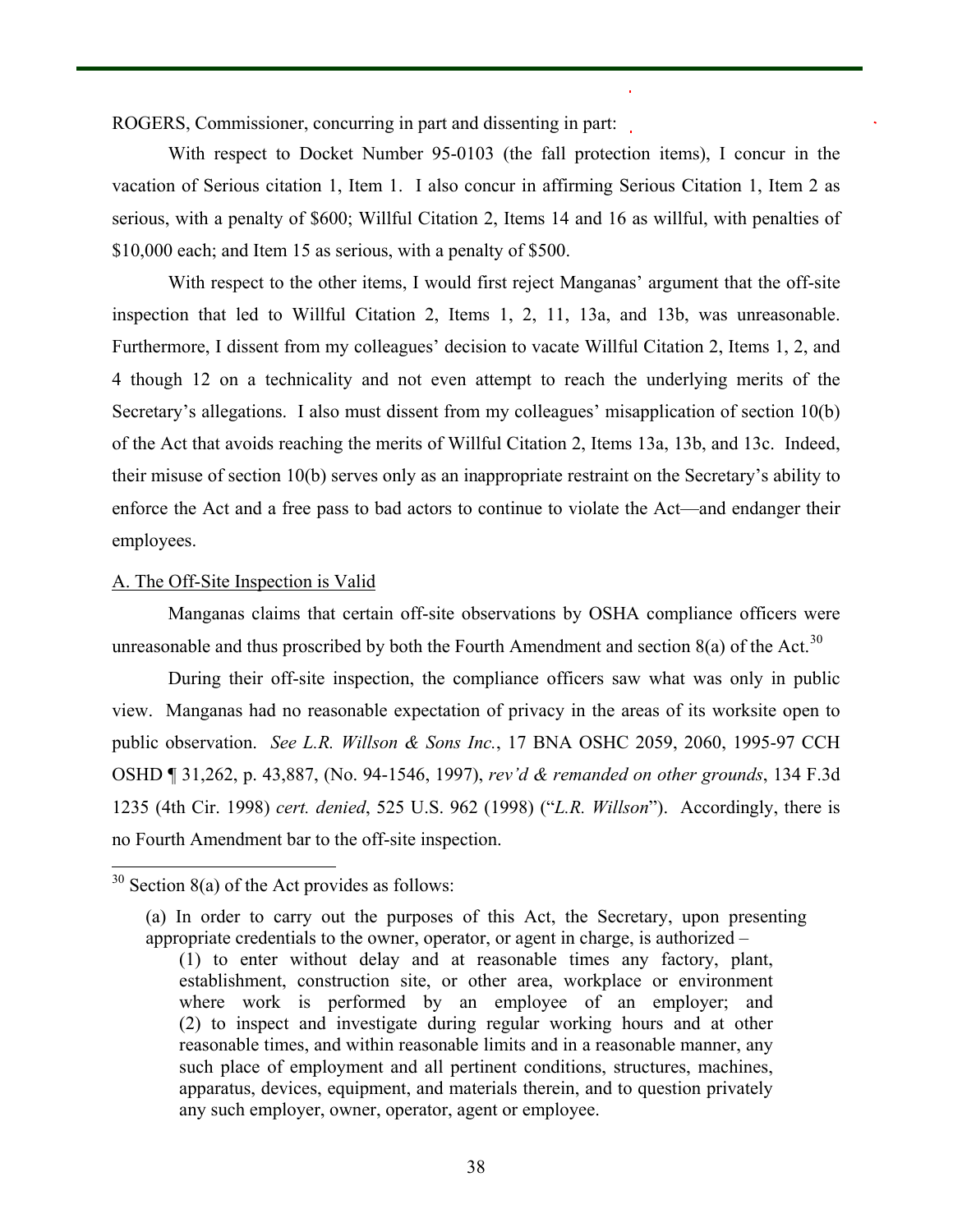Consistent with Commission precedent in *L.R. Willson*, since section 8(a) of the Act does not reach off-site observations, there is no bar under section 8(a) to the off-site inspection. *L.R. Willson*, 17 BNA OSHC at 2061, 1995-97 CCH OSHD at pp. 43,888-89 (section 8(a) applies only to physical inspections on the worksite). As the Fourth Circuit pointed out in *L.R. Willson*, "[n]othing in the statute or its legislative history indicates that section 8(a)'s requirements apply to nontrespassory observations of worksites." *L. R. Willson and Sons, Inc. v. OSHRC*, 134 F.3d 1235, 1239 (4th Cir. 1998), *cert. denied*, 525 U.S. 962 (1998). *See also Dow Chemical Co. v. United States*, 476 U.S. 227, 233-34 (1986) (regulatory and enforcement agency needs no explicit statutory provision to employ methods of observation commonly available to the public at large).

Furthermore, the legislative history of the Act indicates that Congress, in enacting this provision, was concerned with on-site inspection activity, but there is nothing to indicate Congressional concern with off-site observation. Particularly instructive is an explanation of the precursor of section 8(a) by Congressman Steiger, the sponsor of the prevailing Steiger substitute in the House, during debate on the substitute on the House floor:

As to what is meant by a 'reasonable time and manner' in connection with inspections, this I believe will have to be left to the interpretation of the Secretary and of the courts. This test of reasonableness will be applied on a case-by-case basis. But we could say that, in general, the term means during regular working hours and *in a manner which does not unnecessarily disrupt normal business procedures*.

116 Cong. Rec. H16785 (Nov. 24, 1970) (statement of Rep. Steiger), *reprinted in* Senate Comm. on Labor and Public Welfare,  $92<sup>nd</sup>$  Cong.,  $1<sup>st</sup>$  Sess., Legislative History of the Occupational Safety and Health Act of 1970, at 1077 (emphasis added).

Accordingly, I would find that Congress never intended section 8(a) to apply to off-site observations or to otherwise restrict OSHA from using "methods of observation commonly available to the public at large." *See Dow Chemical*, 476 U.S. at 234. Thus, I would reject Manganas' challenges to the off-site observations.

### B. My Colleagues Should Not Rely on a Technicality that Avoids the Merits of Various Items

My colleagues vacate Willful Citation 2, Items 1, 2, and 4 through 12 on the basis that the cited provision, § 1926.95(a), is preempted by a more specifically applicable standard, § 1926.105(a). In my view, § 1926.95(a) could, by its terms, be applied to fall hazards, given the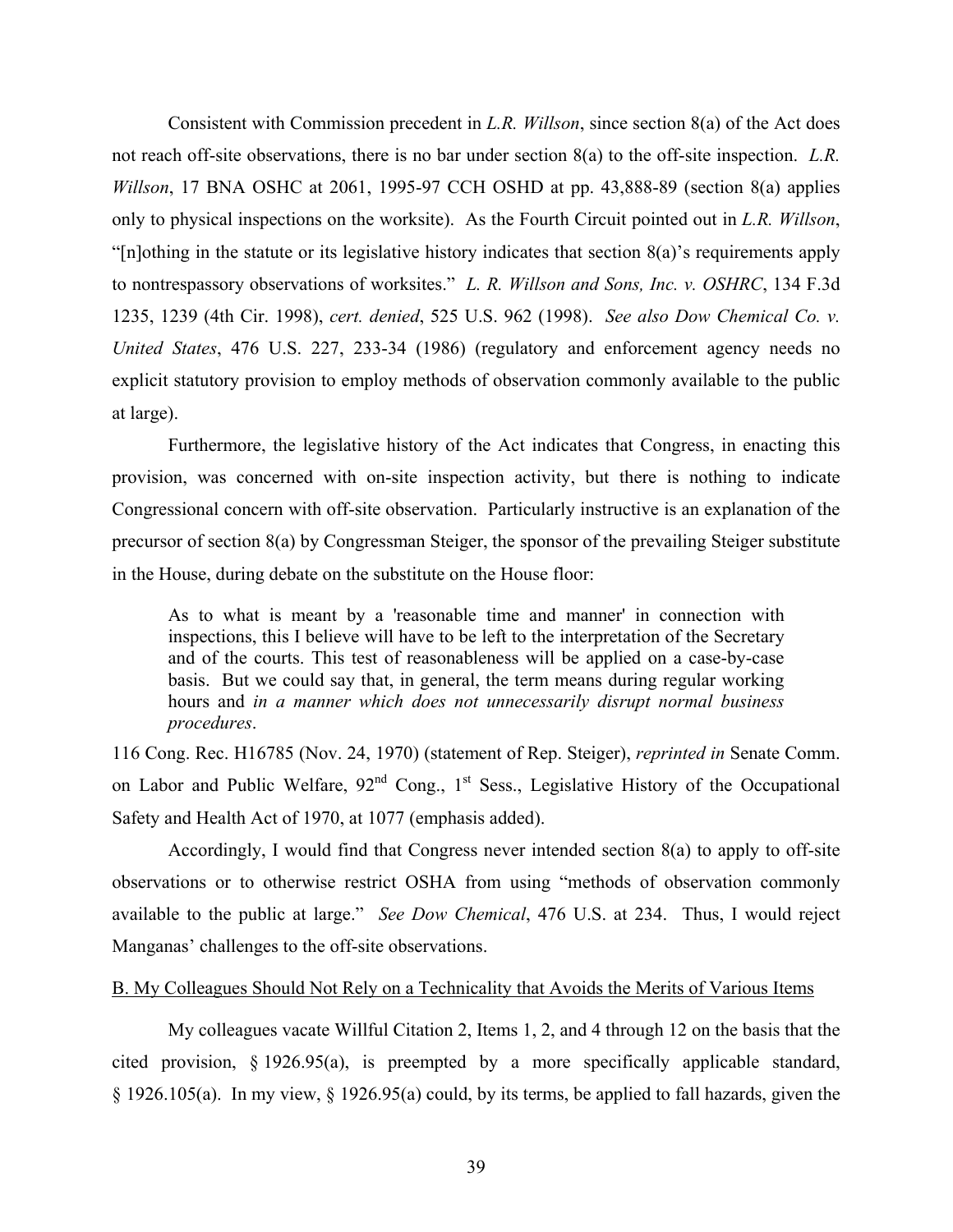precedent with respect to its general industry counterpart, § 1910.132(a). *See* discussion in majority opinion, *supra*. While the preemption question is very close, § 1926.105(a), given its enforcement history, appears to be more specifically applicable to the cited conditions here.

However, both standards have similar substantive effect in the context of the cited conditions and their fall hazards. Thus, I would not rely on a technicality that unnecessarily short circuits a decision on the merits of this decade-old case. It appears that Manganas has raised defenses to the conditions cited under  $\S$  1926.95(a) as if they were cited under § 1926.105(a). Yet my colleagues do not even discuss whether an amendment to the correct standard is appropriate under Fed. R. Civ. P. 15(b) and whether Manganas would be prejudiced by such an amendment. Given the apparent lack of prejudice that would result, I would be inclined to follow the lead of the D.C. Circuit and amend the respective citations to reflect the more specifically applicable standard, and then consider these items on the merits.<sup>[31](#page-39-0)</sup> See *Donovan v. Williams Enter., Inc.*, 744 F.2d 170, 176-77 (D.C. 1984) (reversing Commission's decision vacating citation because employer cited under wrong standard and then amending *sua sponte* to correct standard).

## C. My Colleagues Misapply Section 10(b) as an Inappropriate Restraint on the Secretary

My colleagues have vacated Willful Citation 2, Items 13a, 13b, and 13c, alleging violations of  $\S$  1926.451(a)(4) for Manganas' failure to provide guardrails on painters' pick scaffolds in three locations. My colleagues argue that a "citation for the same condition was still pending before the Commission at the time these alleged violations were cited in December

<span id="page-39-0"></span><sup>31</sup> While it could be argued that *Northwood Stone & Asphalt, Inc. v. OSHRC*, 82 F.3d 418 (6th Cir. 1996) (*per curiam*) (unpublished) teaches that such *sua sponte* amendments are not allowed in the Sixth Circuit, the better view is that the Sixth Circuit, like other Circuits, allows amendments consistent with Fed. R. Civ. P. 15(b). First, *Northwood* is an *unpublished* decision. In addition, the language in that case discussing amendments is *dicta*, since the issue of whether the judge in that case was *sua sponte* amending Northwood's answer was actually controlled by a specific Commission rule. As the Court noted, "Rule 15(b) . . . is not applicable in this proceeding because it has no 'gap-filling' role to serve in light of the Commission's procedural rules." 17 BNA OSHC at 1573, 1995-97 CCH OSHD at 43,297. Furthermore, an earlier *published* decision of the Sixth Circuit, *Carlisle Equipment Co. v. Sec'y of Labor*, 24 F.3d 790, 795 (6th Cir. 1994), discussed Rule 15(b) and noted that amendment by a judge to conform to the evidence was allowable provided there was no surprise or prejudice - a position consistent with other Circuits. *See also Sasse v. U.S. Dep't of Labor*, 409 F.3d 773, 781 (6th Cir. 2005) (post-*Northwood* case citing *Carlisle Equipment* for determining when an amendment is permissible under Fed. R. Civ. P. 15(b)).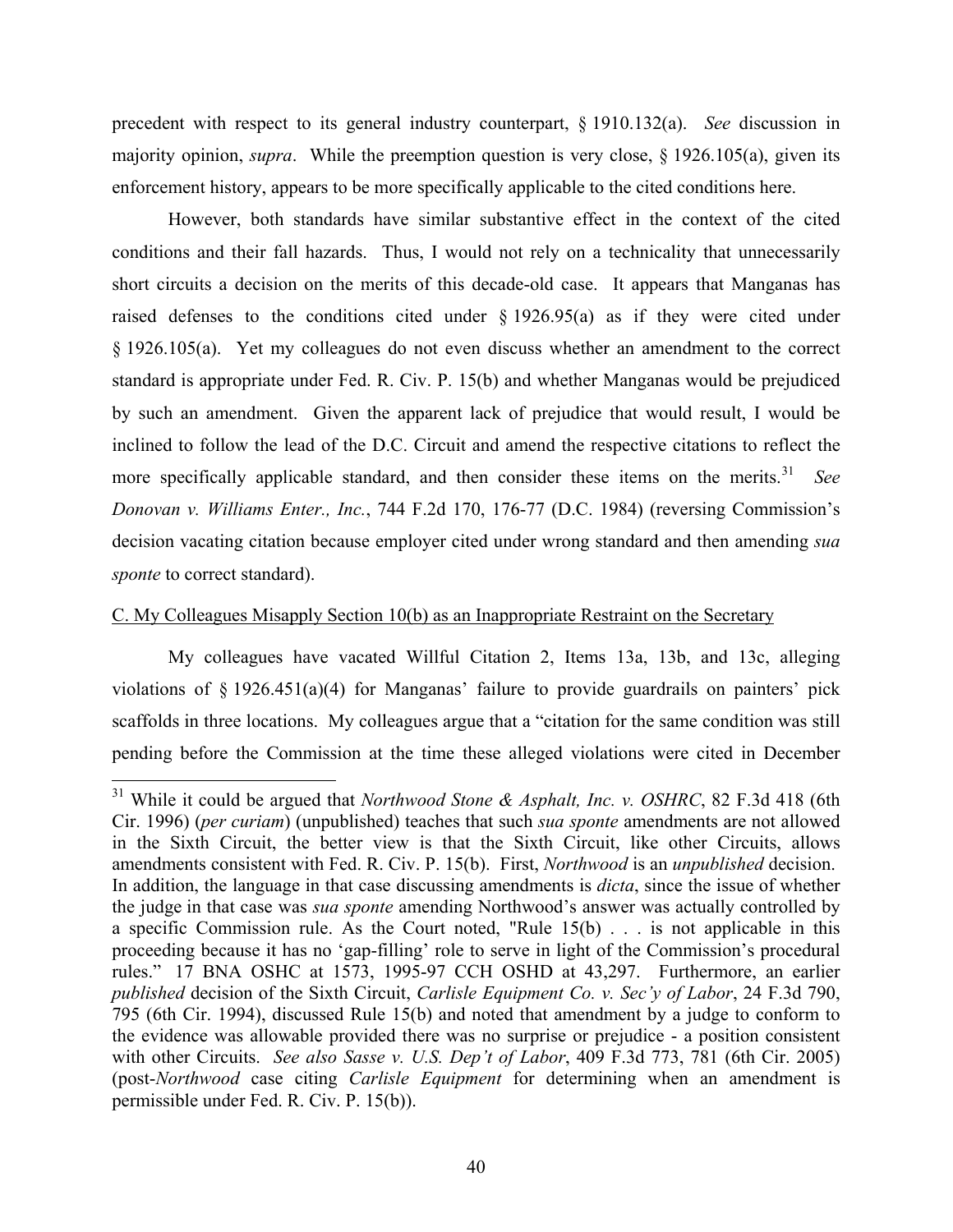1994" and that accordingly the citation was barred under section 10(b) of the Act.<sup>[32](#page-40-0)</sup> I agree that if a citation for a violative condition is pending before the Commission, section 10(b) of the Act precludes an abatement obligation for that *same* condition until the entry of a final order in the earlier matter. However, in this case, the violative condition for which Manganas was previously cited is *different* from those pending before the Commission. Unfortunately, my colleagues are defining "condition" in such a broad manner as to give bad actors free passes to continue to violate the law (and endanger employees) with impunity. In so doing, my colleagues yet again impose an inappropriate restraint on the Secretary's ability to enforce the Act and protect workers from dangerous working conditions, consistent with the purposes of the Act.<sup>[33](#page-40-1)</sup>

My colleagues concede that the violations cited in 1993 (on the northbound bridge) and 1994 (on the southbound bridge), occurred at "essentially two different worksites." Further, an examination of the citation for the condition cited in 1993 and resolved in the 2000 Commission case,[34](#page-40-2) *Manganas Painting Co.*, 19 BNA OSHC 1102, 1103-04, 2000 CCH OSHD ¶ 32,202, p.

<span id="page-40-0"></span> $32$  The first sentence of section 10(b) of the Act provides as follows:

(Emphasis added.)

<span id="page-40-2"></span><sup>34</sup> The citation item in the 1993 case referred to the following violative condition:

Located under the I-71 Bridge deck approximate Bay 31 an employee was working from a pick scaffold without standard guardrails and/or adequately secured lanyard/safety in that, the lanyard hook was just clipped to a column flange exposing the employee to a potential [fall] in excess of 200 feet.

If the Secretary has reason to believe that an employer has failed to correct a violation for which a citation has been issued within the period permitted for its correction *(which period shall not begin to run until the entry of a final order by the Commission in the case of any review proceedings under this section initiated by the employer in good faith and not solely for delay or avoidance of penalties)*, the Secretary shall notify the employer by certified mail of such failure and of the penalty proposed to be assessed under section 17 by reason of such failure, and that the employer has fifteen working days within which to notify the Secretary that he wishes to contest the Secretary's notification or the proposed assessment of penalty.

<span id="page-40-1"></span><sup>33</sup>*See Beverly Healthcare-Hillview*, 21 BNA OSHC 1684, 1688, 2006 CCH OSHD ¶ 32,845, p. 52,839 (No. 04-1091, 2006) (consolidated) (Rogers, Commissioner, partial concurrence and dissent), *appeal docketed*, No. 06-4810 (3d Cir. Nov. 17, 2006); *Cagle's Inc.*, 21 BNA OSHC 1738, 1746, 2006 CCH OSHD ¶ 32,846, p. 54,842 (No. 98-0485, 2006) (Rogers, Commissioner, partial concurrence and dissent), *appeal docketed*, No. 06-16172 (11th Cir. Nov. 28, 2006); *U.S. Postal Serv.*, 21 BNA OSHC 1767, 1776 (No. 04-0316, 2006) (Rogers, Commissioner, dissent).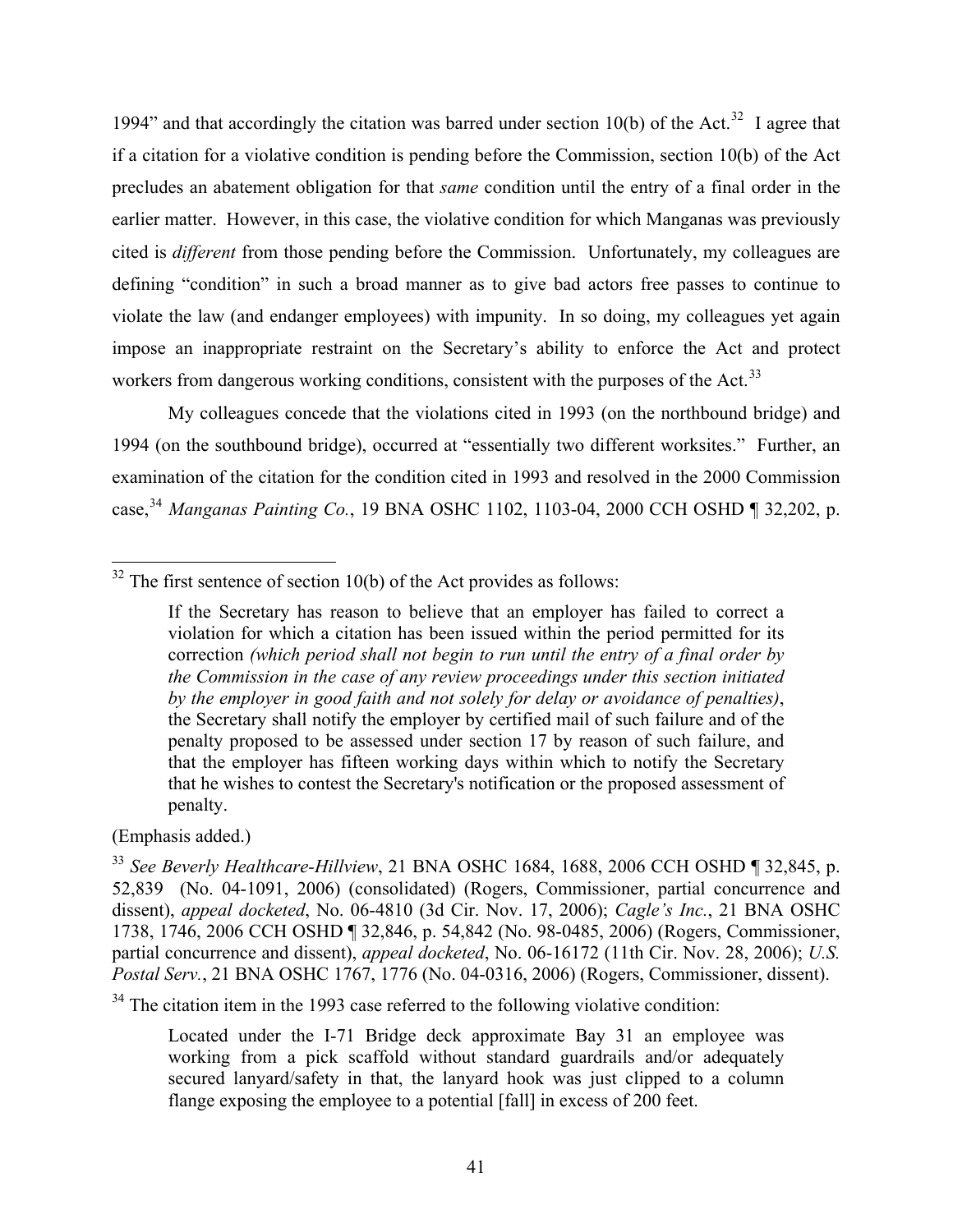48,766 (No. 93-1612, 2000) (consolidated), *aff'd* 273 F.3d 1131 (D.C. Cir. 2001), and the citation for the currently pending conditions<sup>[35](#page-41-0)</sup> indicates that the citation items were for specific and disparate physical conditions and were based on specific employees not being protected from falls hazards of varying heights at different times and locations. The Secretary was not citing Manganas for a "practice," but rather for specific employees being exposed to fall hazards under discrete physical conditions. *See Alden Leeds, Inc. v. OSHRC*, 298 F.3d 256, 262 (3rd Cir. 2002) (court looked to wording of citation to determine if citation was based on discrete physical conditions as opposed to practice). I see no basis to consider these disparate citation items as being the "same condition." In addition, my colleagues' decision is clearly contrary to Commission precedent in *Major Construction*, where the Commission specifically affirmed the Secretary's ability to cite "multiple instances of violation of the same [fall protection] standard based on *different times* or *different places* of occurrence." *Major Constr. Corp.*, 20 BNA OSHC 2109, 2111, 2005 CCH OSHD ¶ 32,860, p. 53, 041 (No. 99-0943, 2005) (emphasis added).

Indeed, let's assume that Manganas had settled the first citation item, from the 1993 inspection, and agreed to abate it instead of litigating it. Let's also assume the Secretary subsequently initiated a failure to abate action under the same section 10(b) with respect to the three physically differentiated conditions pending here (instead of merely citing them as violations). Would my colleagues find that failure to abate action by the Secretary appropriate? Or would they indeed find these three pending items were *different* conditions from that cited in 1993? Given the facts and the case law, it would be hard to conclude the three pending items

<span id="page-41-0"></span> $35$  The citation items in this case referred to the following three violative conditions:

Item 13a. Located under and along the east side of the south bound bridge deck, approximate panel point between U38-L38, an employee was observed working from a pick scaffold spray painting a column and the upper cord or steel area without standard guardrails or equivalent, exposing the employee to perimeter exterior falls in excess of 100' and interior falls of approximately 30'.

Item 13b. Employees were exposed to a fall in excess of 140' while using the scaffold pick adjacent to the ladder suspended over the side of the bridge outside the containment area south of pier 4 in that there were no guard rails on the pick.

Item 13c. Located under and along the east side of the south bound bridge deck approximate panel point U34, employees were working from a pick scaffold without standard guardrails or equivalent exposing employees to perimeter exterior falls in excess of 100' and interior falls in excess of 30'.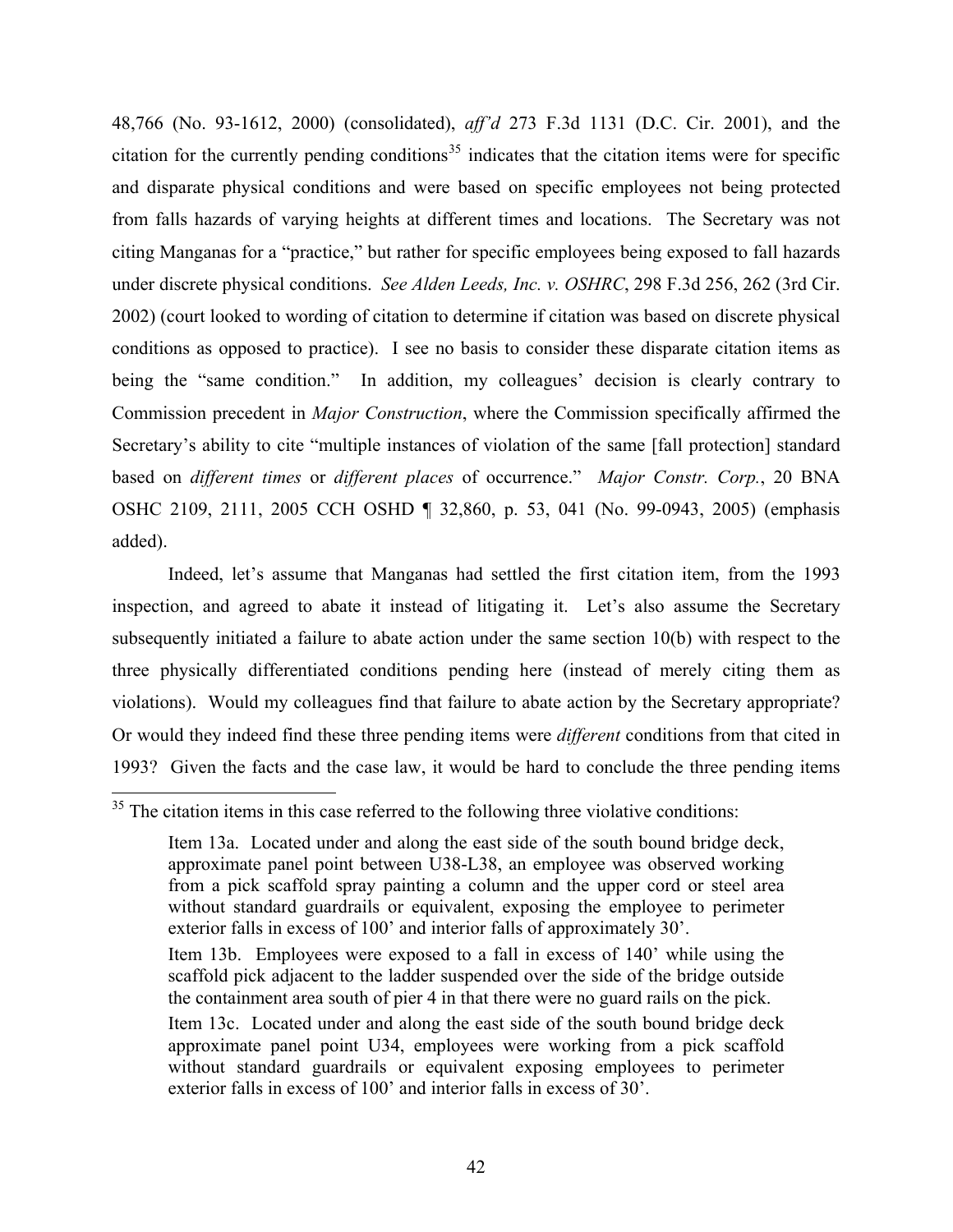were not different conditions from that cited earlier and, accordingly, that a failure to abate action was not appropriate. *See Alden Leeds*, 298 F.3d at 262 (Secretary could cite for practice instead of discrete physical condition, but citation must provide adequate notice to that effect but did not do so because citation referred to individual infractions rather than collective requirements). Seen through that prism, my colleagues' approach here would apply section 10(b) inconsistently, yielding an illogical result, depending on whether the Secretary sought to use the statutory provision as a basis for a failure to abate action or an employer sought to use it to bar a subsequent citation.

My colleagues cite to *Hamilton Die Cast, Inc.*, 12 BNA OSHC 1797, 1804, 1986-87 CCH OSHD ¶ 27,576, p. 35,819 (No. 83-308, 1986) ("*Hamilton II*"), as support. But *Hamilton II* is distinguishable; it involved a face protection citation at a fixed facility and not a fall protection citation at a constantly changing construction site. *Id.* at 1798, 1986-87 CCH OSHD at 35,820. While the text of the face protection citation item in the first Hamilton case, *Hamilton Die Cast, Inc.*, 11 BNA OSHC 2169, 1984-85 CCH OSHD ¶ 26,983, p. 34, 688 (No. 79-1686, 1984), *rev'd & remanded*, 785 F.2d 308 (6th Cir. 1986)("*Hamilton I*"), is apparently unavailable, the citation item in the second Hamilton case specifically referred to an allegedly violative practice." *See Hamilton II* (ALJ), available at http://www.oshrc.gov/decisions/html 1986/83-0308.html. Furthermore, *Hamilton II's* broad reading of "condition" seems at odds with both earlier Commission decisions such as *Northern Metal Co.*, 3 BNA OSHC 1645, 1649, 1975-76 CCH OSHD ¶ 20,105, p. 23,921 (No. 3821, 1975) (consolidated) (respondent properly citable for additional hard hat violations even though final order not entered for alleged hard hat violation pending before Commission), and *Simmons, Inc.*, 6 BNA OSHC 1157, 1159 n.4, 1977 78 CCH OSHC ¶ 22,387, p. 26,987 n.4 (No. 12862, 1977) (Commissioner Barnako noting that a contest of a citation does not suspend employer's duty to comply with a standard cited in other areas of its operation) and a subsequent Commission decision, *Andrew Catapano Enter. Inc.*, 17 BNA OSHC 1776, 1778, 1995-97 CCH OSHD ¶ 31,180, p. 43,604 (No. 90-0050, 1996) (consolidated) (noting that ensuring a hardhat be worn one day does not ensure it was worn a month later), thus suggesting that *Hamilton II* may be inconsistent with Commission precedent.

The irony of my colleagues' "free pass" approach is richly illustrated by the fact that the condition cited in 1993 was subsequently affirmed as a violation by the Commission in 2000 (and by the D.C. Circuit in 2001). *Manganas Painting Co.*, 19 BNA OSHC at 1103-04, 2000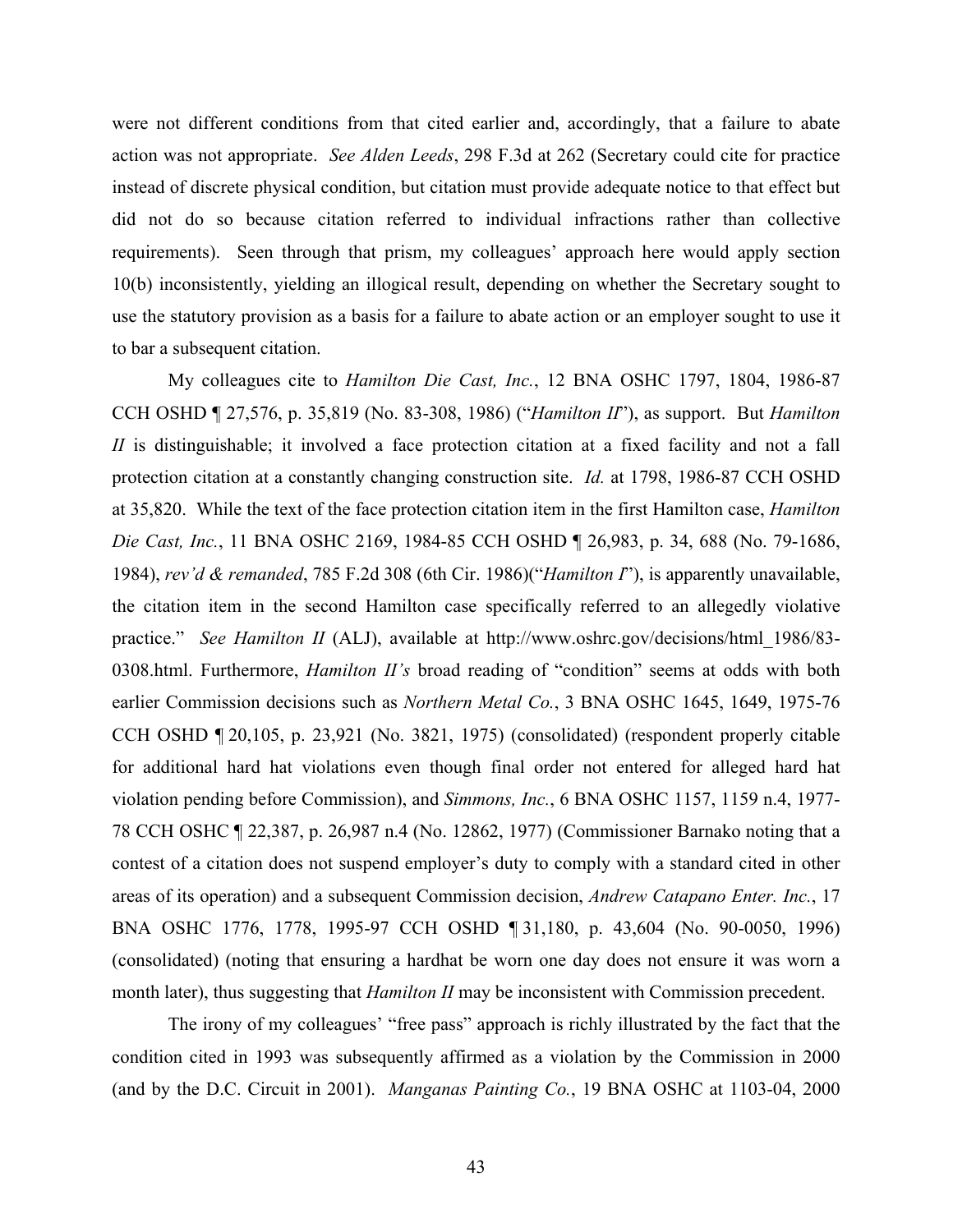CCH OSHD at p. 45,767. Thus, we now know that Manganas' failure to guard the pick scaffolds in 1993 was a violation, but under my colleagues' reasoning, Manganas could suffer *no additional penalty* for any future failures to guard pick scaffolds—no matter at how many different times and places—until the entry of the Commission's final order on September 27, 2000. My colleagues have effectively given Manganas a seven-year free pass to do as they wish, and imperil employees in the meantime.<sup>[36](#page-43-0)</sup> The potential future consequences of this decision free passes for future violations - are extraordinarily troubling for enforcement of the Act and for worker safety.<sup>37</sup>

This application of section 10(b) in such a broad manner advocated by my colleagues serves only as an inappropriate restraint on the Secretary's authority under the Act and a free pass to bad actors to continue to violate the Act—and endanger their employees. I would reach the merits of these items and accordingly I must dissent.

 $\sqrt{s}$ /

 Thomasina V. Rogers Commissioner

Dated: April 25, 2007

<span id="page-43-0"></span><sup>&</sup>lt;sup>36</sup> An employer would have a legitimate concern about potentially being subject to conflicting abatement obligations or large multiple penalties for the same type of violation when citation items alleging similar violations were pending before the Commission in different cases, especially where close questions of standard validity or applicability were at issue. As Commissioner Barnako pointed out in *Simmons, Inc.*, 6 BNA OSHC 1157, 1159 n.4, 1977-78 CCH OSHD ¶ 22,387, p. 26,987 n.4 (No. 12862, 1977), such concerns can be addressed procedurally through stay or consolidation of related cases at the Commission and the assessment of appropriate penalties. In contrast, however, an employer has no legitimate reason to avoid suffering *some* consequences for *multiple* violations of the same standard at different times and places, unless it wishes to act with impunity—a concept apparently endorsed by my colleagues.

<span id="page-43-1"></span> $37$  For reasons similar to those discussed above, I would take issue with my colleagues describing the condition cited in the 1993 fall protection case, with respect to the attachment of lanyards, as being "identical" to the one cited here.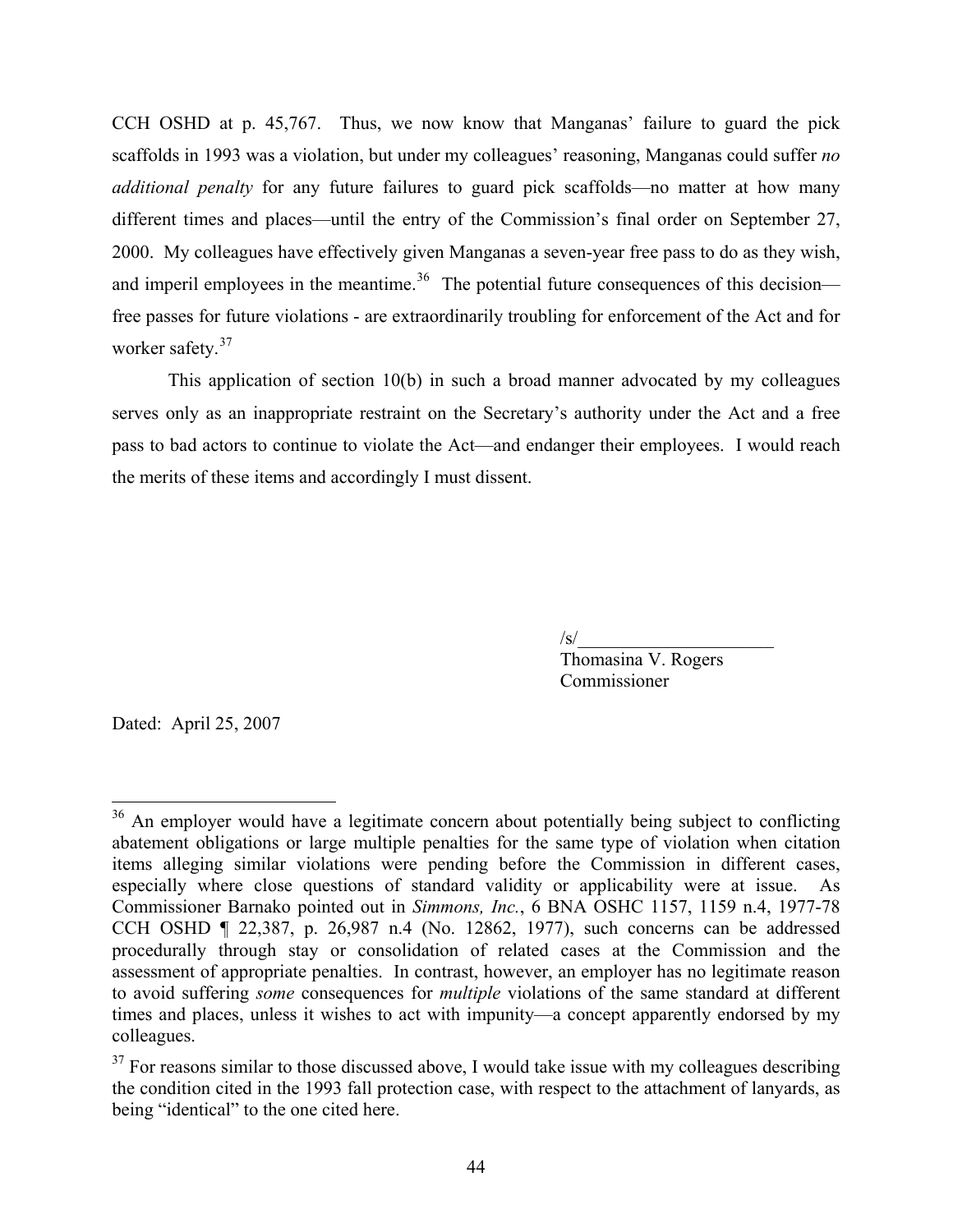## SECRETARY OF LABOR,

Complainant,

v. Same Strategy of the SHRC DOCKET NO. 95-0103 & 95-0104 Consolidated

MANGANAS PAINTING CO., INC.,

Resp ondent.

## APPEARANCES:

For the Complainant: Bruce C. Heslop, Esq., Maureen M. Cafferkey, Esq., U.S. Department of Labor, Office of the Solicitor, Cleveland, Ohio

For the Respondent: Robert L. Sabo, Esq., Robert H. Nichols, Esq., Schottenstein, Zox & Dunn, Columbus, Ohio Austin P. Wildman, Esq., Martin, Browne, Hull & Harper, London, Ohio

Before: Administrative Law Judge: James H. Barkley

# **DECISION AND ORDER**

This proceeding arises under the Occupational Safety and Health Act of 1970 (29 U.S.C. Section 651 *et seq.*; hereafter called the "Act").

Respondent, Manganas Painting Co., Inc. (Manganas), at all times relevant to this action maintained a place of business at the Jeremiah Morrow Bridge project, Lebanon, Ohio where it was engaged in abrasive blasting and painting. Respondent admits it is an employer engaged in a business affecting commerce and is subject to the requirements of the Act.

Beginning June 17 through December 8, 1994, the Occupational Safety and Health Administration (OSHA) conducted an inspection of Manganas' Lebanon, Ohio worksite. As a result of that inspection, Manganas was issued citations alleging violations of the Act together with proposed penalties. By filing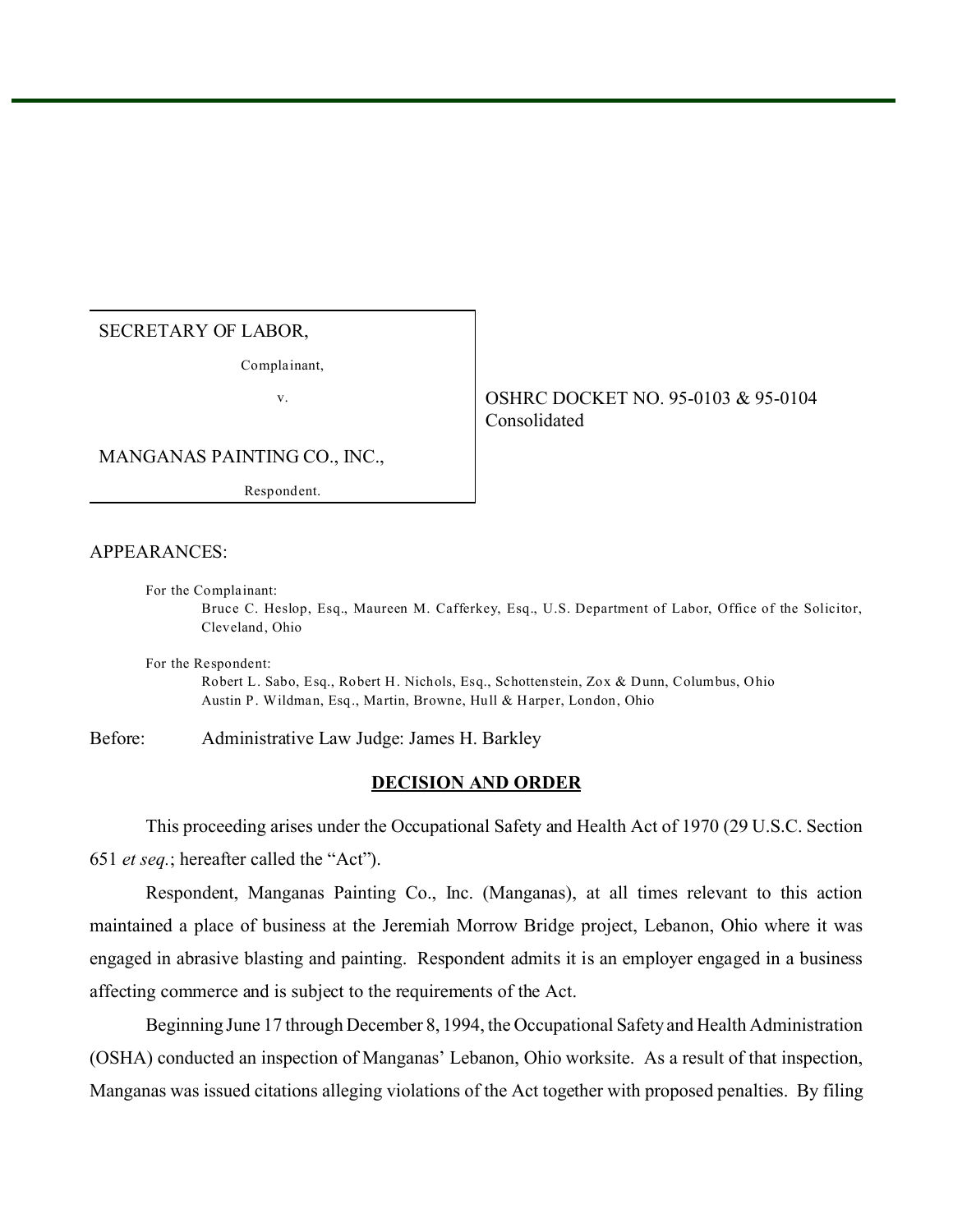a timely notice of contest Manganas brought this proceeding before the Occupational Safety and Health Review Commission (Commission).

In an October 25, 1995 Order, in response to Manganas' motion to suppress, this judge rejected Respondent's challenges to the validity of OSHA's 1994 inspection of its work site. On October 31, 1995 this judge, in response to Manganas' motion for partial summary judgment, rejected Manganas' arguments regarding 1) the invalidity of the Lead Exposure in Construction Standard, 2) preemption of §1926.95(a), and 3) the availability of instance by instance penalties. Those issues, though revived in Manganas' brief, will not be addressed again here.

Prior to the hearing in this matter the parties reached a partial settlement agreement resolving Docket No. 95-0104, "serious" citation 1, items 2 through 9 (Tr. 13). That settlement has been submitted and is approved. The terms are adopted as Final Orders of the Commission. On December 8 - 13, 1995 and January 16 - 19, 1996, a hearing was held in Columbus, Ohio on the items remaining at issue. The parties have submitted briefs on the issues and this matter is ready for disposition.

#### **DOCKET NO. 95-0104**

### **Statement of Facts**

Andrew Manganas, Respondent's vice-president, testified that at the time the OSHA inspection began, Manganas was engaged in removing lead based paint from the Jeremiah Morrow Bridge prior to repainting (Tr. 162). The lead based paint was removed by blasting the bridge with steel pellets, or "grit," propelled by compressed air within a containment area constructed of tarpaulins hung from both sides of the bridge and forming the floor of the containment area (Tr. 163-66, 536). Painters did the abrasive blasting (Tr. 164). The steel grit was then vacuumed up into "guzzler trucks" and dumped onto a conveyor leading to a recycling machine to be cleaned for reuse. The clean grit was then transferred to a "grit pot" and sent back to the containment area (Tr. 165-66, 537-38, 568). The grit was recycled by apprentices (Tr. 163). Upon completion of blasting in each area, a new containment area would be built; the old tarps salvaged or disposed of if torn (Tr. 170).

During blasting, the abrasive media, or grit, is propelled through a blast nozzle at extremely high velocities, striking the painted surface and stripping and pulverizing the coating (Tr. 831). The pulverized coating releases lead emissions into the atmosphere (Tr. 832).

Employees working within the containment area wore a Bullard 88 hood (Tr. 173, 394, 425). The Bullard hood provided protection from the grit ricochetting off the steel as well as supplying compressed air to the wearer (Tr. 173, 406, 575, 673, 834-35; Exh. R-51). A knitted collar fits around the workers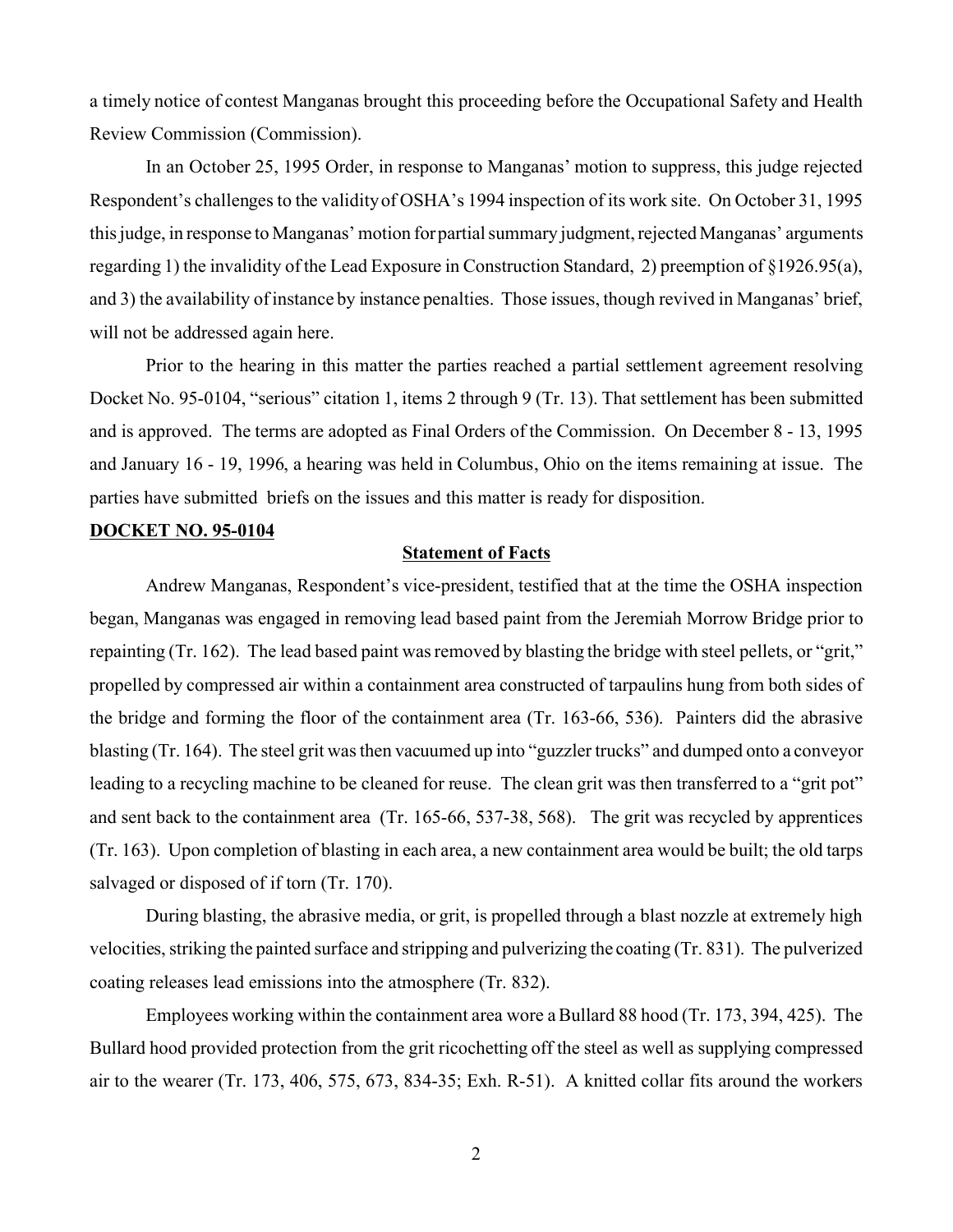neck, providing a seal. The air is delivered in excess of 6 and less than 15 cubic feet per minute to maintain the helmet under positive pressure (Tr. 835).

Daniel Adley, an industrial hygienist testifying for Manganas (Tr. 828), testified that in abrasive blasting the likely concentration of lead generated in a containment area during abrasive blasting would unquestionably exceed the assigned protection factor for the Bullard 88 hood (Tr. 841, 862). Employees in the industry wear a half mask respirator underneath to provide additional protection (Tr. 841). Manganas employees wore a half mask respirator with a high-efficiency particulate HEPA air filter with an efficiency rating of 99.97% for removing particles .3 microns and above, in addition to a Bullard 88 hood (Tr. 173, 394, 425).

Abrasive blasting began on April 9, 1994 and shut down on June 28th for the July 4th holiday (Tr. 709). With the exception of July 14, blasting did not resume again until July 18th, continuing until, and concluding on July 23, 1994 (Tr. 710-11). Grit vacuuming and tarp removal continued a day or two after completion of blasting (Tr. 193, 217, 589-90).

### **Alleged Violation of §1926.62(d)(1)(iii)**

# **Serious citation 1, item 1 alleges**:

29 CFR 1926.62(d)(1)(iii): Full shift personal samples for lead were not collected including at least one sample for each shift for each job classification in each work area:

(a) No air sampling was conducted by the employer to determine the employee's personal exposure level to lead for the following jobs: 1) Tarp handling, 2) Housekeeper, and 3) Foreman working in and near containment.

# *Facts*

Both painters/blasters and apprentices/grit suckers handled tarps (Tr. 171-72, 654, 856-57; Exh. C-23). Richard T. Gilgrist, an assistant area director in OSHA's Cincinnati area office (Tr. 526), testified that employees engaged in loading tarpaulins for disposal would disturb any particulate matter on the tarps, causing it to become airborne (Tr. 557-58; Exh. C-33, C-34). The resulting dust could potentially expose the employees to impermissible concentrations of lead (Tr. 557).

In the same way, the house keeper,  $\mu$ , was potentially exposed to lead when she moved and cleaned clothes worn by workers from the containment area (Tr. 560; Exh. C-35). Gilgrist stated that

 was also potentially exposed to lead while cleaning the decontamination and changing trailers (Tr. 561). Foreman worked in and around the containment area supervising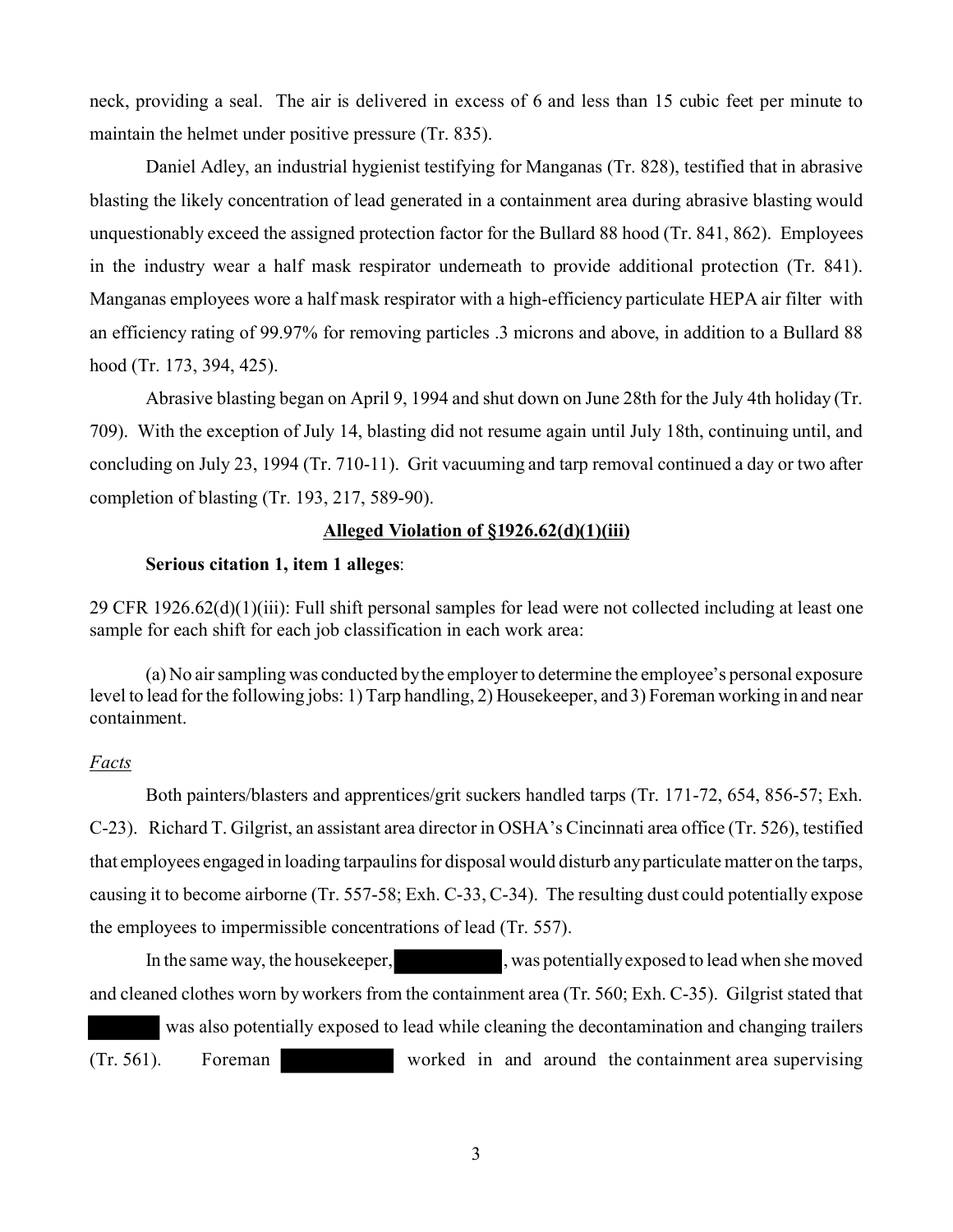painters/blasters, and was potentially exposed to lead in excess of the action level (Tr. 162-68, 562, 857; Exh. C-13, p. 67).

#### *Statute of Limitations*

As a preliminary matter Manganas argues that the alleged violations took place more than six months prior to the date the citation was issued. Manganas states that the citation is barred by the statute of limitations set forth in  $\S9(c)$  of the Act. Manganas does not dispute, however, that the citation was issued within six months of the time the Secretary received information establishing the existence of the alleged violation.

The Commission has recognized that employers have a continuing obligation to correct errors or omissions in their safety programs. *Safeway Store No. 914*, 16 BNA OSHC 1504, 1991-93 CCH OSHD ¶30,300 (No.91-373, 1993). Any failure to conduct required monitoring, therefore, constitutes an ongoing noncomplying condition, or violation, until such time as the required monitoring is corrected. In *Safeway Store No. 914,* the Commission held that §9(c) "merely requires that the Secretary act with reasonable diligence once the facts pertaining to the conduct in question come to the Secretary's attention." *Id. at*  1509. Because this citation was issued six months from the time the Secretary discovered the continuing condition, the fact that the alleged violation sprang into being prior to that period cannot act as a §9(c) bar.

# *Discussion*

The cited standard provides:

With the exception of monitoring under paragraph (d)(4), where monitoring is required under this section, the employer shall collect personal samples representative of a full shift including at least one sample for each job classification in each work area either for each shift or for the shift with the highest exposure level.

Manganas argues that the cited standard is not applicable in instance a)1) because "tarp handler" is not a separate job classification. This judge agrees. Complainant identifies no employees occupying but was a task performed by both painters/blasters and apprentices/grit suckers, and which occupied only a small portion of their time. Tarp handling is subsumed under the painter and apprentice classifications; the standard does not require separate full shift monitoring for that specific task. the job classification of tarp handler. The record indicates that tarp handling was not a job classification,

Housekeeper and containment area foreman, however, are specific job classifications occupied by identified employees, *Manganas argues that industry standard does not* require monitoring for these job classifications, because the employees occupying these positions can be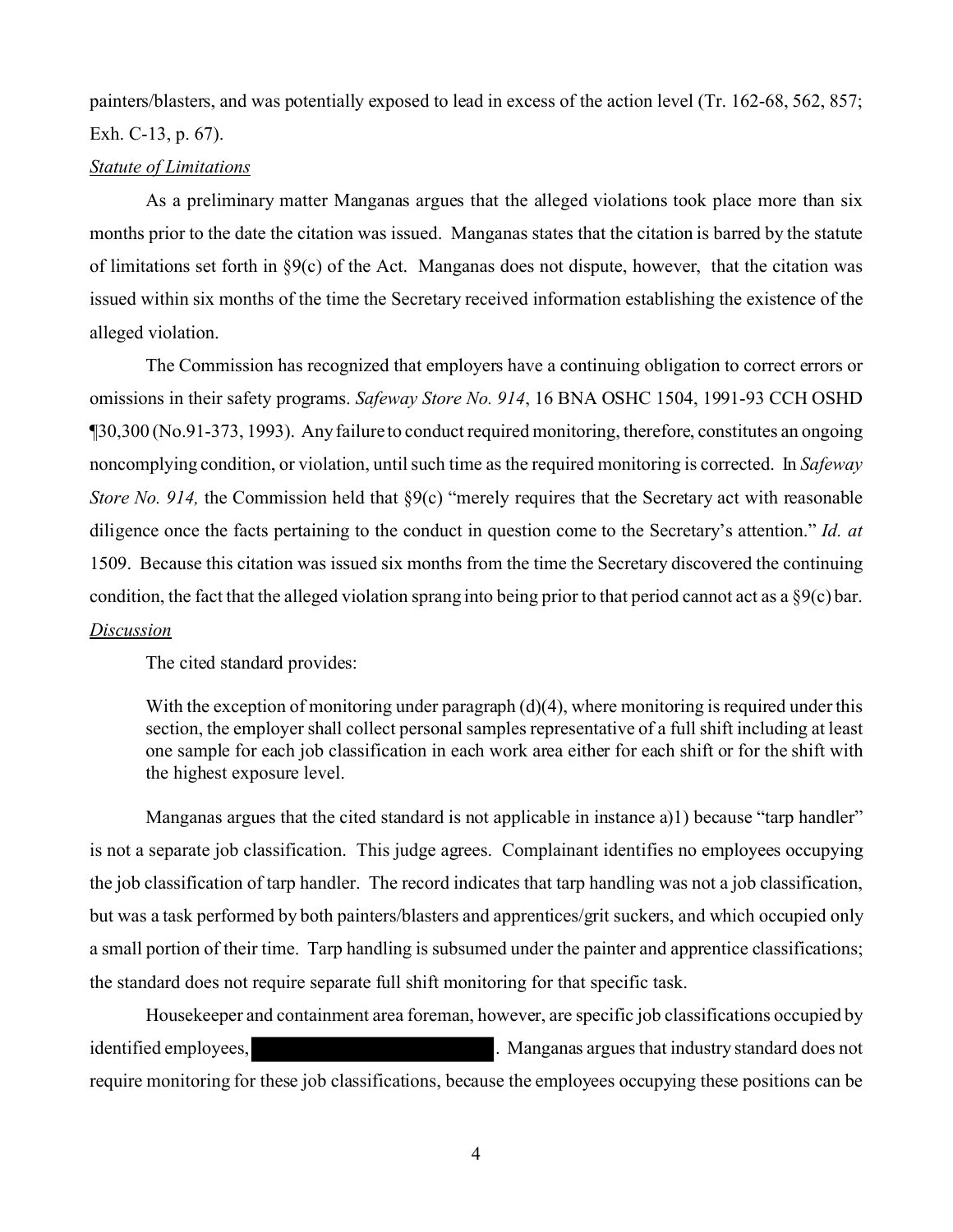adequately protected by providing them with levels of protection equal to that of employees with higher potential levels of exposure. Daniel Adley, a certified industrial hygienist testifying for Respondent (Tr. 823-24), stated that it is standard in the industry not to test individuals whose potential exposure is less than that of other tested categories working in the same area (Tr. 857-58).

The standard unambiguously states that the employer *shall* collect *at least one full shift sample for each job classification in each work area*. Compliance with industry practice, in contravention of the clear language of the standard, is not a recognizable defense to violation of the standard. The violation is established for the job classifications of housekeeper and containment area foreman.

#### *Penalty*

A penalty of \$7,000.00 was proposed for this item. The Secretary's proposed penalty does not take into account the statutory factors the Commission is required to consider in assessing a penalty, i.e. size of the employer, the gravity of the violation, and the employer's good faith and history of previous violations. *Nacirema Operating Co*., 1 BNA OSHC 1001, 1972 CCH OSHD ¶15,032 (No. 4, 1972). Rather Complainant proposes that the maximum penalty allowed for each violation be assessed, based on the Secretary's 1993 citations.  $(Tr. 615-616)^1$ , and on Manganas' refusal to cooperate in OSHA's attempts to sample employees during the 1994 inspection.

For the reasons set forth below, the Secretary's proposed penalty is set aside.

## *OSHA's 1994 Inspection*

COs Gilgrist and Salsbury-Anderson testified that on June 17, they were able to conduct very little personal sampling (Tr. 236, 539). Although Manganas directed OSHA to employees for sampling, employees refused to wear the pumps, returning the pumps and sampling media in their hands; or claiming samples were lost (Tr. 237, 539).

On June 18, 1994 Manganas employees entered the containment area before OSHA was able to put pumps and sampling media into place (Tr. 545). Manganas refused to bring the men out of containment until lunch because of the expense involved (Tr. 546). OSHA then summoned federal marshals, who arrived on the site with the highway patrol around 11:30 a.m. (Tr. 547, 899).

During the lunch break on the 18th, Gilgrist asked Joseph Lang, foreman and superintendent for Manganas and Andrew Manganas'brother-in-law (Tr. 888, 890), about interviewing Manganas' employees

 $1$  A portion of the CO's testimony regarding the penalty criteria relied on by Complainant was stricken at the hearing upon Manganas' objection. Because of the testimony's probative value, however, that ruling is reconsidered and Manganas' objection overruled.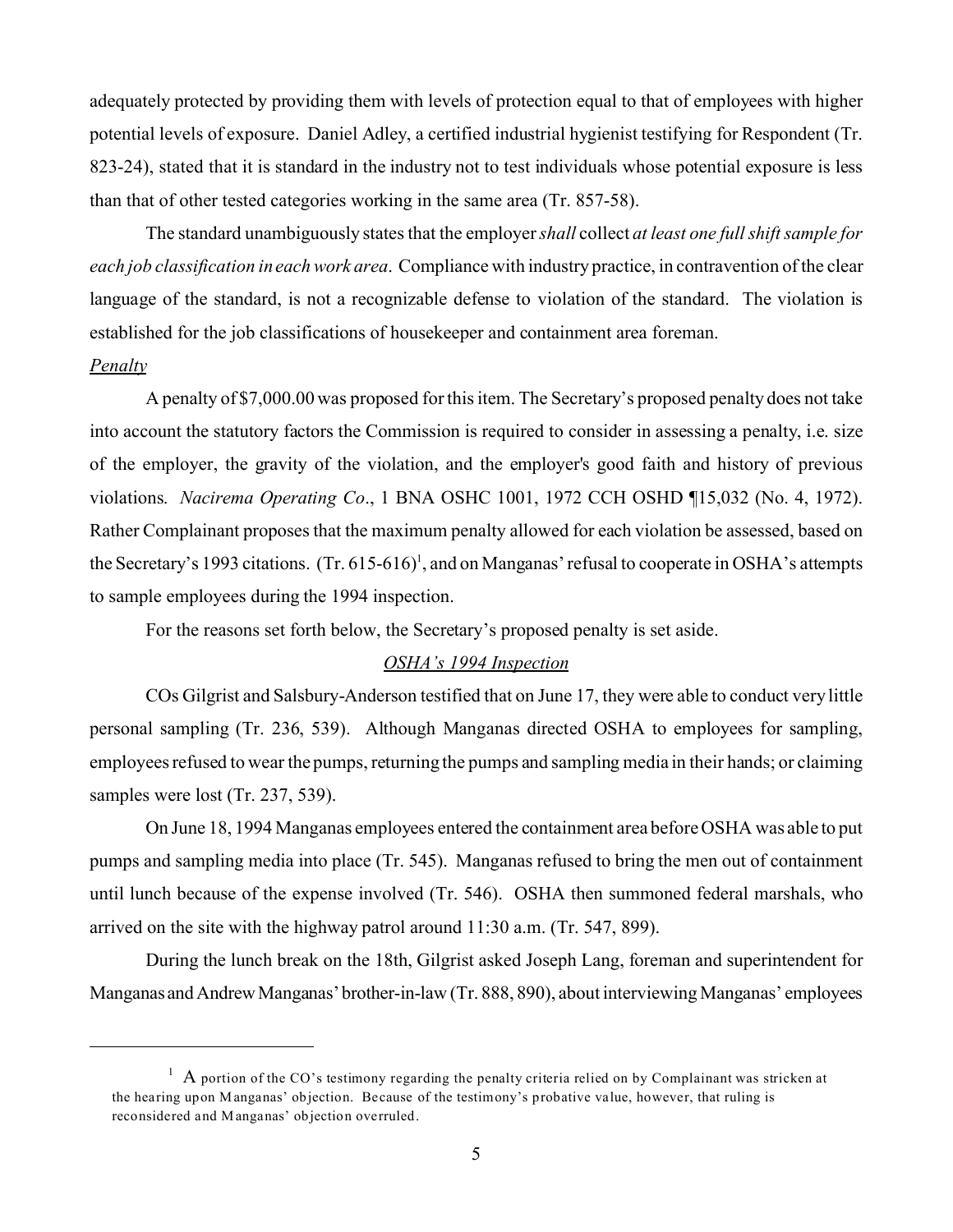(Tr. 896). Lang admits that he told four or five employees, including Ron Acie and Joseph DiPaolo (Tr. 905), that they could talk to Gilgrist if they wanted, but that they didn't have to. Lang told them that as far as he was concerned, OSHA was "a bunch of f parasites" (Tr. 898, 905). Lang testified he didn't believe OSHA was there to protect the workers "They were there to hurt the contractor and fine the contractor" (Tr. 899). Lang testified that he was Acie and DiPaolo's supervisor and had the authority to fire and to discipline them (Tr. 912-13). Gilgrist testified that the employees consistently refused to talk to him following Lang's speech (Tr. 555, 615).

Salsbury-Anderson stated that Andrew Manganas made employees available for sampling in the afternoon of June 18, but that the employees refused to wear the pumps (Tr. 298). At Andrew Manganas' direction, three employees were sampled on June 19 (Tr. 298-99). OSHA personnel were unable to obtain any personal samples after June 19th (Tr. 238, 555).

Joseph DiPaolo, a blaster with Manganas, testified that he wouldn't talk to OSHA because "I worked for Manganas. They weren't there for us. . .I felt they were there hurting us more than they were trying to help us" (Tr. 801-02). Bill Miller, stated that he refused to talk to OSHA because they arrived on the site with marshals. "They acted like they were coming here to close the job down. It was like they were out there to hurt the company" (Tr. 817). Miller stated that Andrew Manganas told him to talk to OSHA if he wanted (Tr. 818). Alan Trevino, also a blaster, testified that he would not talk to OSHA personnel because they had "twisted my last interview all around to make it seem like I was saying something that I really wasn't saying" (Tr. 786). Trevino stated that no one from the company had ever told him not to speak with OSHA (Tr. 786). Trevino's last day on the Jeremiah Morrow bridge project was in May, 1994, before the OSHA investigation began. His testimony referred to a phone call he received from OSHA a week or two before he left (Tr. 787-89).

Di Paolo and Trevino both stated that they had trouble with the sampling pumps because the hoses weren't long enough and weren't securely fastened to the sampling media (Tr. 783). Both agreed that the pumps were cumbersome and kept falling off (Tr. 783, 799).

OSHA argues that Manganas' lack of good faith, typified by Joe Lang's remarks, prevented employees, who would otherwise have been cooperative, from cooperating with OSHA's air sampling. There is no evidence, however, that any resistance from employees resulted from Lang's remarks. There is ample evidence from which this judge could find instead that employee attitudes were generated by OSHA's investigative techniques in this case (*see* Tr. 1643-45).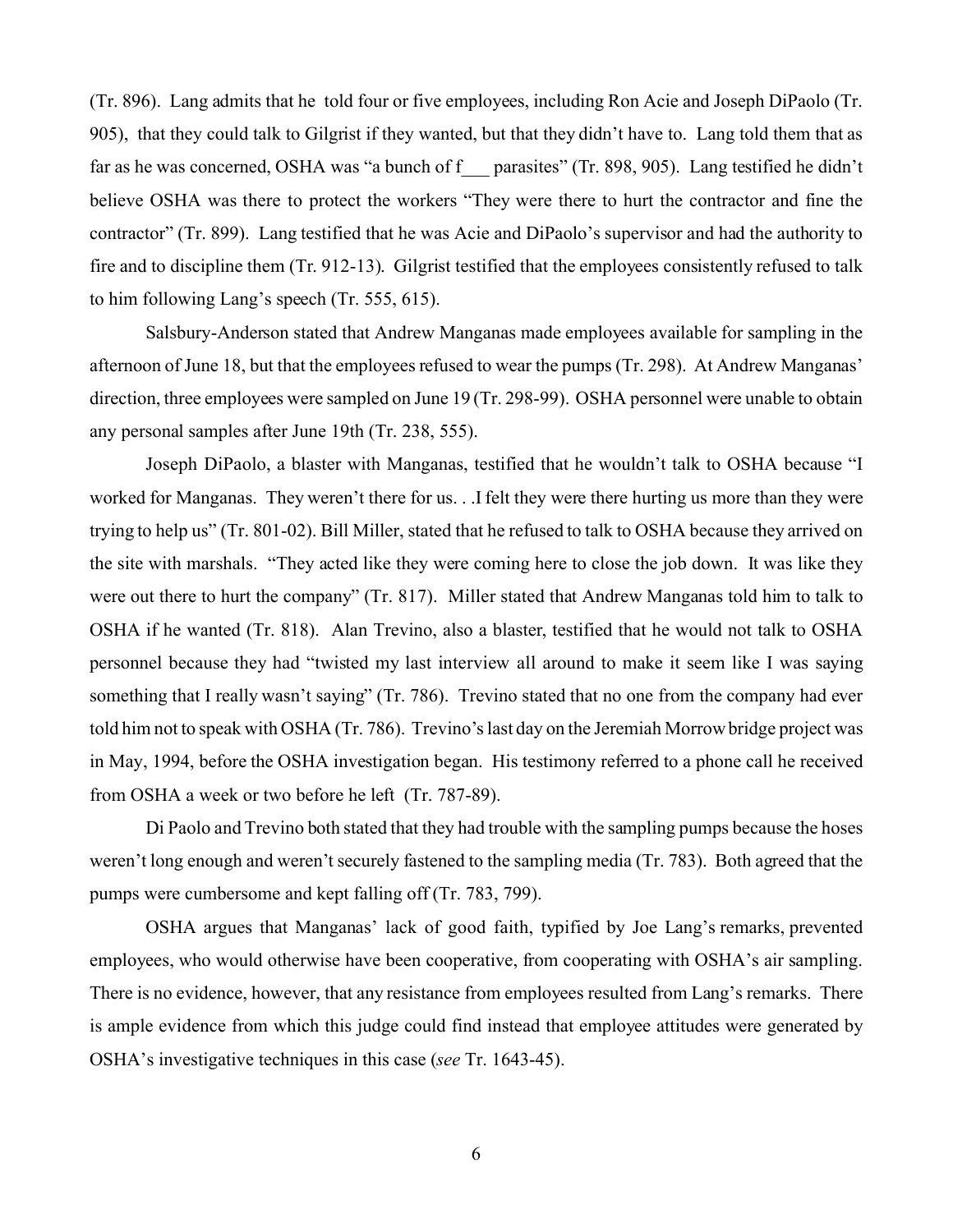While employers, and their foremen, are required to submit to OSHA inspections, they are neither required to like them or to conduct themselves in a manner that comports with the inspector's sensibilities. There is a distinction between the employer's or its employees' freedom of expression, and comments that rise to the level of impermissible interference or bad faith. In this case, OSHA has failed to establish that Lang's comments exceeded permissible individual expression and rose to the level of interference with OSHA's enforcement of the Act. Lang's comments are disregarded as evidence of Manganas' bad faith.

In addition, there is insufficient evidence that Manganas' attitude was entirely responsible for OSHA's inability to obtain representative breathing samples during their inspection. For instance, Jeffrey Cooper testified that during sampling conducted in April 1994 by his employer, Helix Environmental (Tr. 187, 385), one sample taken from a Mr. Hansen was invalidated when the sampling cassette was found in his breast pocket at the end of the day (Tr. 408-09; Exh. C-6). During Helix's May 19 sampling, one cassette from inside the hood was lost (Tr. 411). As noted above, Manganas employees testified that the sampling media were cumbersome, and kept falling off. Sampling difficulties were also experienced by OSHA. Such difficulties were not due solely to an uncooperative attitude by Manganas.

Finally, the undersigned finds the Secretary's reliance upon the 1993 inspection improper, as the citations subsequently issued were contested and the existence of any alleged violations have yet to be determined. It is well settled that for a respondent to be denied credit for a prior history of violations, the violation must have become a final order of the Commission. *See, S.G. Loewendick & Sons, Inc.*, 16 BNA OSHC 1954, 1994 CCH OSHD ¶30,558 (No. 91-2487, 1994). Accordingly, the Secretary's reliance upon the 1993 citations is disregarded for each item cited.

Based on the testimony and demeanor of the witnesses at hearing, it is clear that the penalty assessments were driven by personalities rather than by the statutory criteria. Manganas took a highly aggressive, sometimes questionable, approach to the 1994 inspection. OSHA responded with what appears to be vindictive assessments, assesing the maximum penalty without any real regard for the gravity of the underlying violations, or Manganas' history, size and good faith. Accordingly, all proposed penalties are set aside, and new penalties assessed according to the statutory criteria.

Gravity. Two employees were exposed to the cited hazard. Was responsible for supervising employees within the containment (Tr. 168, 580). CO Gilgrist stated that was potentially exposed to airborne lead as he stood within 30 feet of the entrance to the containment area (Tr. 562). Manganas was aware that housekeepers or "yard people" cleaning the decontamination or changing trailers, and moving and cleaning drums of contaminated protective clothing might be exposed to lead in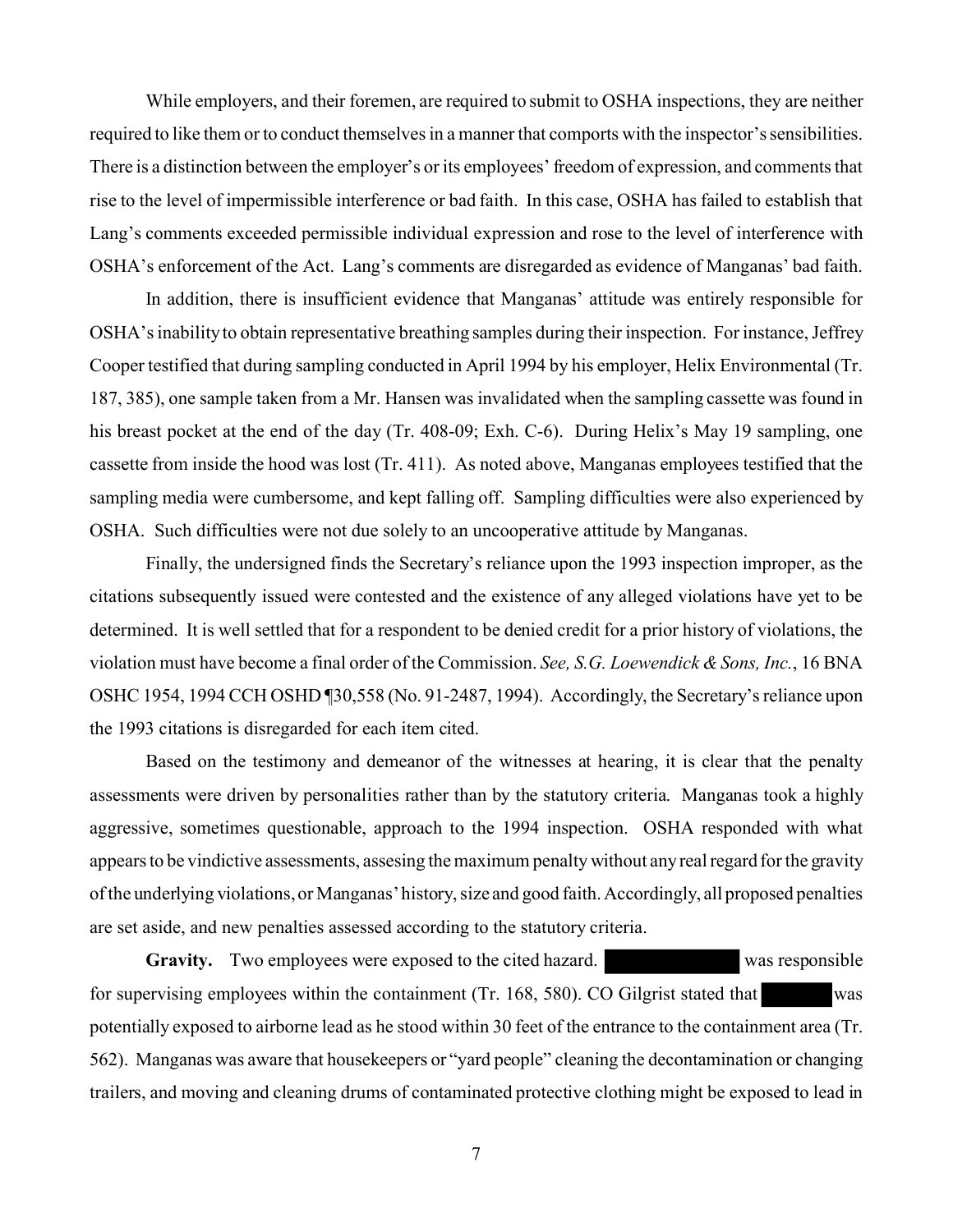excess of permissible levels (Tr. 179-82).  $\blacksquare$ , the housekeeper, was provided with a respirator (Tr. 699-700). The third instance cited, tarp handlers, was vacated.

, the foreman, had elevated blood levels throughout the 1994 job (Tr. 77, 80, 90-92, 95-99; Exh. C-16, C-18, C-19, C-20), making the failure to monitor his job classification grave. Since the purpose of air sampling is, in part, to determine if respirators should be worn, the fact that the housekeeper wore a respirator reduces the gravity of this violation.

**Size**. Manganas is a small employer, with approximately 40 employees (Tr. 617). Manganas would ordinarily be entitled to a reduction of the gravity based penalty for size alone. A reduction for size was improperly denied based on the 1993 citations.

**History**. Again, as noted above, the 1993 citations may not be considered for purposes of establishing a history of prior OSHA violations, and are disregarded. There is no evidence in the record of any final order against Manganas for prior violations of the lead standard.

**Good Faith.** Complainant ignores positive steps taken by Manganas prior to the inspection which show a significant level of acceptance of the Act's purposes. Manganas had provided employees with respirators, air supplied hoods, and air vacuums with filtration systems for the containment area (Tr. 929- 31). It purchased a lead safety program (Tr. 174-76, C-13), and contracted for biological and air monitoring services to comply with the lead standard (Tr. 187, 385), and conducted the required monitoring for all but two of the job classifications cited here. While Manganas at times exhibited less than wholehearted good faith, its positive steps were significant and should be credited.

**Penalty.** A gravity based penalty is set at \$3,500.00. Respondent is given credit for its size. lack of prior health violations and partial good faith. An adjusted penalty of \$1,050.00 is appropriate.

### **Alleged Violations of §1926.62(d)(4)(i)**

### **Willful citation 2, item 1 alleges**:

29 CFR 1926.62(d)(4)(i): Where a determination conducted under paragraphs (d)(1), (2) and (3) of this section showed the possibility of any employee exposure at or above the action level the employer did not conduct monitoring which was representative of the exposure for each employee in the workplace who is exposed to lead:

a) Prior to June 9, 1994, initial monitoring performed for employees engaged in abrasive blasting after changes were made in ventilation within the containment area, was conducted with the sampling cassette placed under the abrasive blasting hood and therefore was not representative of employee exposure without regard to the use of respirators.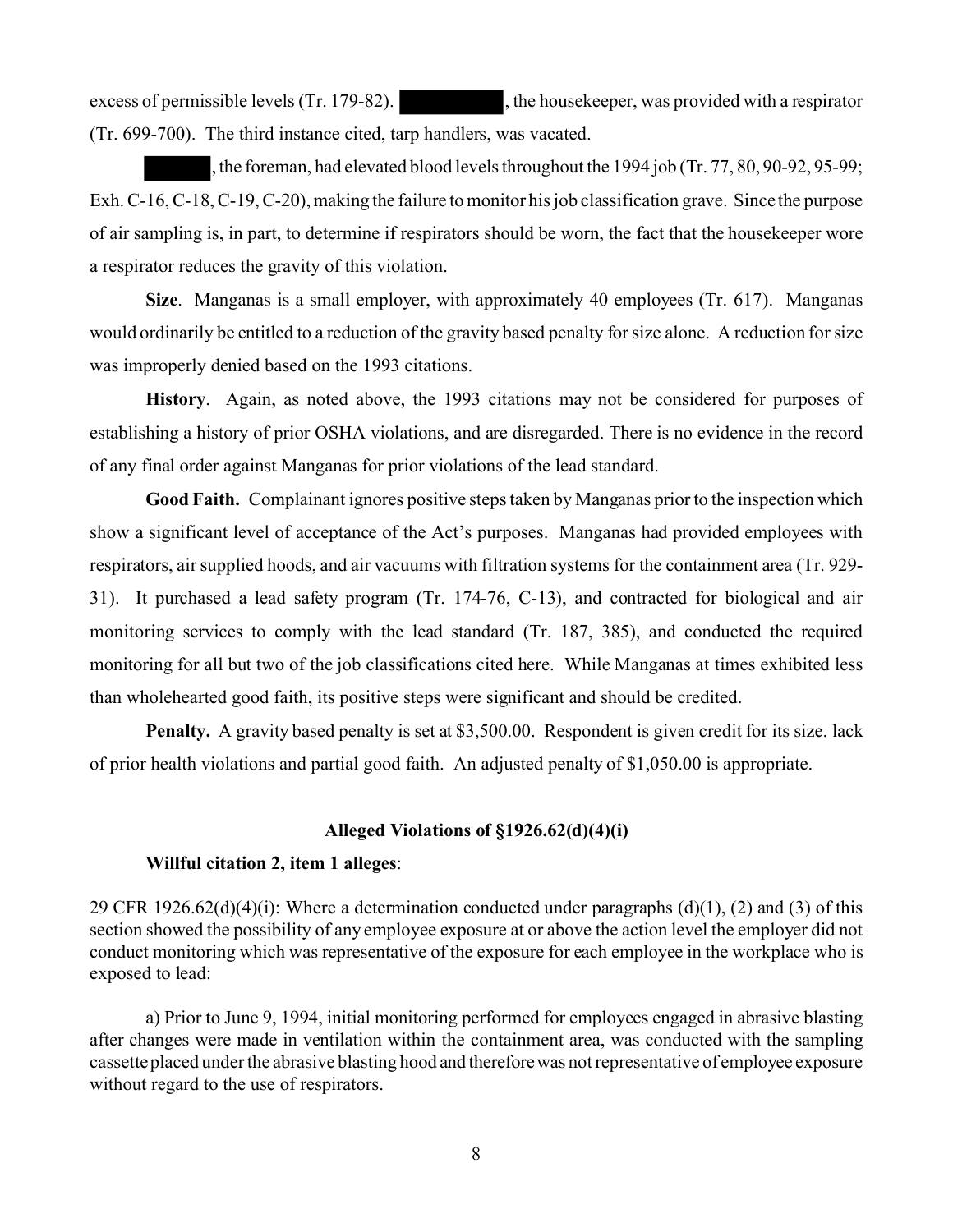#### **Willful citation 2, item 2 alleges**:

29 CFR 1926.62(d)(4)(i): Where a determination conducted under paragraphs (d)(1), (2) and (3) of this section showed the possibility of any employee exposure at or above the action level the employer did not conduct monitoring which was representative of the exposure for each employee in the workplace who is exposed to lead:

a) Initial monitoring performed after changes in ventilation were made within the containment area, was conducted with the sampling cassette placed under the abrasive blasting hood and therefore was not representative of employee exposure without regard to the use of respirators when the employees performed grit vacuuming.

Where exposure monitoring is required under this standard samples must be taken within the employee's breathing zone (i.e., personal samples) and must reflect the employee's exposure, without regard to the use of respirators, to airborne concentrations of lead over an eight-hour period. A full description of "Breathing zone" is provided in the OSHA Instruction CPL 2-2.20B, CH-1, Nov. 13, 1990, Directory of Technical Support. Basically, it encompasses a sampling area as close as practical to the nose and mouth of the employee.

#### *Facts*

James Joseph Sweeney, an industrial hygienist with OSHA, testified that he conducted lead sampling of Manganas employees working in containment in August and September of 1993 (Tr. 475). Sweeney testified that he took samples both inside and outside of the blaster's Ballard hoods at the request of Andrew Manganas, but explained to Manganas that sampling outside all protective clothing and equipment is mandatory under OSHA regulations; sampling inside the hood was optional (Tr. 476-77, 493).

In 1994 Manganas engaged Helix Environmental to conduct air monitoring at the Jeremiah Morrow site (Tr. 187, 385). Jeffrey Cooper conducted industrial hygiene monitoring during Manganas' abrasive blasting operations (Tr. 383-84). On April 11, 1994 Andrew Manganas asked Cooper to do personal exposure monitoring on two blasters and one vacuumer inside the containment area, as well as one individual at the recycling operation, and one individual outside the containment area on top of the bridge (Tr. 386-87; Exh. C-4). On April 12 Cooper returned to the Manganas site to perform additional testing. Cooper took an area sample in the containment, and personal samples from one vacuumer and two blasters in containment (Tr. 390-92). Cooper additionally sampled one employee in the recycling area outside the containment (Tr. 392). When sampling employees in containment, Cooper affixed the sampling pumps in the employee's breathing zones prior to their entry into containment, and prior to their donning their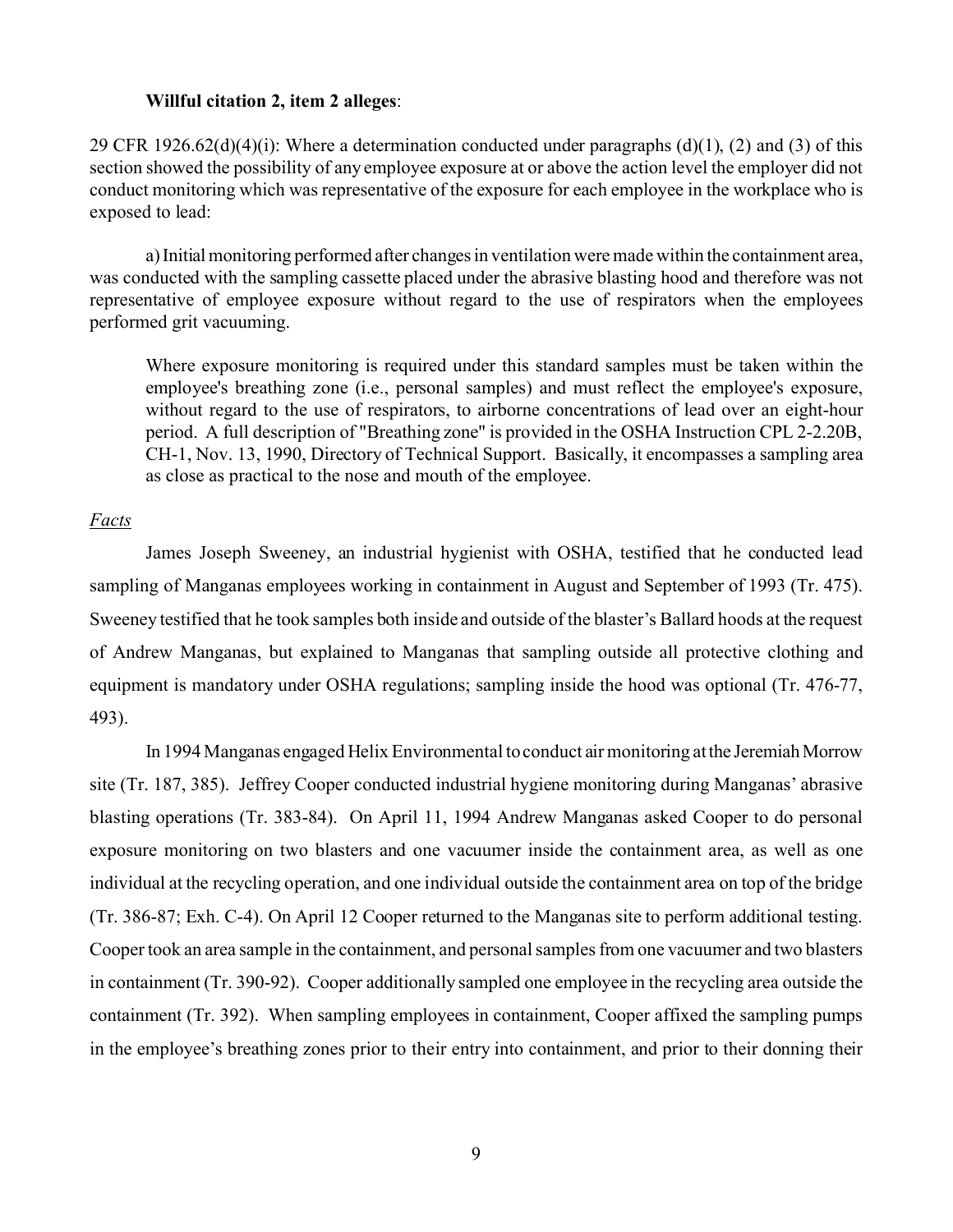Bullard hoods (Tr. 405, 418; Exh. C-5). Andrew Manganas would not allow Cooper to enter the containment area without prior medical monitoring for lead (Tr. 390).

Following receipt of its sampling results Helix notified Manganas of the results in an April 1994 letter (Exh. C-5). The letter informed Manganas that:

"[personal sampling pumps and media were attached to workers performing abrasiveblasting and vacuuming activities prior to entering containment. Once inside containment, abrasive-blasting hood airline respirators were placed over the sampling media. This discrepancy with the Construction Industry Lead Standard (29 CFR 1926.62) was unavoidable since Helix Environmental, Inc. could not enter the containment area per instructions from Manganas Painting Company."

(Exh. C-5, p.2). Helix went on to state that the sampling protocol did allow the verification of adequacy of the combined use of respirators inside the containment (Exh. C-5).

On May 19, 1994, Helix returned to Manganas' work site to conduct additional monitoring. As he was placing the first sampling pump, Cooper told  $\blacksquare$ , the employee being sampled, that the sampling media needed to be placed on the outside of the blasting hood in order to conform with the OSHA construction standards (Tr. 405, 422; Exh. C-6). At the hearing, Cooper testified that Andrew Manganas informed his employee to disregard Cooper's instructions because he wanted the sampling media inside the blasting hood (Tr. 407-08).

Cooper returned to the Jeremiah Morrow Bridge project on June 9, 1994 with his supervisor, Ralph Froehlich (Tr. 410; Exh. C-12). At Mr. Froehlich's recommendation, samples were taken both inside and outside the blasting hood on that date (Tr. 411, 455; Exh. C-9). Only abrasive blasters were tested; no grit vacuumers were sampled on that date (Tr. 412).

Manganas does not dispute the material facts, admitting that it directed sampling cassettes be placed inside the Ballard blasting hood. Manganas defends against this item on the grounds that testing outside the hood did not provide it with the information it needed to ascertain the efficacy of its use of two respirators (Tr. 840-46, 862). Manganas argues that the cited standard does not contemplate circumstances where, as here, the employee must wear two respirators to reduce exposure levels to acceptable levels. CO Gilgrist admitted that there is no accepted method of ascertaining the protection factor provided by wearing both an air supplied hood over a respirator (Tr. 676). Daniel Adley testified that the only way to ensure that the worker is adequately protected is to test whether the sample inside the blast helmet is less than 500 ug/cm, the concentration limit for the half mask respirator worn inside the Bullard Hood (Tr. 844-45).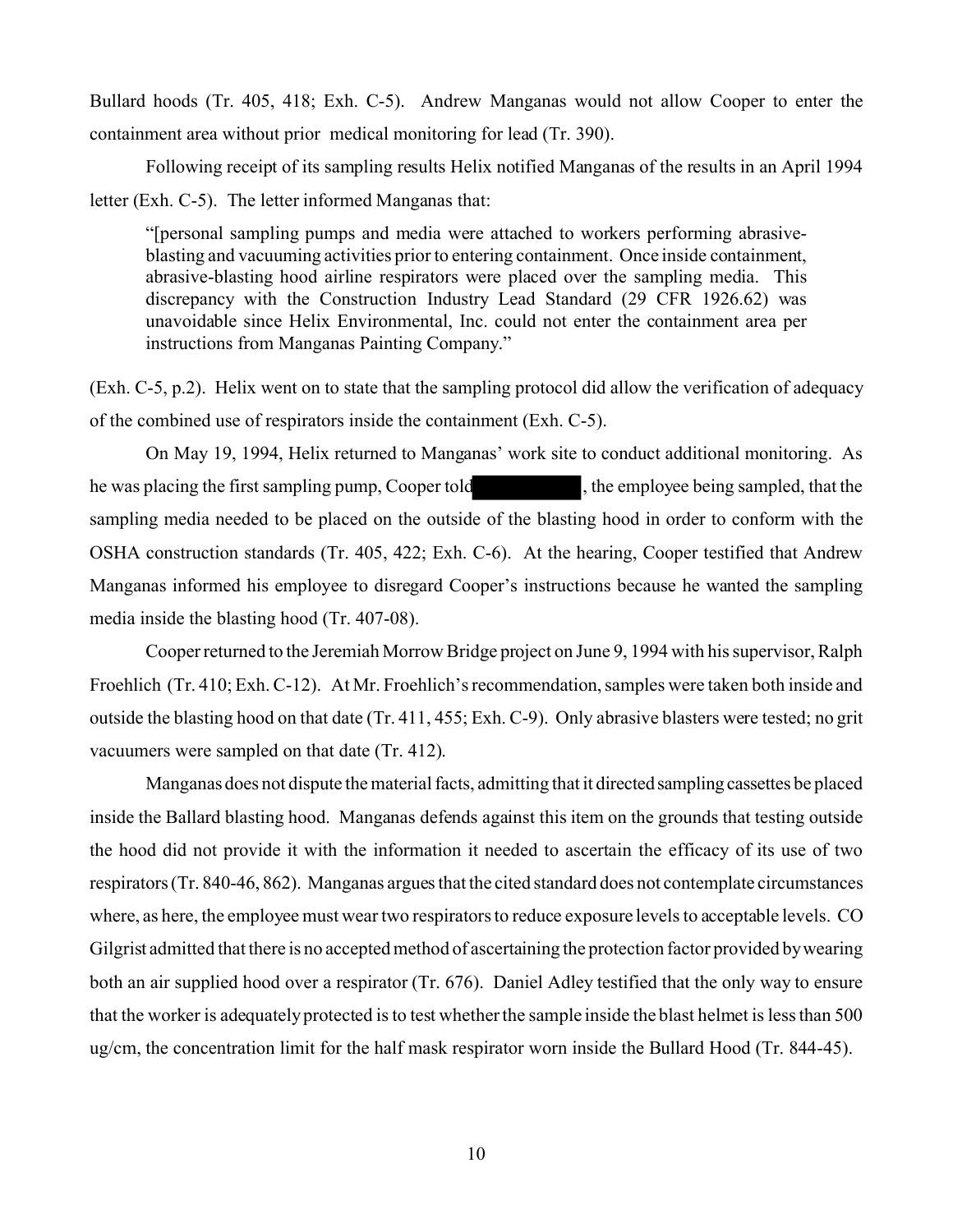### *Discussion*

The cited standard provides:

(d)(4) *Positive initial determination and initial monitoring.* (i) Where a determination conducted under paragraphs  $(d)(1)$ ,  $(2)$  and  $(3)$  of this section shows the possibility of any employee exposure at or above the action level the employer shall conduct monitoring which is representative of the exposure for each employee in the workplace who is exposed to lead.

Section 1926.62(d)(1)(ii) For the purposes of paragraph (d) of this section, employee exposure is that exposure which would occur if the employee were not using a respirator.

Manganas is cited here for failing to conduct proper initial monitoring for abrasive blasters prior to June 9 (item 1), or for grit vacuumers at any time (item 2). The Secretary maintains that Manganas failed to comply with the cited standard in that it failed, prior to June 9, to monitor any employees conducting abrasive blasting outside their blasting hoods. Complainant argues that at no time did Manganas conduct monitoring for grit vacuumers outside their Ballard hoods.

As noted above, Manganas maintains that its testing protocol is superior to that provided for in the cited standard.

The cited standard is clear in its requirement that sampling is to reflect the employee's exposure without regard to any respiratory protection. It requires that the employer to determine the composition of the atmosphere the employee would be exposed to prior to any filtering, *i.e.* as if the employee were not using respiratory protection. The record establishes that up until June 9, 1994, Manganas insisted that exposures for both abrasive blasters and for grit vacuumers be measured inside the Ballard hood. Both violations are established.

## *Willful*

This is not a violation where the employer held a good faith belief that its testing techniques complied with those required by the cited standard; rather the employer in this case knew what was required, through its prior contact with OSHA and from conversations with Helix, its hygienist. Manganas deliberately chose to ignore the requirements of the standard, and to use its own monitoring methods. It has been established that an employer has no discretion to proceed with alternative program without OSHA approval. *Reich v. Trinity Industries, Inc.*, 16 F.3d 1149 (11th Cir., 1994). An employer's intentional disregard of OSHA requirements is "willful" *Id.* Manganas' knowing refusal to test in accordance with the standard, therefore, constitutes a willful violation.

## *Penalty*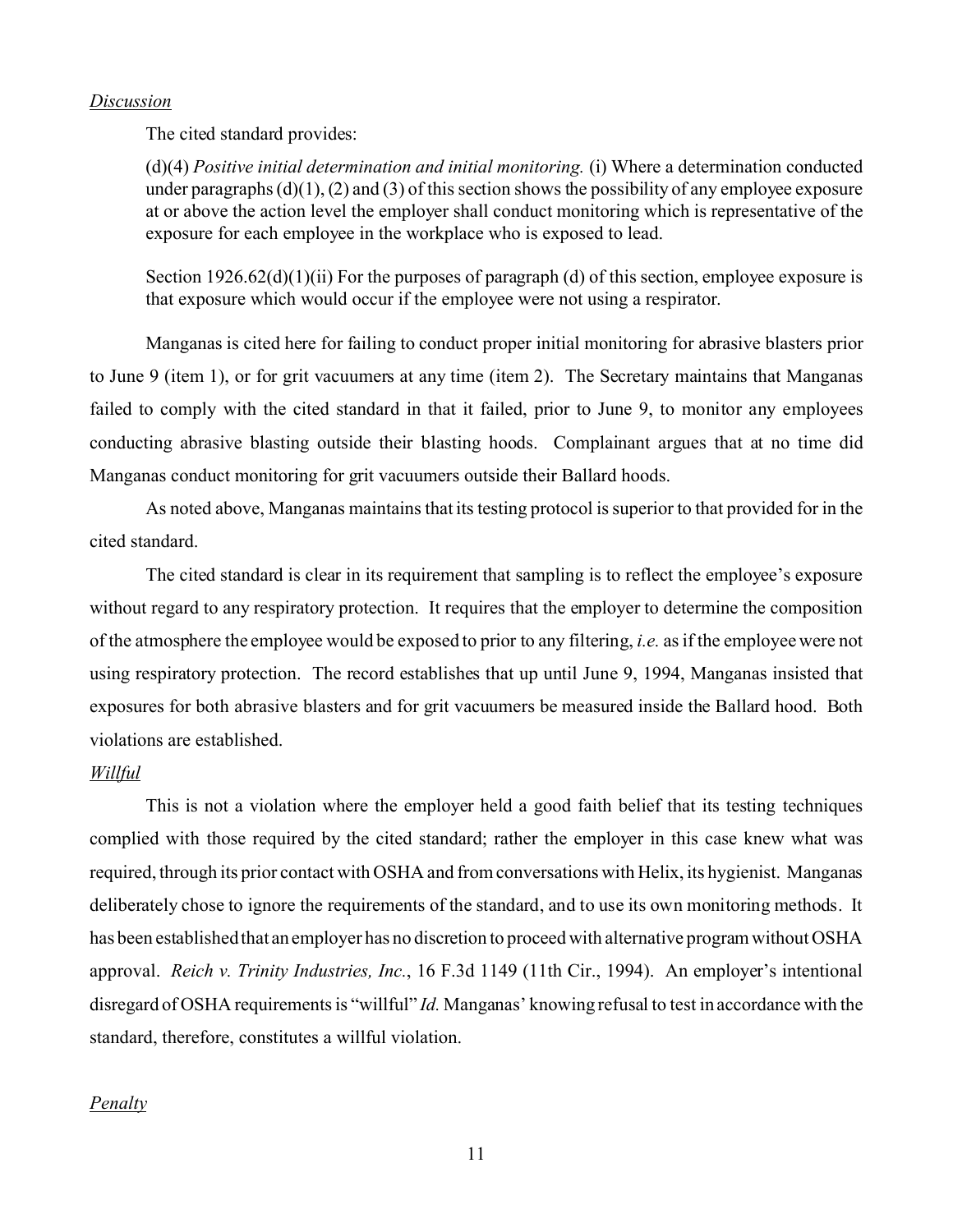The Secretary proposes the maximum penalty of \$70,000.00. In so doing, he failed to consider any of the statutory factors, as discussed in citation 1, item 1, above.

Accurate measurements of employee exposures are used to determine what, if any, protective measurements should be taken. At the time in question, Manganas had air purification units for its containment area, required its employees to wear respirators and Ballard hoods, had a written lead abatement program, and had retained the services of air and biological monitoring firms. When pressed by its testing firm, Manganas allowed sampling outside the Ballard hood. Since proper measurements were ultimately made, this violation had little effect on exposure measurements.

The minimum penalty for a single willful citation, \$5,000.00 is assessed.

### **Alleged Violation of §1926.62(i)(3)(ii)**

### **Willful citation 2, item 3 alleges**:

29 CFR 1926.62(i)(3)(ii): Employee(s) exposed to lead in excess of the permissible exposure limit (PEL) were not required to shower at the end of the work shift:

a) The employer did not require and enforce employees who were exposed significantly above the permissible exposure limit to take showers at the end of the work shift:

## *Facts*

While on site on June 9, 1994, Jeff Cooper noted and wrote in his log that only "half workers shower prior to exiting the site." Cooper stated at the hearing that approximately 10 workers still wore contaminated work clothing as they left the site (Tr. 414, 435). Cooper testified that he reported the failure of employees to shower to Andrew Manganas, and that when he was on the site later, at the end of June, he did observe employees showering (Tr. 438).

Mary Salisbury-Anderson, an industrial hygienist involved in the 1994 inspection (Tr. 233-35), testified that on June 17, 1994, she noted employees exiting the containment and leaving the site after changing their clothes, but without showering (Tr. 268-69, 317, 323). Salisbury-Anderson stated that only one employee was noticeably clean; about four others were still had dust from the grit on their hair and skin when they left, including DiPaolo (Tr. 269, 315). Salisbury-Anderson further stated that Andrew Manganas told her that , a blaster, was one of the only employees to shower at the end of the day, and that was the reason his blood leads were low (Tr. 270).

Gilgrist also testified that, based on the time employees spent in the decon trailer, and their appearance when they came out, he did not believe any of the employees he observed coming from the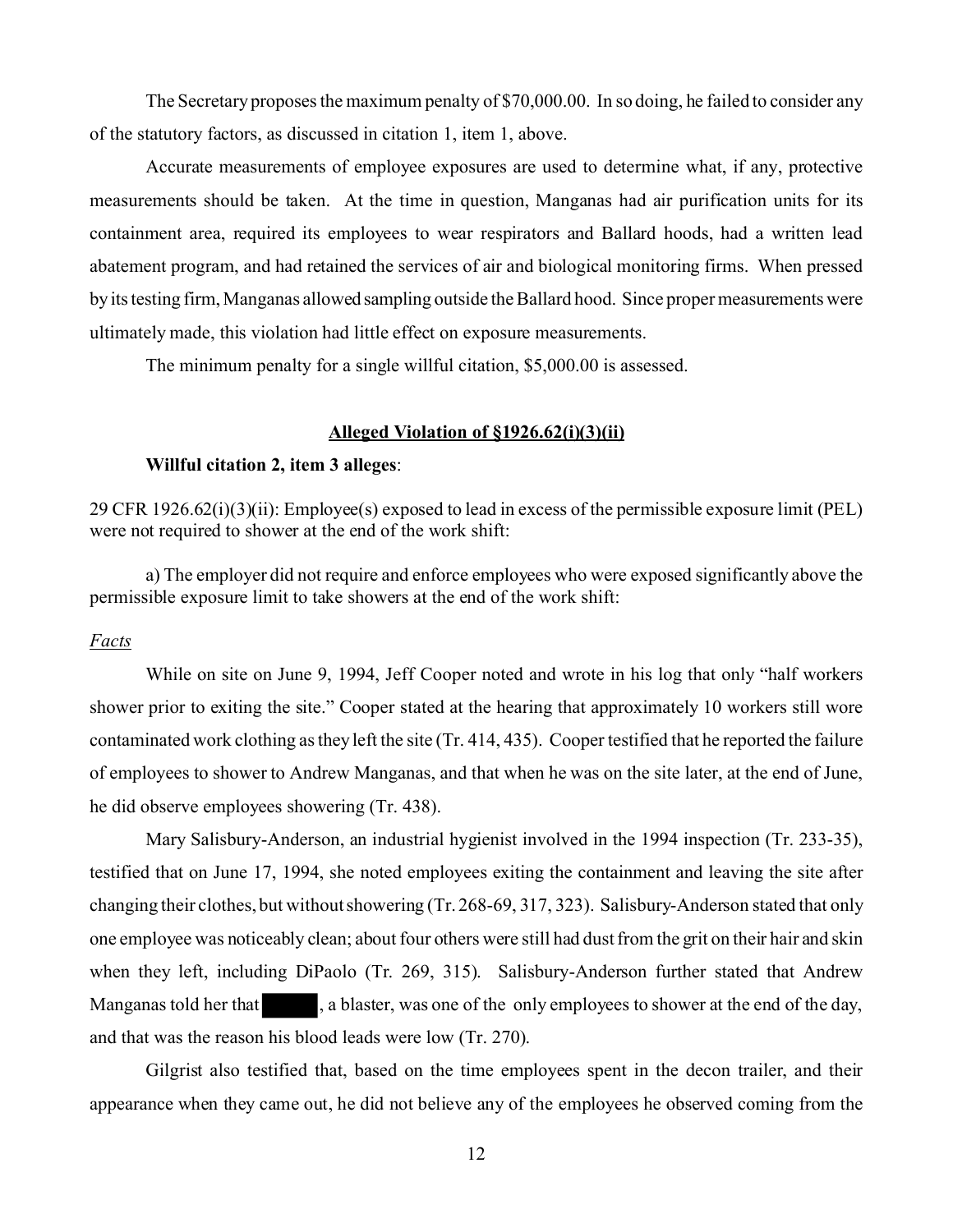containment area on June 17 had taken a shower (Tr. 541, 573). Andrew Manganas told him on the first day of the inspection that employees are required to wash up and change clothes before leaving the work site, and that they were encouraged to take showers (Tr. 534, 605). Gilgrist stated that Manganas said the workers were told to take showers, but that he couldn't bodily throw them in (Tr. 762).

, testified that Manganas had a shower policy. Employees from the containment area were required to completely strip and shower before donning their street clothes (Tr. 784, 800, 818, 900). stated that he had left without showering, and heard about it the next day (Tr. 818). Stated that he showered on a daily basis (Tr. 785). Further stated that they observed and Andrew Manganas stand outside the showers at the end of the work day, where they would stop employees who had not showered and make them turn around and go back (Tr. 784). recalled a couple of employees who did not shower at the end of their shift, in particular (Tr. 790). also were aware that some employees would sneak off without showering (Tr. 800, 818). testified that he could tell when the men hadn't showered, because their hair wasn't wet (Tr. 901). When they were caught the men would return and shower (Tr. 901).

# *Discussion*

The cited standard provides:

The employer shall assure, where shower facilities are available, that employees shower at the end of the work shift and shall provide an adequate supply of cleansing agents and towels for use by affected employees."

Manganas argues that the testimony of Gilgrist and Salsbury-Anderson is mere conjecture and cannot support a finding of a violation. This judge does not agree. That employees left the work site without showering is the only reasonable explanation for the observations of both CO's. In addition, their testimony is supported by that of employees who knew that others circumvented the showering requirement.

Manganas maintains that any violations were the result of unpreventable employee misconduct. In order to establish an unpreventable employee misconduct defense, the employer must establish that it had: established work rules designed to prevent the violation; adequately communicated those work rules to its employees (including supervisors); taken reasonable steps to discover violations of those work rules; and effectively enforced those work rules when they were violated. *New York State Electric & Gas Corporation*, 17 BNA OSHC 1129, 1993-95 CCH OSHD ¶30,745 (91-2897, 1995).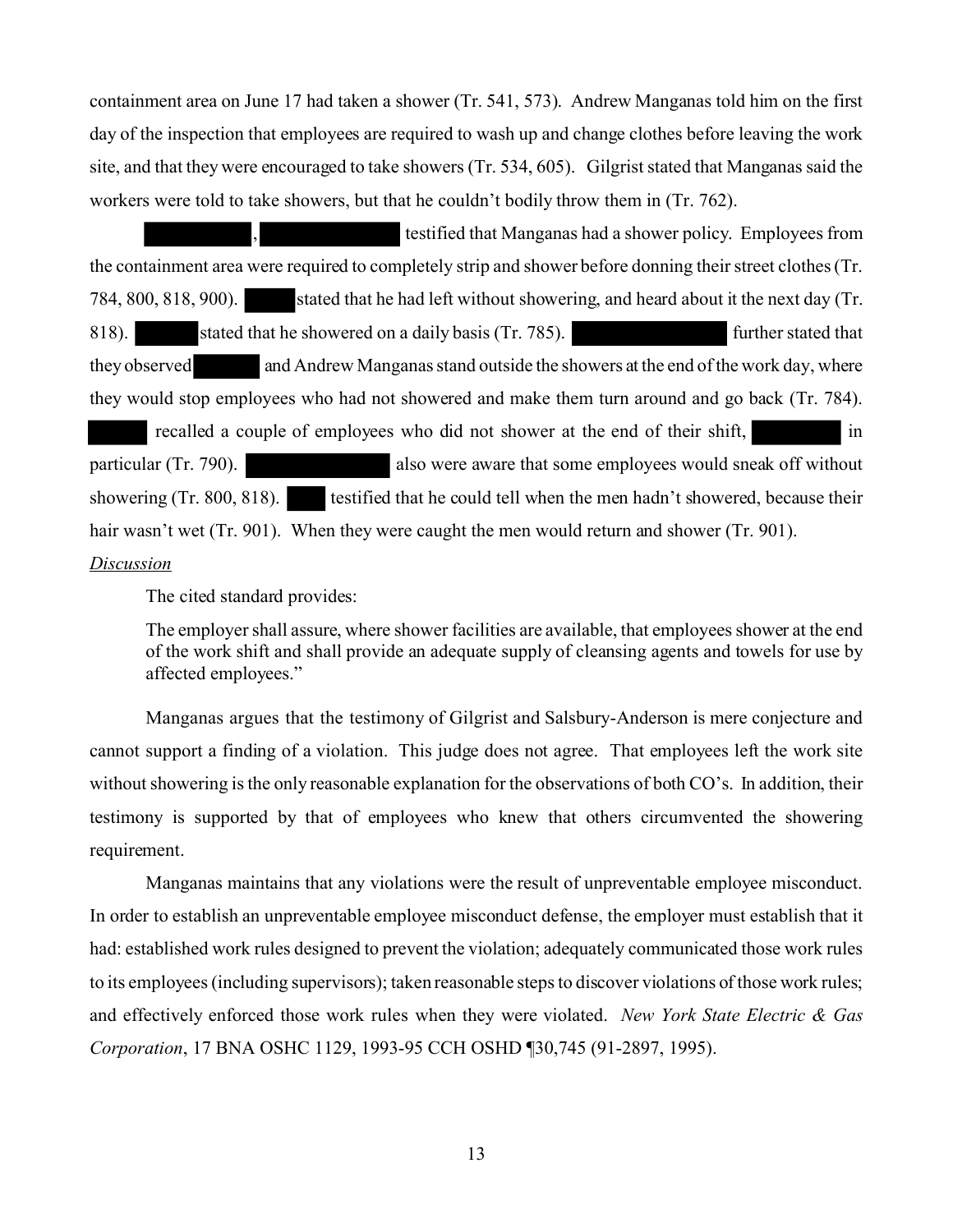The evidence establishes that Manganas did have a policy requiring employees to shower after leaving the containment area, but that the policy was not followed or enforced. The record establishes that the work rule requiring showering was routinely ignored both during and prior to the OSHA inspection. Manganas and its supervisory personnel knew employees were not showering and at least on some occasions attempted to police the employees to ensure compliance. There is no evidence that any employee was ever disciplined for breaking the rule, however, and the infractions continued.

The violation is established.

#### *Willful*

Manganas had provided shower facilities, knew that showers were required, knew that employees were not taking showers, yet, inexplicably failed to require employees to take showers. The violation was willful.

### *Penalty*

The gravity of the violation is high. Failure to shower allows employees to carry lead off site into their cars and homes and increases their long term exposure levels. Absorption of lead into the blood system interferes with the formation of hemoglobin, chronic exposure may result in anemia. High blood lead can interfere with and or damage or destroy kidney cells. Within the gastrointestinal system, lead can cause abdominal pains, cramping, and diarrhea or constipation. Acute lead levels affect the peripheral nervous system, interfering with motor nerves and causing muscle weakness or muscle loss. The central nervous system may also be affected, resulting in memory loss, or in acute levels, seizures or coma (Tr. 69-71). As discussed in items 10-18 below, 9 employees were shown to have elevated blood lead levels at or above 40 MG/dl, 4 had been removed from exposure to lead due to elevated blood lead levels. Failing to shower would have extended these employees' exposure to lead and increased the possibility of their developing lead associated cell damage.

The citation will be affirmed as a high gravity "willful" violation. Taking into account Manganas' size and history, discussed above, a penalty of \$20,000.00 is deemed appropriate and will be assessed.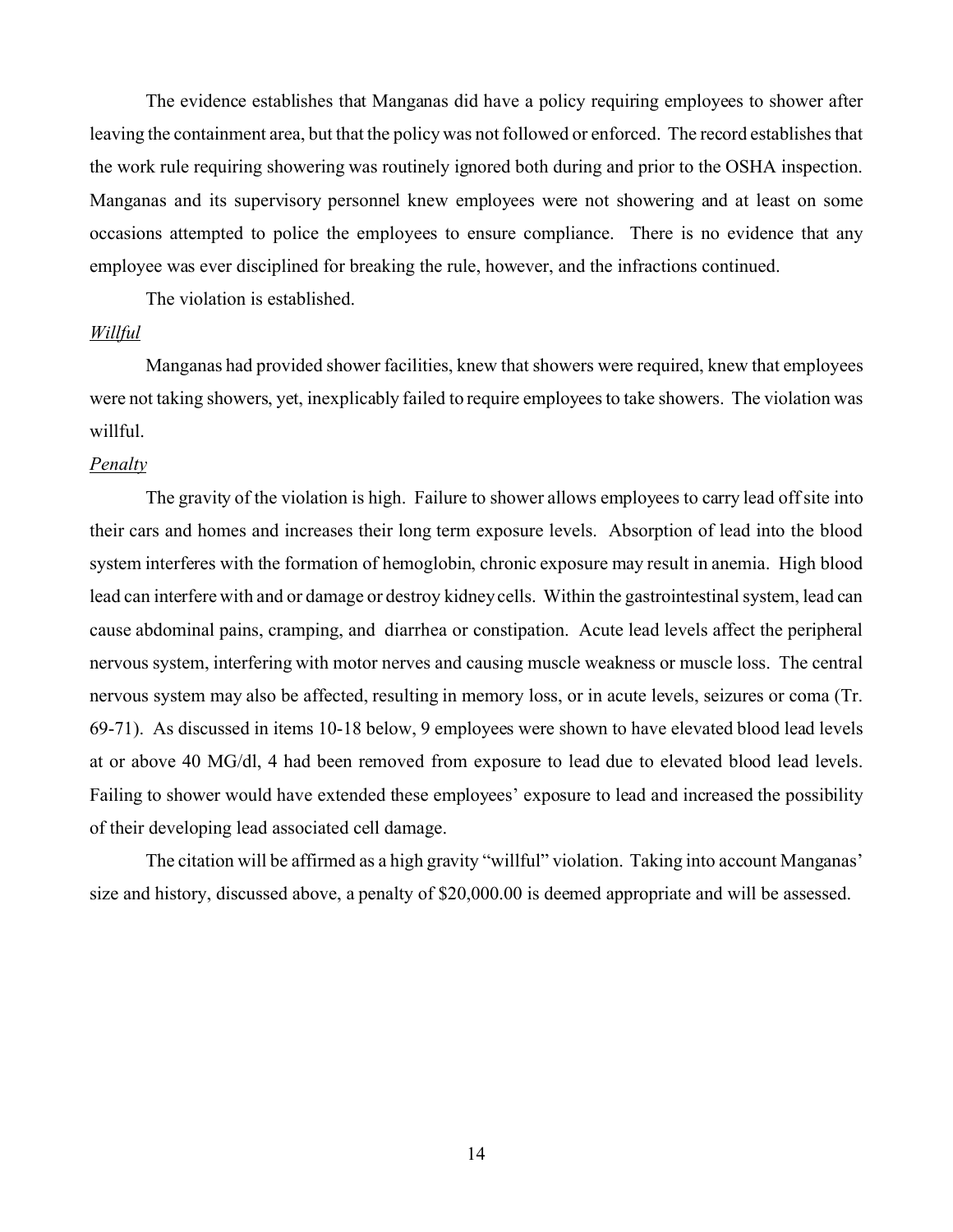# **Alleged Violations of §1926.62(j)(2)(i)(A)**

# **Willful citation 2, item 4 alleges**:

29 CFR 1926.62(j)(2)(i)(A): The employer did not make available biological monitoring in the form of blood sampling and analysis for lead and zinc protoporphyrin levels to each employee covered under paragraphs  $(i)(1)(ii)$  of this section at least every 2 months for the first 6 months and every 6 months thereafter:

a) Employee A who worked as a blaster was due to be retested for blood lead and zinc protoporphyrin on 8/10/94 and the testing was not made available by the employer.

# **Willful citation 2, item 5 alleges**:

29 CFR 1926.62(j)(2)(i)(A): The employer did not make available biological monitoring in the form of blood sampling and analysis for lead and zinc protoporphyrin levels to each employee covered under paragraphs (i)(1)(ii) of this section at least every 2 months for the first 6 months and every 6 months thereafter:

a) Employee B who worked as a blaster was due to be retested for blood lead and zinc protoporphyrin on 8/10/94 and the testing was not made available by the employer.

# **Willful citation 2, item 6 alleges**:

29 CFR 1926.62(j)(2)(i)(A): The employer did not make available biological monitoring in the form of blood sampling and analysis for lead and zinc protoporphyrin levels to each employee covered under paragraphs  $(i)(1)(ii)$  of this section at least every 2 months for the first 6 months and every 6 months thereafter:

a) Employee C who worked as a laborer was due to be retested for blood lead and zinc protoporphyrin on 8/10/94 and the testing was not made available by the employer.

# **Willful citation 2, item 7 alleges**:

29 CFR 1926.62(j)(2)(i)(A): The employer did not make available biological monitoring in the form of blood sampling and analysis for lead and zinc protoporphyrin levels to each employee covered under paragraphs (j)(1)(ii) of this section at least every 2 months for the first 6 months and every 6 months thereafter:

a) Employee D who worked as a blaster was due to be retested for blood lead and zinc protoporphyrin on 8/15/94 and the testing was not made available by the employer.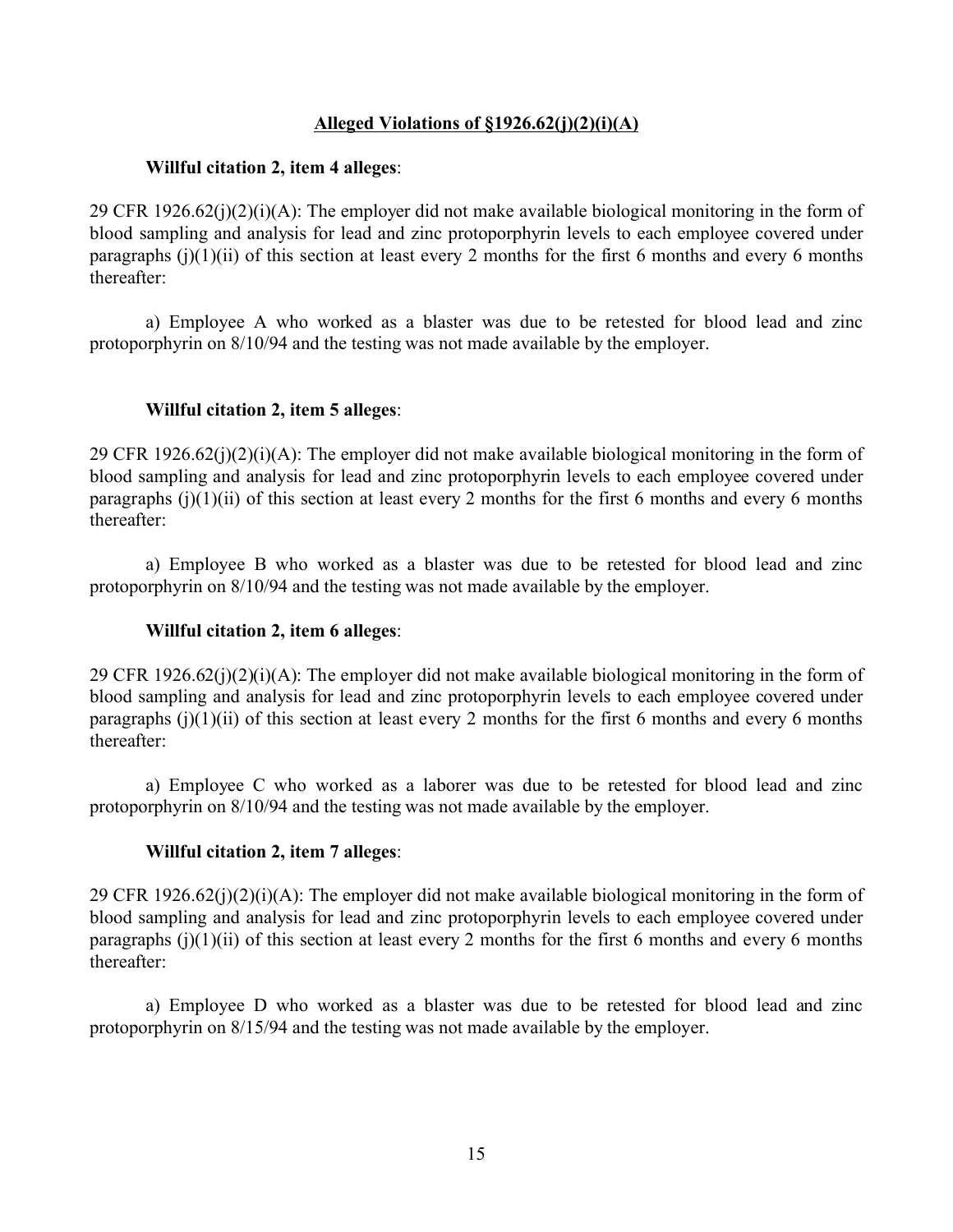#### **Willful citation 2, item 8 alleges**:

29 CFR 1926.62(j)(2)(i)(A): The employer did not make available biological monitoring in the form of blood sampling and analysis for lead and zinc protoporphyrin levels to each employee covered under paragraphs  $(i)(1)(ii)$  of this section at least every 2 months for the first 6 months and every 6 months thereafter:

a) Employee E who worked as a blaster was due to be retested for blood lead and zinc protoporphyrin on 8/15/94 and the testing was not made available by the employer.

#### **Willful citation 2, item 9 alleges**:

29 CFR 1926.62(j)(2)(i)(A): The employer did not make available biological monitoring in the form of blood sampling and analysis for lead and zinc protoporphyrin levels to each employee covered under paragraphs  $(i)(1)(ii)$  of this section at least every 2 months for the first 6 months and every 6 months thereafter:

a) Employee F who worked as a blaster was due to be retested for blood lead and zinc protoporphyrin on 8/10/94 and the testing was not made available by the employer.

## *Facts*

Manganas was aware that painters and laborers involved in abrasive blasting would be exposed to lead in excess of the action level either when in the containment area or in the open (Tr. 178). The employees in items 4 through 9 were identified as

, respectively (Tr. 579).

Dr. Jeffrey Scott Davin, the facility medical director of Bethesda Care Blue Ash (Tr. 63), testified that Bethesda Care Blue Ash provided lead evaluation services to Manganas in 1994 (Tr. 74). Bethesda's services included lead surveillance, testing of ZPP levels (which ascertain the level of hemoglobin production in the blood [Tr. 70]), and physical examinations, including blood counts, urinalysis and evaluations of the kidney, and pulmonary function testing and history necessary for respirator medical approval (Tr. 74).

Linda F. Ford, director of the Bethesda SHARE occupational health program (Tr. 332-33), testified that pursuant to their contract with Manganas, Bethesda SHARE took blood lead samples at Manganas' work site on April 6, June 10, June 15, June 22, July 11 and July 19, 1994 (Tr. 338; Exh. C-15).

On June 10, 1994 blood lead tests were performed for employees

(Exh. C-17). Samples for were drawn on June 15 (Exh. C-18). The results showed blood lead levels below 40 micrograms per deciliter (ug/dl).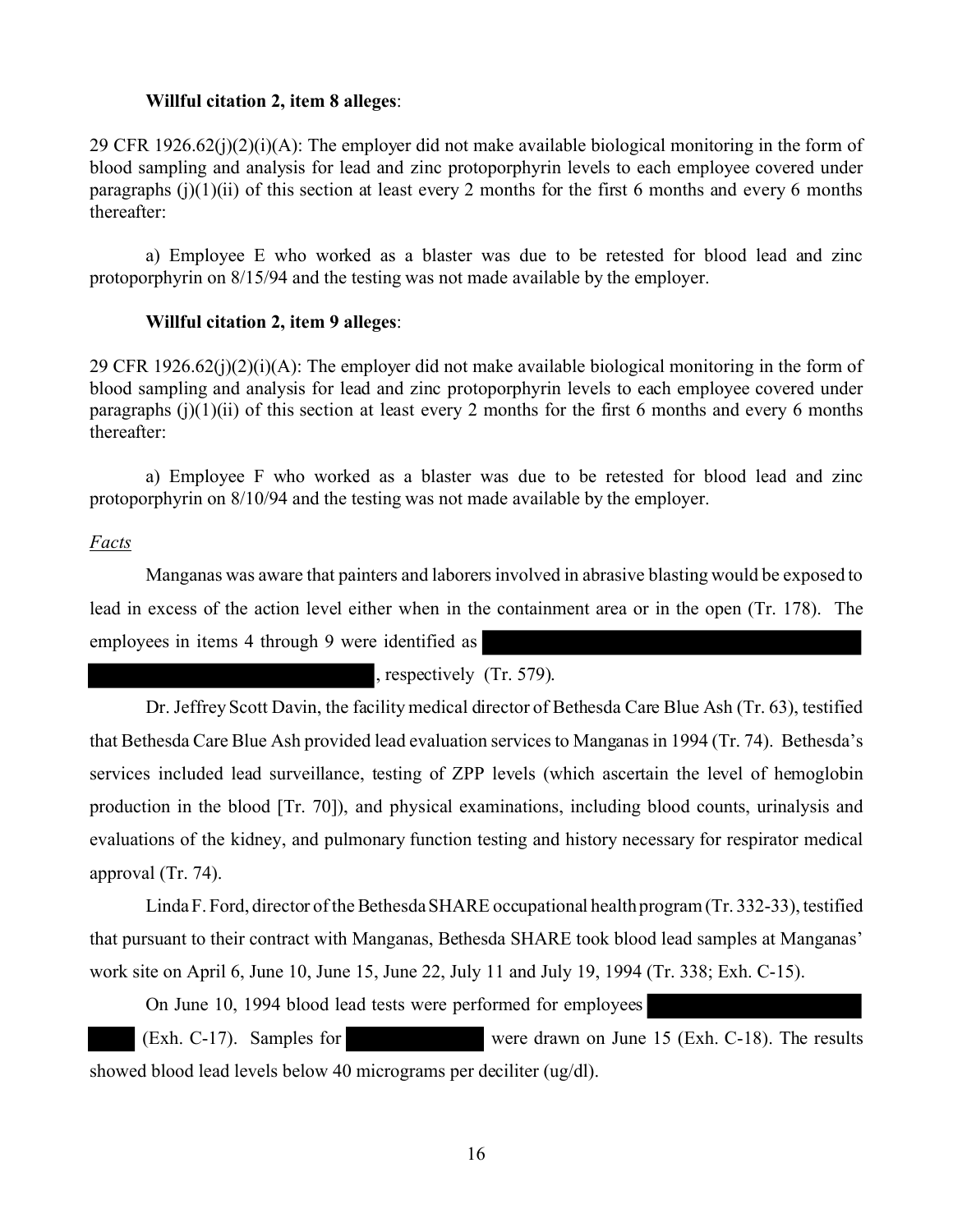The cited employees, with the exception of the subset of detail examinations required under §1926.62(j)(3) on July 19, 1994 (Exh. C-20, C-21).

In a July 22, 1994 letter Bethesda informed Manganas that repeat lead and ZPP levels would be drawn on August 12, 1994 for , among others who had been last tested between June 10 and June 15. Bethesda also informed Manganas

that needed to be scheduled for his lead exam as soon as possible (Exh. C-20, C-21).

On August 10, 1994, Andrew Manganas canceled the August 12 retests (Tr. 347; Exh. C-21). Linda Ford testified that she contacted Andrew Manganas, at which time he told her that the project was finishing up, that a number of employees had already left, and that Bethesda's services would no longer be required (Tr. 345-46; Exh. C-20). Ford stated that she encouraged Andrew Manganas to have exit leads drawn, but that he became angry and insisted that no more testing would be done (Tr. 348; Exh. C-20).

At the hearing Andrew Manganas testified that in the latter part of July, at his insistence, Ford contacted Dr. Davin regarding the necessity for repeat blood leads for employees who were leaving Manganas' employ. Manganas testified that Ford later called him, stating that Dr. Davin had told her that if blasting had been completed, no further evaluation was necessary (Tr. 199, 201, 208).

Ford stated that she never, either in person or on the telephone, told Andrew Manganas that no further blood lead levels were necessary for employees remaining on the site (Tr. 350).

Abrasive blasting on the Jeremiah Morrow Bridge continued until July 23, 1994 (Tr. 147-48). According to Ohio Department of Transportation (ODOT) personnel and as recorded in their payroll records, all the employees named in the OSHA citation were working on site on or after August 10, 1994 (Tr. 144, 584-88; Exh. C-1).

## *Discussion*

The cited standard provides:

*Biological monitoring" -* (i) *"Blood lead and ZPP level sampling and analysis.* The employer shall make available biological monitoring in the form of blood sampling and analysis for lead and zinc protoporphyrin levels to each employee covered under paragraphs  $(j)(1)(i)^2$  and  $(ii)$  of this section on the following schedule:

(A) For each employee covered under paragraph  $(j)(1)(ii)$  of this section, at least every 2 months for the first 6 months and every 6 months thereafter;

<sup>&</sup>lt;sup>2</sup> (j) "Medical surveillance" - (1) "General". (i) The employer shall make available initial medical surveillance to employees occupationally exposed on any day to lead at or above the action level. Initial medical surveillance consists of biological monitoring in the form of blood sampling and analysis for lead and zinc protoporphyrin levels.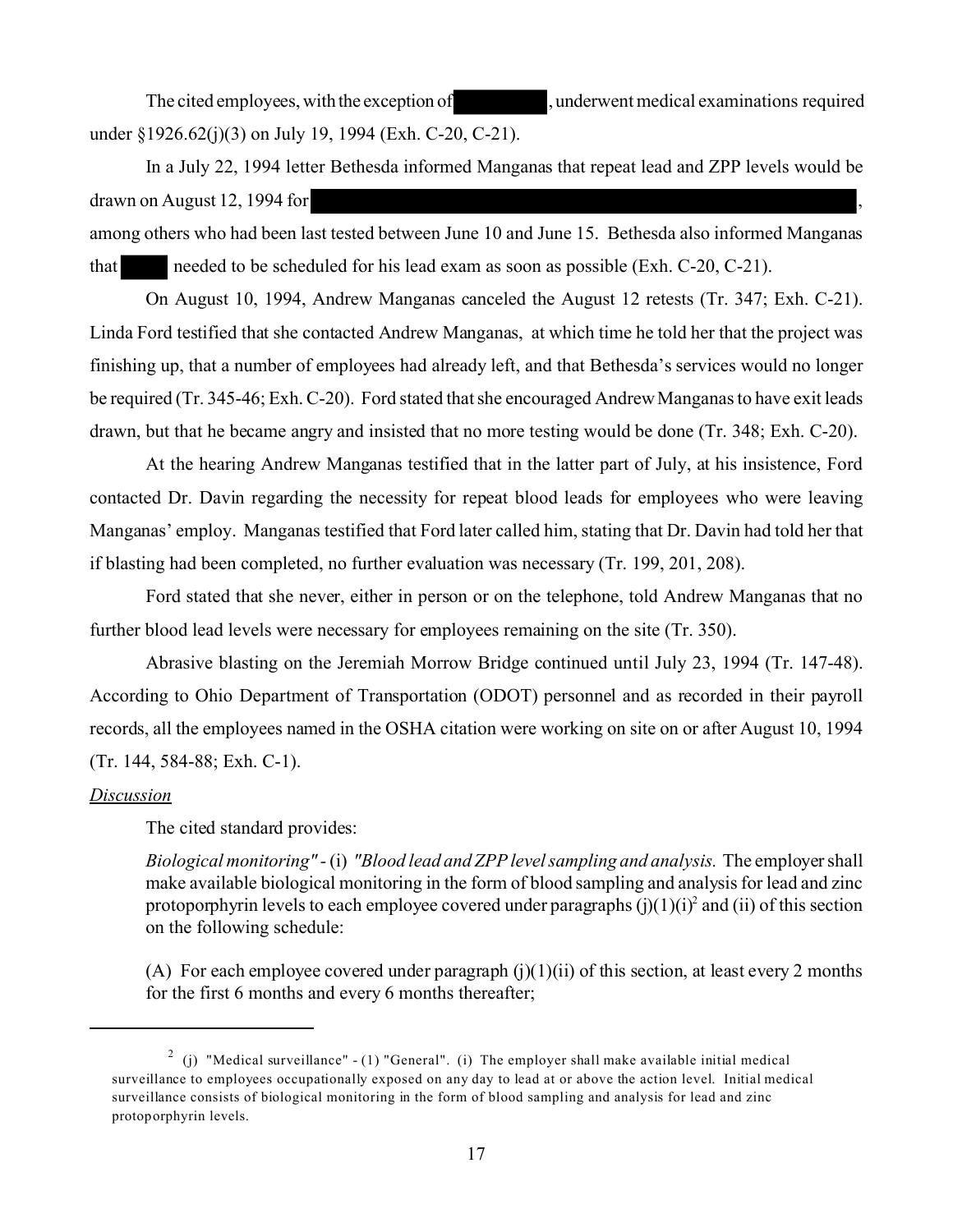Manganas does not dispute Complainant's contention that the named employees were not retested during the periods provided for in the cited standard. Rather Manganas maintains that the standard becomes inapplicable once the employee's lead exposure ends. Because abrasive blasting ceased on the Jeremiah Morrow bridge project on July 23, 1994, argues Manganas, so did its requirement to provide blood lead monitoring.

The cited standard subsection  $(j)(2)(i)(A)$  states that it applies to each employee covered under paragraph  $(j)(1)(ii)$ . Paragraph  $(j)(1)(ii)$  specifically provides:

(ii) The employer shall institute a medical surveillance program in accordance with paragraphs  $(j)(2)$  and  $(j)(3)$  of this section for all employees who are or may be exposed by the employer at or above the action level for more than 30 days in any consecutive 12 months;

Medical surveillance requirements, including blood sampling for lead and ZPP levels, is initially triggered for each employee who is or may be exposed by the employer at or above the action level for more than 30 days in any consecutive 12 months. CO Gilgrist testified that between April 9 and July 23, 1994, there were 66 days of abrasive blasting at the bridge site (Tr. 590). Andrew Manganas testified that any painter/blaster or apprentice/grit sucker could have been working inside the containment on any of those days (Tr. 164-65). The record clearly establishes that the surveillance requirements were triggered for each of the cited employees.

Complainant maintains that the surveillance requirements, once triggered, do not cease until the covered employee has completed a full monitoring cycle without a single full shift exposure above the action level or until the employee leaves that employer. It is well settled that the interpretation of a standard by the promulgating agency is controlling unless "clearly erroneous or inconsistent with the regulation itself." *Udall v. Tallman*, 380 U.S. 1, at 16, 87 S.Ct. 792, at 801 (1965). *See; Nooter Construction Co.*, 16 BNA OSHC 1572, 1994 CCH OSHD ¶29,729 (No. 91-237, 1994).

The medical surveillance provisions are part of this standard's comprehensive approach to prevention of lead-related disease. Its purpose is to supplement the standard's primary mechanisms of disease prevention, the elimination or reduction of airborne concentrations of lead and sources of ingestion, by facilitating the early detection of medical effects associated with exposure to lead.

Early detection is important because, as Davin testified, in the absence of tissue damage, most of the effects of blood lead are reversible (Tr. 71). Lead is normally eliminated from the body naturally over time (Tr. 72). In some cases, however, "chelation" therapy, introducing chemicals into the body which assists the kidney remove lead from the system, may be recommended (Tr. 72).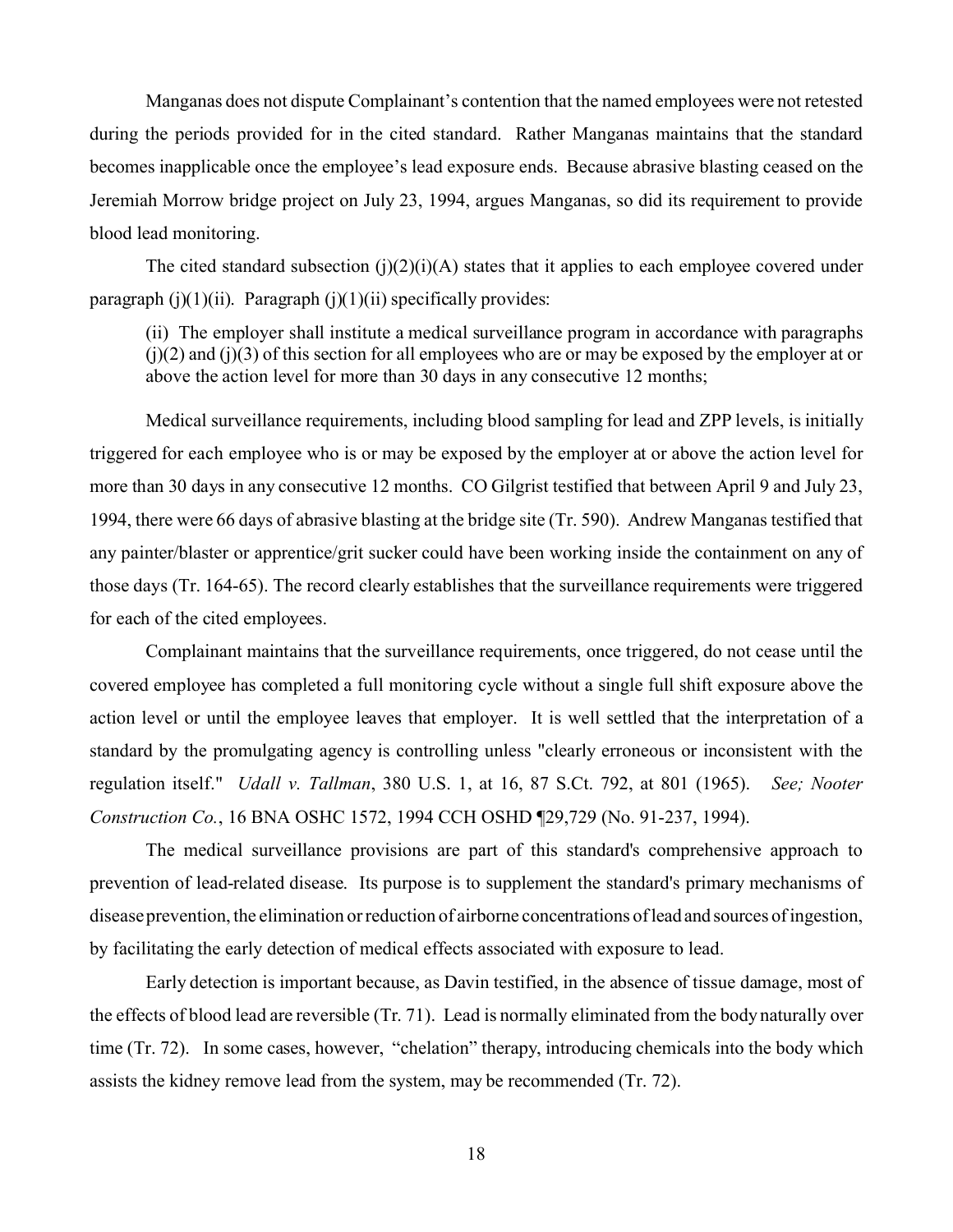The undersigned finds that the Secretary's interpretation of  $\S1926.62(i)$ 's reach is not unreasonable, His interpretation suits the purpose of the standard, in that it allows the employee to determine the effects of his most recent exposures, and whether his body is effectively eliminating accumulated blood lead, or if chelation or other treatment is desirable. Manganas' interpretation of the cited standard would relieve the employer of all obligation to provide blood monitoring for its employees so long as lead exposure ceased prior to the beginning of a new monitoring cycle, a result the drafters cannot have intended.<sup>3</sup>

The Secretary has proven the cited items.

### *Willful*

The cited items were classified as "willful."

The cited standard is unclear as to the termination of its requirements. For example, Dr. Davin testified at the hearing that he believed the standard should, "from a medical standpoint," be applied to employees exposed to airborne lead at levels between 70 to 100 ug/m<sup>3</sup> for more than a week (Tr. 84-85, 134-35), a different interpretation from OSHA's, though also reasonable. This judge cannot find that Manganas' interpretation of the standard was unreasonable, or that it amounted to reckless indifference to employee safety. The violations are not willful.<sup>4</sup>

#### *Penalty*

The gravity of these violations is moderate. The number of days employees were exposed during the final testing cycle was low, and all lead exposure had ceased prior to the testing date. None of the employees named previously showed elevated blood lead levels. Taking into consideration the gravity of the violations, and giving credit based on the other statutory criteria, as discussed in item 1 above, an adjusted penalty of \$1,200.00 for each violation of  $\S1926.62(j)(2)(i)(A)$  cited in items 4 through 9 is deemed appropriate and will be assessed.

#### **Alleged Violation of §1926.62(j)(2)(i)(B)**

#### **Willful citation 2, item 10 alleges**:

<sup>&</sup>lt;sup>3</sup> Manganas' contention that the Secretary's interpretation would require it to hunt down ex-employees to conduct blood monitoring is unfounded. Manganas was not cited for failure to test any former employees, nor has Complainant at any time suggested that the requirements of §1926.62(j) apply to non-employees.

<sup>&</sup>lt;sup>4</sup> Though Manganas did not raise the issue, I find that the parties have impliedly consented to try the issue of whether the violation was serious in the absence of a sufficient showing as to willfulness. *See, Atlas Industrial Painters*, 15 BNA OSHC 1215, 1991-93 CCH OSHD ¶29,439 (No. 87-619, 1991). In its brief, Respondent argues that the cited violations should be found to be serious, rather than willful. (Respondent's brief, p.70)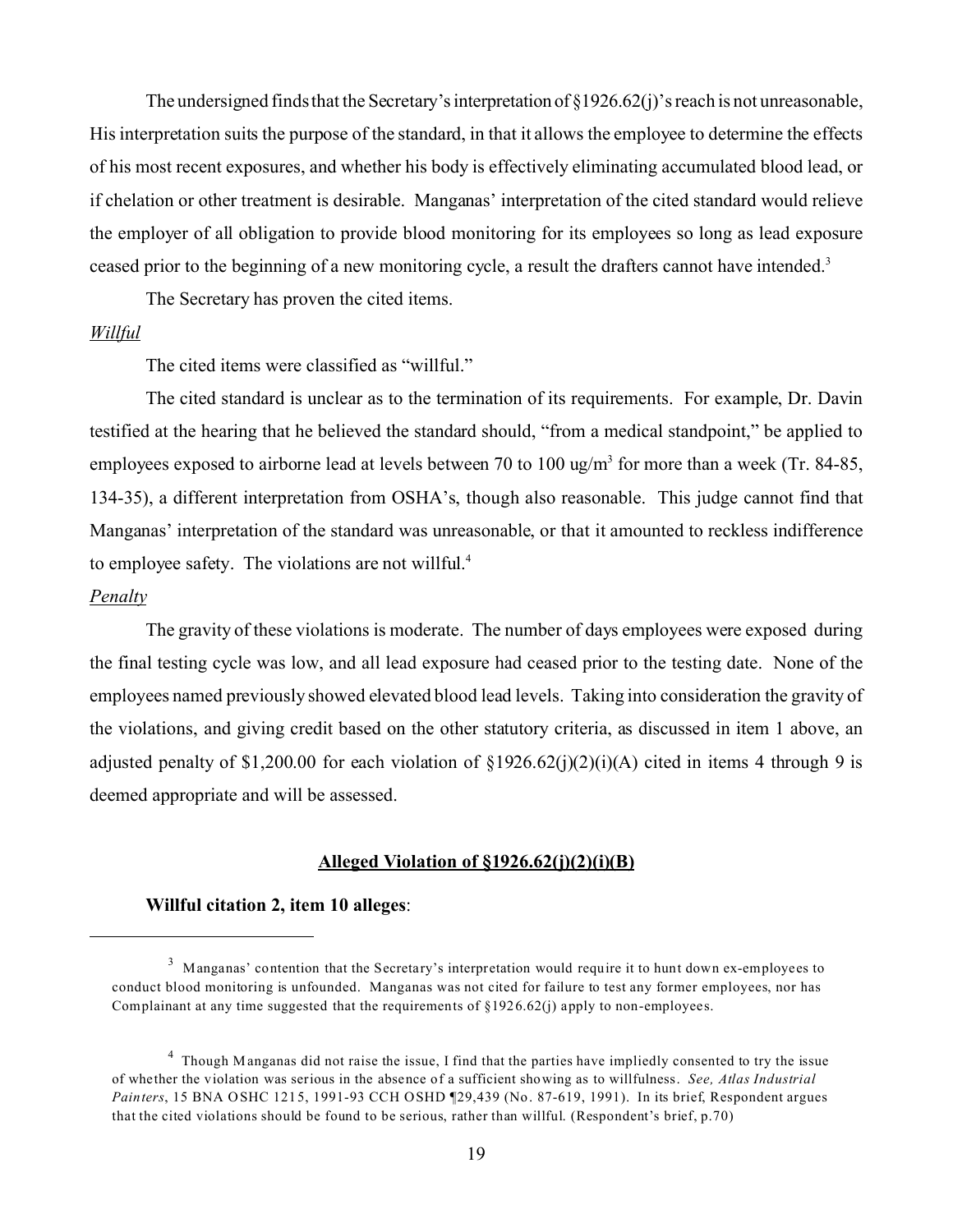29 CFR 1926.62(j)(2)(i)(B): The employer did not make available biological monitoring in the form of blood sampling and analysis for lead and zinc protoporphyrin levels to each employee covered under paragraphs  $(i)(1)(i)$  or  $(ii)$  of this section whose last blood sampling and analysis indicated a blood lead level at or above 40 ug/dl, at least every 2 months until two consecutive blood samples and analysis indicated a blood lead level below 40 ug/dl:

a) Employee A who worked as a grit vacuumer was due to be retested for blood lead and zinc protoporphyrin on 8/10/94 and the testing was not made available by the employer. The employee's last blood lead was taken 6/10/94 and the level was 47.3 ug/dl.

# **Willful citation 2, item 11 alleges**:

29 CFR 1926.62(j)(2)(i)(B): The employer did not make available biological monitoring in the form of blood sampling and analysis for lead and zinc protoporphyrin levels to each employee covered under paragraphs  $(i)(1)(i)$  or  $(ii)$  of this section whose last blood sampling and analysis indicated a blood lead level at or above 40 ug/dl, at least every 2 months until two consecutive blood samples and analysis indicated a blood lead level below 40 ug/dl:

a) Employee B who worked as a blaster was due to be retested for blood lead and zinc protoporphyrin on 8/15/94 and the testing was not made available by the employer. The employee's last blood lead was taken 6/15/94 and the level was 47.7 ug/dl.

# **Willful citation 2, item 12 alleges**:

29 CFR 1926.62(j)(2)(i)(B): The employer did not make available biological monitoring in the form of blood sampling and analysis for lead and zinc protoporphyrin levels to each employee covered under paragraphs  $(i)(1)(i)$  or  $(ii)$  of this section whose last blood sampling and analysis indicated a blood lead level at or above 40 ug/dl, at least every 2 months until two consecutive blood samples and analysis indicated a blood lead level below 40 ug/dl:

a) Employee C who worked as a recycler operator was due to be retested for blood lead and zinc protoporphyrin on 8/10/94 and the testing was not made available by the employer. The employee's last blood lead was taken 6/10/94 and the level was 45.7 ug/dl.

# **Willful citation 2, item 13 alleges**:

29 CFR 1926.62(j)(2)(i)(B): The employer did not make available biological monitoring in the form of blood sampling and analysis for lead and zinc protoporphyrin levels to each employee covered under paragraphs  $(i)(1)(i)$  or  $(ii)$  of this section whose last blood sampling and analysis indicated a blood lead level at or above 40 ug/dl, at least every 2 months until two consecutive blood samples and analysis indicated a blood lead level below 40 ug/dl:

a) Employee D who worked as a site superintendent was due to be retested for blood lead and zinc protoporphyrin on 8/10/94 and the testing was not made available by the employer. The employee's last blood lead was taken 6/10/94 and the level was 40.5 ug/dl.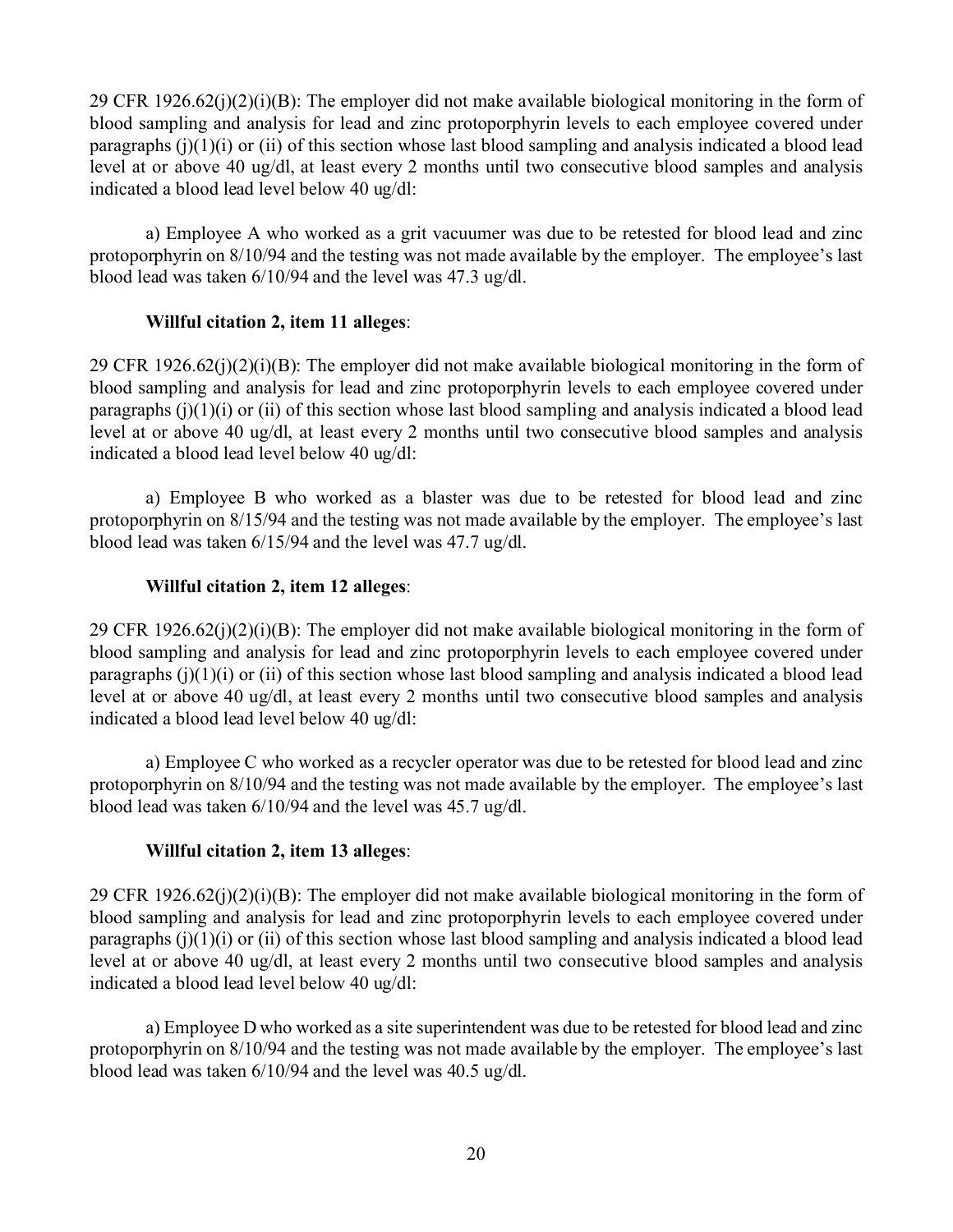# **Willful citation 2, item 14 alleges**:

29 CFR 1926.62(j)(2)(i)(B): The employer did not make available biological monitoring in the form of blood sampling and analysis for lead and zinc protoporphyrin levels to each employee covered under paragraphs  $(i)(1)(i)$  or  $(ii)$  of this section whose last blood sampling and analysis indicated a blood lead level at or above 40 ug/dl, at least every 2 months until two consecutive blood samples and analysis indicated a blood lead level below 40 ug/dl:

a) Employee E who worked as a grit vacuumer was due to be retested for blood lead and zinc protoporphyrin on 8/10/94 and the testing was not made available by the employer. The employee's last blood lead was taken 6/10/94 and the level was 41.2 ug/dl.

# *Facts*

|                                                                                             | The employees in items 10 through 14 were identified as |                     |       |
|---------------------------------------------------------------------------------------------|---------------------------------------------------------|---------------------|-------|
|                                                                                             | , respectively $(Tr. 580)$ .                            |                     |       |
| The June 10 and June 15, 1994, blood lead monitoring results showed employees with elevated |                                                         |                     |       |
| blood lead including:                                                                       | , 45.7 MCG/DL;                                          | , 45.7 MCG/DL;      | ,40.5 |
| MCG/DL;                                                                                     | , 41.2 MCG/DL (Tr. 80-90; Exh. C-17); and               | $,47.7$ MCG/DL (Tr. |       |
| 90-92; Exh. C-18).                                                                          |                                                         |                     |       |
| On July 12, medical examinations were performed for                                         | $(Exh. C-20, C-$                                        |                     |       |
| 21)                                                                                         |                                                         |                     |       |

21).

In its July 22, 1994 letter Bethesda informed Manganas that repeat lead and ZPP levels would be drawn on August 12, 1994 for  $\blacksquare$ had been last tested between June 10 and June 15 (Exh. C-20). On August 10, 1994 Andrew Manganas canceled the scheduled retests (Tr. 345-47).

# *Discussion*

The cited standard provides:

(B) For each employee covered under paragraphs  $(j)(1)(i)$  or  $(ii)$  of this section whose last blood sampling and analysis indicated a blood lead level at or above 40 ug/dl, at least every two months. This frequency shall continue until two consecutive blood samples and analyses indicate a blood lead level below 40 ug/dl;

The cited standard applies to the employees named in this item in that each employee showed blood lead levels above 40 ug/dl following monitoring conducted under (j)(1)(i) and/or (ii).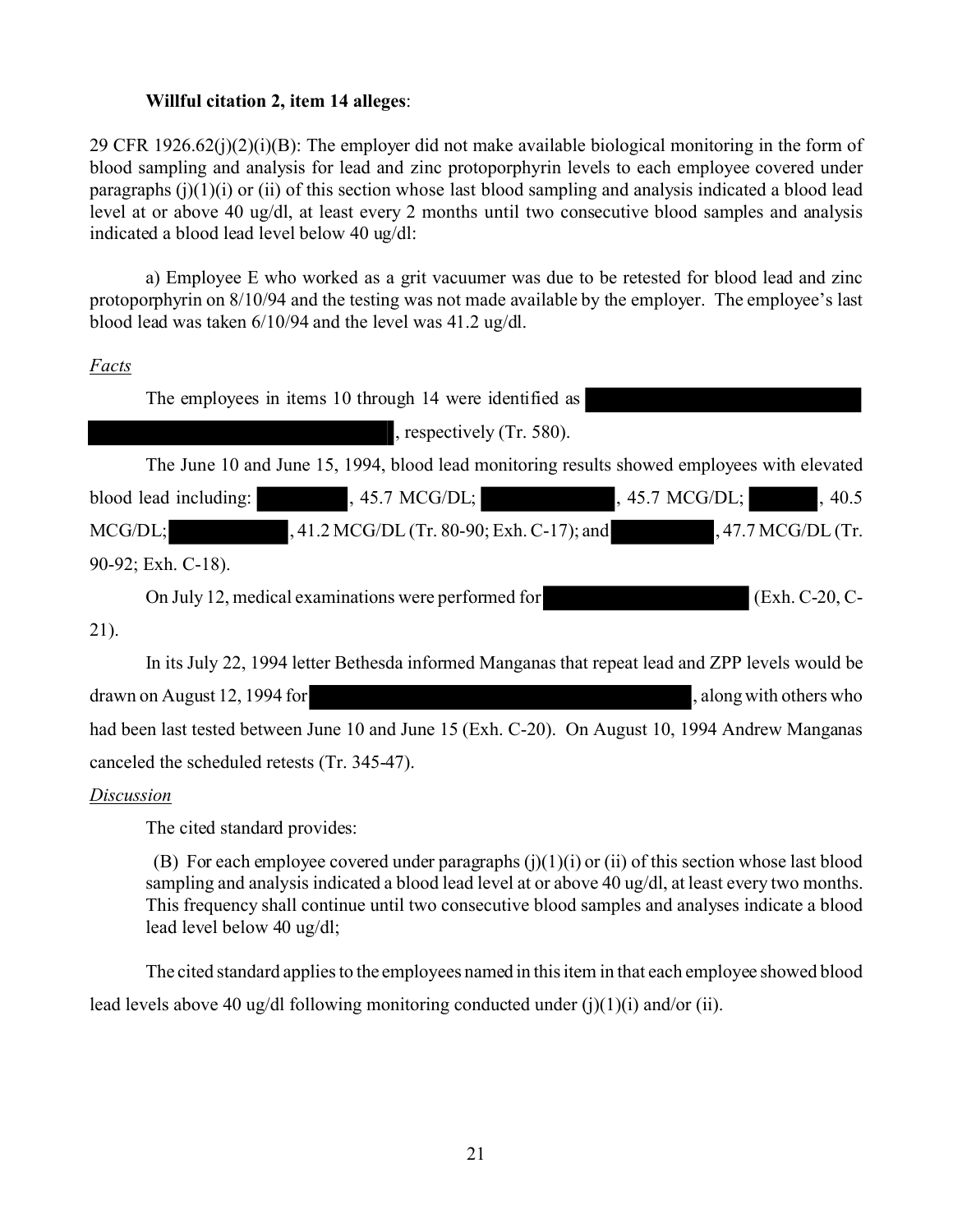Manganas admits that follow up testing was not conducted after the June testing which first showed the named employees' elevated blood leads levels. 5 Manganas merely reiterates its argument above, *i.e.* that its obligation to conduct testing ends upon the cessation of blasting. Manganas' argument is without merit regarding this item. The cited standard clearly states that testing shall continue until two consecutive blood samples show blood lead levels below 40 ug/dl. Manganas' own safety program requires that:

Employees with blood lead levels above 40 micrograms/100 grams, will continue to be provided blood lead tests every four weeks after lead exposure project ends until their blood lead levels are below 40 micrograms/100 grams.

### (Tr. 191-92; Exh. C-13).

The cited violations have been established.

## *Willful*

Here, unlike items 4 through 9, where the standard is unclear as to when the employer's obligation to conduct blood monitoring ends, the standard is clear and unambiguous. The employer's duty only ends once the employee's blood lead falls below 40 ug/dl.

Additionally, Manganas ignored the advice of its consultants at Bethesda Care<sup>6</sup>, who had been retained for the purpose of ensuring Manganas' compliance with OSHA requirements, in favor of its own interpretation of the standard. In items 4 through 9, where the standard is unclear, failure to credit Bethesda's interpretation does not make the violation willful. Here, however, where the requirements of the standard are unambiguous, Manganas' failure to follow the advice of its testing firm to conduct exit tests is evidence the deliberate nature of Manganas' refusal to comply with the standard.

The violations were shown to be "willful."

#### *Penalty*

Secretary proposes penalties of \$70,000.00 for each of the cited items. The violations are found to be of high gravity given the elevated blood lead levels of the employees subject to this section.

<sup>5</sup> Manganas' contention that it mistook the July 19 medical exams for blood lead exams cannot be credited. Medical examinations for employees covered by the lead standard are required under a separate subsection  $(j)(3)$  of the standard; the exam results are easily distinguishable from those for blood monitoring, in that they contain no blood lead levels (Exh. C-20, C-21).

 $6$  I resolve the contradictory testimony in favor of Ms. Ford. Based on my observation of both Ms. Ford's and Andrew Manganas' demeanor and character during the hearing, I find her testimony more credible.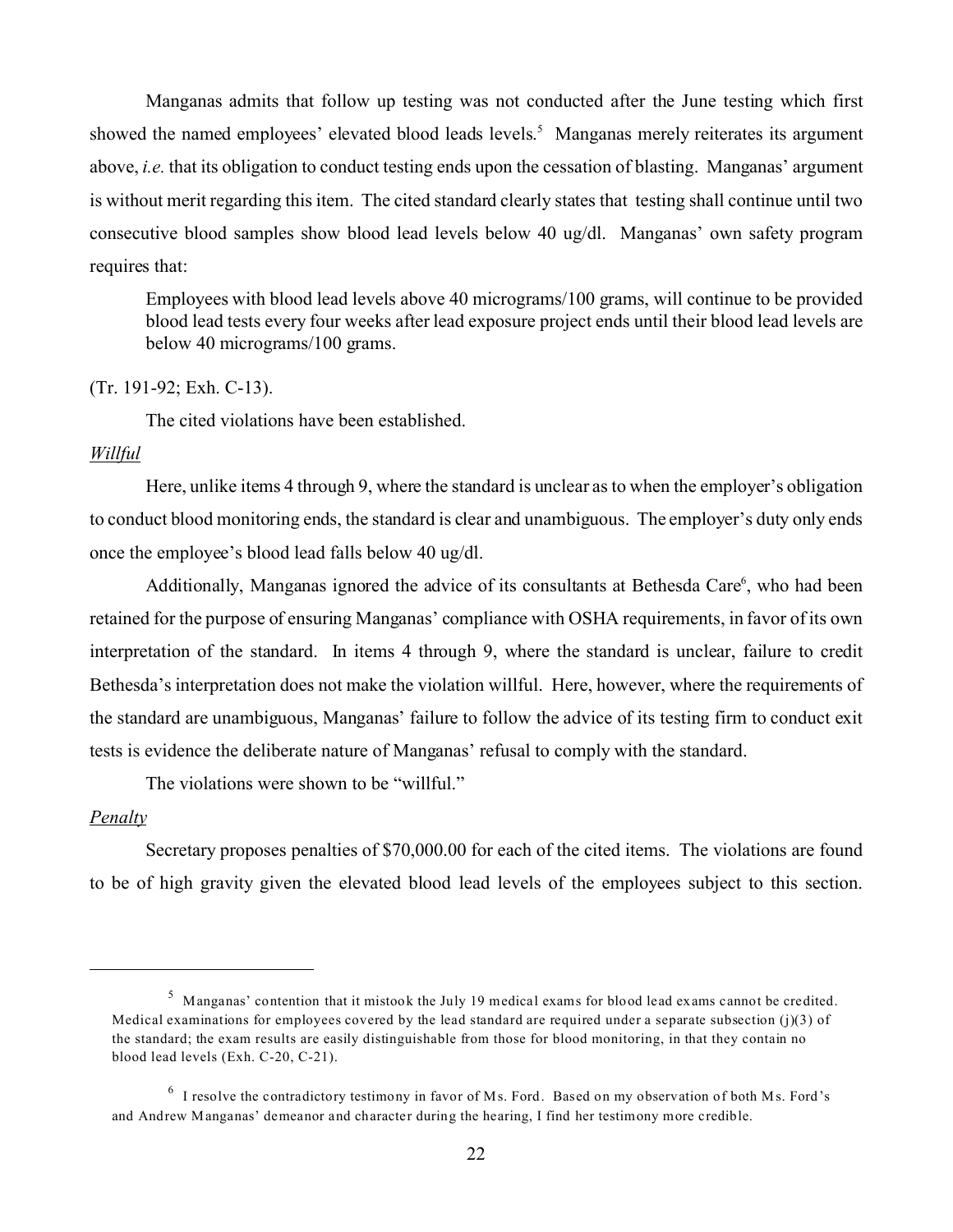Manganas' failure to provide the required testing could have prevented the early detection of anemia, and damage to the kidney and/or peripheral and central nervous systems.

As above, Complainant improperly failed to adjust the proposed penalty given Manganas' size, and prior history. Manganas' size and the absence of any prior health citations are considered. Inasmuch as the violations are "willful," no credit for good faith is allowed. Based on the statutory criteria, a penalty of \$15,000.00 each is deemed appropriate for items 10 through 14 and will be assessed.

# **Alleged Violation of §1926.62(j)(2)(i)(C)**

# **Willful citation 2, item 15 alleges**:

29 CFR 1926.62(j)(2)(i)(C): The employer did not make available biological monitoring in the form of blood sampling and analysis for lead and zinc protoporphyrin levels to each employee covered under paragraphs  $(j)(1)(i)$  or  $(ii)$  of this section who is removed from exposure to lead due to an elevated blood lead level at least monthly during the removal period:

a) Employee A who worked as a grit vacuumer was due to be retested for blood lead and zinc protoporphyrin on 8/19/94 and the testing was not made available by the employer. The employee was on medical removal protection, which required monthly monitoring. The employee's last blood lead was taken 7/19/94.

# **Willful citation 2, item 16 alleges**:

29 CFR 1926.62(j)(2)(i)(C): The employer did not make available biological monitoring in the form of blood sampling and analysis for lead and zinc protoporphyrin levels to each employee covered under paragraphs  $(j)(1)(i)$  or  $(ii)$  of this section who is removed from exposure to lead due to an elevated blood lead level at least monthly during the removal period:

a) Employee B who worked as a blaster was due to be retested for blood lead and zinc protoporphyrin on 8/11/94 and the testing was not made available by the employer. The employee was on medical removal protection, which required monthly monitoring. The employee's last blood lead was taken 7/11/94.

# **Willful citation 2, item 17 alleges**:

29 CFR 1926.62(j)(2)(i)(C): The employer did not make available biological monitoring in the form of blood sampling and analysis for lead and zinc protoporphyrin levels to each employee covered under paragraphs  $(j)(1)(i)$  or  $(ii)$  of this section who is removed from exposure to lead due to an elevated blood lead level at least monthly during the removal period:

a) Employee C who worked as a painter was due to be retested for blood lead and zinc protoporphyrin on 8/19/94 and the testing was not made available by the employer. The employee was on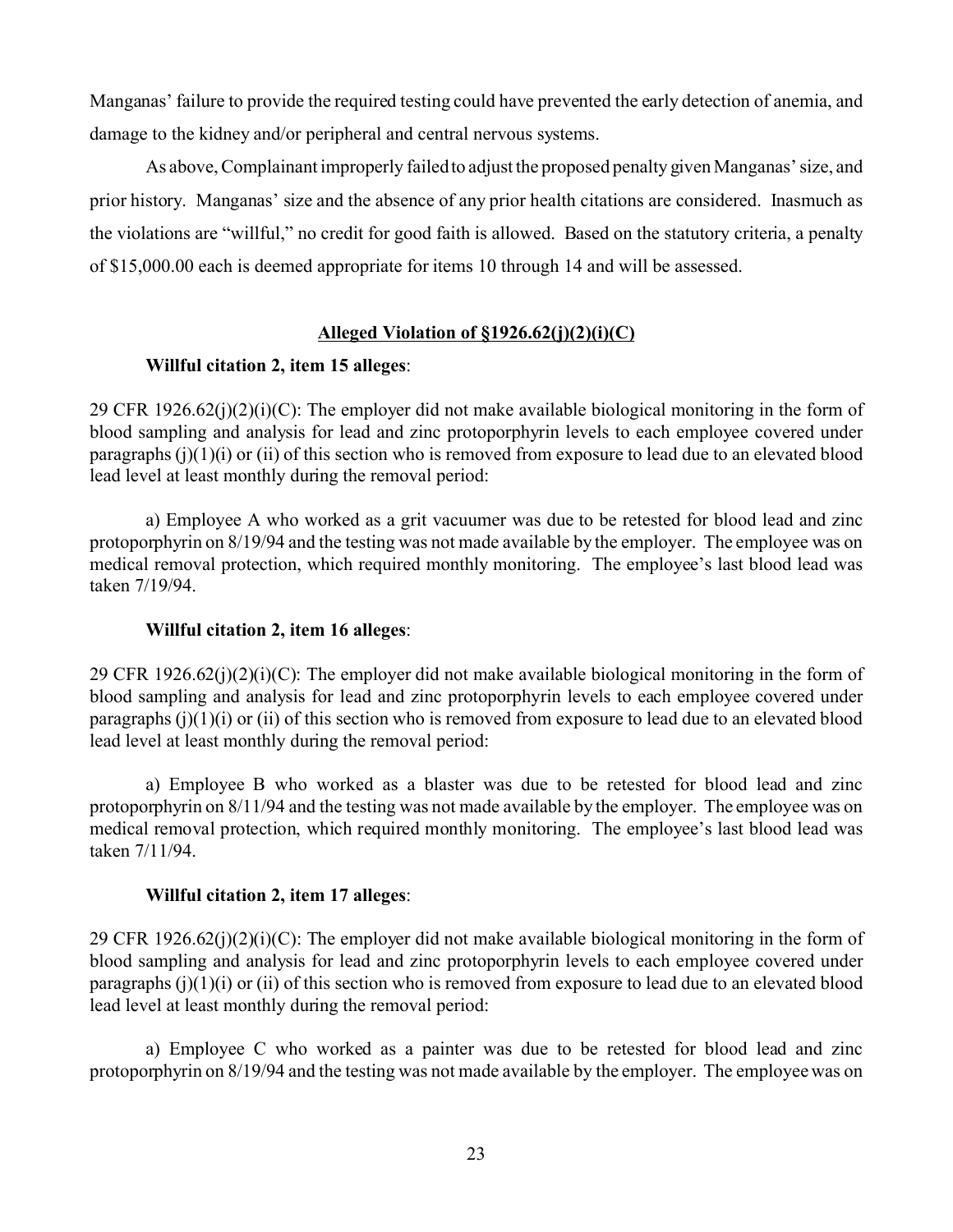medical removal protection, which required monthly monitoring. The employee's last blood lead was taken 7/19/94.

# **Willful citation 2, item 18 alleges**:

29 CFR 1926.62(j)(2)(i)(C): The employer did not make available biological monitoring in the form of blood sampling and analysis for lead and zinc protoporphyrin levels to each employee covered under paragraphs  $(i)(1)(i)$  or  $(ii)$  of this section who is removed from exposure to lead due to an elevated blood lead level at least monthly during the removal period:

a) Employee D who worked as a foreman was due to be retested for blood lead and zinc protoporphyrin on 8/19/94 and the testing was not made available by the employer. The employee was on medical removal protection, which required monthly monitoring. The employee's last blood lead was taken 7/19/94.

# *Facts*

including:  $\qquad \qquad$ , at 29.9 (ug/dl);  $\qquad \qquad$ , at 35.9 ug/dl (Tr. 77, 80; Exh. C-16). In June Test results from the initial blood lead testing revealed employees with elevated lead levels 1994, Davin received a second set of blood lead test results on 24 Manganas employees. Employees with elevated blood lead on that date included: , 49.2 ug/dl; , 82.4 ug/dl; , 51.7 ug/dl; and , 55.2 ug/dl (Tr. 90-92; Exh. C-18). On June 16, 1994 Bethesda informed Manganas by letter that and and , among others, needed to be retested because their blood lead levels were above 50.0 Ug/dl Bethesda's letter stated that those employees needed to be re-tested for lead levels and ZPPs on June 22, 1994, when Bethesda would have an R.N. on the work site for that purpose (Exh. C-18). Upon re-testing was found to have a blood lead level of 53.4 ug/dl (Tr. 95; Exh. C-19). did not report for the June 22 retesting, but were retested at 71.9 and 58.6 ug/dl, respectively on June 25, 1994 (Tr. 95-99; Exh. C-19, C-20).

Bethesda recommended medical removal from lead exposure for in a June 28, 1994 letter (Tr. 93-97; Exh. C-19). Those employees were subsequently prevented from entering Manganas' containment area (Tr. 185). An attachment to the June 28, 1994 letter also schedules a July 10, 1994 repeat blood lead level for , whose blood lead was 49.2 on June 10 (Tr. 99; Exh. C-19).

On July 11, 1994, blood levels were tested at 40.6 ug/dl (Tr. 109; Exh. C-20).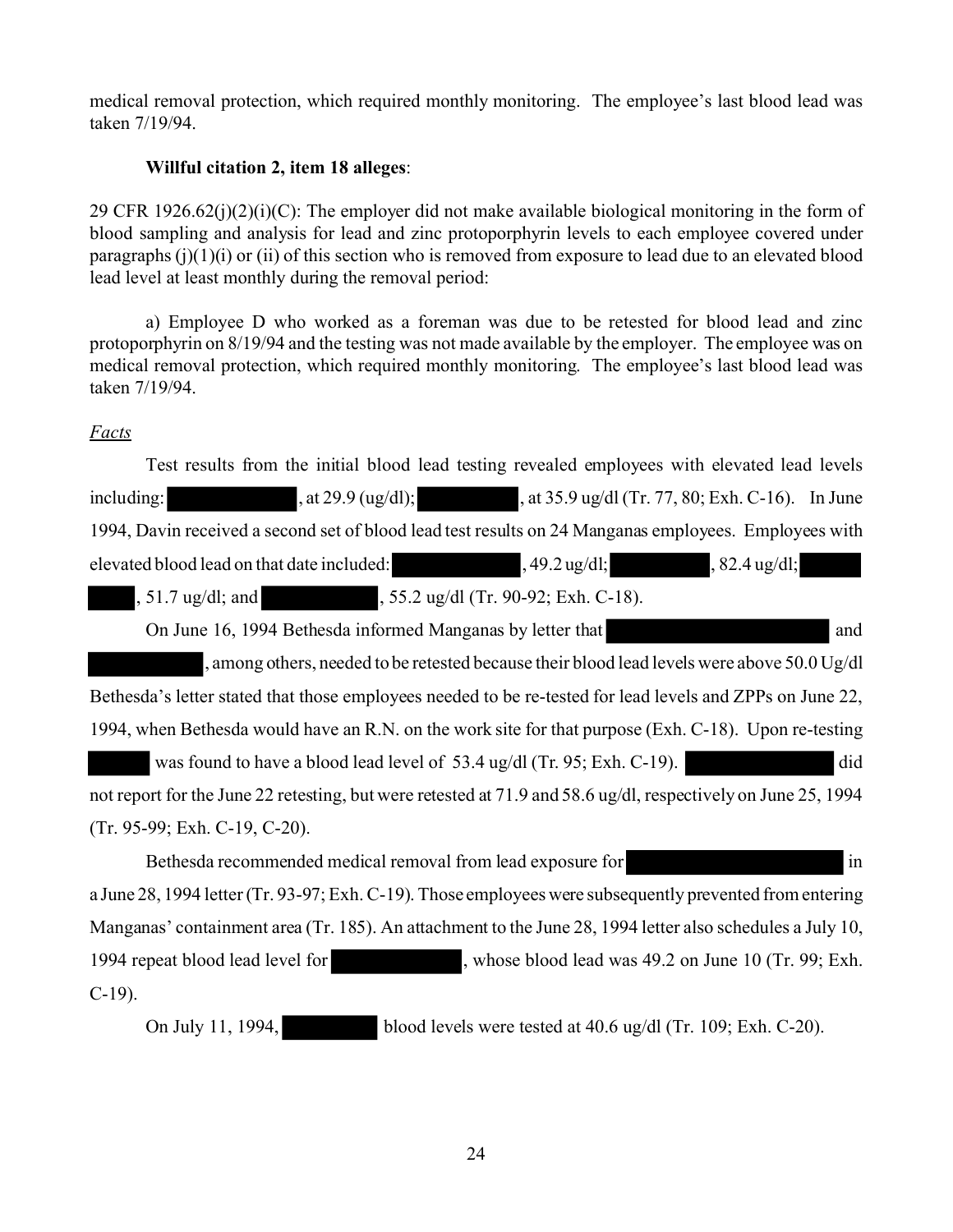On July 19, 1994 blood lead and ZPP levels were taken from , who was found to have a blood lead of 49.2 ug/dl,  $\mu$ , who had blood leads at 47.9 and 64.9 ug/dl, respectively (Tr. 103-11; Exh. C-20).

In a July 22, 1994 letter Bethesda informed Manganas that were due for lead and ZPP levels the week of August 19, 1994 (Tr. 103-11; Exh. C-20).

On August 10, 1994, Andrew Manganas canceled the August 12 retests (Tr. 347; Exh. C-21).

Manganas' lead program requires that employees removed from lead exposure due to elevated blood leads be provided with blood lead tests until two consecutive tests indicate that their blood lead levels are below 40 ug/dl, or until receiving a physicians recommendation that they be returned to their former job status (Tr. 192; Exh. C-13).

## *Discussion*

The cited standard provides:

The employer shall make available biological monitoring in the form of blood sampling and analysis for lead and zinc protoporphyrin levels to each employee covered. . .on the following schedule.

\* \* \*

(C) For each employee who is removed from exposure to lead due to an elevated blood lead level at least monthly during the removal period.

The "removal period" is defined under  $\S 1926.62(k)(iii)(A)$  as:

(1) For an employee removed due to a blood lead level at or above 50 ug/dl when two consecutive blood sampling tests indicate that the employee's blood lead level is at or below 40 ug/dl. (2) For an employee removed due to a final medical determination, when a subsequent final medical determination results in a medical finding, determination, or opinion that the employee no longer has a detected medical condition which places the employee at increased risk of material impairment to health from exposure to lead.

The employees for whom citations were issued were on medical removal pursuant to Bethesda's recommendation. Continuing biological monitoring was required for those employees until such time as they showed two blood lead levels under 40 ug/dl, or until a formal medical finding stated that those employees were no longer at risk. The evidence shows that neither criteria was satisfied prior to Andrew Manganas cancelling the required follow-up monitoring. The violations are established.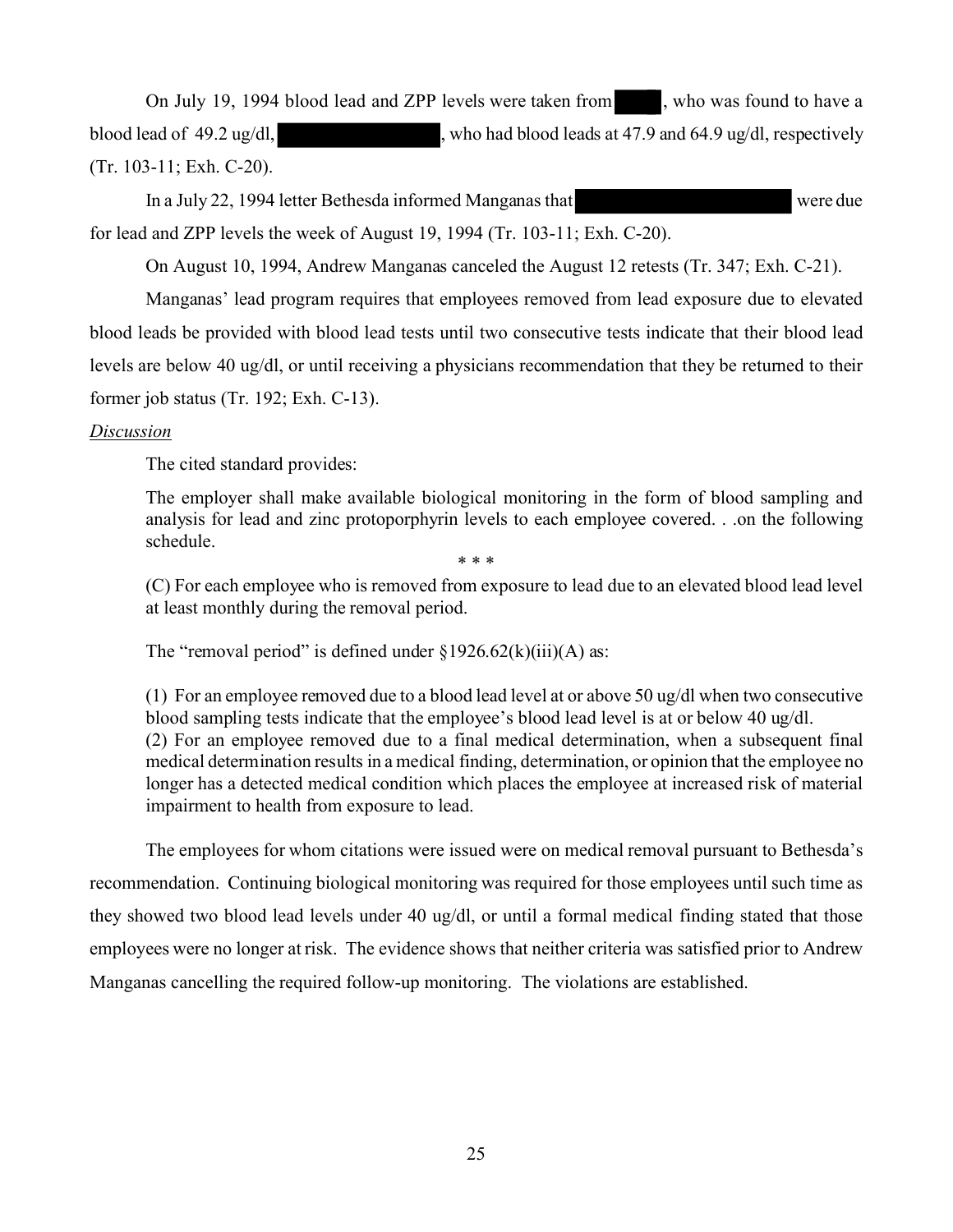# *Willful*

Despite the clear language of the standard, Manganas' own safety program, and the recommendation of its biological monitoring consultant, Manganas canceled follow up blood lead tests for the employees on medical removal. Complainant has shown a "willful" violation.

## *Penalty*

Of the three groups Manganas failed to provide biological monitoring for, those without elevated blood lead, those with elevated blood lead, and those whose blood lead was so elevated that they were placed on medical removal, the last group was at greatest risk and so carries the highest gravity. Considering the high gravity, and adjusting for size and lack of prior violations, but not for good faith, a penalty of \$20,000.00 is found appropriate for each of the cited violations.

## **DOCKET NO. 95-0103**

# **Alleged Violation of §1926.500(d)(1)**

## **Serious citation 1, item 1 alleges**:

29 CFR 1926.500(d)(1): Open-sided floors or platforms, 6 feet or more above adjacent floor or ground level, were not guarded by a standard railing or the equivalent on all open sides:

(a) Employees were exposed to a fall of approximately 60' to the ground after descending a ladder to the east side of pier 6 and unhooking from a retractable lanyard. The employees were not protected while standing on and stepping from an open-sided 2' x 5' concrete pier structure.

# *Facts*

CO John Collier testified that on June 24, 1994, while he was on the Jeremiah Morrow Bridge site, he observed three Manganas employees, including Ron Acie and an unidentified worker nicknamed by OSHA as "Mr. Congeniality," step off of a ladder onto the unguarded pier cap of pier 6, which was 60 feet above the ground. The employees, who had been wearing safety belts and lanyards hooked to a lifeline, unhooked, and stood briefly on the pier cap before stepping over onto the structural steel of the bridge (Tr. 1415-18; Exh. C-74, C-106A).

### *Discussion*

The cited standard states:

Every open-sided floor or platform 6 feet or more above adjacent floor or ground level shall be guarded by a standard railing, or the equivalent, as specified in paragraph  $(f)(1)(i)$  of this section, on all open sides, except where there is entrance to a ramp stairway or fixed ladder.. . .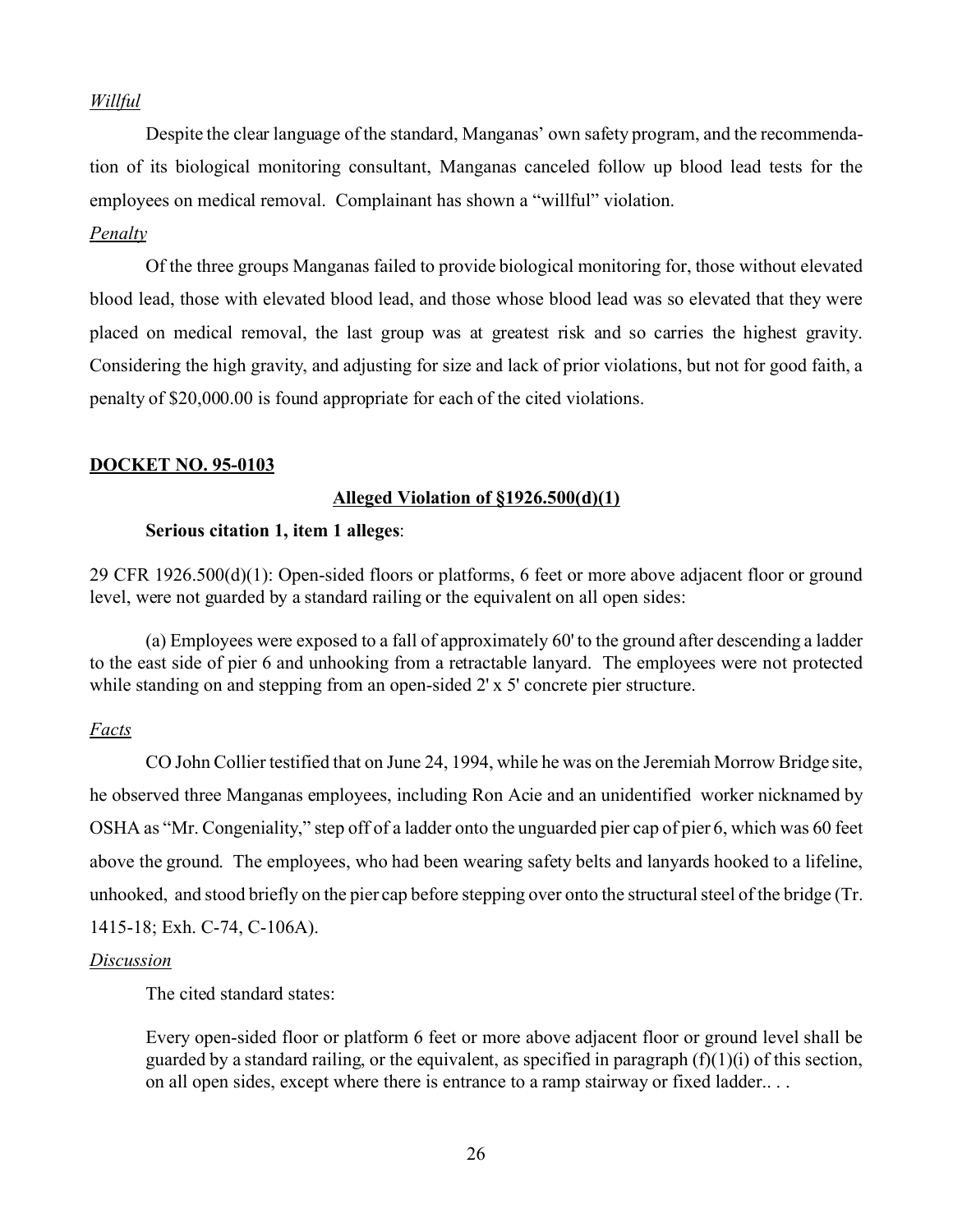Complainant maintains that pier cap 6 is a "platform" for purposes of the standard. A platform is defined at §1926.502(e) as:

A working space for persons, elevated above the surrounding floor or ground such as a balcony or platform for the operation of machinery and equipment.

The record fails to establish that employees ever used the cited pier cap as a working space, *see Superior Electric Co.*, 16 BNA OSHC 1494, 1993 CCH OSHD ¶30,286 (No. 91-1597, 1993). The record establishes that the conduct for which Manganas was cited did not involve working from the pier cap. The Secretary failed to establish the cited violation. Citation 1, item 1 is vacated.

# **Alleged Violation of §1926.1053(b)(1)**

# **Serious citation 1, item 2 alleges:**

29 CFR 1926.1053(b)(1): Because of the portable ladder's length, the ladder side rails did not extend to at least 3 feet (.9 m) above the upper landing surface to which the ladder was used to gain access and the ladder was not secured at its top to a rigid support, and a grasping device, such as a grab rail, was not provided to assist the employees in mounting and dismounting the ladder:

(a) The ladder used by employees at approximate panel point 49 on the east side of the bridge extended only 22 ½" above the top of the concrete barrier from which it was suspended.

# *Facts*

CO Collier testified that on June 17, 1994 he observed two Manganas employees, Acie and an unidentified Manganas employee climb down a ladder suspended from the concrete parapet by means of a sky hook at panel point 49 onto the catwalk beneath the bridge and then onto the structural steel of the bridge itself (Tr. 1419-21; Exh. C-75, C-76, C-77). The ladder was secured to the parapet with one line and a lifeline with rope grabs was hung beside the ladder (Tr. 1524, 1611; Exh. C-75). Andrew Manganas testified that the sky hook was equipped with a grab rail (Tr. 1609). Collier maintained that there was no grab rail (Tr. 1422). Manganas stated that the cited ladder extended 56 inches above the bridge deck, or "landing," and that employees climbed over, rather than onto the parapet or concrete barrier (Tr. 1722).

Exhibit C-77 shows a Manganas employee standing on the parapet either after or in preparation to climbing the ladder. On June 18 Collier measured the distance that the top of the ladder extended above the concrete parapet. From the top of the barrier to the top of the ladder measured 22-1/2 inches (1419-21; Exh. C-75).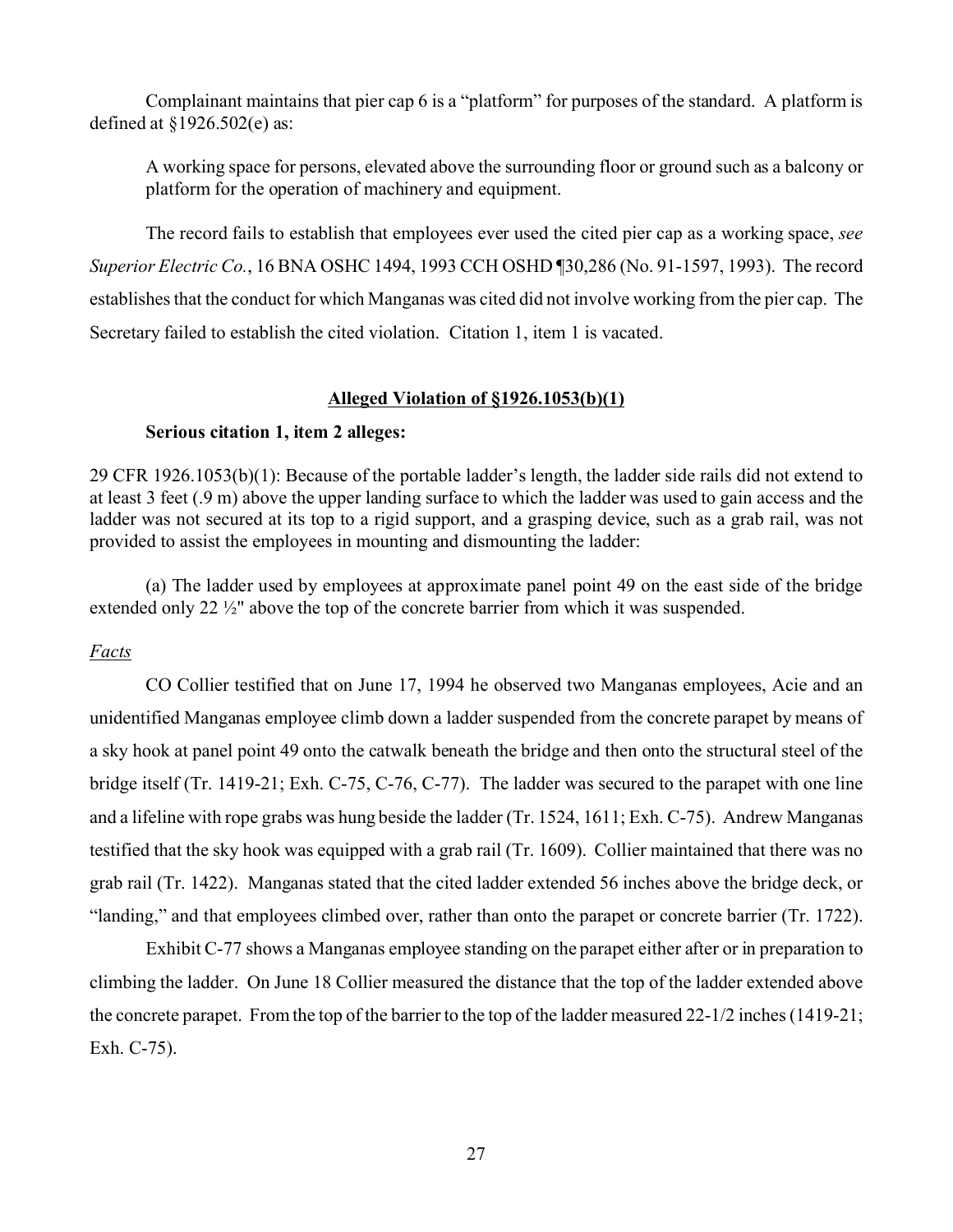Collier testified that the ladder presented a falling hazard to employees trying to access the ladder without adequate room to grab the side rails (Tr. 1422). The fall from the ladder to the ground was approximately 100 feet (Tr. 1422).

### *Discussion*

The cited standard provides:

When portable ladders are used for access to an upper landing surface, the ladder side rails shall extend at least 3 feet (.9m) above the upper landing surface to which the ladder is used to gain access; or, when such an extension is not possible because of the ladder's length, then the ladder shall be secured at its top to a rigid support that will not deflect, and a grasping device, such as a grab rail shall be provided to assist employees in mounting and dismounting the ladder. In no case shall the extension be such that ladder deflection under a load would, by itself, cause the ladder to slip off its support.

The evidence establishes that Manganas employees utilized the top of the concrete parapet as a landing, and that the ladder did not extend the required 36" above that landing. The ladder was secured at the top, but the grab rail on the sky hook, if any, did not comply with the standard because it was inadequate to assist employees mounting and dismounting the ladder, in that it was mounted at the level of the employees' feet while standing on the parapet.

The Secretary has proven the cited violation.

# *Penalty*

A penalty of \$7,000.00 was proposed for this violation. The violation was properly classified as "serious." A fall from 100 feet would likely result in death or serious bodily harm. The gravity of the violation is, nonetheless, low. The ladder extended 22 of the 36 inches required. Employees could access or dismount from the ladder without standing on the parapet; moreover, a lifeline and rope grabs were provided for use by employees, all of whom wore safety harnesses.<sup>7</sup> Taking the gravity and the other statutory factors, discussed above, into account, a penalty of \$500.00 is deemed appropriate and will be assessed.

# **Alleged Violations of §1926.95(a)**

# **Willful citation 2, item 1 alleges**:

29 CFR 1926.95(a): Appropriate personal protective equipment was not used by employees in all operations where there was exposure to hazardous conditions.

 $<sup>7</sup>$  The record shows that not all employees used their safety belts while climbing the ladders. However,</sup> Manganas was also cited for the employees' failure to tie off, and that issue will be discussed separately.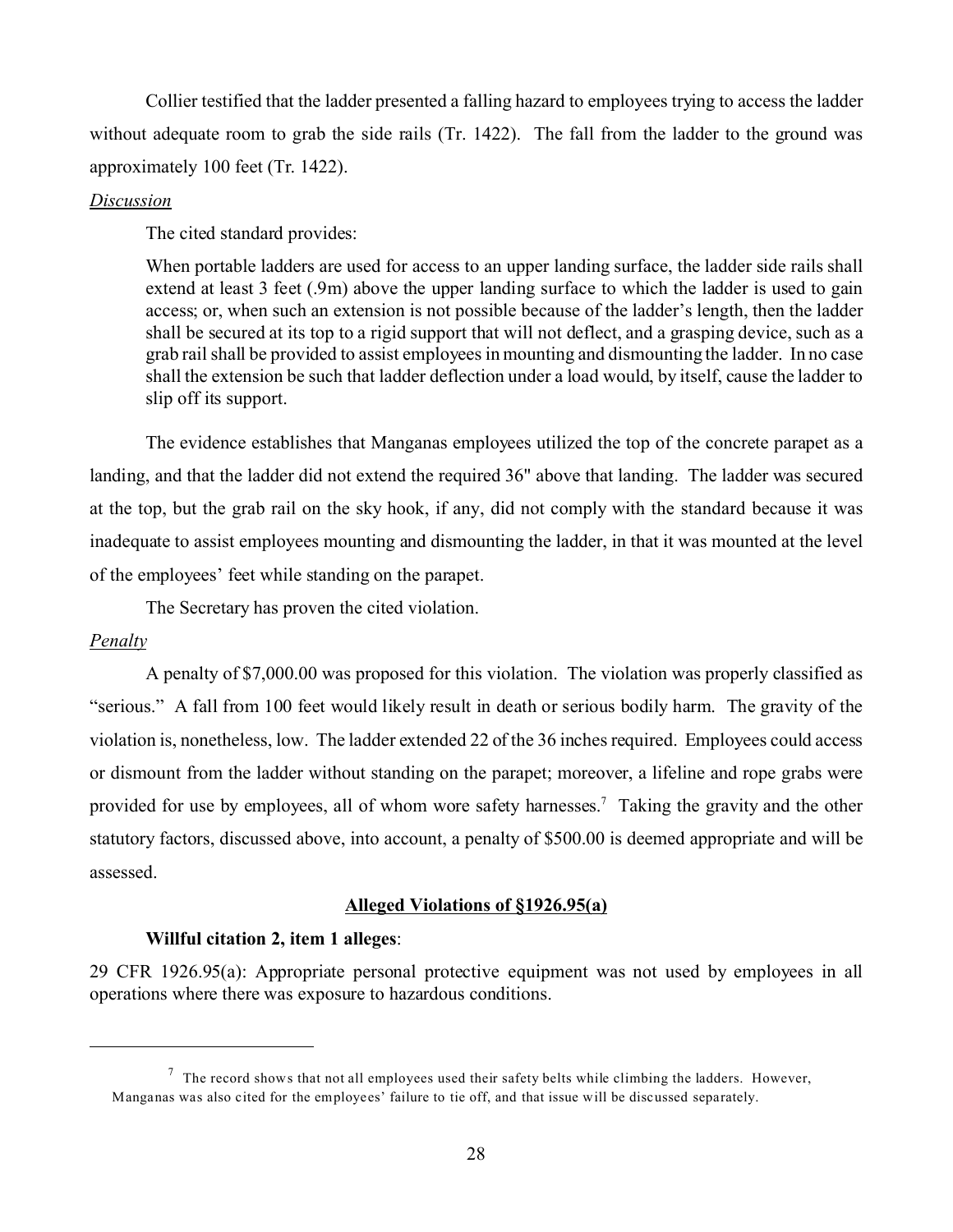(a) Employee #1 was exposed to a fall in excess of 140' while climbing a ladder suspended over the side of the bridge outside the containment area south of pier 4. The employee was exposed to falling while using the ladder in that a life line and lanyard provided at this location were not used.

### **Willful citation 2, item 2 alleges**:

29 CFR 1926.95(a): Appropriate personal protective equipment was not used by employees in all operations where there was exposure to hazardous conditions.

(a) Employee #2 was exposed to a fall in excess of 140' while climbing a ladder suspended over the side of the bridge outside the containment area south of pier 4. The employee was exposed to falling while using the ladder in that a life line and lanyard provided at this location were not used.

### **Willful citation 2, item 3 alleges**:

29 CFR 1926.95(a): Appropriate personal protective equipment was not used by employees in all operations where there was exposure to hazardous conditions.

(a) Employee #3 was exposed to a fall in excess of 140' while climbing a ladder suspended over the side of the bridge outside the containment area south of pier 4. The employee was exposed to falling while using the ladder in that a life line and lanyard provided at this location were not used.

## *Facts*

OSHA inspectors left the Manganas site prior to the 4th of July holiday, but surreptitiously returned to an area below the bridge on July 7th through the 12th (Tr. 1413, 1467-69, 1642-44). Without informing Manganas, COs Medlock and Collier drove to a scenic overlook from a roadside rest area, and climbed approximately ½ mile along hiking trails (Tr.1216, 1403-04, 1525-26), to a hidden area approximately 100- 300 yards from the bridge, where they observed and photographed the Manganas site through binoculars and telephoto lenses, while dressed in camouflage (Tr. 1290-92, 1330-31; Exh. R-121).

CO Collier testified that on July 11 and 12, 1994, from the woods adjacent to Manganas' work site, observed and photographed Manganas employees, including Tim McCully, Bill Miller and a thin black man, climbing a ladder suspended from the bridge 140 feet above the ground without the use of fall protection (Tr. 1422-28; 1527). A lifeline with a rope grab and lanyard hung down one side of the ladder; the ladder was secured to the parapet with a second line (Tr. 1524, 1611; Exh. C-75). Though the employees ascended or descended the ladder five or six times during those two days, Collier stated, only once did an employee, the thin black man, attach his safety belt to the lifeline (Tr. 1422-28; Exh. C-76, C-77, C-78).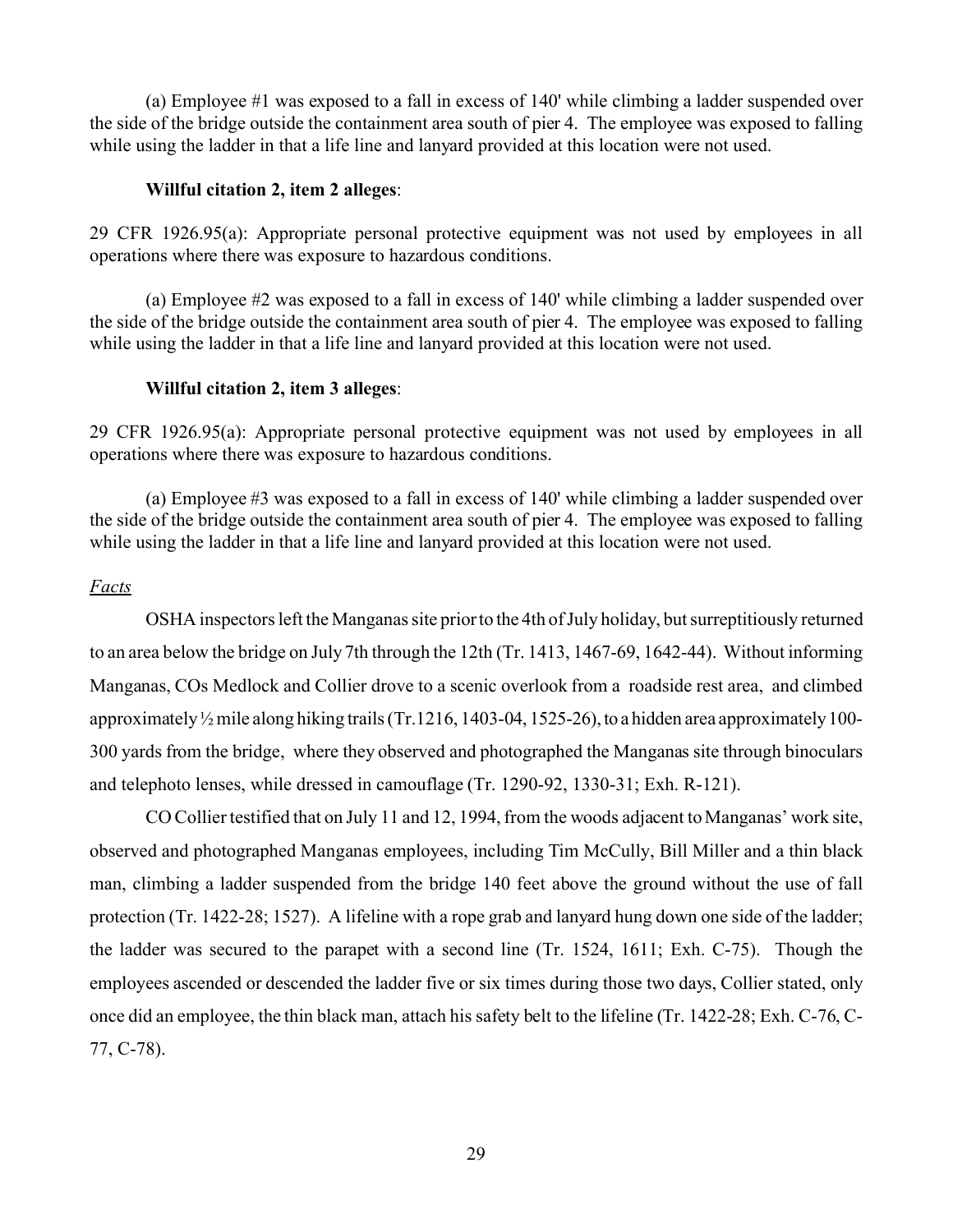Collier identified the employee in the baseball cap in Exh. C-76 and C-77 as Tim McCully (Tr. 1422-23). At the hearing McCully acknowledged that it was he in Complainant's Exh.C-76, but maintained that he was tied off at all times (Tr. 1881-82)<sup>8</sup>. Collier identified Bill Miller as the man standing on the bridge in Exh. C-76 (Tr. 1423). The thin black man in Exh. C-78 was not identified; Collier stated that he had seen the man on site, painting, throughout the inspection (Tr. 1423). Miller testified that the man in C-78 probably worked for Ahern (Tr. 1831). Andrew Manganas testified that Ahern and Associates, another contractor on the site, did some painting on the bridge piers (Tr. 1154-55). Collier stated that there was a safety net rigged in this area, but stated that it did not extend out to the end of the pic where the bottom of the ladder was located (Tr. 1426).

#### *Discussion*

The cited standard requires:

*Protective equipment*, including personal protective equipment for eyes, face, head, and extremities, protective clothing, respiratory devices, and protective shields and barriers, *shall be*  provided, *used*, and maintained in a sanitary and reliable condition *wherever it is necessary by reason of hazards of* processes or *environment,* chemical hazards, radiological hazards, or mechanical irritants *encountered in a manner capable of causing injury or impairment in the function of any part of the body through* absorption, inhalation or *physical contact*. (emphasis added).

**Applicability.** As a threshold matter, in the Order of October 31, 1995, this judge found that §1926.95 is not preempted by the ladder standard, and does require the use of personal fall protection devices where a reasonable person familiar with the circumstances would recognize a hazard warranting the use of such equipment.<sup>9</sup> The record establishes that Manganas itself recognized the existence of a fall hazard necessitating the use of safety belts and lanyards. Manganas issued belts and lanyards to its employees, and had a work rule requiring their use whenever working from heights in excess of six feet (Tr. 1157, 1163-64; Exh. C-68). Section 1926.95 is, therefore, applicable, mandating the use of personal fall protection in the cited circumstances.

<sup>&</sup>lt;sup>8</sup> Based on this judge's observations of Tim McCully's character and demeanor at the hearing, McCully was not deemed a credible witness, and his testimony is discounted.

<sup>9</sup> Subpart E, **Personal Protective and Life Saving Equipment**, is introduced by §1926.95, *Criteria for personal protective equipment.* Subpart E specifically contemplates the use of, and includes sections dealing with safety belts, lifelines, and lanyards in addition to head protection, hearing protection and, respiratory protection among others. *See*, Subpart E, §1926.104.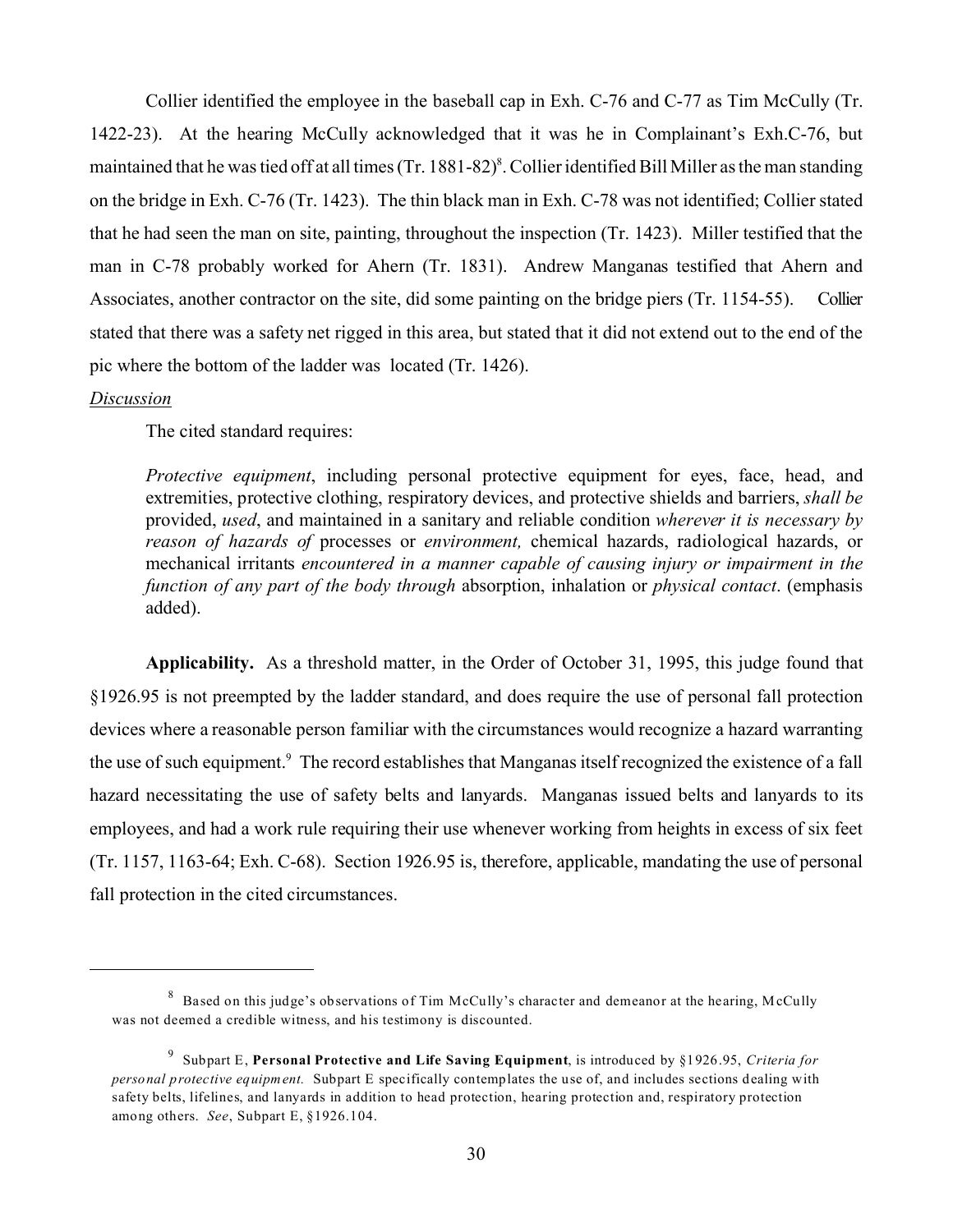**Exclusion.** Manganas maintains that the Secretary's surreptitious continuation of its investigation off site violated the provisions of §8(a) of the Act, which required that inspections be conducted "at reasonable times, and within reasonable limits, and in a reasonable manner," and §8(e), which requires that an employer representative "be given an opportunity to accompany the Secretary or his authorized representative during the physical inspection of any workplace. . .."

 In addition, Manganas was clearly denied its right under §8(e) to be represented during that portion of the inspection. The record amply supports Manganas' contention that OSHA "behaved unreasonablyand inappropriately, its camouflaged COs concealing themselves in the woods conducting a clandestine survellence complete with paramilitary trappings to obtain evidence not otherwise available to them. Such activity is inconsistent with 8(a) requirements that inspections be "within reasonable limits, and in a reasonable manner." However, in *Gem Industrial, Inc.,* 17 BNA OSHC 1185, 1995 CCH OSHD ¶ (No. 93-1122, 1995), the Commission held that there is no remedy for the Secretary's failure to comply with the provisions of  $\S 8(a)$  or (e), unless the record reveals that such noncompliance substantially prejudiced the cited employer. *Id.* The Commission went on to hold that a general claim of prejudice is not enough, specific evidence of the loss of material or mitigating information is required. *Id.* 

Manganas maintains that it was prejudiced, in that it was unable to investigate the videotaped violations or to present any mitigating facts or dispute any assumptions made by OSHA during its investigation. However, Manganas has had ample opportunity to examine Complainant's witnesses, as well as Complainants photographic evidence, and its argument is unsupported by specific instances of prejudice.

While Manganas' claim is too general to justify wholesale exclusion of the evidence obtained during the off-site inspection, any real questions of fact arising out of the evidence will be resolved in favor of Respondent to overcome any prejudice suffered by Manganas due to Complainant's unreasonable conduct.

**Violation.** Both the testimonial and photographic evidence clearly establish that the testifying CO had a clear view of Tim McCully climbing the ladder; and that McCully did not tie off. Manganas' contention that McCully was tied off to a second, invisible, lifeline is rejected. It is clear from the record that the only other rope attached to the cited ladder and/or sky hook was used to secure the ladder, not as a lifeline. It is undisputed that McCully was exposed to a 140 foot fall hazard. The violation cited in item 1 is proven.

31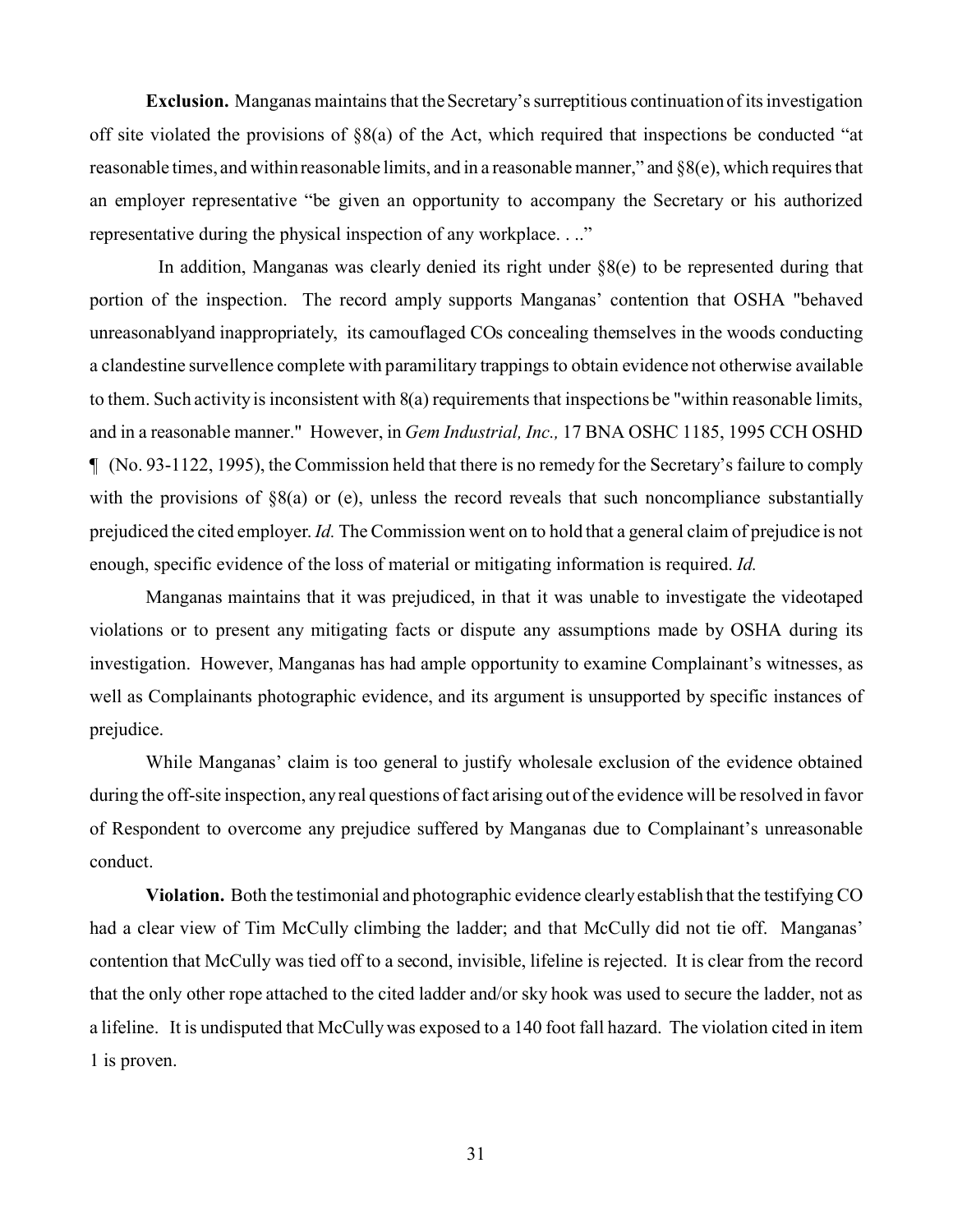The photographic evidence does not, however, show Bill Miller climbing the ladder. Normally, the unrefuted, though unsupported, testimony of the CO would be sufficient to establish the violation. Here, however, Manganas could never refute the CO's testimony because it was denied an opportunity to observe OSHA's investigation. The COs unsupported testimony is rejected; the violation is not proven.

Because he was never identified, and because the record contains no specific evidence of the tasks the thin black man was performing, there is insufficient evidence in the record from which to determine whether he was a Manganas employee.

Items 2 and 3 will be vacated.

#### *Employee Misconduct*

Manganas maintains that any violation was the result of employee misconduct. In order to establish an unpreventable employee misconduct defense, the employer must establish that it had: established work rules designed to prevent the violation; adequately communicated those work rules to its employees (including supervisors); taken reasonable steps to discover violations of those work rules; and effectively enforced those work rules when they were violated. *New York State Electric & Gas Corporation*, 17 BNA OSHC 1129, 1994 CCH OSHD ¶30,745 (91-2897, 1995).

 As noted above, Manganas had a work rule requiring their use whenever working from heights in excess of six feet (Tr. 1157, 1163-64; Exh. C-68). Employees Finnefrock, Miller, DiPaolo, McCully and Lang all testified that they were trained in the proper use of rope grabs and lifelines, and told to tie off at all times (Tr. 1799, 1820, 1854, 1859, 1898, 1919-20). Those same employees understood that if they were discovered violating work rules, including the fall protection rules, they were subject to a progressive disciplinary procedure which included verbal and written reprimands followed by termination (Tr. 1800, 1821, 1849, 1920).

The disciplinary program communicated to the employees did not conform to Manganas' written disciplinary rules, which required a verbal reprimand for the first violation, a written reprimand with a one week suspension without pay for the second, and termination upon the third violation (Exh. C-68, p. 4). Andrew Manganas testified that they could not enforce the one week suspension rule because they "wouldn't have anybody to paint the bridge" (Tr. 1634). Manganas testified that he gave verbal reprimands to "just about everybody" at one time or another (Tr. 1633).

Finnefrock admitted that he had been caught twice not using fall protection, and was warned by Tim McCully and written up by Joe DiPaolo (Tr. 1800). Finnefrock's written warning was not documented. Miller also testified that he occasionally worked without tying off, and that he had been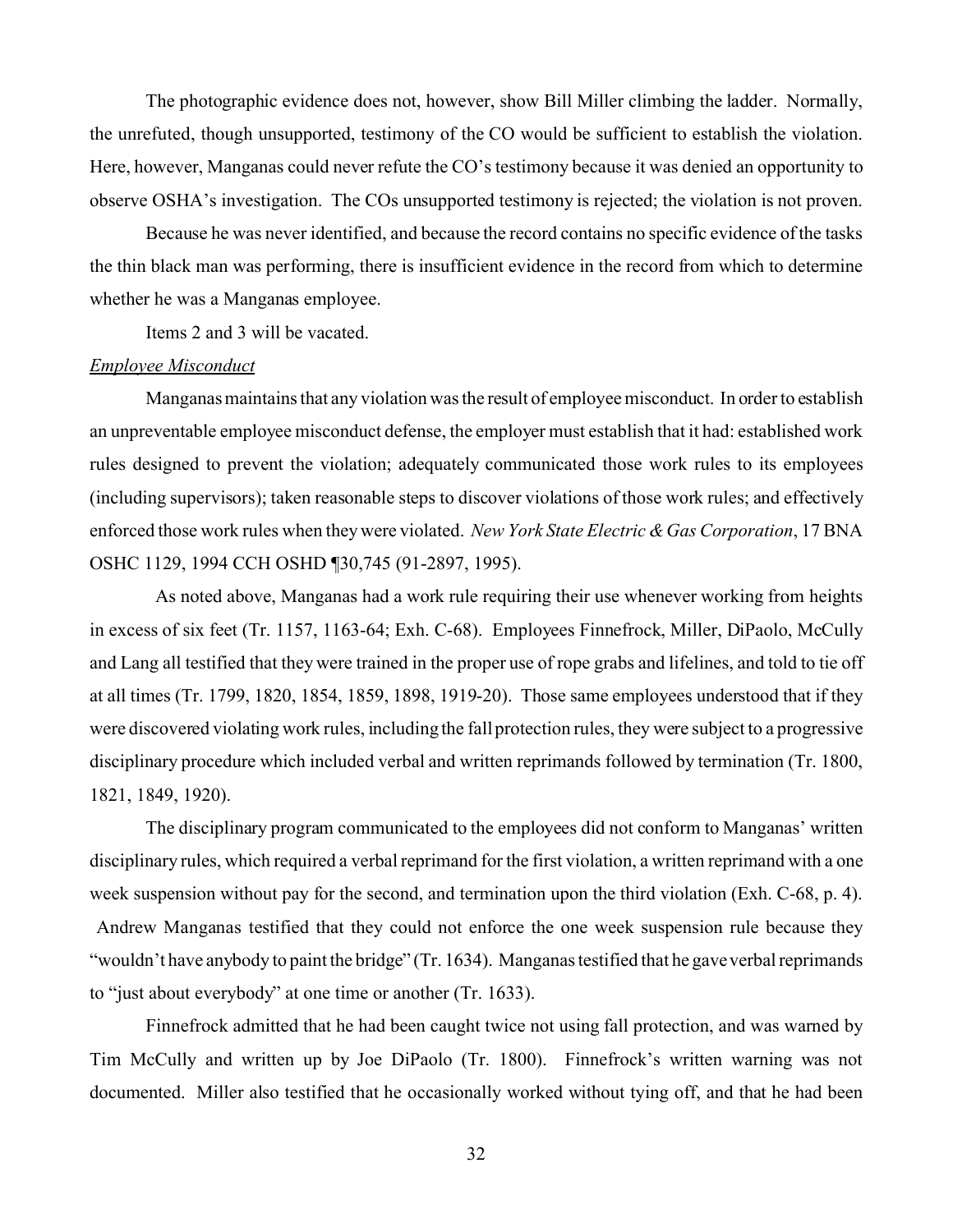caught at it more than once by Joe DiPaolo and Tim McCully (Tr. 1825-26). Miller stated that McCully "chewed me out twice, and the third time he put me up with Mario [the foreman who rant the top] for punishment for not listening (Tr. 1826).

Joe DiPaolo, who was charged with enforcing the fall protection policy (Tr. 1597-98, 1851), testified that many of the painters resisted tying off, and would "go on their own" when supervision wasn't around (Tr. 1848-49). DiPaolo testified that he had written only one reprimand, dated June 25, 1994, during the OSHA inspection. That reprimand was for Jim Peronis, who failed to use fall protection and attempting to excuse himself by telling DiPaolo, falsely, that the equipment was not working (Tr. 1852, 1862; Exh. R-64/R-126).

Foreman McCully testified that he asked for Bill Staud to be dismissed based on his refusal to wear fall protection (Tr. 1872-73). Staud's dismissal was not documented.

Superintendent Lang had primary responsibility for enforcing the work rules (Tr. 1631-32). Lang testified that he sent employees home for a day, without pay, for coming to work without a safety belt and for eating in the area of the recycling machine (Tr. 1921). These actions appear to have been taken after the OSHA inspection, however. Kevin Chenault was written up for eating in the recycling area on August 5, 1994 (Exh. R-64). Written warnings were issued to Ron Acie, Mike Rooker, Dan Carsner and Fatos Sheeno for failing to use fall protection, on June 26, July 17, July 20 and August 18, 1994, respectively (Exh. R-64/R-126). The only written warning issued before the June 17-29 OSHA inspection was a June 14 warning for Toby Griffis regarding his failure to wear coveralls while recycling abrasive materials (Tr. R-64/R-126).

Manganas failed to establish the affirmative defense of employee misconduct.

The evidence establishes widespread noncompliance with Manganas' fall protection rules, and strongly suggests Manganas was lax in correcting fall protection violations. *See, Prestressed Systems, Inc.*, 9 BNA OSHC 1864, 1981 CCH OSHD ¶25,358 (No. 16147, 1981) Manganas made little, if any effort to detect and deter misconduct. Manganas issued no written warnings prior to the OSHA inspection, and, in fact, refused to enforce its own suspension rules for fear of losing its entire work force. Finally, Tim McCully, a foreman, was observed violating the fall protection rules repeatedly. The Commission has held that misconduct by a supervisor constitutes strong evidence that safety program is lax. *Consolidated Freightways Corp.* 15 BNA OSHC 1317, 1991-93 CCH OSHD ¶29,500 (No. 86-351, 1991). *Willful*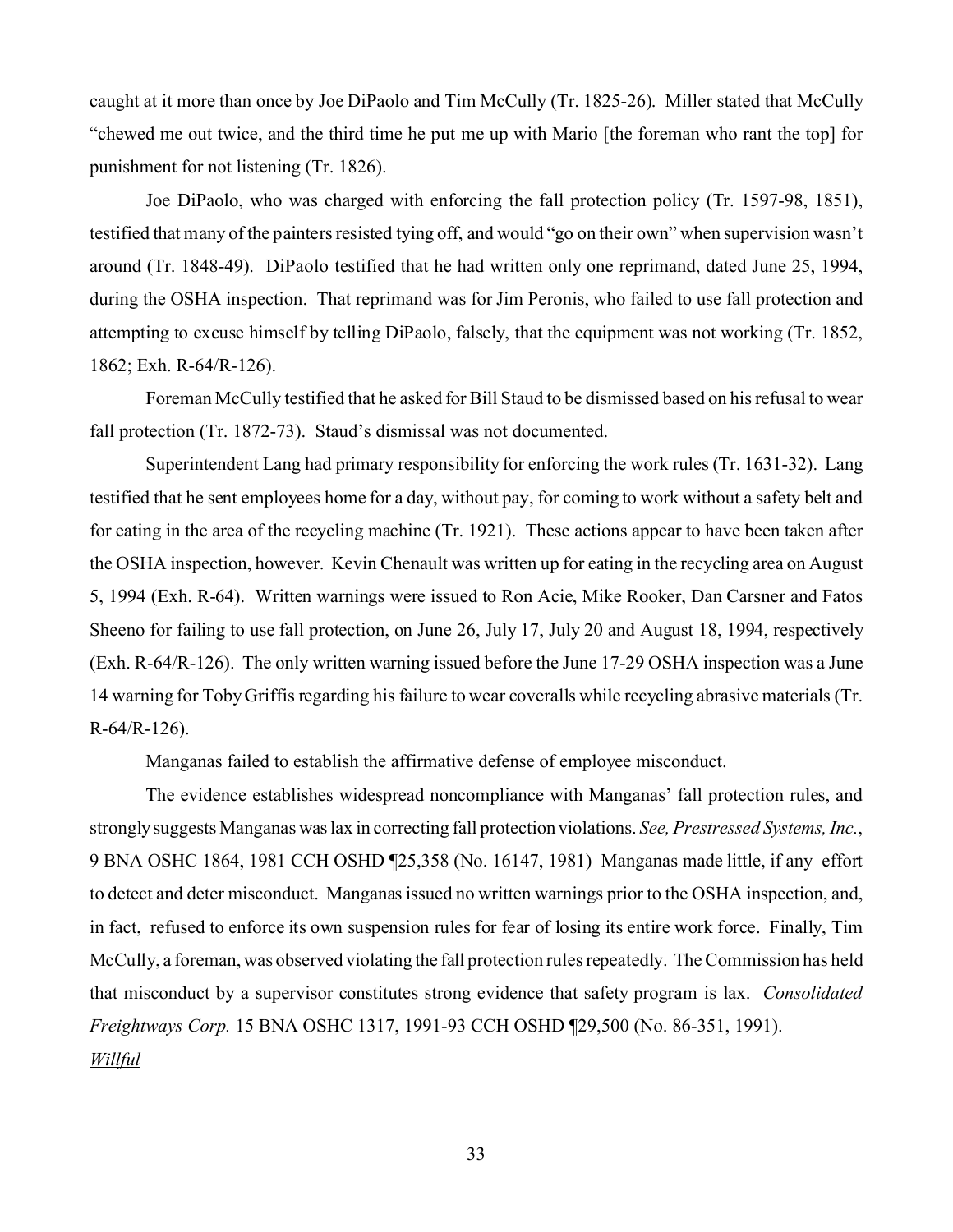The infractions of Tim McCully and his failure to prevent at least one other Manganas employee from using the ladder without tying off is sufficient to establish these violations as "willful." The employer is responsible for the willful nature of its supervisors' actions to the same extent that the employer is responsible for their knowledge of violative conditions. *Tampa Shipyards, Inc.,*15 BNA OSHC 1533, 1991-93 CCH OSHD ¶29,617 (Nos. 86-360, 86-469, 1992). Here, foreman McCully's conduct displays reckless disregard for employee safety and for the requirements of the Act. *See, Williams Enterprises, Inc.*, 13 BNA OSHC 1249, 1986-87 CCH OSHD ¶27,893 (No. 85-355, 1987). In failing to use appropriate fall protection in the presence of employees, McCully not only allowed, but encouraged them to use the cited ladder without fall protection, though fall protection was readily available. McCully was charged with ensuring those employees' safety; his conduct can only be characterized as "willful."

### *Penalty*

Penalties of \$70,000.00 were proposed for each of these three items. Only one of the three items was proven. The proposed penalty is deemed excessive in that it does not take into account Manganas' small size. However, the fact that this violation involves a foreman and thereby sets a poor example make the gravity of this violation higher. A penalty of \$28,000.00 is assessed.

**Willful citation 2, items 4 and 5:** Manganas raises identical defenses to items 4 and 5 and to items 7 through 12. Items 4 and 5, together with a recitation of the relevant facts, are set forth here, but will be grouped with items 7 through 12 for discussion. The discussion and penalty sections may be found following the recitation of item 12.

## **Willful citation 2, item 4 alleges:**

29 CFR 1926.95(a): Appropriate personal protective equipment was not used by employees in all operations where there was exposure to hazardous conditions.

(a) Employee #1 was exposed to a fall in excess of 100' while climbing a ladder suspended over the side of the bridge at approximate panel point 49 in that a life line and lanyard were not used at this location.

### **Willful citation 2, item 5 alleges**:

29 CFR 1926.95(a): Appropriate personal protective equipment was not used by employees in all operations where there was exposure to hazardous conditions.

(a) Employee #2 was exposed to a fall in excess of 100' while climbing a ladder suspended over the side of the bridge at approximate panel point 49 in that a life line and lanyard were not used at this location.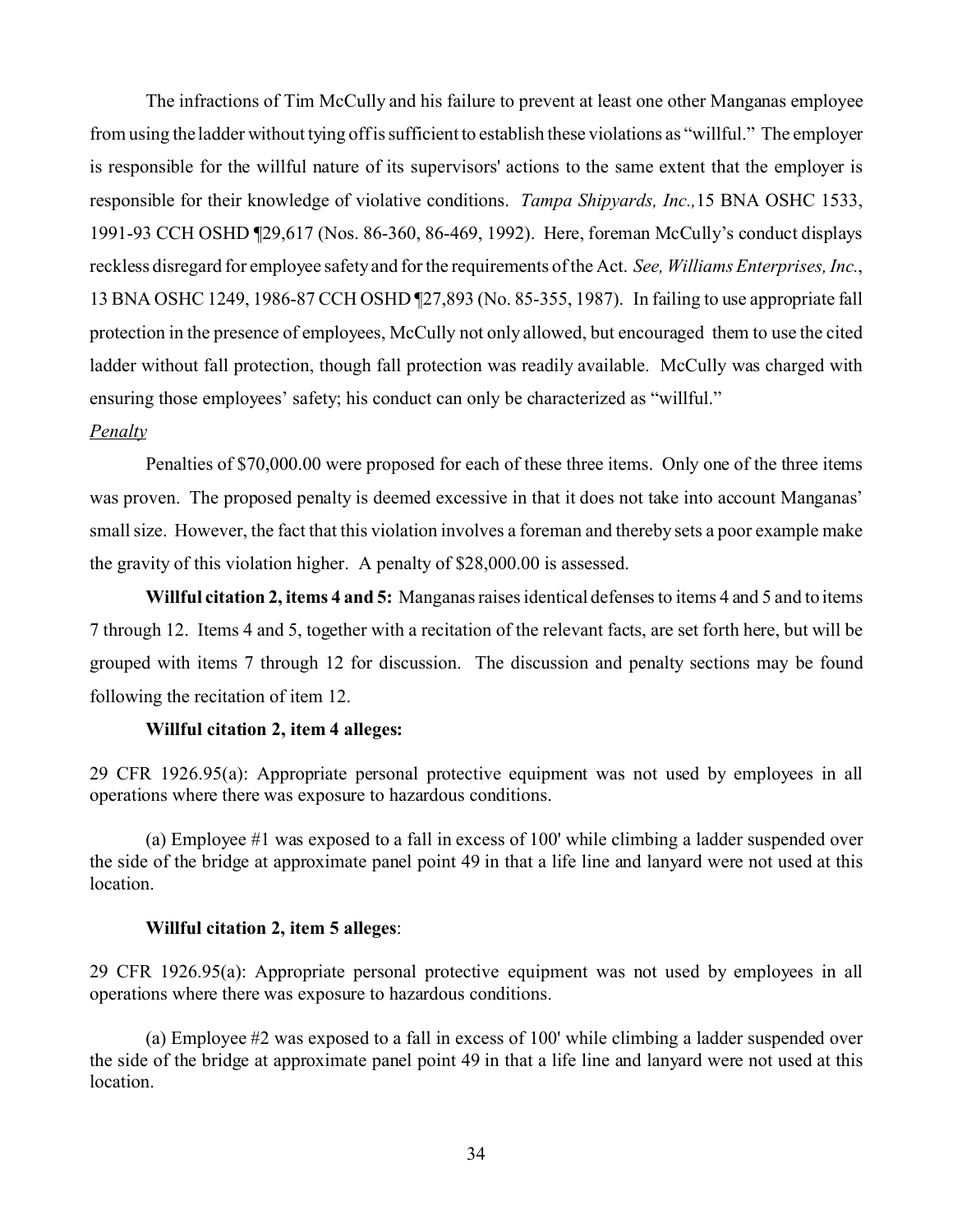#### *Facts*

Collier testified that on June 17, 1994 he observed and videotaped Ron Acie and the Manganas employee nicknamed Mr. Congeniality, identified in the citation as employees #1 and #2, climbing the ladder at panel point 49 without using the available lifeline (Tr. 1434-36; Exh. C-79, C-106A, 21:42:00 -22:53:00). The ladder was approximately 100 feet off the ground (Tr. 1436).

## **Willful citation 2, item 6 alleges**:

29 CFR 1926.95(a): Appropriate personal equipment was not used by employees in all operations where there was exposure to hazardous conditions.

(a) Located under the south bound bridge deck at approximate panel point U35, there was an employee observed hand painting the bridge structure while standing on the top rail of the runway/catwalk's guard railing without the adequate use of personal protective equipment in that, the lanyard snap hook was clipped to the port hole flange, exposing the employee to a fall potential in excess of 30'.

### *Facts*

CO Medlock testified that on June 24, 1994 he observed and videotaped a Manganas employee, identified to him as Nick Kalafatis, standing on top of the catwalk guardrails painting with a right to left motion (Tr. 1185-87; Exh. C-106A, at 03:53:9, C-80). At the hearing, Andrew Manganas identified the employee depicted as John Kantaras, another Manganas employee, and was performing work only Manganas employees would normally perform (Tr. 1601-02, 1689-90. 1706-07). Medlock stated that as he painted, the employee wore a safety belt which was clipped to the porthole or flange of the structural steel (Tr. 1187). The keeper on the clip is intended to close around a safety line or beam strap of limited diameter. The keep cannot close completely around the flat steel flange and may become disengaged from its anchorage point (Tr. 1189-90). Medlock testified that, during an earlier inspection, he had specifically warned Andrew Manganas of the hazards associated with incompletely snapping the clip (Tr. 1191-92). In addition, the literature from the manufacturer, Miller Equipment, in its Instruction and Warning Information, requires that "each snap hook freely engage dee ring or anchor point and that its keeper is completely closed. . . Never use an anchor point which will not allow snap hook keeper to close" (Exh.C-110, p. 6, p. 8).

Medlock testified that the fall was 30 feet to the structural steel below. A safety net was in place, but below the structural steel in this location (Tr. 1192).

#### *Discussion*

As discussed above, the cited standard requires that: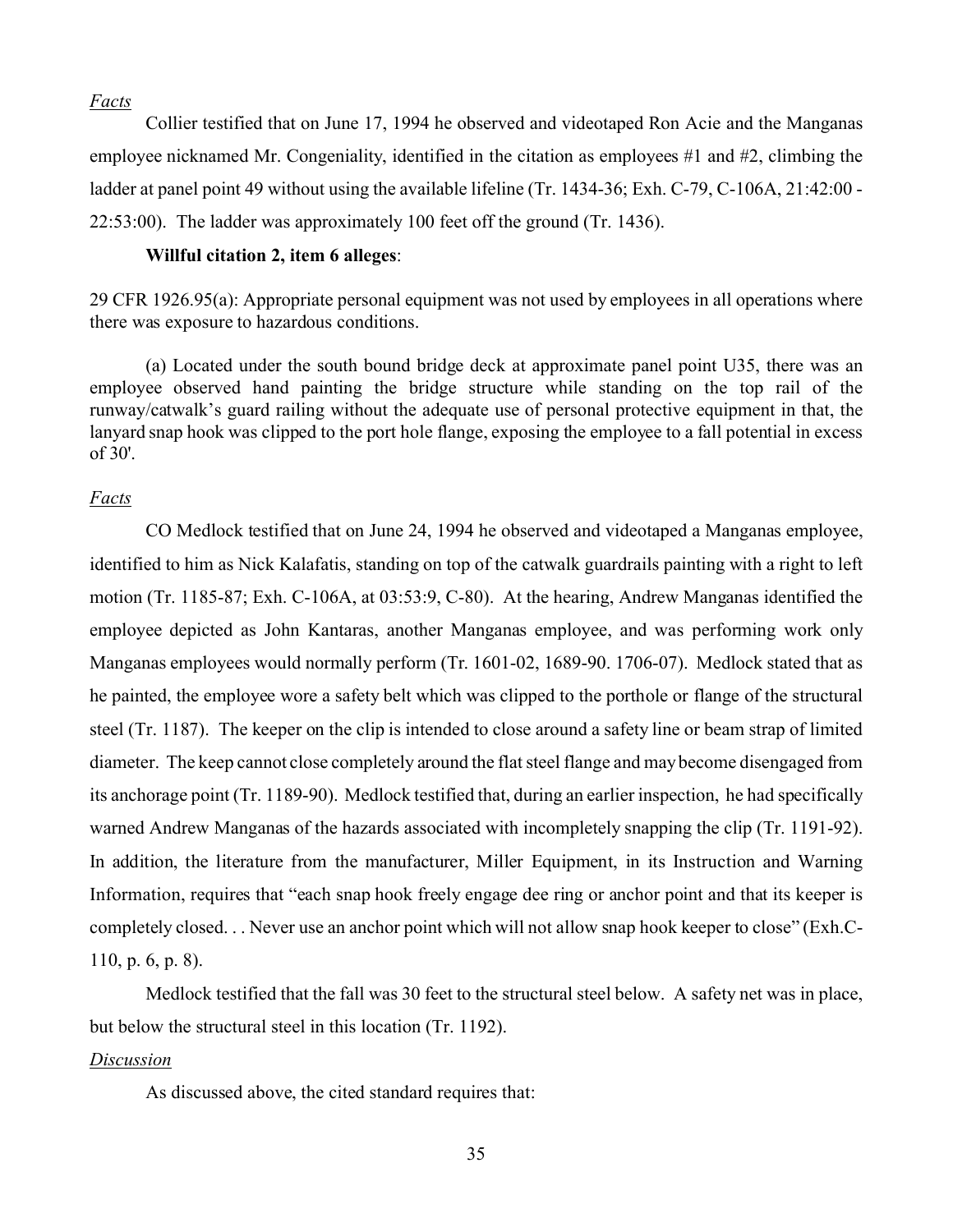Protective equipment, including personal protective equipment for eyes, face, head, and extremities, protective clothing, respiratory devices, and protective shields and barriers, shall be provided, used, and maintained in a sanitary and reliable condition wherever it is necessary by reason of hazards. . . encountered in a manner capable of causing injury or impairment in the function of any part of the body through absorption, inhalation or physical contact..

Manganas maintains that the cited section does not address, and cannot be construed to require the "proper" use of required equipment. In the 1994 OSHA regulations, a separate section addresses the selection and use of safety belts, lifelines, and lanyards is found at §1926.104.<sup>10</sup> That section, however, is silent on the proper use of snap hooks. In the 1995 OSHA regulations, a new standard addressing the requirements for selecting and using snap hooks in a personal fall arrest systems is found at 29 CFR §1926.502(d)(5), and (6)<sup>11</sup>. The new §1926.502 specifically requires that snaphooks be attached only to compatibly sized anchor points. The new personal fall arrest standards became effective February 6, 1995, well after the citation was issued in this case.

The evidence establishes that the practice of hooking onto the porthole, or flange, is recognized in the industry as unsafe, and posed a hazard to Manganas' employees. Despite the existence of a hazard, I agree with Respondent that the evidence will not support a citation of the cited standard.

At the time of the inspection, the specific, and exclusive, guidelines for the *use* of personal fall protection equipment were contained in §1926.104. Complainant recognized that nothing in that section prohibits the cited practice, and cited Manganas under the general standard at §1926.95. The plain language of §1926.95, however, requires only that protective equipment be used when necessary, and cannot reasonably be construed as addressing particular practices or methods of use. It is well settled that the Secretary may not extend the reach of a standard beyond the plain meaning of a regulation's language,

 $10$  The preamble to the revised fall protection standard states:

OSHA has made subpart M the comprehensive reference for construction fall protection standards by revising and relocating the general requirements in existing Sec. 1926.104 -- Safety belts, lifelines, and lanyards; existing Sec. 1926.105 -- Safety nets; and the pertinent definitions in existing Sec. 1926.107 to subpart M. 59 Fed.Reg. 40672 (1994).

<sup>11 §1926.502(</sup>d) states *inter alia*:

<sup>(5)</sup> Snaphooks shall be sized to be compatible with the member to which they are connected to prevent unintentional disengagement of the snaphook by depression of the snaphook keeper by the connected member, or shall be a locking type snaphook designed and used to prevent disengagement of the snaphook by the contact of the snaphook keeper by the connected member. . .(6) Unless the snaphook is a locking type and designed for the following connections, snaphooks shall not be engaged:. . . (v) to any object which is incompatibly shaped or dimensioned in relation to the snaphook such that unintentional disengagement could occur by the connected object being able to depress the snaphook keeper and release itself.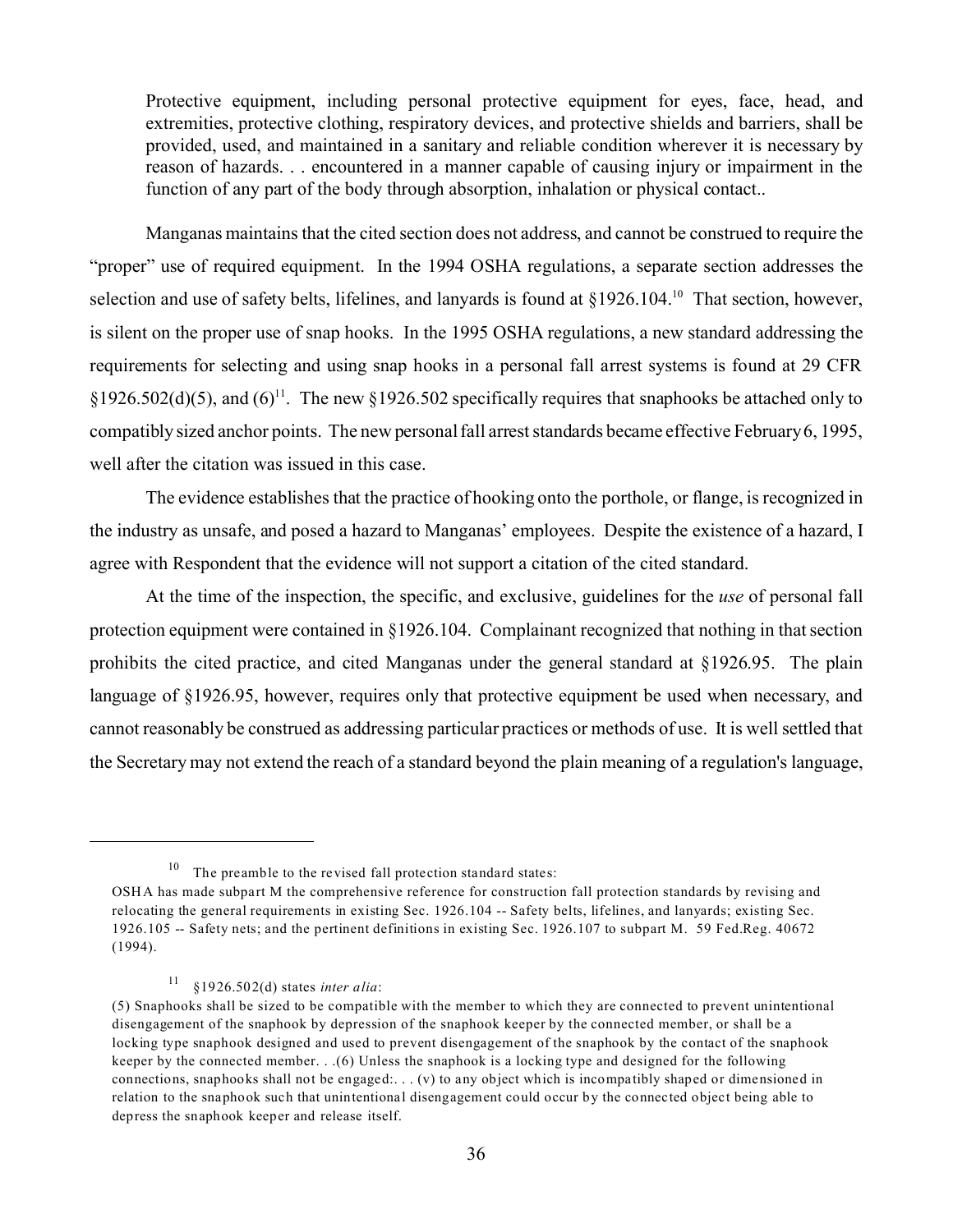thus depriving the employer of fair warning of proscribed conduct. *See e.g., Bethlehem Steel v. OSHRC*, 573 F.2d 157 (3rd Cir. 1978); *Dravo Corporation v. OSHRC,* 613 F.2d 1227, (3rd Cir. 1980).

Though this judge is reluctant to resolve this matter in a way which would leave workers unprotected from a recognized hazard in the future, in this case the fall protection standards have been revised to eliminate the gap in coverage illustrated by this item. Item 6 will, therefore, be vacated.

**Willful citation 2, items 7 through 12:** With the exception of its objection to the applicability of the cited standard at §1926.95(a) to the violation cited at item 7, Manganas has raised the same defenses to items 4 and 5, and to items 7 through 12. With the exception of §1926.95(a)'s applicability, the listed items will be discussed together following the recitation of the citations and the relevant facts.

### **Willful citation 2, item 7 alleges**:

29 CFR 1926.95(a): Appropriate personal equipment was not used by employees in all operations where there was exposure to hazardous conditions.

(a) Located under and along the east side of the south bound bridge deck approximate panel point U/L 39 there were two employees observed working from a single-point adjustable suspension scaffold in which one employee was working within the scaffold without personal protective fall protection equipment, exposing the employee to a fall potential in excess of 50'.

### *Facts*

Medlock testified that on June 25, 1994 he observed and videotaped a Manganas employee, Jim Peronis, riding in a single-point adjustable scaffold, also referred to as a spider scaffold, without using fall protection (Tr. 1194; Exh. C-106A). Medlock stated that the fall to the structural steel below was approximately 50 feet (Tr. 1196).

**Applicability.** Manganas argues that fall protection for a single point suspension scaffold is exclusively governed by 29 CFR 1926.451(k), which requires such scaffolds be equipped with guardrails. It has been OSHA's policy; one which has been affirmed by the Commission, that where a specific standard does not eliminate a hazard addressed by a citation, and where meaningful abatement beyond that required by specific standards are proposed by the Secretary, the Secretary may require the employer to provide the additional abatement under a general standard. The specific standard will not pre-empt the general standard under these circumstances. *Coleco Industries, Inc.*, 14 BNA OSHC 1961, 1991 CCH OSHD ¶29,200 (No. 84-546, 1991). An employer may be cited under §1926.95 for failing to enforce the use of personal fall safety equipment if a reasonable person familiar with the circumstances would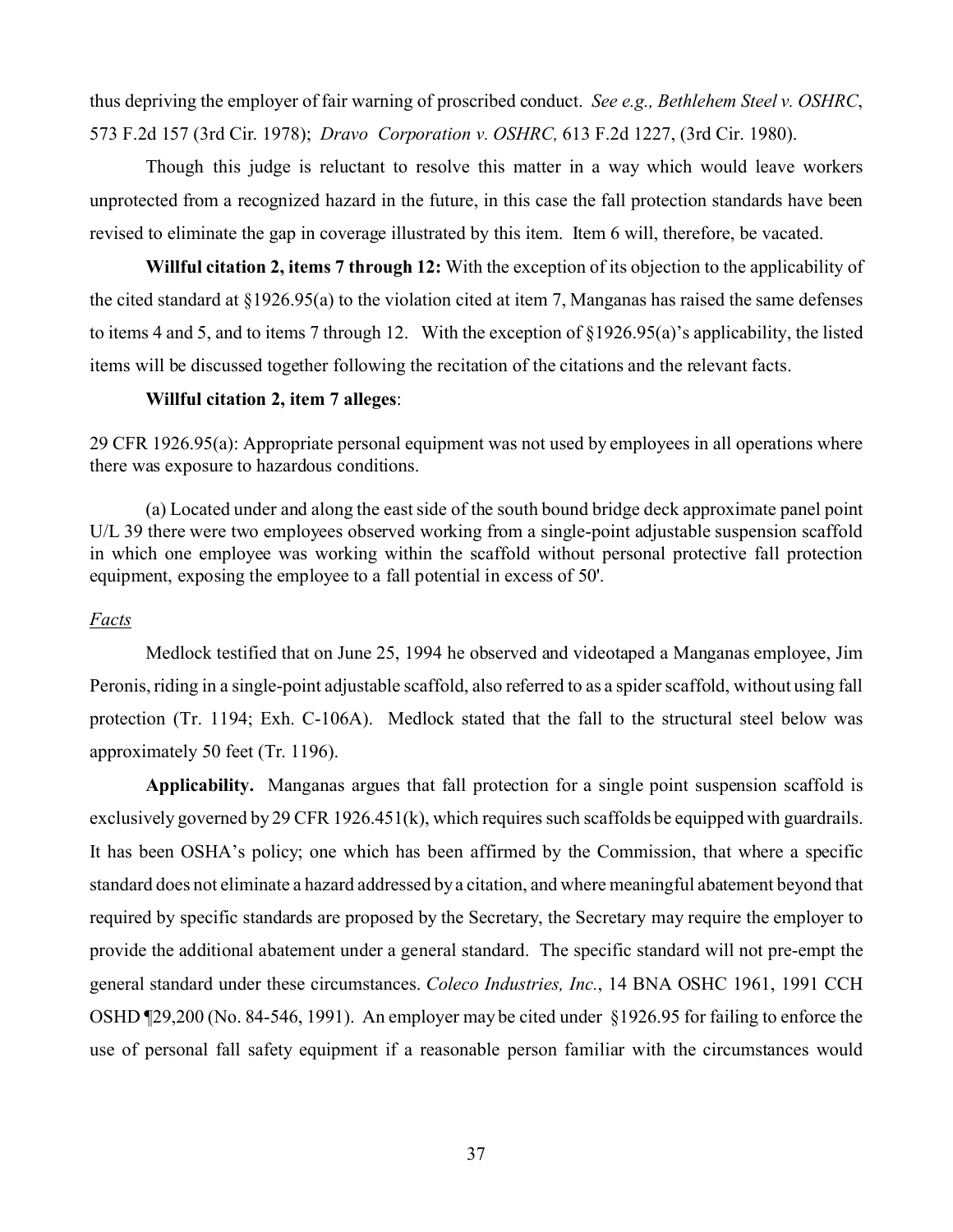recognize a hazard warranting the use of such equipment. *Cleveland Electric Illuminating Co.*, 16 BNA OSHC 2091, 1994 CCH OSHD ¶30,590 (No. 91-2198).

The record establishes that Manganas recognized the need for personal fall safety protection on the spider scaffold. Manganas received a copy of the Spider Staging Manual from the scaffold manufacturer (Tr. 1702-04). The manufacturer requires that safety lines and harnesses be used when using the spider; "[e]ach person riding the scaffold should have on a safety harness and be connected to the safety line grab device with a lanyard (Exh. C-111, p. 000347). Andrew Manganas admitted he was aware of the need to have independent lifelines for passengers on the spider scaffold, and stated that lifelines were installed for Manganas employees' use (Tr. 1652).

### **Willful citation 2, item 8 alleges**:

29 CFR 1926.95(a): Appropriate personal equipment was not used by employees in all operations where there was exposure to hazardous conditions.

(a) Located under and along the east side of the south bound bridge deck between approximately L32-L34 panel points, there was an employee observed hand scraping the lower box beam cord without personal protective fall protection equipment being utilized, exposing the employee to a perimeter exterior fall potential in excess of 100'.

### *Facts*

Medlock testified that late in June of 1994 he observed and videotaped Manganas employee Bill Miller hand scraping the perimeter exterior cord 100 feet above the ground without benefit of fall protection (Tr. 1200-01; Exh. C-106A at 06:00:0 to 06:17:9, C-82). Medlock stated that a safety net was in place 21 to 24 inches to Miller's right protecting Miller from injury in the event of an interior fall (Tr. 1202); there was no protection for falls to the exterior of the bridge (Tr. 1203). Medlock testified that during the 1993 inspection he discussed the need for lifelines and safety belts on the bridge perimeter with A. Manganas (Tr. 1202-03). Manganas admitted that the nets were not intended to protect against exterior falls (Tr. 1708).

### **Willful citation 2, item 9 alleges**:

29 CFR 1926.95(a): Appropriate personal equipment was not used by employees in all operations where there was exposure to hazardous conditions.

(a) Located under and along the east side of the south bound bridge deck between approximately L30-L34 panel points, there was an employee observed spray painting the lower cord without personal protective fall protection equipment being utilized, exposing the employee to a perimeter exterior fall potential in excess of 120'.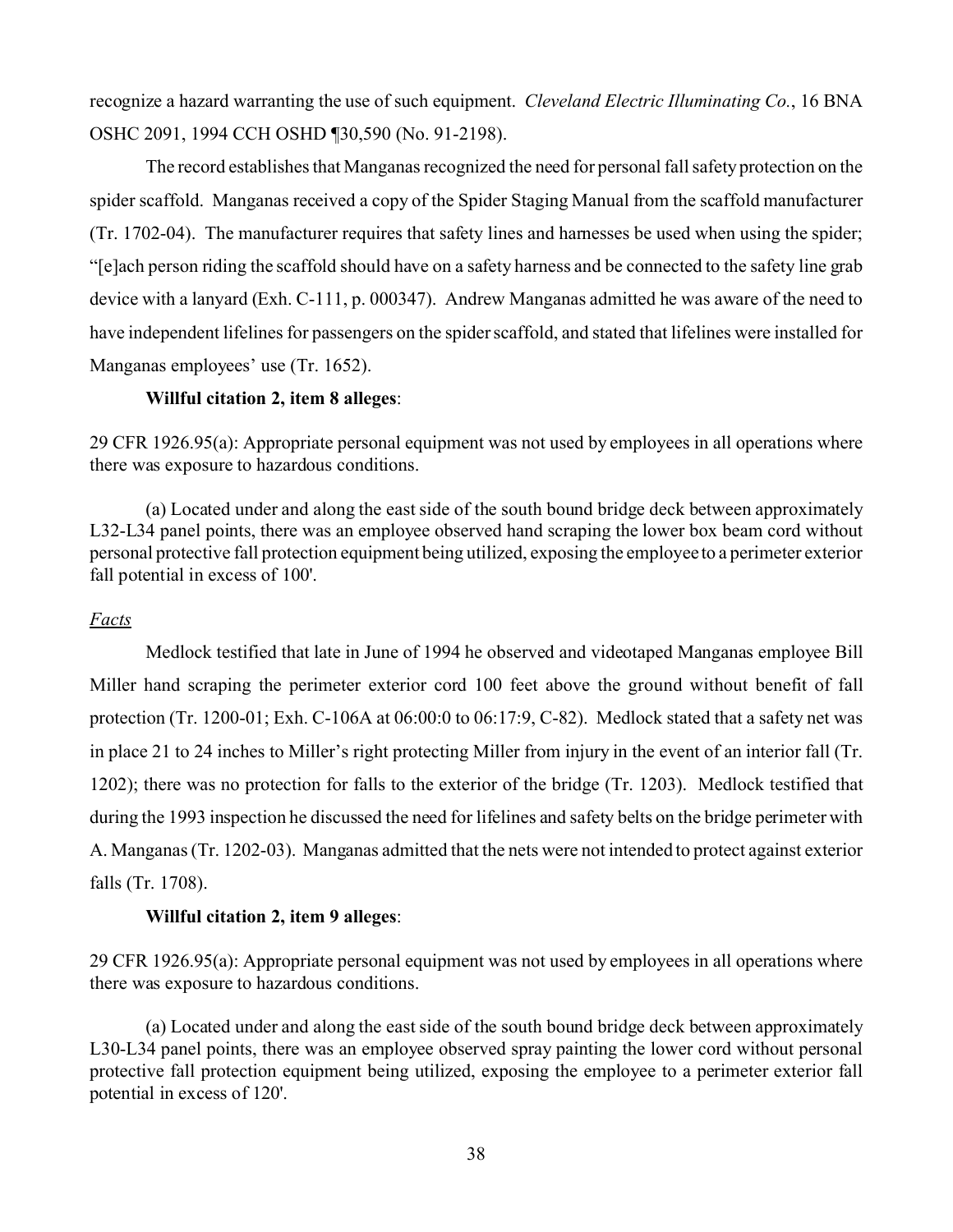## *Facts*

On June 19, 1994, CO Salisbury-Anderson observed and videotaped Bill Miller walking along the lower cord, 120 feet above the ground, spray painting, without the use of fall protection (Tr. 515-17, 1204- 07; Exh. C-106A at 06:21:0 to 10:48:0, C-83). CO Medlock testified that in the course of OSHA's 1993 inspection he had told Andy Manganas that people working on the perimeter cord needed lifelines and safety belts, and that Manganas told him they would be used (Tr. 1209).

# **Willful citation 2, item 10 alleges**:

29 CFR 1926.95(a): Appropriate personal equipment was not used by employees in all operations where there was exposure to hazardous conditions.

(a) Located under and along the east side of the south bound bridge deck at approximately panel point L39, there was an employee observed using an air hose to blow down deposits from the bridge steel while working from the lower cord without personal protective fall protection equipment being utilized, exposing the employee to a perimeter exterior fall potential of approximately 80'

## *Facts*

Medlock observed Bruce Finnefrock using an air hose to blow down deposits from the structural steel (Tr. 1210). Finnefrock was working adjacent to a hole approximately 6 feet wide in a tarpaulin below him (Tr. 1211-13; Exh. C-106 at 0:10:49 to 12:12:5, C-85, C-86). A safety net extended out to approximately 21 to 25 inches to Finnefrock's right (Tr. 1212). Medlock testified that the fall through the opening in the tarp to the ground is approximately 80 feet (Tr. 1211). Before June 27, 1994 Medlock told Andrew Manganas that employees working near tarp holes would need to use personal fall protection, and Manganas stated that fall protection would be used (Tr. 1214-15).

## **Willful citation 2, item 11 alleges**:

29 CFR 1926.95(a): Appropriate personal equipment was not used by employees in all operations where there was exposure to hazardous conditions.

(a) Located under and along the east side of the south bound bridge deck between approximately U38-L38 panel point, there was an employee observed spray painting the column, lower box beam cord and 45 degree column without personal protective fall protection equipment being utilized, exposing the employee to a perimeter exterior fall potential in excess of 100' or an interior fall in excess of 30'.

## *Facts*

Medlock testified that on July 12, 1994, from the wooded area below the bridge site, he observed Tim McCully on the catwalk below the bridge deck (Tr. 1215-17; Exh. C-106A at 0:12:27 to 0:12:38, C-91). The testimonial and photographic evidence establish that, two to three panel points away, Miller spray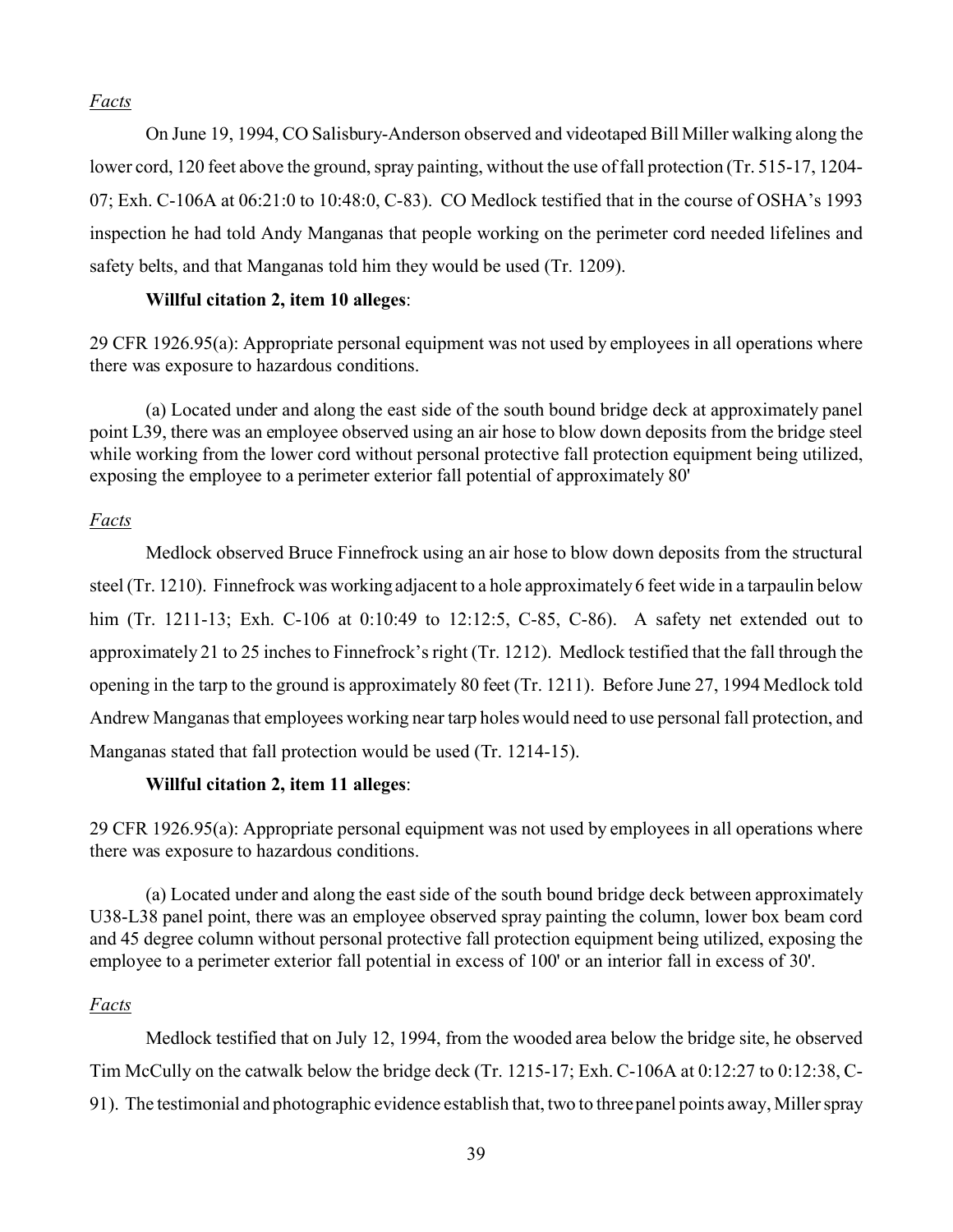painted a column by climbing over and onto cables and structural steel 100 feet above the ground without using fall protection (Tr. 1218-22; Exh. C-87, C-88, C-89, C-90). It was a 30 foot fall to the interior of the bridge (Tr. 1221).

### **Willful citation 2, item 12 alleges**:

29 CFR 1926.95(a): Appropriate personal equipment was not used by employees in all operations where there was exposure to hazardous conditions.

(a) Located under and along the west side of the south bound bridge deck at approximately panel point U42, there was an employee observed using an air hose to blow down deposits from the bridge steel while walking on a wire rope cable without personal protective fall protection equipment being utilized, exposing the employee to fall potentials in excess of 30'.

## *Facts*

On June 28, 1994 Medlock observed and videotaped the Manganas employee known as Mr. Congeniality walking on the cable while blowing down deposits from the structural steel in the area of panel point U-42 without using his safety belt and lanyard, which he wore wrapped around his neck, and/or hanging down at his side (Tr. 1224-29; Exh. C-106A at 0:14:27 to 0:16:47, C-92, C-93). The cable was 30 feet above the structural steel below, and a hole in the tarp. If the employee had fallen through the tarp hole, he would have fallen 100 feet to the ground (Tr. 1226-27, 1231).

### *Discussion*

In order to prove a violation of section  $5(a)(2)$  of the Act, the Secretary must show by a preponderance of the evidence that (1) the cited standard applies, (2) there was a failure to comply with the cited standard, (3) employees had access to the violative condition and (4) the cited employer either knew or could have known of the condition with the exercise of reasonable diligence. *See, e.g., Walker Towing Corp.*, 14 BNA OSHC 2072, 2074, 1991-93 CCH OSHD ¶29239, p. 39,157 (No. 87-1359, 1991) The evidence establishes the existence of the cited violations, with the exception of Manganas' knowledge as to the individual instances where employees did not use their fall protection equipment.

The only evidence presented by Complainant that suggests Manganas' supervisory personnel was actually aware of any of the cited violations is the presence of Tim McCully on the cat walk two or three panel bays from painters cited in item 11. Because OSHA's observation of McCully in that instance was from their position in the woods, 100 to 300 yards from the bridge, they cannot credibly evaluate what McCully could or could not see from his position, and that evidence is discounted.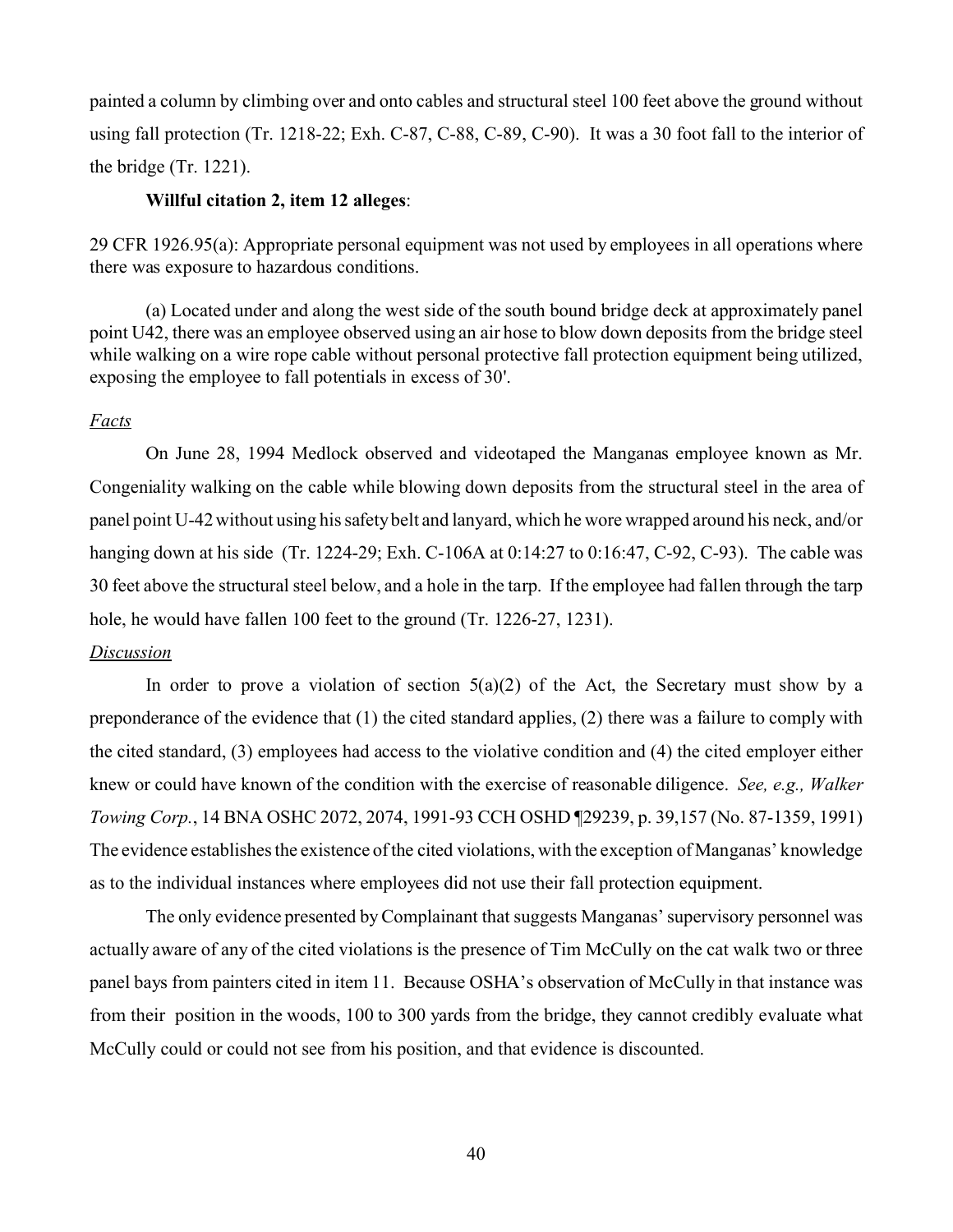The Commission has found that an employer knew or reasonably could have known of its employees failure to consistently wear fall safety equipment over a long period of time where the employer had reprimanded each employee for noncompliance with the employer's safety belt rule. *Pace Construction Corp.,* 14 BNA OSHC 2216, 1991-93 CCH OSHD ¶29,333 (No. 86-759, 1991). The number of violations observed by OSHA, coupled with Manganas' knowledge that a problem existed in this area (discussed in the *employee misconduct* section of items 1 through 3 above), mandate a finding that with diligent supervision Manganas could have know of its employees' failure to utilize fall protection in the above cited circumstances. *See, Precast Services, Inc.*, 17 BNA OSHC 1454, 1995 CCH OSHD ¶30,910 (No. 93-2971, 1995)[evidence establishing failure to effectively enforce work rule also demonstrates constructive knowledge].

Complainant has shown the cited violations.

#### *Willful*

The Secretary characterizes the violations as "willful." Complainant argues that Manganas had previously received citations for violations of various fall protection standards (Tr. 1552-53; Exh. C-69, C-70, C-71). In many instances, OSHA specifically told Manganas that employees were required to utilize personal fall protection in circumstances similar to those cited. The Commission has held, however, that an employer's mere familiarity with the requirements of an applicable standard does not, in itself, establish willfulness. *See Wright and Lopez, Inc.*, 8 BNA OSHC 1261, 1980 CCH OSHD ¶24,419 (No. 76-3743, 1980).

Complainant also maintains that the number of violations cited shows that Manganas not only failed to enforce its fall protection program, but condoned its employees' infractions of the rules. Normally, where the Secretary elects to cite individual instances as separate willful violations, that decision carries with it the burden of proving that each instance was willful. Here, the Secretary attempts to avoid the burden of showing willfulness in each instance cited, by arguing that the number of violations cited in itself shows plain indifference to employee safety. Even if this was a proper means for the Secretary to meet his burden, as a factual matter his argument fails in this case.

As a threshhold matter, many of the alleged violations Complainant relies on have been vacated. More importantly, the remaining violations do not establish Manganas' indifference to the use of fall protection when balanced against the protective measures Manganas did take. Employees were provided with safety belts and lifelines. Tie off lines were provided for employees climbing from one level to another. Tie off lines were provided the length of the working area approximately every 5 to 6 feet for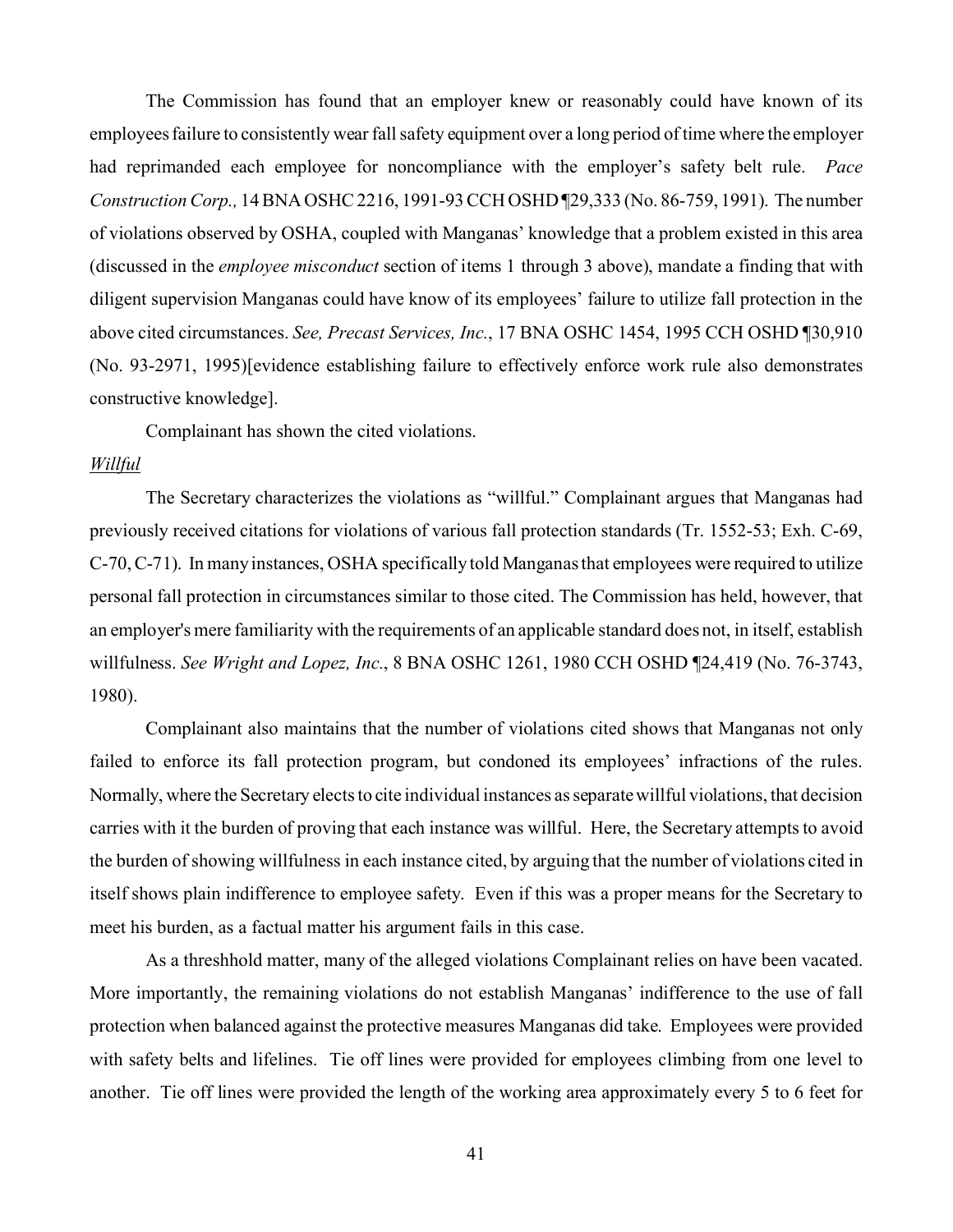lateral movement (Tr. 1582-86). Walkways were provided with guardrails. During the inspection employees were observed tied off more often than not. Given the protective measures taken, I cannot find that Manganas was indifferent to its employees' use of fall protection. Thus, while Manganas' enforcement of fall protection requirements was so lax as to preclude its reliance on the affirmative defense of employee misconduct, it did not amount to a "heightened awareness" of the illegality of its conduct or the conditions. I find that the Secretary has failed to establish that the violations were not willful. There can be no doubt that a fall from any of the heights at which these employees were working would likely result in serious bodily harm. All items are affirmed as serious violations.

#### *Penalty*

Taking into account the statutory criteria discussed at length above, a penalty of \$2,800.00 will be assessed for each violation.

## **Alleged Violations of §1926.451(a)(4)**

### **Willful citation 2, item 13 alleges:**

29 CFR 1926.451(a)(4): Standard guardrails and toeboards were not installed on all open sides and ends of platform(s) more than 10 feet above the ground or floor:

(a) Located under and along the east side of the south bound bridge deck, approximate panel point between U38-L38, an employee was observed working from a pic scaffold spray painting a column and the upper cord or steel area without standard guardrails or equivalent, exposing the employee to perimeter exterior falls in excess of 100' and interior falls of approximately 30'.

(b) Employees were exposed to a fall in excess of 140' while using the scaffold pic adjacent to the ladder suspended over the side of the bridge outside the containment area south of pier 4 in that there were no guardrails on the pic.

(c) Located under and along the east side of the south bound bridge deck approximate panel point U34, employees were working from a pic scaffold without standard guardrails or equivalent exposing employees to perimeter exterior falls in excess of 100' and interior falls in excess of 30'.

## *Facts*

Medlock testified that on July 12, 1994, he observed Bill Miller in two separate locations, painting from unprotected pic scaffolds without using other fall protection (Tr. 1231-33; Exh. C-94, C-95). Medlock testified that Miller was exposed to an interior fall of 30 feet to the structural steel, or an exterior fall in excess of 100 feet to the ground (Tr. 1232). Medlock stated that Tim McCully was standing on the catwalk in the area when the alleged violations occurred (Tr. 1234; Exh. C-91).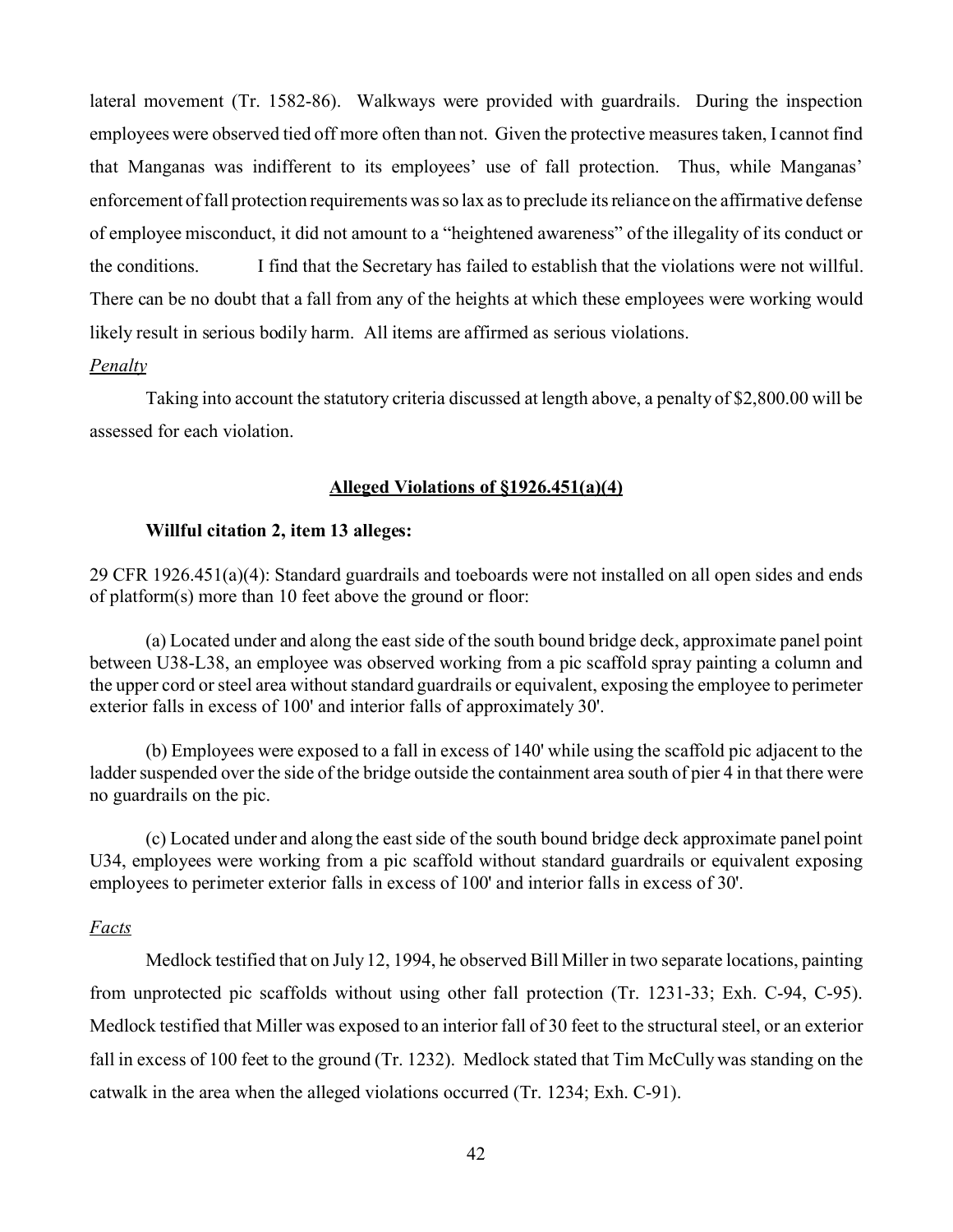Collier testified that between July 8th and 12th he observed Manganas employees, including Tim McCully and Bill Miller, on an unguarded scaffold pic south of the containment area (Tr. 1437-40). Collier stated that the pic was 140 feet above the ground, and that the employees used no fall protection (Tr. 1438; Exh. C-77, C-96, C-97, C-98).

Medlock further stated that on June 20, 1994 he observed Nick Kalafatis and one other Manganas employee walking across a scaffold pic without using fall protection (Tr. 1238-41; Exh. C-99, C-100). Medlock testified that the employees were exposed to perimeter falls in excess of 100 feet and/or an interior fall over 30 feet to the structural steel (Tr. 1239).

#### *Discussion*

The cited standard provides:

Guardrails and toeboards shall be installed on all open sides and ends of platforms more than 10 feet above the ground or floor . . ..

The facts in instances (a) and (b) of this item are essentially duplicative of the infractions cited in items 1 through 5, where employees including Tim McCully failed to attach their safety belts when climbing down and stepping from a ladder to a pic; and item 11, where Bill Miller was observed painting from the structural steel of the bridge without attaching his safety belt. Moreover, the identical conduct required by the standards cited in those items, *i.e.* requiring the employees to use their safety belts, would have been abated both violations<sup>12</sup> (Tr. 1272-73). The citations attempt to penalize Manganas twice for the identical conduct, both instances are vacated as duplicative. *See, J.A.Jones Construction Co.*, 16 BNA OSHC 1497, 1991-93 CCH OSHD ¶29,964 (No. 87-2059, 1993).

In addition, Complainant made no showing in either instance (b) and (c) that the pics were intended or used for any purpose other than access. Complainant failed to show that the cited pics were "platforms" within the statutory definition of that term, as discussed in serious citation, item above. Instance (c) is also vacated.

#### **Alleged Violations of §1926.500(d)(2)**

 $12$  Manganas points out, reasonably, that putting guardrails on the narrow pics would have made it difficult to move the portable pics, could have unbalanced the pics, and would have made it difficult for employees to get to their work (Tr. 1588-94, 1809-12, 1821-24, 1854-56, 1872-76, 1935-37, 1967-71).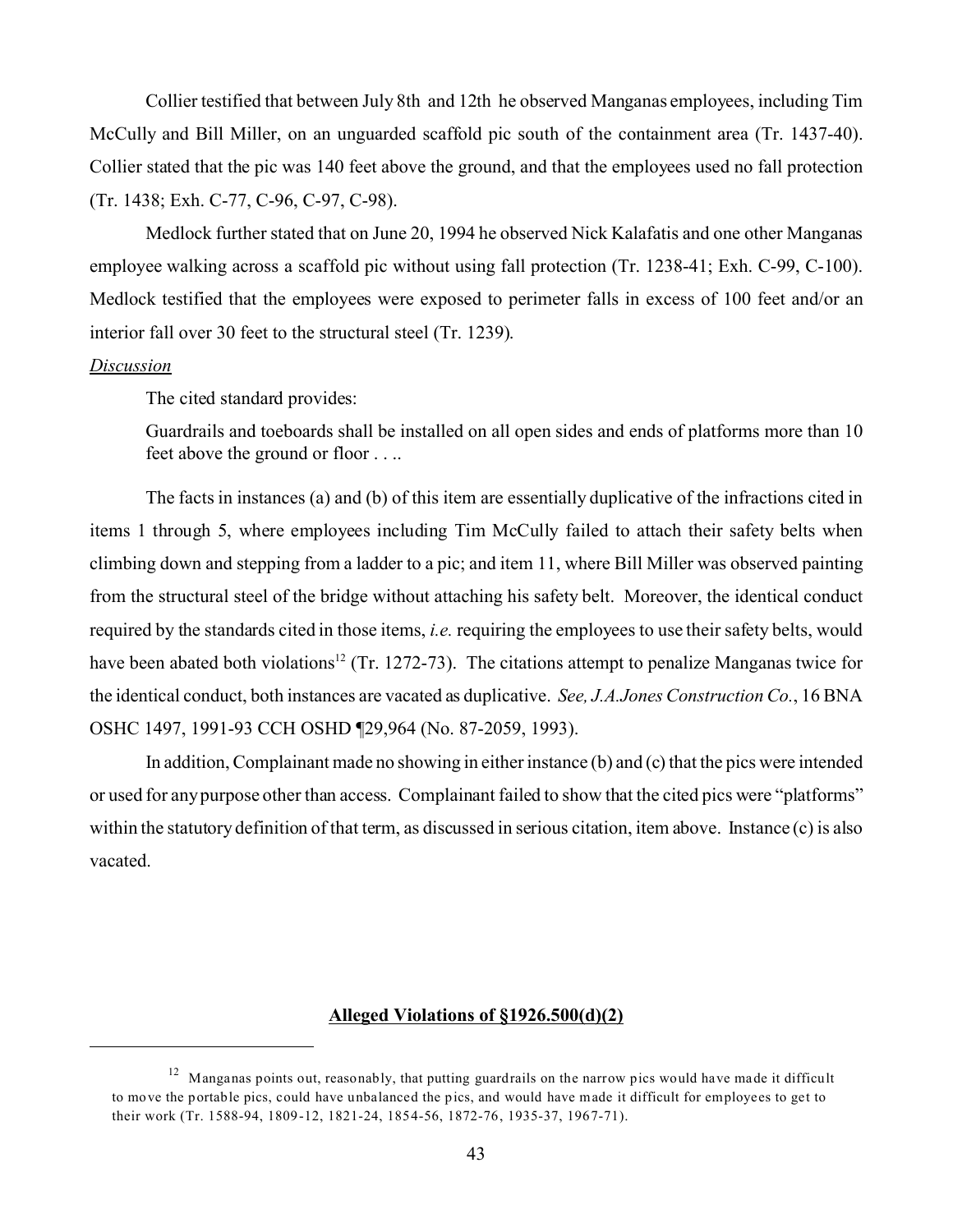#### **Willful citation 2, item 14 alleges**:

29 CFR 1926.500(d)(2): Open side(s) of runways, 4 feet or more above floor or ground level, were not guarded by a standard railing, or the equivalent:

(a) Located under the south bound bridge deck at approximately panel point U30, employees were not protected by standard guardrails when accessing over pics located in the runway/catwalk, in that there was only an approximate 22" high rail protection exposing employees to a fall potential in excess of 30'.

#### *Facts*

Medlock testified that on June 25, 1994 scaffold pics were stacked on the catwalk directly below the bridge deck, which was used for accessing the containment area (Tr. 1244-47, 1250). Employees, including Bruce Finnefrock and James Peronis, used the catwalk by walking on top of the pics. The catwalk guardrails were approximately 22 inches higher than the stacked pics, coming to the employees knees; the employees used no alternative fall protection (Tr. 1245-49; Exh. C-101). Employees using the catwalk were exposed to a 30 foot fall to the structural steel below (Tr. 1247-48).

Medlock testified that earlier in the 1994 inspection he had spoken to both Andy and Nick Manganas, asking them to remove pics from another portion of the catwalk (Tr. 1251-52). CO Gilgrist testified that he asked A. Manganas to remove pics stacked three deep on the catwalk near the containment area on June 17th, 19th and 20th without result (Tr. 1544-48). Gilgrist stated that the pics were not removed until June 27, after he called Nick Manganas (Tr. 1549).

#### **Willful citation 2, item 16 alleges**:

29 CFR 1926.500(d)(2): Open side(s) of runways, 4 feet or more above floor or ground level, were not guarded by a standard railing, or the equivalent:

(a) Employees were exposed to falling over the catwalk railing at the area where scaffold pics were stacked on the catwalk deck in that the rail height was only 18" to 20" above the top pic on which the employees walked while crossing the stacked pics.

#### *Facts*

Collier testified that between June 18 and June 21, 1994, three, and later four pics were stacked at a 7° angle in the catwalk obstructing the passageway (Tr. 1450-51; Exh. C-104). Manganas employee's used the catwalk by walking on top of the pics without alternative fall protection (Tr. 1452; Exh. C-105). The guardrail in that area was 18 and 20 inches above the pics on the respective sides (Tr. 1452). The catwalk was 28 feet 9 inches above the structural steel; the pic stack 35 feet 6 inches above the net (Tr.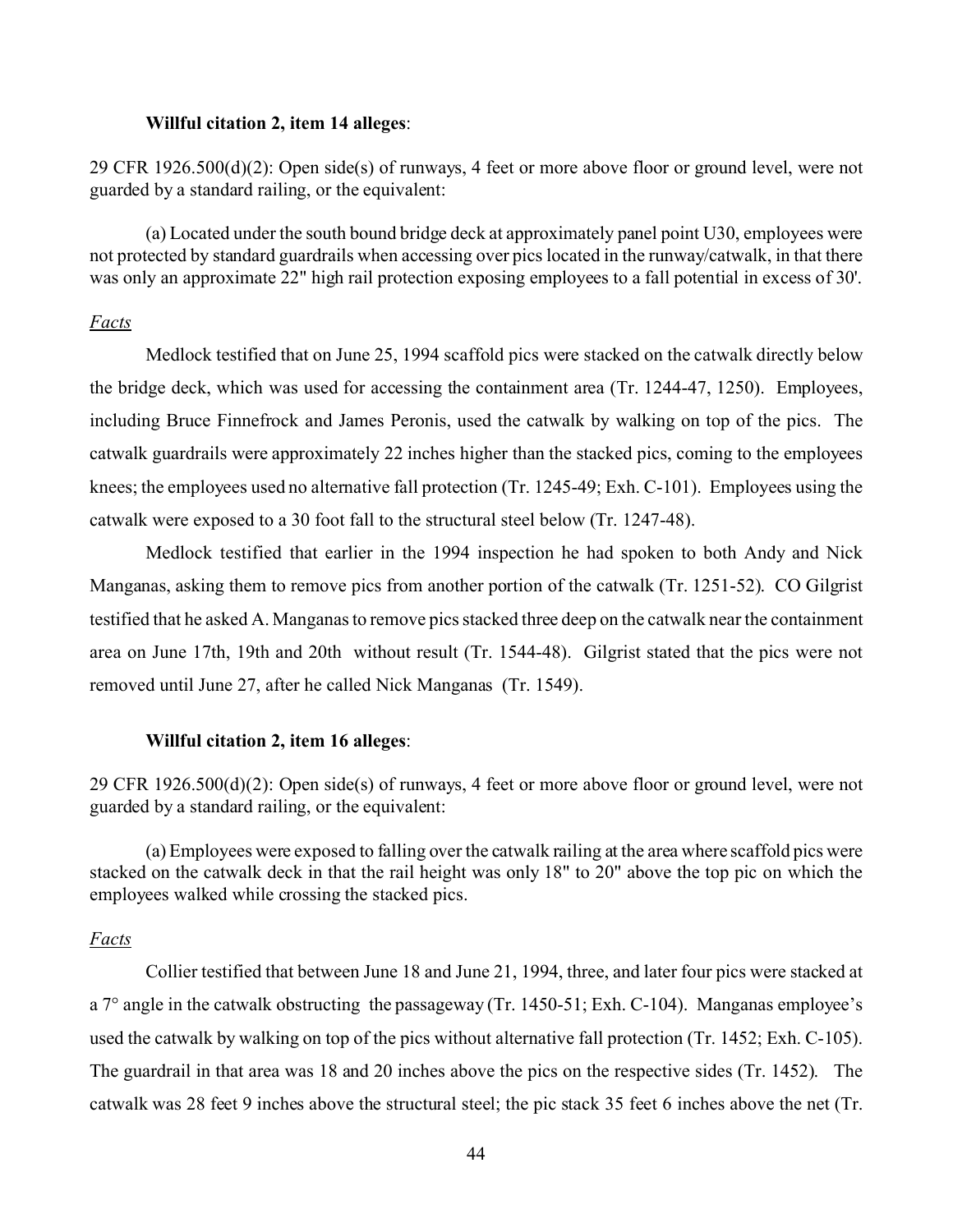1456-57). Collier testified that he requested the three pics be removed on June 18th; on June 20 the stack had not been moved, rather a fourth pic had been added (Tr. 1454).

### *Discussion*

The cited standard provides:

Runways shall be guarded by a standard railing, or the equivalent, as specified in paragraph (f) of this section, on all open sides, 4 feet or more above floor or ground level. . ..

Manganas maintains that the cited standard is inapplicable to the cited conditions. This judge agrees. It is undisputed that the catwalks had guardrails which comported to the standard. Manganas was cited not for a violation of the guardrail requirements, but for storing material on the catwalk which made the guardrails ineffective. The construction standards contain requirements regarding the storage of materials in passageways and on runways. *See generally,* §1926.250 *General requirements for storage.*  As discussed in item 6 above, the Secretary may not extend the reach of a standard beyond the plain meaning of a regulation's language, *See e.g., Bethlehem Steel v. OSHRC*, *supra.* 

Items 14 and 16 are vacated.

### **Willful citation 2, item 15 alleges**:

29 CFR 1926.500(d)(2): Open side(s) of runways, 4 feet or more above floor or ground level, were not guarded by a standard railing, or the equivalent:

(a) The scaffold pic used by employees as a ramp to reach the fixed catwalk at the south end of the bridge had a railing on one side only, and the railing was omitted from both sides of the ramp at a point 41" short of reaching the fixed catwalk railing.

### *Facts*

Collier testified that between June 18 and June 20 a portion of the guardrail was removed from one side of the pic that was used as a ramp to access the catwalk. In addition, there was, in the same area, a 41 inch gap between the permanent and temporary guardrails on both sides of the ramp (Tr. 1445-48; Exh. C-102, C-103). Collier observed a number of Manganas employees accessing the catwalk and the containment area by this ramp (Tr. 1448). The unguarded portions of the ramp were from 4 feet to 10 feet 8 inches above the ground (Tr. 1448). Collier informed A. Manganas of this apparent hazard on June 18; the guardrail was replaced on June 20 (Tr. 1449). To Collier's knowledge, the 41 inch gap between the permanent and temporary railings was never corrected (Tr. 1450).

### *Discussion*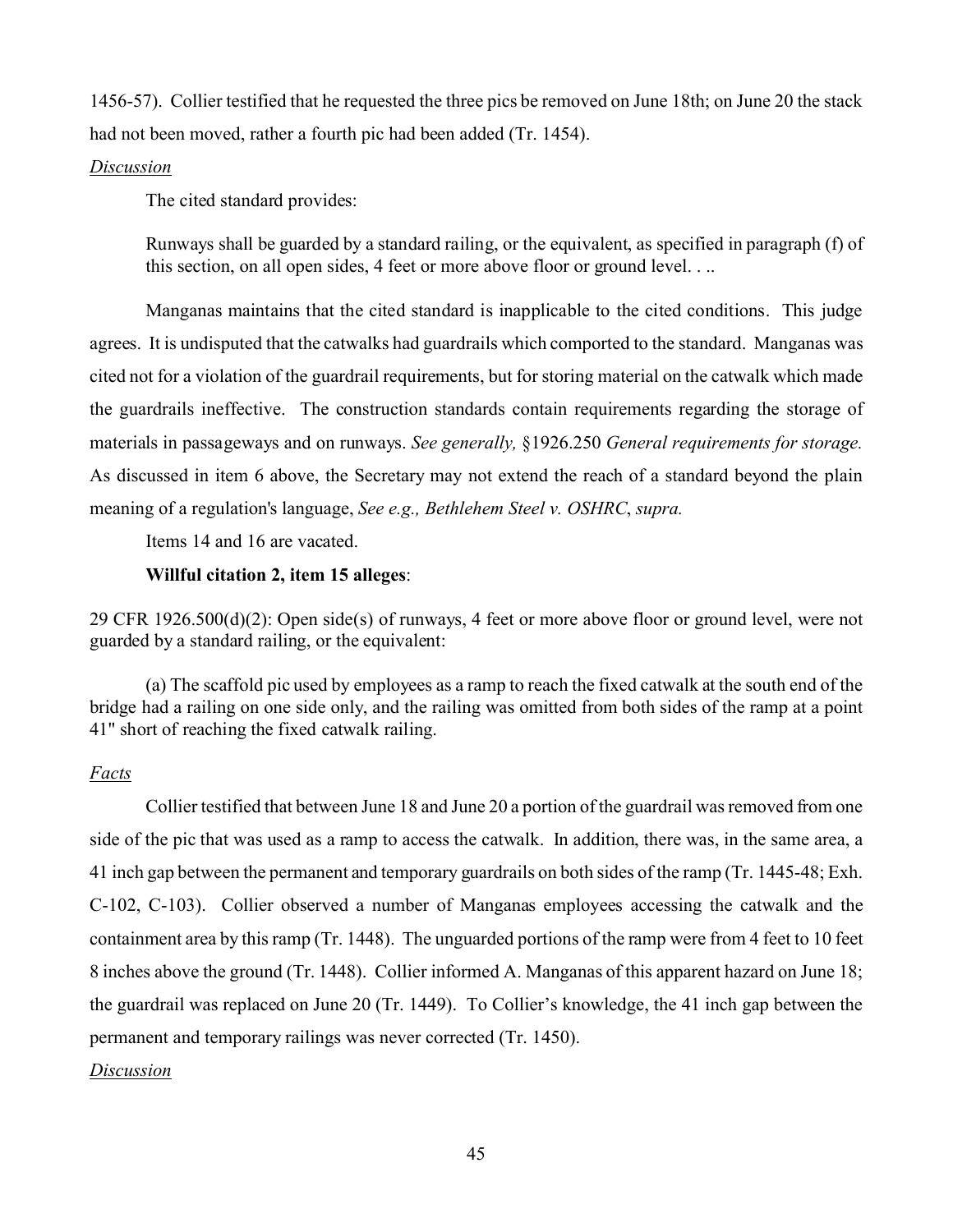Manganas does not dispute the existence of the cited condition, but maintains that the cited standard provides an exception at §1926.500(d)(3) for "[r]unways used exclusively for special purposes." When a standard contains an exception to its general requirement, the burden of proving that the exception applies lies with the party claiming the benefit of the exception. *Falcon Steel Co.*, 16 BNA OSHC 1179, 1991-93 CCH OSHD ¶30,059 (No. 89-2883, 89-3444, 1993). Manganas failed to make any showing that the cited runway was used exclusively for special purposes. The evidence establishes, rather, that the runway was routinely used for employee access. The violation has been established. *Willful* 

As discussed in items 4 and 5 and 7 through 12 above, the fact that a number of citations were issued as a result of this inspection is insufficient to show willfulness. Additionally, Manganas cannot be characterized as indifferent to its employees safety, where guardrails were originally provided and then removed for a specific purpose. The citation was not shown to be "willful."

#### *Penalty*

The violation is affirmed as "serious" as a 10 foot fall is capable of causing severe bodily injury. The probability of such serious injury occurring, however, is not great; the gravity of the violation is low. A penalty of \$500.00 is appropriate and will be assessed.

#### **Press Releases**

Remaining for consideration is Manganas' contention that press releases issued by OSHA officials constituted a "public campaign persecuting Respondent." (Manganas' post-hearing brief, p. 95). Manganas maintains that the press releases amounted to a sanction or penalty issued under the Administrative Procedure Act without the benefit of due process.

On February 1, 1994 OSHA issued a one page press release which stated that Manganas had been cited under the new interim final rule governing lead exposure in construction. The release stated that Manganas was alleged to have subjected some of its employees to lead exposures "many times the level permitted by federal regulations." The release contained a quote from the Secretary of Labor, Robert B. Reich, stating that "[b]ased on our investigation, we believe the employer in this case failed to provide even the most basic and important protections for its workers. Such callousness cannot and will not be tolerated. Employers need to know that the Department of Labor will go after bad actors who blatantly jeopardize the safety and health of workers."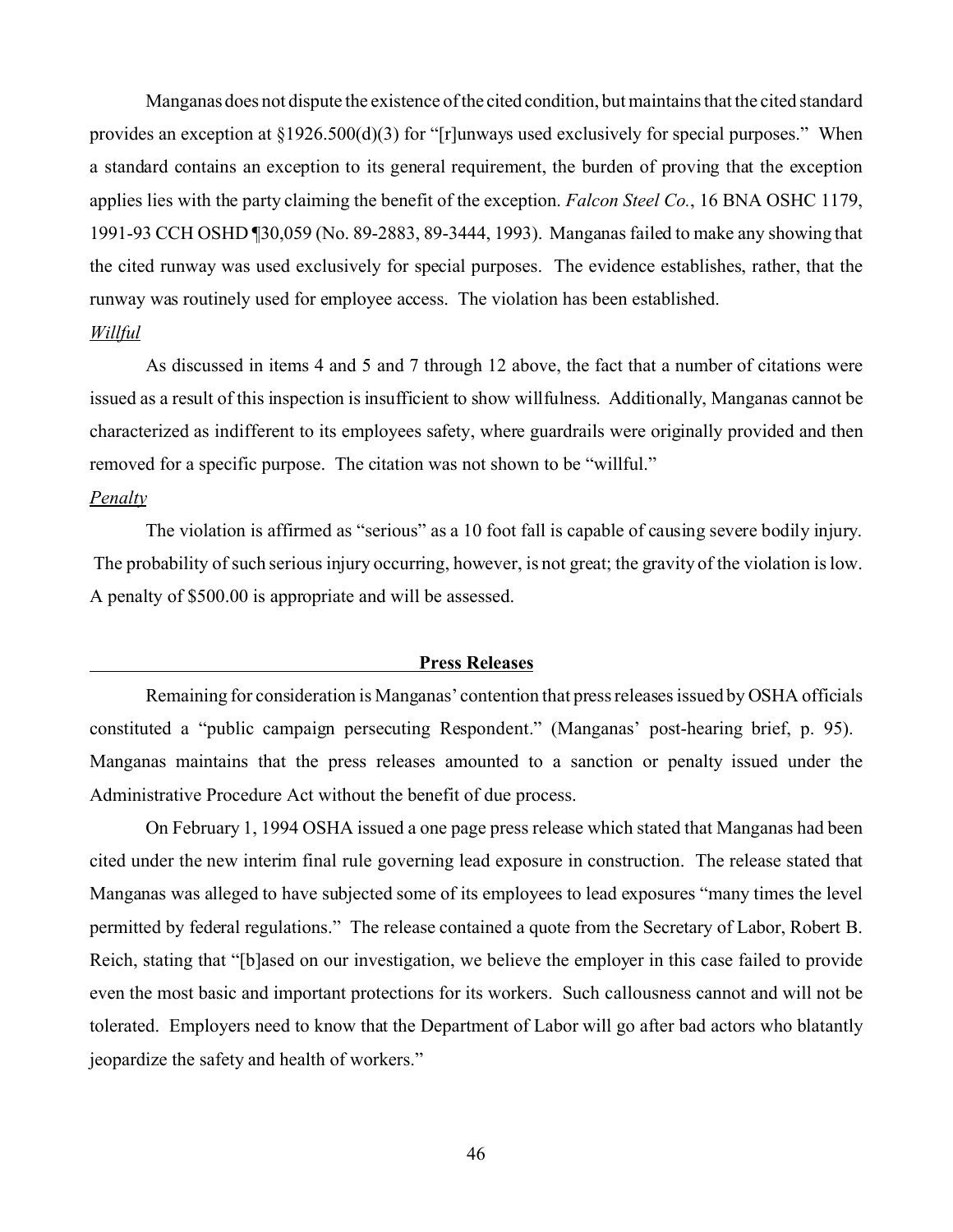On December 14, 1994 OSHA issued a press release announcing the issuance of the citations decided above. That release contains a synopsis of the citations issued and contains a statement made by OSHA Assistant Secretary of Labor Joseph A. Dear, stating that "Manganas Painting Company failed to take seriously its responsibility to ensure a safe and healthful workplace."

Manganas cites *Industrial Safety Equipment Ass'n, Inc. v. E.P.A.*, 837 F.2d 1115 (D.C. Cir. 1988), in which the Court stated that, in some cases, adverse publicity, especially false or unauthorized publicity, might merit review as an agency sanction, where it was issued with intent to penalize an employer.

Initially, this judge notes that the February 1, 1994 press release refers not to the citations before this judge, but announces the issuance of an earlier set of citations, currently pending before ALJ Michael Schoenfeld. Consideration of this press release is inappropriate in this case.

The remaining press release contains no statements so potentially damaging as to constitute an agency sanction<sup>13</sup>. No relief, therefore, is available on the basis of OSHA's February 6 press release.

### **ORDER**

#### **Docket No. 95-0104**

1. Serious Citation 1, item 1, alleging violation of §1926.62(d)(1)(iii) is AFFIRMED, and a penalty of \$1,050.00 is ASSESSED.

2. Willful Citation 2, items 1 and 2, alleging violations of §1926.62(d)(4)(i) are AFFIRMED, and a single penalty of \$5,000.00 is ASSESSED.

3. Willful Citation 2, item 3, alleging violation of §1926.62(i)(3)(ii) is AFFIRMED, and a penalty of \$20,000.00 is ASSESSED.

4. Willful Citation 2, items 4, 5, 6, 7, 8 and 9, alleging violations of  $\{1926.62(i)(2)(i)(A)$  are AFFIRMED as "serious" violations, and penalties of \$1,200.00 for each violation, or \$7,200.00, are ASSESSED.

5. Willful Citation 2, items 10, 11, 12, 13 and 14, alleging violations of  $\S1926.62(i)(2)(i)(B)$  are AFFIRMED, and penalties of \$15,000.00 for each violation, or \$75,000.00, are ASSESSED.

 $13$  Once OSHA has issued its citations, the allegations contained therein are a matter of public record and are properly the subject of press releases. However, in this case, the press releases appear to be a departure from the Labor Departments's prior practice of fulfilling the public right to know by paraphrasing the allegations of the citations without characterization or comment. Where a press release distributed prior to adjudication contains potentially inflammatory or damaging statements that may operate to deprive the respondent of business, the effect may well be to sanction the employer.